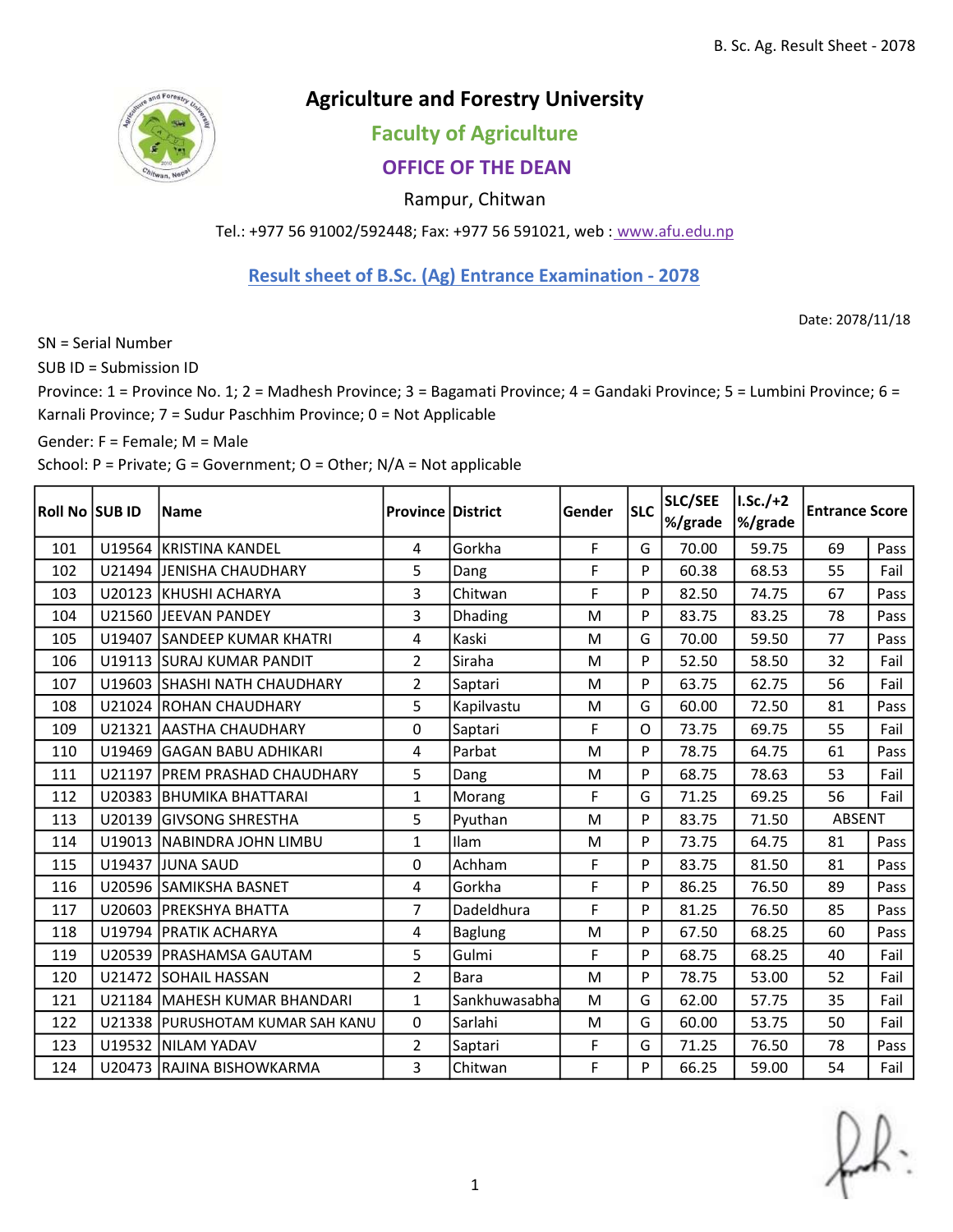| Roll No SUB ID |        | <b>Name</b>                       | <b>Province District</b> |               | Gender | <b>SLC</b> | SLC/SEE<br>%/grade | $I.Sc./+2$<br>%/grade | <b>Entrance Score</b> |      |
|----------------|--------|-----------------------------------|--------------------------|---------------|--------|------------|--------------------|-----------------------|-----------------------|------|
| 125            |        | U21478 ABINASH KUMAR MANDAL       | $\overline{2}$           | Saptari       | M      | G          | 68.75              | 55.75                 | 52                    | Fail |
| 126            |        | U19852 PARISHA SAPKOTA            | 0                        | Tanahun       | F      | P          | 82.50              | 79.75                 | 92                    | Pass |
| 127            |        | U20426 DEEPSHIKHA LIMBU           | $\mathbf{1}$             | Dhankuta      | F      | P          | 66.25              | 77.57                 | 82                    | Pass |
| 128            |        | U21531 SANTOSH RAJ JAISHI         | 0                        | Jumla         | M      | P          | 66.25              | 71.96                 | 59                    | Fail |
| 129            |        | U19612 RITESH KUMAR CHAUDHARY     | $\overline{2}$           | Saptari       | M      | G          | 87.50              | 73.25                 | 69                    | Pass |
| 130            |        | U21271 SUMIT DEO                  | $\overline{2}$           | Saptari       | M      | P          | 77.50              | 71.50                 | 71                    | Pass |
| 131            |        | U20882 ANU POUDEL                 | 0                        | Kathmandu     | F      | P          | 66.00              | 71.50                 | 47                    | Fail |
| 132            |        | U20546 KAMANA LAMICHHANE          | 4                        | Kaski         | F      | P          | 75.00              | 67.75                 | 68                    | Pass |
| 133            |        | <b>U20315 SUJAN KC</b>            | $\overline{4}$           | Kaski         | M      | P          | 62.50              | 68.25                 | 45                    | Fail |
| 134            |        | U21058 ANJIL DHAKAL               | $\overline{3}$           | Chitwan       | M      | P          | 83.75              | 75.75                 | 108                   | Pass |
| 135            |        | U19087 PRIYA POKHREL              | 5                        | Rupandehi     | F      | G          | 68.75              | 76.50                 | 91                    | Pass |
| 136            |        | U20340 AASHA SINGH                | $\overline{2}$           | Dhanusa       | F      | P          | 80.00              | 58.25                 | 43                    | Fail |
| 137            |        | U21528 LUCKY SHAHI                | 6                        | Dolpa         | M      | G          | 47.50              | 69.13                 | 45                    | Fail |
| 138            |        | U19939 URMILA PUN                 | 5                        | Kapilvastu    | F      | G          | 79.00              | 73.00                 | 74                    | Pass |
| 139            | U20177 | <b>ANUSHA ARYAL</b>               | $\overline{4}$           | Syangja       | F      | P          | 73.75              | 69.75                 | 52                    | Fail |
| 140            |        | U21273 RUPA ARYAL                 | 5                        | Kapilvastu    | F      | P          | 81.25              | 64.75                 | 62                    | Pass |
| 141            |        | U21257 NIRUTA KADEL               | 3                        | Dhading       | F      | P          | 83.75              | 74.00                 | 52                    | Fail |
| 142            |        | U19383 SUSHMITA PANDEY            | 5                        | Arghakhanchi  | F      | P          | 77.50              | 78.25                 | 67                    | Pass |
| 143            |        | U21298   PARASH TIMILSENA         | $\mathbf 0$              | Dailekh       | M      | G          | 71.25              | 70.50                 | 43                    | Fail |
| 144            |        | U19210 BASANT GIRI                | $\overline{7}$           | Kanchanpur    | M      | P          | 76.25              | 76.50                 | 90                    | Pass |
| 145            |        | U20495 SANAM BUDHA MAGAR          | 5                        | <b>Banke</b>  | M      | P          | 67.50              | 70.50                 | 55                    | Fail |
| 146            |        | U20557 MONISHA KUMARI YADAV       | $\overline{2}$           | Dhanusa       | F      | P          | 76.25              | 65.25                 | ABSENT                |      |
| 147            |        | U19762 ESHA RAI                   | $\mathbf{1}$             | Bhojpur       | F      | P          | 70.00              | 75.75                 | 72                    | Pass |
| 148            | U20410 | <b>KALPANA SHAHI</b>              | 6                        | Kalikot       | F      | G          | 47.50              | 69.69                 | ABSENT                |      |
| 149            |        | U21508 ASHMITA BHANDARI           | 0                        | Gulmi         | F      | P          | 82.50              | 79.75                 | 89                    | Pass |
| 150            |        | U20188 ANKIT SUBEDI               | 3                        | Chitwan       | M      | P          | 81.25              | 83.75                 | 47                    | Fail |
| 151            | U21049 | <b>ANISHA SHARMA</b>              | 0                        | Parbat        | F      | P          | 81.25              | 76.50                 | 47                    | Fail |
| 152            |        | U21497 NIRAJAN SUBEDI             | 4                        | Parbat        | M      | G          | 72.50              | 68.25                 | 64                    | Pass |
| 153            |        | U20868 UNISHA POUDEL              | 3                        | Chitwan       | F      | P          | 78.75              | 74.75                 | 62                    | Pass |
| 154            |        | U19053 RAKESH KUMAR YADAV         | 2                        | Siraha        | M      | P          | 72.50              | 59.25                 | 38                    | Fail |
| 155            |        | U19979 BIJAYA NIRAULA             | 0                        | Sankhuwasabha | F      | P          | 87.50              | 78.25                 | 58                    | Fail |
| 156            |        | U21114 SABHYATA HUMAGAIN          | 3                        | Chitwan       | F      | P          | 73.75              | 73.25                 | 50                    | Fail |
| 157            |        | U21250 NAVRATNA KUMAR PRIYARANJAN | 0                        | Sarlahi       | M      | P          | 73.75              | 56.50                 | 49                    | Fail |
| 158            |        | U19307 SWASTIKA DAWADI            | $\overline{4}$           | Nawalpur      | F      | P          | 86.25              | 78.25                 | 96                    | Pass |
| 159            |        | U21323   MAMATA KARKI             | $\mathbf{1}$             | Morang        | F      | 0          | 75.00              | 75.00                 | 51                    | Fail |
| 160            |        | U20492 SALONI THAPA               | $\overline{4}$           | Tanahun       | F      | P          | 77.50              | 62.75                 | 76                    | Pass |
| 161            |        | U19224 NIRU LAMSAL                | 5                        | Rupandehi     | F      | G          | 83.00              | 62.00                 | 81                    | Pass |
| 162            |        | U20625 SHUSHMA THAPA              | 0                        | Gulmi         | F      | P          | 70.00              | 71.50                 | 73                    | Pass |
| 163            |        | U19321 SHIV SHANKAR YADAV         | $\overline{2}$           | Saptari       | M      | P          | 66.25              | 68.25                 | 31                    | Fail |
| 164            |        | U20385   MONITA SHAH              | 1                        | Sunsari       | F      | P          | 82.50              | 77.25                 | 87                    | Pass |
| 165            | U20089 | NISCHAL CHAND                     | 5                        | Banke         | M      | G          | 83.75              | 77.00                 | 94                    | Pass |
| 166            |        | U20129 SUSMA ROKAYA               | $\pmb{0}$                | Surkhet       | F      | G          | 67.50              | 64.75                 | 64                    | Pass |

 $f(x)$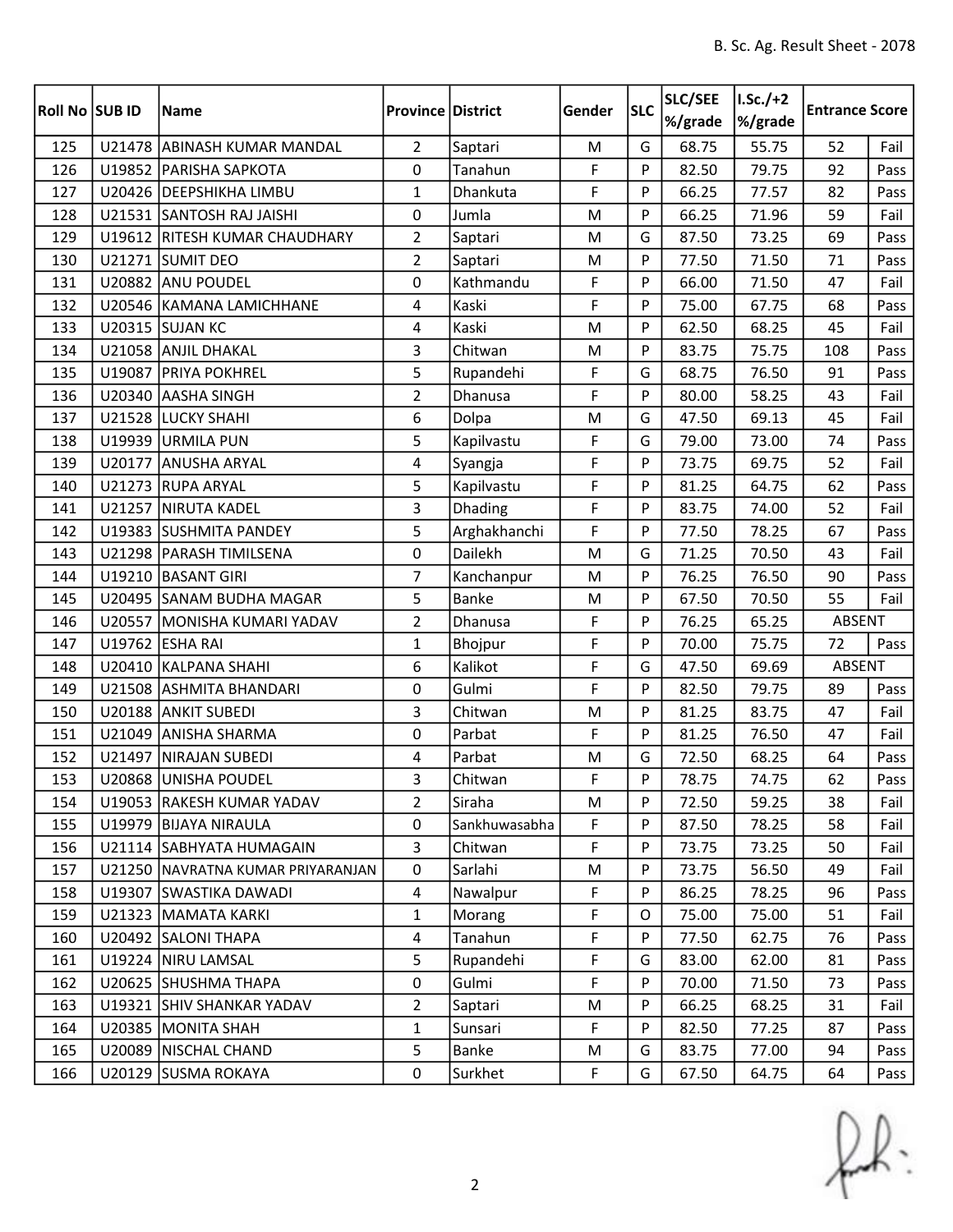| Roll No SUB ID |        | <b>Name</b>                 | <b>Province District</b> |                | Gender      | <b>SLC</b> | SLC/SEE<br>%/grade | $I.Sc./+2$<br>%/grade | <b>Entrance Score</b> |      |
|----------------|--------|-----------------------------|--------------------------|----------------|-------------|------------|--------------------|-----------------------|-----------------------|------|
| 167            |        | U20105 ANITA BHANDARI       | $\overline{2}$           | Mahottari      | $\mathsf F$ | P          | 83.75              | 88.75                 | 73                    | Pass |
| 168            |        | U21020 ANUP BHATT           | $\overline{7}$           | Kanchanpur     | M           | P          | 78.75              | 76.50                 | 90                    | Pass |
| 169            | U20873 | <b>GAGAN KHATRI</b>         | 6                        | Jumla          | ${\sf M}$   | G          | 61.25              | 61.50                 | ABSENT                |      |
| 170            |        | U19046 RAJMALA ROKA MAGAR   | 5                        | Pyuthan        | F           | P          | 67.50              | 64.75                 | 27                    | Fail |
| 171            |        | U21003 SAGAR KUMAR SINGH    | 7                        | <b>Bajhang</b> | M           | G          | 65.00              | 76.50                 | 45                    | Fail |
| 172            |        | U19080   HIMANI SHRESTHA    | 4                        | Nawalpur       | F           | G          | 67.50              | 68.25                 | 76                    | Pass |
| 173            |        | U20262 SAJJA KATWAL         | $\mathbf{1}$             | Sunsari        | F           | P          | 80.00              | 69.75                 | 100                   | Pass |
| 174            |        | U21393 NIRISHA SHRESTHA     | 3                        | Kathmandu      | F           | P          | 78.75              | 83.25                 | 69                    | Pass |
| 175            |        | U19023 SRIJANA KUMARI BIST  | $\overline{7}$           | Kanchanpur     | F           | P          | 72.50              | 72.75                 | 61                    | Pass |
| 176            |        | U21084 DIPESH PARAJULI      | $\overline{4}$           | Lamjung        | M           | P          | 76.25              | 74.25                 | 85                    | Pass |
| 177            |        | U21166 SUJAN PAUDEL         | $\overline{4}$           | Parbat         | M           | P          | 82.50              | 63.25                 | 68                    | Pass |
| 178            |        | U21370 BIGYAN PURI          | 5                        | Gulmi          | M           | G          | 71.00              | 76.50                 | 50                    | Fail |
| 179            |        | U19051 MAHIMA KHATRI        | 6                        | Jumla          | F           | P          | 76.25              | 78.25                 | 60                    | Pass |
| 180            |        | U20769 LOCHAN BHATTARAI     | $\mathbf{1}$             | Jhapa          | M           | P          | 71.25              | 76.50                 | 79                    | Pass |
| 181            |        | <b>U21549 HIMAL KC</b>      | 5                        | Pyuthan        | M           | G          | 87.00              | 71.75                 | 68                    | Pass |
| 182            |        | U19164 PRINCI NEUPANE       | $\overline{7}$           | Kailali        | F           | G          | 75.00              | 74.75                 | ABSENT                |      |
| 183            |        | U20783 YAGYA PRASAD ACHARYA | 3                        | Chitwan        | M           | P          | 78.75              | 81.50                 | 98                    | Pass |
| 184            |        | U19354 GOPAL KUMAR YADAV    | $\overline{2}$           | Dhanusa        | M           | G          | 58.75              | 69.00                 | 48                    | Fail |
| 185            |        | U21573 SURESH KUMAR YADAV   | $\overline{2}$           | Siraha         | M           | G          | 60.00              | 56.75                 | 53                    | Fail |
| 186            |        | U19725   PRAMISHA BHATTARAI | 0                        | Jhapa          | F           | P          | 71.25              | 58.50                 | 78                    | Pass |
| 187            |        | U19771 NAMITA GHARTI        | 0                        | Gulmi          | F           | P          | 87.50              | 76.50                 | 72                    | Pass |
| 188            |        | U20347 NIKITA ADHIKARI      | 3                        | Sindhuli       | F           | G          | 61.25              | 69.10                 | 45                    | Fail |
| 189            |        | U20854 KRITIKA THAPA        | $\mathbf{1}$             | Morang         | F           | G          | 75.00              | 68.25                 | 54                    | Fail |
| 190            | U19373 | <b>PRAKRITI THAPA</b>       | 4                        | <b>Baglung</b> | F           | G          | 68.75              | 64.75                 | 61                    | Pass |
| 191            |        | U19189 SUSHANT KHANAL       | 5                        | Pyuthan        | M           | P          | 67.50              | 73.25                 | 59                    | Fail |
| 192            |        | U20124 ASMITA NEUPANE       | 4                        | Nawalpur       | F           | G          | 80.00              | 69.00                 | 67                    | Pass |
| 193            |        | U20922 SABITA PARIYAR       | $\overline{4}$           | Kaski          | F           | G          | 67.50              | 70.50                 | 77                    | Pass |
| 194            |        | U19804 SIWANI YADAV         | $\overline{2}$           | Mahottari      | F           | G          | 67.50              | 79.75                 | 46                    | Fail |
| 195            |        | U19937 SNEHA ADHIKARI       | 0                        | Gorkha         | F           | Þ          | 78.75              | 73.25                 | ABSENT                |      |
| 196            |        | U20006 KRITIKA GELANG MAGAR | 0                        | Nawalpur       | F           | P          | 78.75              | 76.50                 | 78                    | Pass |
| 197            |        | U20669 SUJIT CHILUWAL       | 4                        | Lamjung        | M           | G          | 84.00              | 81.50                 | 56                    | Fail |
| 198            |        | U19863 SUSHIL BK            | 5                        | Banke          | M           | P          | 82.50              | 81.50                 | 94                    | Pass |
| 199            |        | U19395 NIKUNJA KHANAL       | 0                        | Gorkha         | M           | P          | 71.25              | 73.25                 | 71                    | Pass |
| 200            |        | U20462 HIMAMSHU BHATTARAI   | $\mathbf{1}$             | Morang         | M           | P          | 83.75              | 66.50                 | ABSENT                |      |
| 201            |        | U20524 ANJAN KUMAR RAY      | $\overline{2}$           | Siraha         | M           | G          | 85.00              | 76.50                 | 79                    | Pass |
| 202            |        | U20345 SUSMITA SUBEDI       | 5                        | Nawalparasi    | F           | P          | 73.75              | 69.00                 | 72                    | Pass |
| 203            |        | U20396   PREETI YADAV       | 5                        | Nawalparasi    | F           | P          | 77.50              | 69.00                 | 79                    | Pass |
| 204            |        | U20304 ALISHA DARLAMI MAGAR | $\mathbf{1}$             | Dhankuta       | F           | P          | 76.25              | 75.00                 | ABSENT                |      |
| 205            |        | U20719   KARISHMA KSHETRI   | $\overline{7}$           | Baitadi        | F           | P          | 71.25              | 52.00                 | 80                    | Pass |
| 206            |        | U20511   RANJANA SHRESTHA   | 1                        | Sankhuwasabha  | F           | G          | 64.00              | 58.75                 | ABSENT                |      |
| 207            |        | U21447 TUALASHA DEVI GAUTAM | 1                        | Jhapa          | F           | G          | 60.00              | 61.00                 | 68                    | Pass |
| 208            |        | U21268 AYUSHA BHUSAL        | 5                        | Palpa          | F           | P          | 81.25              | 76.50                 | 73                    | Pass |

 $f(x)$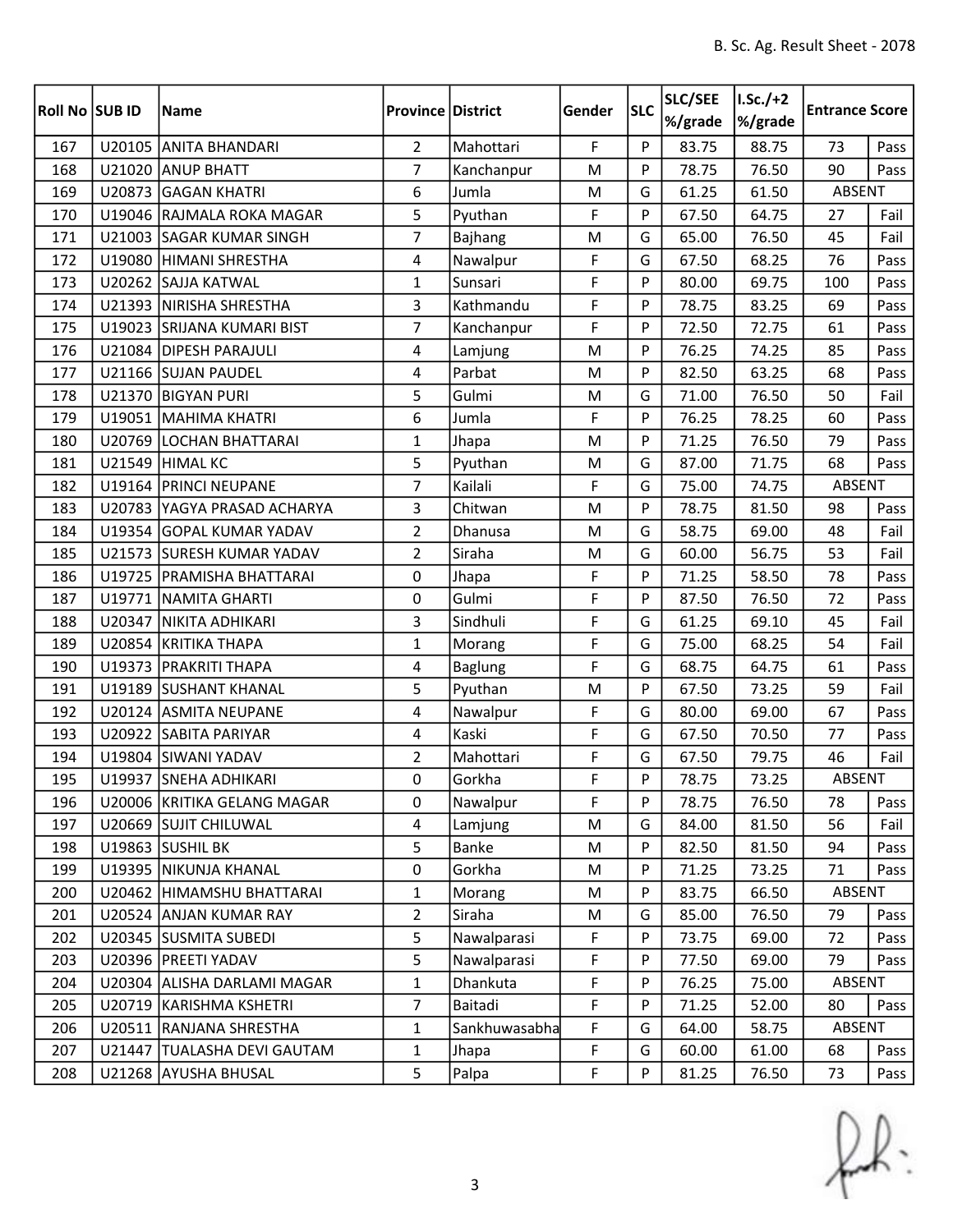| Roll No SUB ID |        | <b>Name</b>                 | <b>Province District</b> |                | Gender | <b>SLC</b> | SLC/SEE<br>%/grade | $I.Sc./+2$<br>%/grade | <b>Entrance Score</b> |      |
|----------------|--------|-----------------------------|--------------------------|----------------|--------|------------|--------------------|-----------------------|-----------------------|------|
| 209            |        | U19244 NAMUNA ACHARYA       | 5                        | Arghakhanchi   | F      | P          | 71.25              | 74.75                 | 57                    | Fail |
| 210            |        | U19375 BISHAL KHADKA        | $\overline{7}$           | Doti           | M      | G          | 83.00              | 76.50                 | 100                   | Pass |
| 211            |        | U20060 SAMITA SUBEDI        | $\overline{4}$           | Syangja        | F      | G          | 56.13              | 70.08                 | 45                    | Fail |
| 212            |        | U19055 CHANDAN YADAV        | $\overline{2}$           | Mahottari      | M      | G          | 76.25              | 71.50                 | 35                    | Fail |
| 213            |        | U20481 SABINA KHATUN        | 0                        | Chitwan        | F      | P          | 65.00              | 53.50                 | 42                    | Fail |
| 214            |        | U19809 REKHA SHRESTHA       | $\overline{7}$           | Kanchanpur     | F      | P          | 67.50              | 69.25                 | 67                    | Pass |
| 215            |        | U20891 RASHMI MALLA         | 4                        | Nawalparasi    | F      | P          | 86.25              | 79.75                 | 90                    | Pass |
| 216            |        | U20171 BIBEK KHANAL         | 5                        | Arghakhanchi   | M      | G          | 78.00              | 76.50                 | 70                    | Pass |
| 217            |        | U21395 PRISHA KHADKA        | $\mathbf 1$              | Morang         | F      | P          | 56.25              | 68.25                 | 35                    | Fail |
| 218            |        | U20853 KAMAN DAHAL KHATRI   | $\mathbf{1}$             | Bhojpur        | M      | G          | 77.50              | 79.75                 | 93                    | Pass |
| 219            |        | U20938 KUSHAL ACHARYA       | 3                        | Chitwan        | M      | P          | 70.00              | 62.25                 | 73                    | Pass |
| 220            |        | U19022 SUBHEKSHA ADHIKARI   | 4                        | Tanahun        | F      | G          | 66.25              | 84.27                 | 78                    | Pass |
| 221            |        | U20888 AMAN JOSHI           | 7                        | Kailali        | M      | P          | 75.00              | 68.25                 | 85                    | Pass |
| 222            |        | U19440 NUTAN MANI PAUDEL    | 4                        | Kaski          | M      | G          | 84.00              | 71.50                 | 86                    | Pass |
| 223            |        | U20806 AAYUSHMA RANA        | 0                        | Tanahun        | F      | P          | 72.50              | 76.50                 | 48                    | Fail |
| 224            |        | U20784 ANJALI KUMARI MAHATO | 5                        | Nawalparasi    | F      | P          | 63.75              | 59.75                 | 40                    | Fail |
| 225            |        | U19668 ABISKAR BHANDARI     | $\mathbf{1}$             | Morang         | M      | G          | 80.00              | 76.50                 | ABSENT                |      |
| 226            |        | U20953 SADIKSHA TIWARI      | 3                        | Chitwan        | F      | P          | 75.00              | 76.50                 | 55                    | Fail |
| 227            |        | U21534 SUSMA GAUTAM         | 5                        | Rupandehi      | F      | G          | 78.00              | 66.25                 | 60                    | Pass |
| 228            |        | U20349 ANISHA ACHARYA       | 4                        | <b>Baglung</b> | F      | G          | 61.25              | 68.25                 | 84                    | Pass |
| 229            |        | U19555 SUNA RAWAL           | 5                        | <b>Banke</b>   | F      | G          | 74.00              | 61.00                 | 64                    | Pass |
| 230            |        | U21346 RIYA BHANDARI        | $\overline{7}$           | Doti           | F      | P          | 73.75              | 64.75                 | 74                    | Pass |
| 231            |        | U21374 ALISHA POKHREL       | $\mathbf{1}$             | Jhapa          | F      | P          | 65.00              | 59.25                 | 65                    | Pass |
| 232            |        | U19298 SHRISTI POKHAREL     | 5                        | Palpa          | F      | P          | 57.50              | 71.74                 | 42                    | Fail |
| 233            |        | U19912 BINA PANDEY          | 4                        | Nawalparasi    | F      | P          | 80.00              | 66.50                 | 82                    | Pass |
| 234            |        | U21056 ANISH KHANAL         | $\overline{3}$           | Chitwan        | M      | P          | 77.50              | 71.50                 | 50                    | Fail |
| 235            | U20357 | MANISHA CHAUDHARY           | $\mathbf{1}$             | Morang         | F      | P          | 65.00              | 61.50                 | 30                    | Fail |
| 236            |        | U19515 BIJAYA RAJ JOSHI     | $\overline{7}$           | Bajhang        | M      | G          | 72.50              | 74.75                 | 81                    | Pass |
| 237            |        | U21619 DEBAKI KHATRI        | 4                        | Gorkha         | F      | G          | 80.00              | 74.00                 | 60                    | Pass |
| 238            |        | U20851   PRATIKSHYA PANDEY  | $\mathbf{1}$             | Ilam           | F      | P          | 82.50              | 63.25                 | 76                    | Pass |
| 239            |        | U20944 BINITA TIMILSINA     | 4                        | Nawalpur       | F      | G          | 85.00              | 69.75                 | 72                    | Pass |
| 240            |        | U20058 ROMITA RAJBANSHI     | $\mathbf{1}$             | Morang         | F      | P          | 70.00              | 72.75                 | 74                    | Pass |
| 241            |        | U20829 SAMIKSHYA DHAKAL     | 0                        | Gorkha         | F      | P          | 87.50              | 79.75                 | 83                    | Pass |
| 242            |        | U19271 SHRISTI SEN          | 5                        | Dang           | F      | P          | 66.25              | 69.75                 | 62                    | Pass |
| 243            |        | U19841   PRATIVA KC         | 3                        | Makwanpur      | F      | G          | 71.00              | 56.25                 | 49                    | Fail |
| 244            |        | U19183 ANISHA SHREEMAL      | $\overline{4}$           | Tanahun        | F      | G          | 71.25              | 52.00                 | 61                    | Pass |
| 245            |        | U20791 LAL MAYA SARU MAGAR  | 4                        | Nawalparasi    | F      | G          | 78.75              | 68.25                 | 61                    | Pass |
| 246            |        | U19018 MILAN KUMAR BHANDARI | $\overline{3}$           | Sindhuli       | M      | P          | 76.25              | 80.98                 | 78                    | Pass |
| 247            |        | U21355 GYAN PRASAD BHANDARI | 5                        | Gulmi          | M      | G          | 81.00              | 74.25                 | 64                    | Pass |
| 248            |        | U20271   BHUMIKA ADHIKARI   | $\mathbf{1}$             | Dhankuta       | F      | G          | 55.00              | 69.53                 | 65                    | Pass |
| 249            | U20852 | <b>AYUSHMA ADHIKARI</b>     | $\mathbf{1}$             | Ilam           | F      | G          | 75.00              | 61.50                 | 62                    | Pass |
| 250            |        | U20903 CHANDRIKA CHAND      | 5                        | Banke          | F      | P          | 78.75              | 73.25                 | 70                    | Pass |

 $f(x)$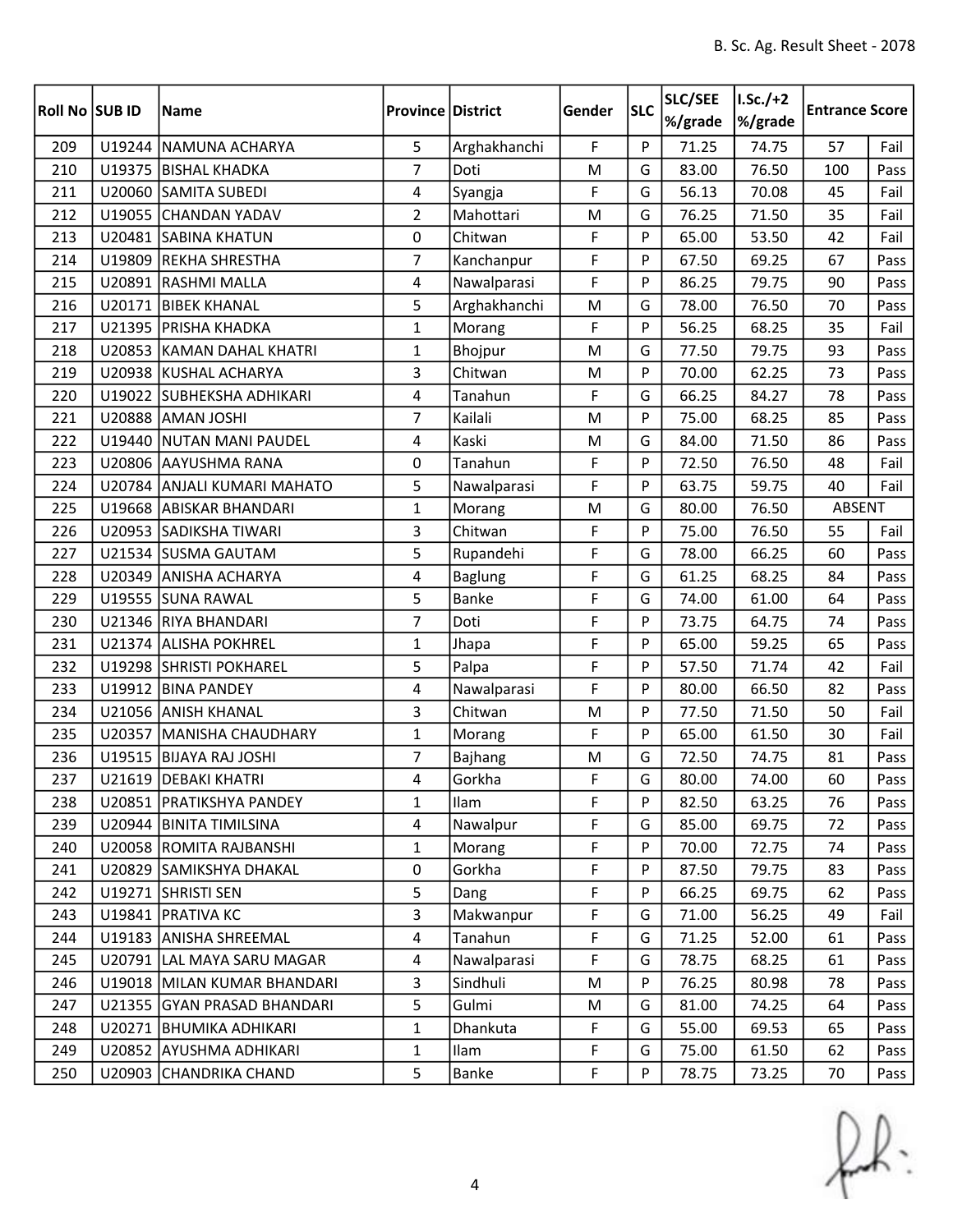| <b>Roll No SUB ID</b> |        | <b>Name</b>                   | <b>Province District</b> |                | Gender | <b>SLC</b> | SLC/SEE<br>%/grade | $I.Sc./+2$<br>%/grade | <b>Entrance Score</b> |      |
|-----------------------|--------|-------------------------------|--------------------------|----------------|--------|------------|--------------------|-----------------------|-----------------------|------|
| 251                   |        | U19186 SANDHYA THAPA RAJBANSI | 5                        | Arghakhanchi   | F      | P          | 83.75              | 73.25                 | 64                    | Pass |
| 252                   |        | U19786 SUSMITA DEVKOTA        | 4                        | Kaski          | F      | G          | 72.50              | 64.75                 | 86                    | Pass |
| 253                   |        | U21061 CRYSTAL BHATTARAI      | 0                        | Morang         | M      | G          | 73.75              | 72.00                 | 49                    | Fail |
| 254                   |        | U19516 ABISHA SAPKOTA SHARMA  | 3                        | Chitwan        | F      | P          | 77.50              | 76.50                 | 87                    | Pass |
| 255                   | U20037 | <b>RAM JATAN YADAV</b>        | $\overline{2}$           | Siraha         | M      | P          | 76.25              | 64.75                 | 65                    | Pass |
| 256                   |        | U20726   PRASHAMSA DHAKAL     | 5                        | Bardiya        | F      | P          | 66.25              | 66.50                 | 77                    | Pass |
| 257                   |        | U21328 AASHISH BHANDARI       | $\overline{7}$           | Kanchanpur     | M      | P          | 65.00              | 56.50                 | 54                    | Fail |
| 258                   |        | U20490 NAMRATA CHHETRI        | $\overline{4}$           | Lamjung        | F      | G          | 67.50              | 66.50                 | 57                    | Fail |
| 259                   |        | U19006 SUPRIYA ITANI          | 3                        | Dhading        | F      | P          | 66.25              | 69.92                 | 71                    | Pass |
| 260                   | U19008 | <b>ROJINA GHIMIRE</b>         | $\overline{3}$           | Lalitpur       | F      | P          | 66.25              | 61.50                 | 81                    | Pass |
| 261                   |        | U21489 RABIN KUMAR YADAV      | $\overline{2}$           | Sarlahi        | M      | G          | 66.25              | 58.50                 | 45                    | Fail |
| 262                   |        | U19891 MAHIMA MOKTAN          | $\mathbf{1}$             | Morang         | F      | G          | 73.00              | 67.00                 | 63                    | Pass |
| 263                   |        | U20028 AASHIKA KUMARI PANERU  | 7                        | Dadeldhura     | F      | G          | 85.00              | 69.75                 | 78                    | Pass |
| 264                   |        | U19431 AACHAL PASWAN          | $\overline{2}$           | Mahottari      | F      | P          | 68.75              | 64.00                 | 40                    | Fail |
| 265                   | U19627 | KRIPESH BARAL                 | 3                        | Chitwan        | M      | P          | 81.25              | 81.50                 | 61                    | Pass |
| 266                   |        | U19281 BIMLESH RAY            | $\overline{2}$           | Dhanusa        | M      | P          | 75.00              | 75.50                 | 58                    | Fail |
| 267                   | U21060 | <b>ASHISH PAUDEL</b>          | 4                        | <b>Baglung</b> | M      | G          | 62.50              | 63.25                 | 82                    | Pass |
| 268                   |        | U21360 AAYUSHMA RAI           | $\mathbf{1}$             | Ilam           | F      | P          | 70.00              | 63.25                 | 57                    | Fail |
| 269                   |        | U21233 SADHANA GAUTAM         | 5                        | Kapilvastu     | F      | G          | 63.75              | 75.73                 | 76                    | Pass |
| 270                   |        | U21427 AARTI KUMARI MALI      | $\overline{2}$           | Dhanusa        | F      | G          | 52.50              | 73.25                 | 46                    | Fail |
| 271                   |        | U20980 SIMAN SUNAR            | 6                        | Surkhet        | M      | G          | 70.00              | 73.25                 | 81                    | Pass |
| 272                   |        | U20128 KABITA REGMI           | 3                        | Chitwan        | F      | P          | 83.75              | 73.25                 | 87                    | Pass |
| 273                   |        | U20948   PRAMISHA SUYAL       | 4                        | Lamjung        | F      | G          | 78.75              | 76.50                 | 69                    | Pass |
| 274                   |        | U19821 SUMJOK SAICHA          | $\mathbf{1}$             | Morang         | F      | P          | 77.50              | 70.50                 | 81                    | Pass |
| 275                   |        | U19950 POOJA DAWADI           | 0                        | Lamjung        | F      | P          | 78.75              | 68.25                 | 59                    | Fail |
| 276                   |        | U19767 SWIKRIT SHARMA         | 0                        | Nawalparasi    | M      | P          | 76.25              | 71.50                 | 74                    | Pass |
| 277                   | U19169 | <b>GRISHMA SUNUWAR</b>        | 3                        | Lalitpur       | F      | P          | 80.00              | 74.75                 | 65                    | Pass |
| 278                   |        | U19741 SHRIJANA SHRESTHA      | 3                        | Sindhuli       | F      | P          | 75.00              | 71.80                 | 67                    | Pass |
| 279                   |        | U20556 BARSHA DHAKAL          | 4                        | Lamjung        | F      | G          | 73.75              | 76.50                 | 67                    | Pass |
| 280                   |        | U20794 SUSHMITA CHAUDHARY     | 2                        | Saptari        | F      | P          | 80.00              | 69.10                 | 43                    | Fail |
| 281                   |        | U19739   BHUMIKALA SHARMA     | 0                        | <b>Baglung</b> | F      | G          | 72.50              | 71.50                 | 58                    | Fail |
| 282                   |        | U20602 SANJU SHRESTHA         | $\overline{3}$           | Dhading        | F      | P          | 83.75              | 74.75                 | 59                    | Fail |
| 283                   |        | U20586 SHIVA PRASAD DHUNGANA  | $\overline{4}$           | Kaski          | M      | G          | 81.00              | 67.75                 | 71                    | Pass |
| 284                   |        | U19590 DEEPAK CHAUDHARY THARU | $\overline{2}$           | Bara           | M      | P          | 71.25              | 81.50                 | 68                    | Pass |
| 285                   |        | U20007   MUKESH KHADKA        | $\mathbf{1}$             | Jhapa          | M      | P          | 73.75              | 65.75                 | 60                    | Pass |
| 286                   |        | U20236 SADIKSHA BUDHATHOKI    | $\mathbf{1}$             | Dhankuta       | F      | G          | 66.25              | 54.75                 | 56                    | Fail |
| 287                   |        | U19187 DAYAMAND OLI           | 5                        | Dang           | M      | P          | 72.50              | 69.00                 | 81                    | Pass |
| 288                   |        | U19073 HINA YADAV             | 5                        | Kapilvastu     | F      | P          | 60.00              | 66.50                 | 60                    | Pass |
| 289                   |        | U20727 SADIKSHYA KUIKEL       | $\overline{3}$           | Chitwan        | F      | P          | 75.00              | 78.25                 | 64                    | Pass |
| 290                   |        | U20983 DIPAK KUMAR YADAV      | 0                        | Siraha         | M      | P          | 76.25              | 76.00                 | 65                    | Pass |
| 291                   |        | U19698   PRATIVA POKHREL      | 5                        | Dang           | F      | P          | 73.75              | 70.50                 | 60                    | Pass |
| 292                   |        | U20517 BHAWANA PANDEY         | 5                        | Kapilvastu     | F      | G          | 84.00              | 76.50                 | 48                    | Fail |

 $f(x)$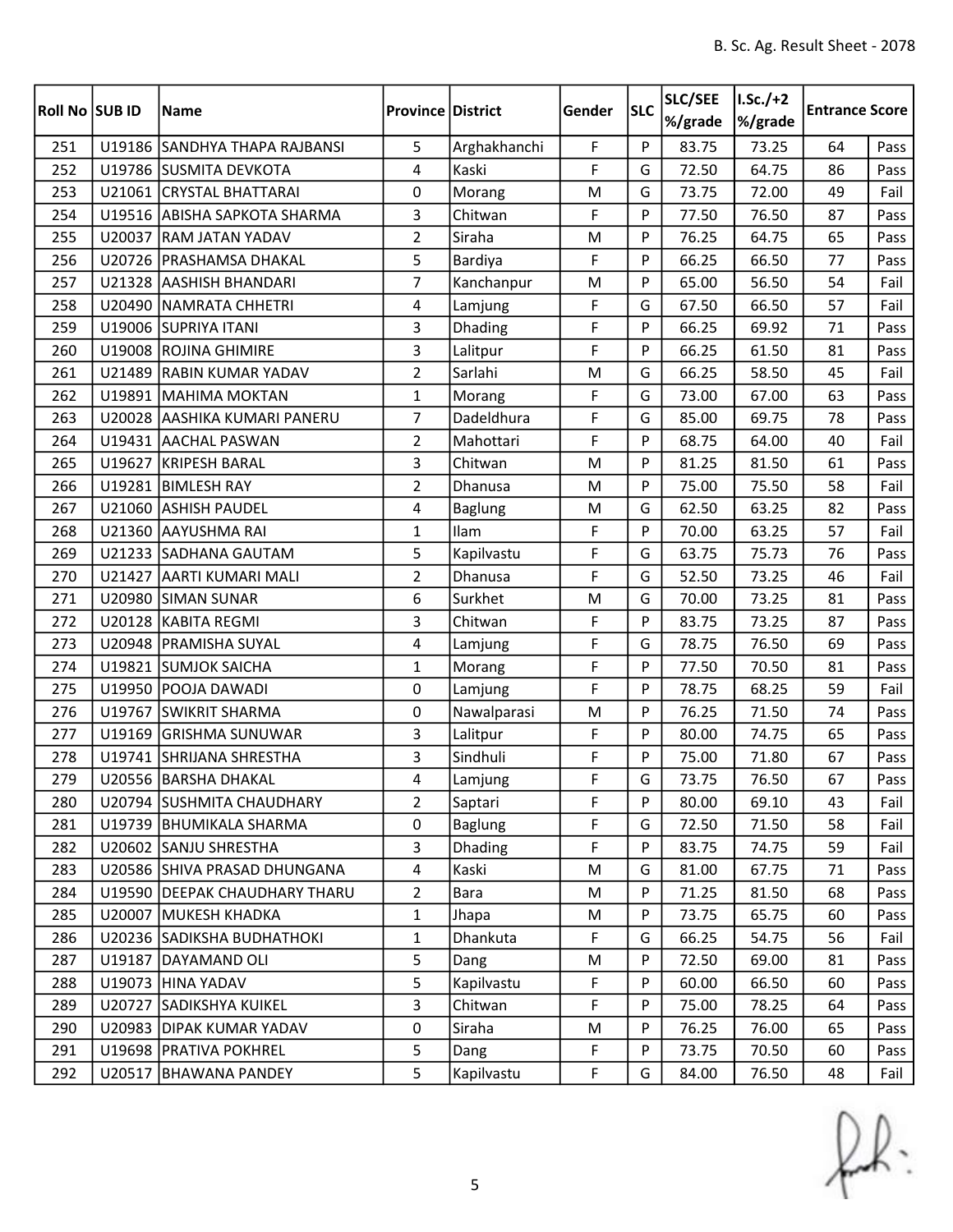| Roll No SUB ID |        | <b>Name</b>                       | <b>Province District</b> |                | Gender | <b>SLC</b> | SLC/SEE<br>%/grade | $I.Sc./+2$<br>%/grade | <b>Entrance Score</b> |      |
|----------------|--------|-----------------------------------|--------------------------|----------------|--------|------------|--------------------|-----------------------|-----------------------|------|
| 293            |        | U19363 ANISH DEUJA                | $\mathbf 0$              | Jhapa          | M      | P          | 80.00              | 65.50                 | 48                    | Fail |
| 294            |        | U20955 AMISHA GURUNG              | 3                        | Chitwan        | F      | P          | 80.00              | 79.75                 | 45                    | Fail |
| 295            |        | U19839 ALI REJA RAIN              | $\overline{2}$           | Mahottari      | M      | P          | 81.25              | 73.75                 | 81                    | Pass |
| 296            |        | U20765 ROHAN LAMICHHANE           | 0                        | Gorkha         | M      | G          | 77.50              | 78.25                 | 67                    | Pass |
| 297            |        | U20106 KALPANA PAUDEL             | 4                        | Nawalparasi    | F      | P          | 77.50              | 71.50                 | 79                    | Pass |
| 298            |        | U19201 AVISHEK NEUPANE            | $\mathbf{1}$             | Morang         | M      | P          | 87.50              | 79.00                 | 81                    | Pass |
| 299            |        | U19426 RIGAL SAPKOTA              | 3                        | Chitwan        | F      | P          | 76.25              | 76.50                 | 66                    | Pass |
| 300            |        | U20504 DIBYANI AVIDUWAI CHAUDHARY | 0                        | Saptari        | F      | P          | 63.75              | 66.50                 | 44                    | Fail |
| 301            |        | U20226 BIBEK KHATRI               | $\mathbf{1}$             | Sunsari        | M      | P          | 80.00              | 73.25                 | 88                    | Pass |
| 302            |        | U19713 JASNA THAPA                | $\overline{4}$           | Kaski          | F      | P          | 81.25              | 76.50                 | 88                    | Pass |
| 303            |        | U20029   PRADIP TIMILSINA         | $\overline{4}$           | Kaski          | M      | G          | 71.25              | 57.00                 | 75                    | Pass |
| 304            |        | U19275 BHAWANA SINGH              | $\overline{2}$           | Sarlahi        | F      | P          | 77.50              | 83.25                 | 55                    | Fail |
| 305            |        | U19611 SAMIKSHYA KAFLE            | 3                        | Chitwan        | F      | P          | 82.50              | 79.75                 | 86                    | Pass |
| 306            |        | U21433   PRASHAMSA GAUTAM         | 4                        | Lamjung        | F      | P          | 81.25              | 78.25                 | 66                    | Pass |
| 307            |        | U20514 PRERANA BHATTARAI          | 5                        | Nawalparasi    | F      | P          | 72.50              | 59.75                 | 90                    | Pass |
| 308            |        | U21095 ANISHMA ADHIKARI           | $\mathbf{1}$             | Jhapa          | F      | P          | 76.25              | 69.75                 | 82                    | Pass |
| 309            |        | U19172 RAJESH ADHIKARI            | 6                        | Surkhet        | M      | P          | 71.25              | 78.25                 | 75                    | Pass |
| 310            |        | U19088 BHUWAN ADHIKARI            | 6                        | Kalikot        | M      | P          | 73.75              | 74.25                 | ABSENT                |      |
| 311            |        | U19830 NIRUTA GURUNG              | $\mathbf{1}$             | Okhaldhunga    | F      | P          | 82.50              | 74.75                 | 82                    | Pass |
| 312            |        | U20070 JHARANA DHAKAL             | $\mathbf{1}$             | Morang         | F      | P          | 82.50              | 77.25                 | 55                    | Fail |
| 313            |        | U21457 BIBEK KHANAL               | 5                        | Kapilvastu     | M      | G          | 74.00              | 75.75                 | 50                    | Fail |
| 314            | U21327 | <b>BENDEEP GAUTAM</b>             | 5                        | Rupandehi      | M      | P          | 81.25              | 79.75                 | 77                    | Pass |
| 315            |        | U19536 SURAKSHYA POUDEL           | 0                        | Parbat         | F      | P          | 78.75              | 78.25                 | 67                    | Pass |
| 316            |        | U21205 ADITI RAI                  | $\mathbf{1}$             | Dhankuta       | F      | G          | 77.50              | 71.50                 | 70                    | Pass |
| 317            |        | U19358 SUMANT KUMAR YADAV         | $\overline{2}$           | Sarlahi        | M      | P          | 62.50              | 65.75                 | 50                    | Fail |
| 318            |        | U21098 AAYUSHA SHRESTHA           | 5                        | Bardiya        | F      | G          | 54.00              | 56.25                 | ABSENT                |      |
| 319            |        | U19428 SARADA ACHARYA             | 5                        | Dang           | F      | P          | 63.75              | 64.75                 | 50                    | Fail |
| 320            |        | U21571 RABI PAUDEL                | 3                        | Chitwan        | M      | P          | 87.50              | 81.50                 | 103                   | Pass |
| 321            |        | U19310 MELINA CHHETRI             | 4                        | Parbat         | F      | G          | 75.00              | 59.75                 | 65                    | Pass |
| 322            |        | U20086 UMA PRASAD DAS             | $\overline{2}$           | Siraha         | M      | P          | 77.50              | 76.25                 | ABSENT                |      |
| 323            |        | U21281 SHRABAN KUMAR SHRESTHA     | 3                        | Ramechhap      | M      | G          | 71.25              | 69.75                 | 46                    | Fail |
| 324            |        | U19167   PRADEEP GYAWALI          | 5                        | Gulmi          | M      | P          | 70.00              | 63.25                 | 74                    | Pass |
| 325            |        | U21125 BARSHA KHANAL              | $\overline{4}$           | Gorkha         | F      | G          | 70.00              | 63.75                 | 47                    | Fail |
| 326            |        | U20606 SUBEKSHYA BARAL            | 3                        | Chitwan        | F      | P          | 78.75              | 79.75                 | 71                    | Pass |
| 327            |        | U21201 SANTOSH JOSHI              | $\overline{7}$           | Doti           | M      | G          | 76.00              | 55.00                 | 45                    | Fail |
| 328            |        | U19779 SUMI ADHIKARI              | $\overline{4}$           | Kaski          | F      | G          | 76.25              | 68.25                 | 83                    | Pass |
| 329            |        | U19496 SANJU KHANAL               | $\mathbf{1}$             | Udayapur       | F      | G          | 67.50              | 81.69                 | 79                    | Pass |
| 330            |        | U21001   BISHNU BHAKTA DANGOL     | 3                        | Lalitpur       | M      | G          | 72.50              | 79.75                 | 60                    | Pass |
| 331            |        | U19556 ANISH DUMRE                | 5                        | Kapilvastu     | M      | P          | 76.25              | 58.25                 | 88                    | Pass |
| 332            |        | U19067 SUNITA DAHAL               | 3                        | Kavrepalanchok | F      | G          | 67.00              | 63.50                 | 40                    | Fail |
| 333            |        | U19393 PRAHALAD YADAV             | $\overline{2}$           | Saptari        | M      | P          | 75.00              | 53.25                 | 65                    | Pass |
| 334            |        | U21040 RISHIKESH YADAV            | 5                        | Kapilvastu     | M      | P          | 72.50              | 62.25                 | 63                    | Pass |

 $f(x)$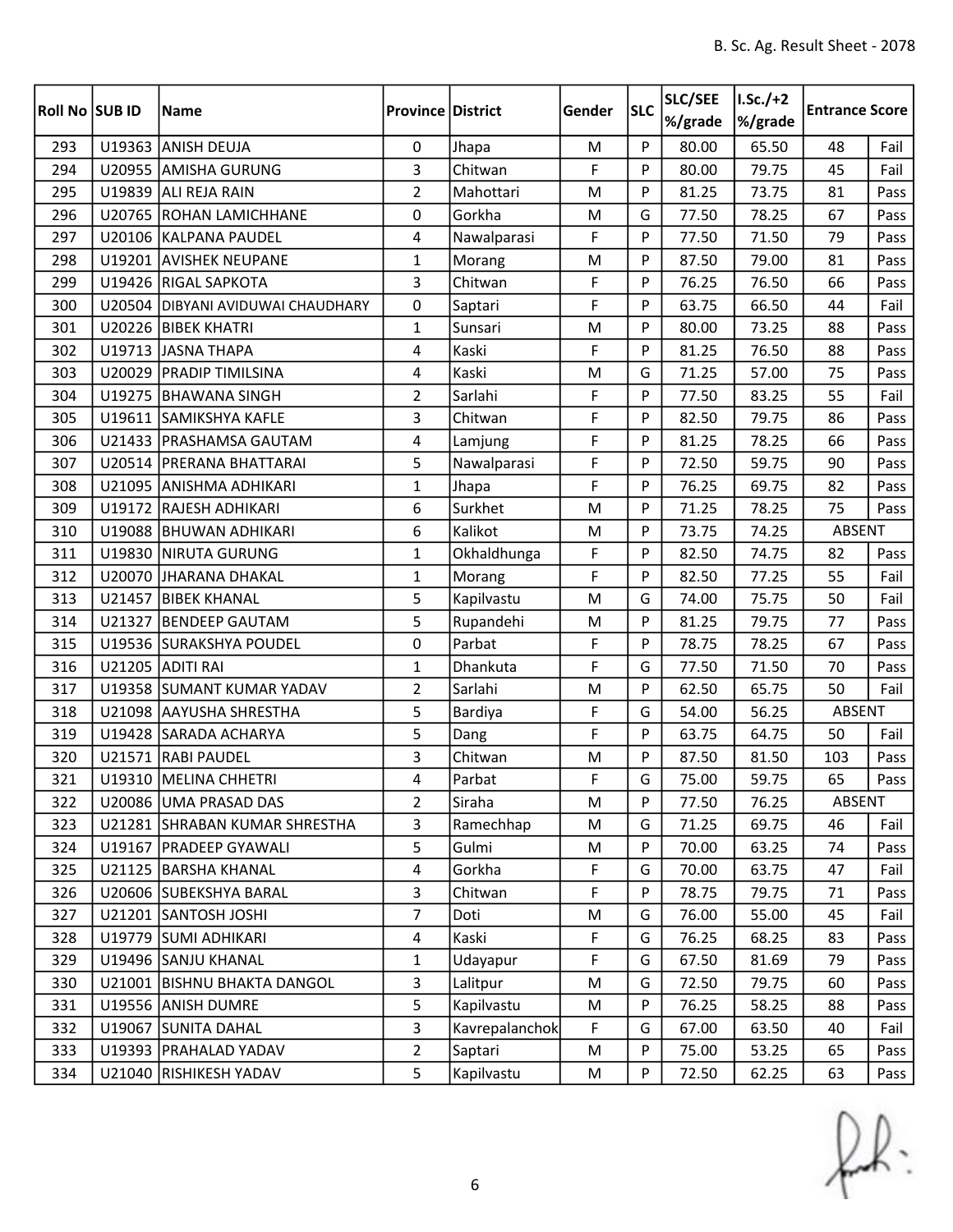| <b>Roll No SUB ID</b> |        | <b>Name</b>                     | <b>Province District</b> |               | Gender    | <b>SLC</b> | SLC/SEE<br>%/grade | $I.Sc./+2$<br>%/grade | <b>Entrance Score</b> |      |
|-----------------------|--------|---------------------------------|--------------------------|---------------|-----------|------------|--------------------|-----------------------|-----------------------|------|
| 335                   |        | U19846 JASMIN BACHHAR           | $\overline{2}$           | Mahottari     | F         | P          | 71.25              | 76.50                 | 52                    | Fail |
| 336                   |        | U19503 AASTHA K. C.             | 6                        | Dailekh       | F         | P          | 67.50              | 59.75                 | ABSENT                |      |
| 337                   |        | U20062 ASHIM BHANDARI           | 5                        | Gulmi         | M         | G          | 73.75              | 70.75                 | 93                    | Pass |
| 338                   |        | U20787   NISCHAL RAI            | $\mathbf{1}$             | Morang        | F         | P          | 71.25              | 63.25                 | <b>ABSENT</b>         |      |
| 339                   |        | U20566 UPENDRA BAHADUR KATHAYAT | 6                        | Dailekh       | M         | G          | 47.50              | 76.90                 | 62                    | Pass |
| 340                   |        | U19300 AMRISH YADAV             | 5                        | Nawalparasi   | M         | P          | 82.50              | 64.75                 | 73                    | Pass |
| 341                   |        | U21195 BISHAL POKHAREL          | $\mathbf 0$              | Baglung       | M         | P          | 88.75              | 79.25                 | 61                    | Pass |
| 342                   |        | U19570 JEEVAN SHARMA (GAIRE)    | 6                        | Surkhet       | ${\sf M}$ | P          | 78.75              | 78.25                 | 82                    | Pass |
| 343                   |        | U21163 SIDDHA RAJ BHATT         | $\overline{7}$           | Kanchanpur    | M         | G          | 55.00              | 77.90                 | 60                    | Pass |
| 344                   |        | U20754 KRITI BISTA              | $\mathbf{1}$             | Morang        | F         | G          | 76.25              | 61.50                 | 41                    | Fail |
| 345                   |        | U20214 SAMIR KARKI              | $\mathbf{1}$             | Solukhumbu    | M         | G          | 70.00              | 62.00                 | 51                    | Fail |
| 346                   |        | U21627 NIRPANA NAKARMI          | 3                        | Kathmandu     | F         | P          | 81.25              | 71.50                 | 75                    | Pass |
| 347                   |        | U19170 KARINA NEUPANE           | 4                        | Kaski         | F         | P          | 85.00              | 68.25                 | 60                    | Pass |
| 348                   |        | U20785 DIKSHYA KHANIYA          | 3                        | Chitwan       | F         | G          | 67.50              | 81.50                 | 55                    | Fail |
| 349                   |        | U19474   PRAKRITI ACHARYA       | 3                        | Chitwan       | F         | P          | 78.88              | 0.00                  | Disqualified          |      |
| 350                   |        | U19338 RUPESH PRASAD MAHATO     | $\overline{2}$           | Dhanusa       | M         | P          | 72.50              | 63.25                 | 59                    | Fail |
| 351                   |        | U20232 SATI KUMARI GACHCHHADAR  | 1                        | Morang        | F         | P          | 68.75              | 67.49                 | 54                    | Fail |
| 352                   |        | U20811   MANISHA BHATTARAI      | 4                        | Kaski         | F         | Þ          | 66.25              | 60.50                 | 47                    | Fail |
| 353                   |        | U19148 SANDESH ACHARYA          | 4                        | Tanahun       | M         | P          | 86.25              | 74.75                 | 105                   | Pass |
| 354                   |        | U19609 KRITIKA BUDHATHOKI       | $\overline{2}$           | Mahottari     | F         | P          | 72.50              | 79.75                 | 68                    | Pass |
| 355                   |        | U19693   PRASAN GURUNG          | 4                        | Kaski         | M         | P          | 82.50              | 64.75                 | 54                    | Fail |
| 356                   |        | U19139 SUSAN ADHIKARI           | $\overline{4}$           | Syangja       | M         | P          | 82.50              | 79.75                 | ABSENT                |      |
| 357                   |        | U19727 MILAN MALLA              | 7                        | Bajura        | M         | G          | 62.50              | 52.75                 | 64                    | Pass |
| 358                   |        | U21476 SADIKSHYA NEUPANE        | 5                        | Dang          | F         | P          | 77.00              | 71.25                 | 76                    | Pass |
| 359                   |        | U19233 MANSHILA SUBEDI          | 4                        | Nawalpur      | F         | P          | 72.50              | 67.25                 | 61                    | Pass |
| 360                   |        | U19966   BISHAL CHALISE         | 4                        | Baglung       | M         | G          | 63.75              | 57.00                 | 72                    | Pass |
| 361                   |        | U19416   DIKSHYA CHAUDHARY      | $\mathbf{1}$             | Sunsari       | F         | P          | 72.50              | 68.75                 | 48                    | Fail |
| 362                   |        | U20943 SUSHANT BHATTA           | 7                        | Kailali       | M         | P          | 70.00              | 52.75                 | 56                    | Fail |
| 363                   |        | U19566 SUSMITA SAPKOTA          | 3                        | Chitwan       | F         | P          | 71.25              | 62.25                 | 62                    | Pass |
| 364                   |        | U20048  LAXMI SILWAL            | 4                        | Parbat        | F         | G          | 76.25              | 71.50                 | 64                    | Pass |
| 365                   |        | U20822 SUSHANT SUBEDI           | 3                        | Chitwan       | M         | P          | 78.75              | 71.50                 | 48                    | Fail |
| 366                   |        | U19435 SHARMILA SAPKOTA         | 5                        | Kapilvastu    | F         | P          | 76.25              | 71.50                 | 87                    | Pass |
| 367                   |        | U19988 RACHANA NIRAULA          | $\mathbf{1}$             | Sankhuwasabha | F         | P          | 73.75              | 73.25                 | 55                    | Fail |
| 368                   | U19677 | <b>RITU GIRI</b>                | 5                        | Dang          | F         | P          | 68.75              | 81.50                 | 71                    | Pass |
| 369                   |        | U21493   PARSAN GHIMIRE         | $\mathbf{1}$             | Morang        | M         | G          | 57.50              | 77.90                 | 63                    | Pass |
| 370                   |        | U21444   PRATIK GYAWALI         | 5                        | Palpa         | M         | P          | 72.50              | 64.00                 | 64                    | Pass |
| 371                   |        | U19119   PRIYANSHI YADAV        | 5                        | Rupandehi     | F         | P          | 78.75              | 65.75                 | 77                    | Pass |
| 372                   |        | U21583 DIPESH BOHORA            | $\overline{7}$           | Kanchanpur    | M         | P          | 53.75              | 45.25                 | Disqualified          |      |
| 373                   |        | U19643 AGRIM DAWADI             | 3                        | Kathmandu     | M         | P          | 85.00              | 76.50                 | 90                    | Pass |
| 374                   |        | U20401 AMITA DHAKAL             | $\overline{4}$           | Syangja       | F         | G          | 77.50              | 74.75                 | 60                    | Pass |
| 375                   |        | U21282 SAMIR SUBEDI             | $\overline{4}$           | Parbat        | M         | P          | 81.25              | 66.50                 | 47                    | Fail |
| 376                   |        | U20388 SABITA GHIMIRE           | 5                        | Kapilvastu    | F         | G          | 82.00              | 83.25                 | 77                    | Pass |

 $f(x)$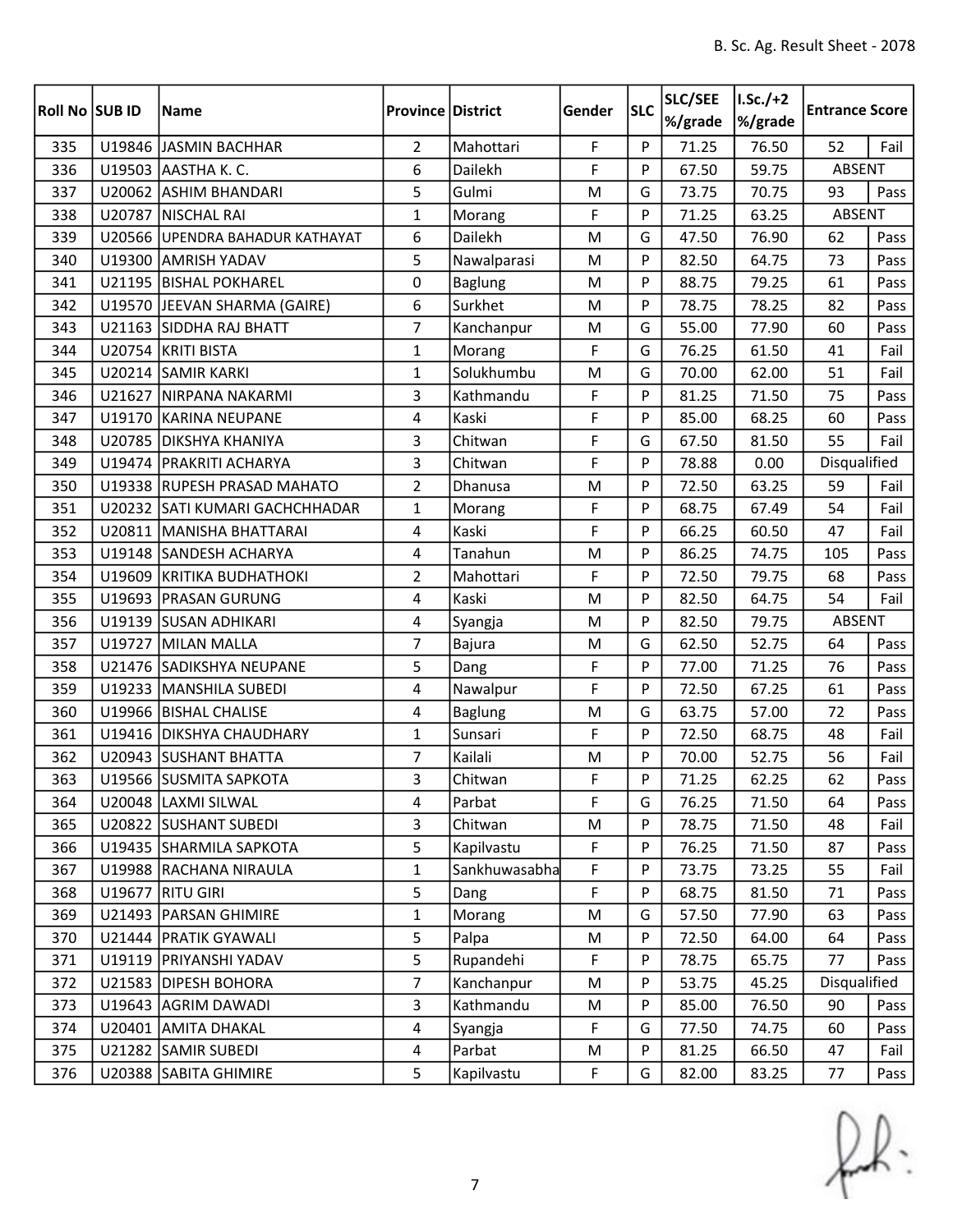| Roll No SUB ID |        | <b>Name</b>                   | <b>Province District</b> |            | Gender    | <b>SLC</b> | SLC/SEE<br>%/grade | $I.Sc./+2$<br>%/grade | <b>Entrance Score</b> |      |
|----------------|--------|-------------------------------|--------------------------|------------|-----------|------------|--------------------|-----------------------|-----------------------|------|
| 377            |        | U20202 SAMIR DANGI            | 5                        | Dang       | M         | P          | 78.75              | 76.50                 | 85                    | Pass |
| 378            |        | U19047 GARIMA KC              | 5                        | Dang       | F         | P          | 81.25              | 72.25                 | 57                    | Fail |
| 379            |        | U21564 MIRA KHULAL            | 3                        | Dolakha    | F         | P          | 61.88              | 81.04                 | 64                    | Pass |
| 380            |        | U20222 SONU BHUSAL            | 5                        | Kapilvastu | F         | P          | 77.50              | 81.50                 | 77                    | Pass |
| 381            | U19089 | <b>BHUMIKA DHUNGANA</b>       | $\mathbf{1}$             | Panchthar  | F         | G          | 77.50              | 61.50                 | 85                    | Pass |
| 382            |        | U19991 SWASTIKA LUITEL        | 0                        | Sarlahi    | F         | G          | 80.00              | 79.75                 | 81                    | Pass |
| 383            |        | U19495 SURYA BAHADUR THARU    | 5                        | Bardiya    | M         | P          | 70.00              | 59.75                 | 56                    | Fail |
| 384            |        | U20244 LEDISA MAGAR           | $\mathbf{1}$             | Solukhumbu | F         | G          | 74.00              | 69.25                 | 67                    | Pass |
| 385            | U20529 | <b>GHANSHYAM YADAV</b>        | 0                        | Saptari    | M         | P          | 70.00              | 74.75                 | 48                    | Fail |
| 386            |        | U21263 SONU YADAV             | $\overline{2}$           | Saptari    | M         | P          | 73.75              | 73.25                 | 44                    | Fail |
| 387            |        | <b>U20981 BINIT KC</b>        | 3                        | Chitwan    | M         | P          | 78.75              | 74.75                 | 59                    | Fail |
| 388            |        | U20815 GAUTAM JHA             | $\overline{2}$           | Dhanusa    | M         | G          | 56.25              | 72.00                 | 79                    | Pass |
| 389            |        | U20581 ISHWOR LAMSAL          | 4                        | Kaski      | M         | G          | 80.00              | 76.50                 | 100                   | Pass |
| 390            |        | U19418 NIRUTA DANGAL          | $\overline{3}$           | Kathmandu  | F         | P          | 81.25              | 68.25                 | 43                    | Fail |
| 391            |        | U19290 AASHISH NYOUPANE       | 5                        | Kapilvastu | M         | G          | 85.00              | 84.75                 | 89                    | Pass |
| 392            |        | U19035   PRAYASH THAPALIYA    | 3                        | Kathmandu  | M         | P          | 85.00              | 81.50                 | 80                    | Pass |
| 393            |        | U19010 AMAN PRABHAKAR         | $\overline{2}$           | Saptari    | M         | P          | 76.25              | 74.75                 | 77                    | Pass |
| 394            |        | U20671 GIBSAN CHAUDHARY       | 5                        | Dang       | M         | P          | 60.00              | 72.35                 | 59                    | Fail |
| 395            |        | U19980 KAMAL BHANDARI         | 4                        | Syangja    | M         | P          | 87.50              | 81.50                 | 88                    | Pass |
| 396            |        | U19559 MANOJ SAH              | $\overline{2}$           | Dhanusa    | M         | P          | 67.50              | 79.75                 | 38                    | Fail |
| 397            |        | U20212 SIRJAN SILWAL          | 3                        | Chitwan    | M         | P          | 80.00              | 74.75                 | 84                    | Pass |
| 398            |        | U20803 YASODA KUMARI ADHIKARI | $\mathbf{1}$             | Udayapur   | F         | G          | 46.25              | 66.02                 | 74                    | Pass |
| 399            |        | U19961 KISHOR KHATIWADA       | 3                        | Dhading    | M         | G          | 81.25              | 84.75                 | 88                    | Pass |
| 400            |        | U20463 SHIVA KARAN MAHATO     | $\overline{2}$           | Sarlahi    | M         | G          | 81.00              | 67.75                 | 48                    | Fail |
| 401            |        | U20151 GAURAV POUDEL          | 5                        | Kapilvastu | M         | P          | 78.75              | 64.75                 | 92                    | Pass |
| 402            |        | U21582 ANAK KARKI             | 3                        | Sindhuli   | ${\sf M}$ | P          | 66.25              | 68.16                 | 43                    | Fail |
| 403            |        | U19535 UJWAL ARAN             | 3                        | Sindhuli   | M         | G          | 75.00              | 64.75                 | 71                    | Pass |
| 404            |        | U20996 SHINJA SHRESTHA        | 4                        | Tanahun    | F         | G          | 75.00              | 69.75                 | 77                    | Pass |
| 405            |        | U19445 SAGAR HAMAL            | 0                        | Surkhet    | M         | P          | 76.25              | 68.25                 | 75                    | Pass |
| 406            |        | U20075 BIJAYA CHAUDHARY       | 7                        | Kailali    | M         | P          | 65.00              | 54.50                 | 70                    | Pass |
| 407            |        | U20501 ANIL KUMAR YADAV       | $\overline{2}$           | Rautahat   | M         | P          | 78.75              | 52.75                 | 37                    | Fail |
| 408            |        | U21156 DHAN LAXMI KHADKA      | 0                        | Mugu       | F         | G          | 71.25              | 61.50                 | 72                    | Pass |
| 409            |        | U20364 SIMRAN CHAULAGAIN      | $\mathbf{1}$             | Jhapa      | F         | P          | 68.75              | 72.98                 | 38                    | Fail |
| 410            |        | U21387 KAMAL PRASAD KHANAL    | $\overline{7}$           | Kailali    | M         | G          | 72.50              | 73.25                 | 65                    | Pass |
| 411            |        | U21077   DIKSHA PATHAK        | 3                        | Chitwan    | F         | P          | 73.75              | 76.50                 | 52                    | Fail |
| 412            |        | U20273 LAXMI DHUNGANA         | 3                        | Nuwakot    | F         | G          | 85.00              | 74.75                 | 73                    | Pass |
| 413            |        | U19326 RUBI MANDAL            | $\overline{2}$           | Saptari    | F         | P          | 68.75              | 58.25                 | 44                    | Fail |
| 414            |        | U20598 DIPLAXMI NIRAULA       | 7                        | Kailali    | F         | P          | 77.50              | 71.50                 | 86                    | Pass |
| 415            |        | U20647 JALINA DURA            | 0                        | Lamjung    | F         | P          | 73.75              | 69.75                 | 56                    | Fail |
| 416            |        | U20800   MATRIKA ADHIKARI     | 3                        | Chitwan    | M         | G          | 86.00              | 71.75                 | 75                    | Pass |
| 417            | U19160 | YUDINA THULUNG RAI            | $\mathbf{1}$             | Sunsari    | F         | P          | 85.00              | 66.25                 | 79                    | Pass |
| 418            |        | U20583 AMRIT NEUPANE          | $\mathbf 0$              | Syangja    | M         | G          | 82.50              | 77.25                 | 90                    | Pass |

 $f(x)$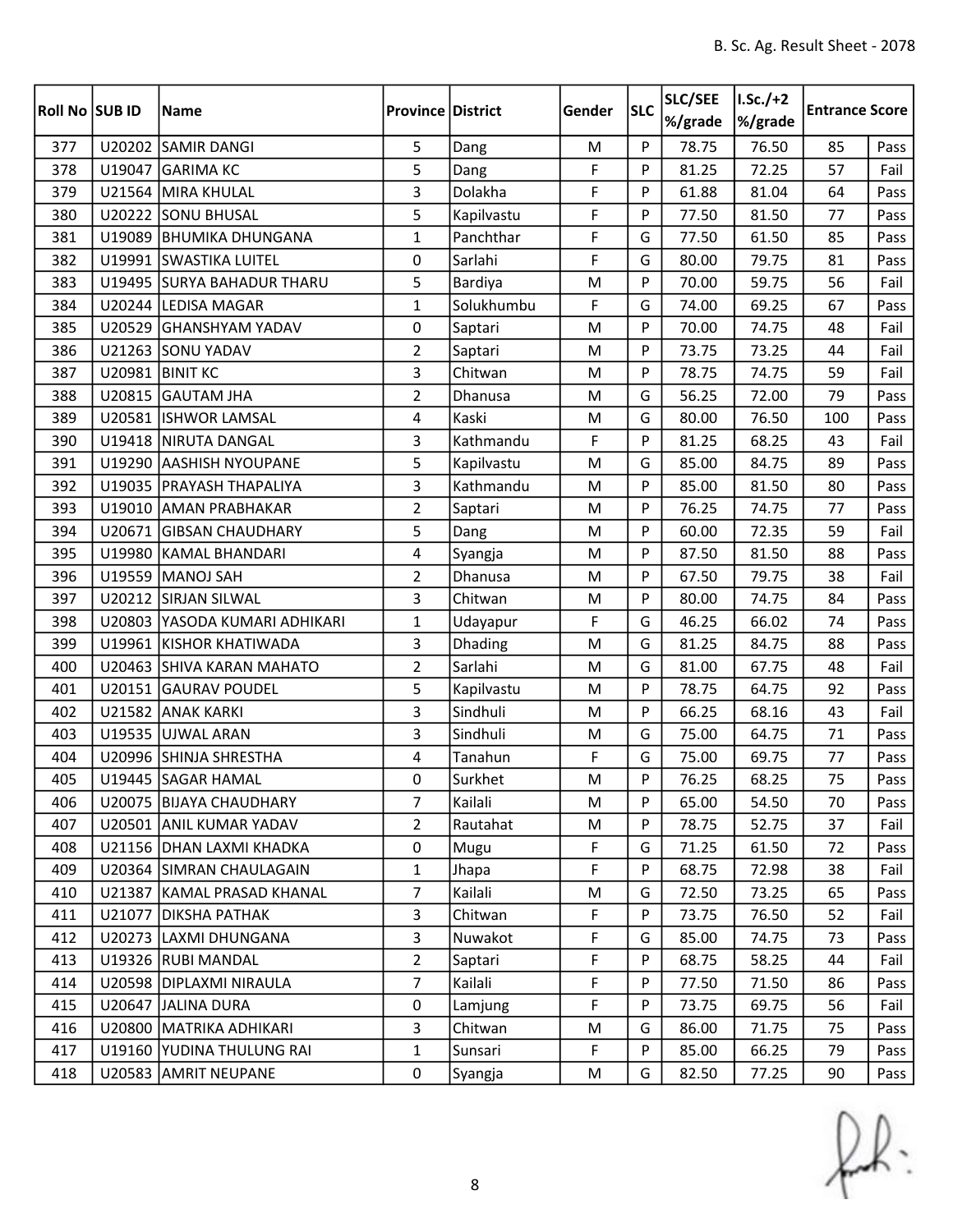| <b>Roll No SUB ID</b> |        | <b>Name</b>                  | <b>Province District</b> |                | Gender    | <b>SLC</b> | SLC/SEE<br>%/grade | $I.Sc./+2$<br>%/grade | <b>Entrance Score</b> |      |
|-----------------------|--------|------------------------------|--------------------------|----------------|-----------|------------|--------------------|-----------------------|-----------------------|------|
| 419                   |        | U19360 ALISHA KHATRI         | 4                        | Kaski          | F         | P          | 82.50              | 69.75                 | 66                    | Pass |
| 420                   |        | U19957 MANISH MARASINI       | 5                        | Arghakhanchi   | M         | G          | 70.00              | 71.75                 | 66                    | Pass |
| 421                   |        | U19881 HIKMAT SUTAR          | $\overline{7}$           | Kailali        | ${\sf M}$ | G          | 60.00              | 52.75                 | 76                    | Pass |
| 422                   |        | U21006 ABINASH PRASAD KURMI  | $\overline{2}$           | Parsa          | M         | G          | 73.75              | 79.75                 | 38                    | Fail |
| 423                   |        | U19135 SANDESH POKHREL       | 4                        | Syangja        | M         | P          | 75.00              | 68.25                 | ABSENT                |      |
| 424                   |        | U19859 BIVA KUMARI CHAUDHARY | $\overline{2}$           | Siraha         | F         | G          | 58.75              | 71.50                 | 36                    | Fail |
| 425                   |        | U19854 AMBIKA SUNAR          | 5                        | Rupandehi      | F         | P          | 78.75              | 81.50                 | 84                    | Pass |
| 426                   |        | U20898 PRATIKSHYA THAPA      | 3                        | Chitwan        | F         | P          | 75.00              | 66.50                 | 65                    | Pass |
| 427                   |        | U21384 RUPESH KUMAR YADAV    | 0                        | Sarlahi        | M         | G          | 72.50              | 59.75                 | 61                    | Pass |
| 428                   |        | U21359 PRABIN SAPKOTA        | 3                        | Chitwan        | M         | P          | 62.63              | 66.05                 | 54                    | Fail |
| 429                   |        | U19837 SWASTIKA SHARMA       | 4                        | Parbat         | F         | G          | 76.25              | 68.25                 | 84                    | Pass |
| 430                   | U19867 | <b>ROSHANI PUN</b>           | 4                        | Myagdi         | F         | G          | 71.00              | 61.00                 | 44                    | Fail |
| 431                   |        | U21467 JHARANA RANA          | 5                        | Rupandehi      | F         | G          | 72.50              | 64.00                 | 80                    | Pass |
| 432                   |        | U20572 ASMITA PUN MAGAR      | 5                        | Banke          | F         | G          | 66.25              | 65.75                 | 48                    | Fail |
| 433                   |        | U21274 DRISHTI RAYAMAJHI     | 0                        | <b>Baglung</b> | F         | O          | 78.75              | 79.75                 | 77                    | Pass |
| 434                   |        | U19932 RAVI JAISHWAL         | $\overline{2}$           | Rautahat       | M         | P          | 65.63              | 72.55                 | 61                    | Pass |
| 435                   |        | U20311 SAGAR REGMI           | 6                        | Dailekh        | M         | P          | 76.25              | 78.00                 | 66                    | Pass |
| 436                   |        | U19371 SUDHA SUBEDI          | 3                        | Chitwan        | F         | P          | 77.50              | 84.75                 | <b>ABSENT</b>         |      |
| 437                   |        | U20470 KESHAB SUBEDI         | $\mathbf{1}$             | Jhapa          | M         | G          | 68.00              | 58.00                 | 56                    | Fail |
| 438                   |        | U20830 KUSHAL KHANAL         | 5                        | Gulmi          | M         | G          | 86.25              | 69.75                 | 101                   | Pass |
| 439                   |        | U19842 PABITRA RAUT          | $\mathbf{1}$             | Sankhuwasabha  | F         | P          | 81.25              | 68.50                 | <b>ABSENT</b>         |      |
| 440                   |        | U20986 SAMITA KANDEL         | 3                        | Chitwan        | F         | P          | 78.75              | 65.75                 | 68                    | Pass |
| 441                   |        | U20011 ASHMITA PANDEY        | 5                        | Palpa          | F         | P          | 73.75              | 71.50                 | 81                    | Pass |
| 442                   |        | U19995 SURUCHI KATHAYAT      | $\overline{7}$           | Kailali        | F         | P          | 50.00              | 73.29                 | 76                    | Pass |
| 443                   |        | U20915 ARCHANA SAPKOTA       | 3                        | Chitwan        | F         | P          | 77.50              | 61.50                 | 68                    | Pass |
| 444                   |        | U20925   PRAJWAL RANABHAT    | 0                        | Tanahun        | M         | G          | 81.25              | 78.25                 | 90                    | Pass |
| 445                   |        | U21505 LUV BAHADUR NEPALI    | 4                        | Kaski          | M         | P          | 80.00              | 66.50                 | 86                    | Pass |
| 446                   |        | U20146   MONAL BHANDARI      | 5                        | Rupandehi      | M         | G          | 80.00              | 66.50                 | 89                    | Pass |
| 447                   |        | U20157 SPARSHA NAHARKI       | 3                        | Chitwan        | M         | Þ          | 77.50              | 79.75                 | 86                    | Pass |
| 448                   |        | U21363 SAMEER CHAPAGAIN      | 7                        | Kailali        | M         | P          | 72.50              | 79.75                 | ABSENT                |      |
| 449                   |        | U21016 CHETANA JOSHI         | $\overline{7}$           | Bajhang        | F         | P          | 75.00              | 68.25                 | 72                    | Pass |
| 450                   |        | U20256 ROHIT KADARA          | $\overline{7}$           | Kanchanpur     | M         | G          | 80.00              | 69.75                 | 61                    | Pass |
| 451                   |        | U21167 BIR CHAUDHARY         | $\overline{2}$           | Rautahat       | M         | P          | 75.00              | 56.00                 | 56                    | Fail |
| 452                   |        | U19027 PRIYANKA MAHATO       | $\overline{2}$           | Dhanusa        | F         | P          | 80.00              | 79.75                 | 61                    | Pass |
| 453                   |        | U19553 BHAWANA KUMARI SUBEDI | 4                        | Parbat         | F         | P          | 81.25              | 71.50                 | 77                    | Pass |
| 454                   |        | U20217 SURYA SUBEDI          | $\overline{4}$           | Syangja        | M         | P          | 77.50              | 61.75                 | 54                    | Fail |
| 455                   |        | U19235 ANUJA POUDEL          | $\overline{4}$           | Kaski          | F         | P          | 78.75              | 57.75                 | 57                    | Fail |
| 456                   |        | U19518 SAPANA THAPA          | $\mathbf{1}$             | Jhapa          | F         | P          | 76.25              | 60.50                 | 64                    | Pass |
| 457                   |        | U20486 NIRJALA LAKAI CHHETRI | 3                        | Chitwan        | F         | P          | 75.00              | 61.50                 | 77                    | Pass |
| 458                   |        | U20319 SUMAN NEUPANE         | 4                        | Parbat         | M         | G          | 75.00              | 57.75                 | 68                    | Pass |
| 459                   |        | U19901 LAXMI NEPALI          | 5                        | Bardiya        | F         | G          | 57.50              | 68.47                 | 64                    | Pass |
| 460                   |        | U21651 SACHIN BHANDARI       | 6                        | Jumla          | M         | G          | 57.50              | 66.50                 | 44                    | Fail |

 $f(x)$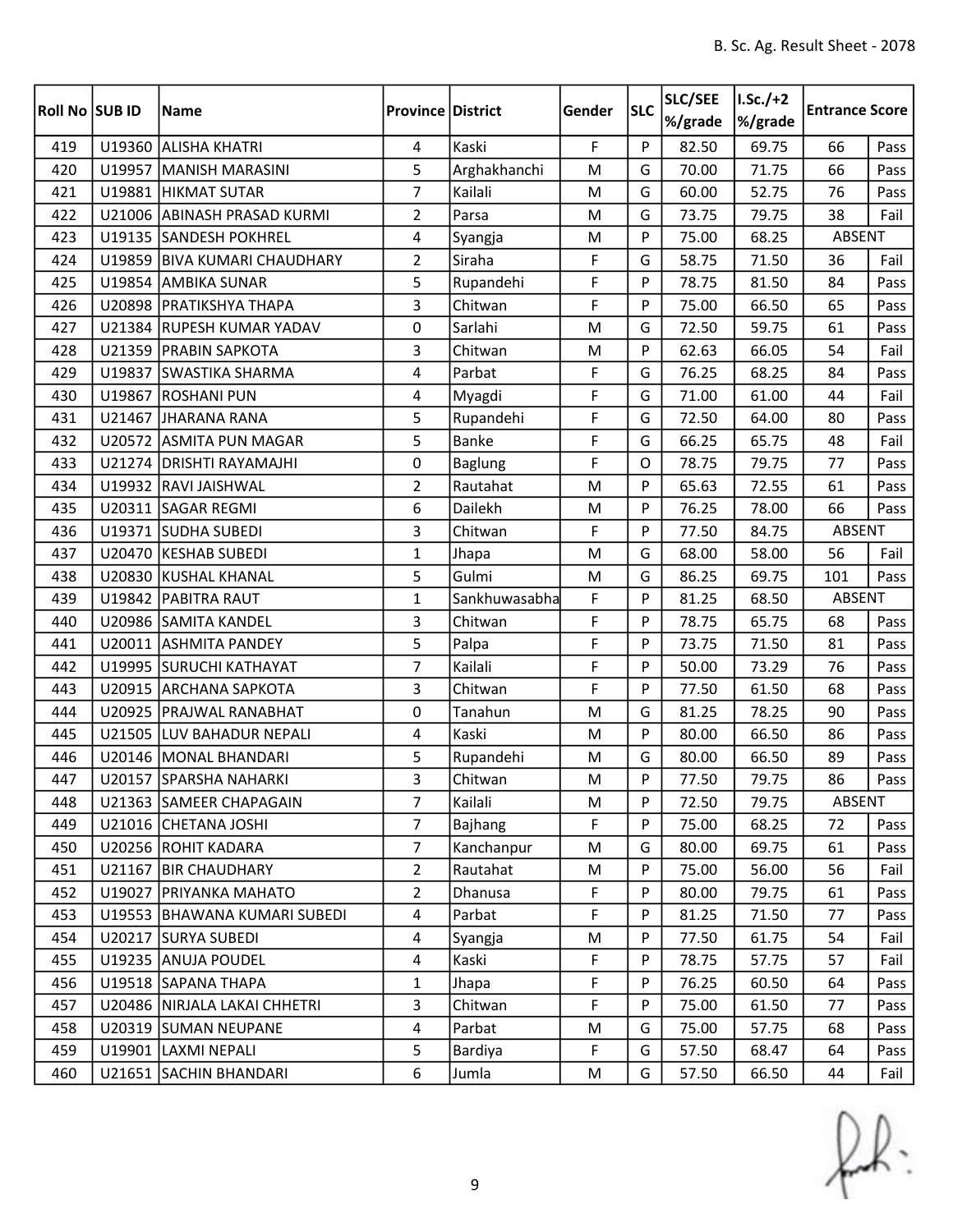| Roll No SUB ID |        | <b>Name</b>                 | <b>Province District</b> |                | Gender | <b>SLC</b> | SLC/SEE<br>%/grade | $I.Sc./+2$<br>%/grade | <b>Entrance Score</b> |      |
|----------------|--------|-----------------------------|--------------------------|----------------|--------|------------|--------------------|-----------------------|-----------------------|------|
| 461            |        | U21033 SUMAN ACHHAMI        | 4                        | Lamjung        | M      | G          | 75.00              | 71.50                 | 54                    | Fail |
| 462            |        | U20230 AAKRITI BHATTARI     | 4                        | Parbat         | F      | P          | 81.25              | 76.50                 | 80                    | Pass |
| 463            |        | U19656 TANU CHAUDHARY       | 5                        | Nawalparasi    | F      | P          | 76.25              | 78.25                 | 60                    | Pass |
| 464            |        | U19855 KESH KUMAR GURUNG    | $\overline{4}$           | Lamjung        | M      | P          | 71.25              | 74.00                 | 59                    | Fail |
| 465            |        | U19702 MAMTA KUMARI JHA     | $\overline{2}$           | Saptari        | F      | P          | 60.00              | 51.75                 | 74                    | Pass |
| 466            |        | U21162 PRIYANKA BHATTA      | $\overline{7}$           | Kailali        | F      | P          | 77.50              | 67.75                 | 52                    | Fail |
| 467            |        | U20292 RISHAV CHAUDHARY     | 0                        | Siraha         | M      | P          | 82.50              | 66.50                 | 71                    | Pass |
| 468            |        | U20855 ARCHANA GAIRE        | 3                        | Chitwan        | F      | P          | 80.00              | 73.25                 | 65                    | Pass |
| 469            |        | U20982 AJINA KUMARI MAHATO  | 3                        | Chitwan        | F      | P          | 80.00              | 63.50                 | 66                    | Pass |
| 470            |        | U20372 SANJAY CHANDRABANSHI | $\mathbf{1}$             | Morang         | M      | P          | 67.50              | 58.75                 | 73                    | Pass |
| 471            |        | U19479 GAMAN SHARMA         | $\overline{4}$           | Parbat         | F      | G          | 77.50              | 63.25                 | 78                    | Pass |
| 472            | U19117 | <b>BIBEKRAJ YADAV</b>       | $\overline{2}$           | Dhanusa        | M      | P          | 66.25              | 75.50                 | 60                    | Pass |
| 473            |        | U20901 BHUWAN BHATTA        | 7                        | Kailali        | M      | P          | 65.00              | 64.75                 | 90                    | Pass |
| 474            |        | U21031 PRATIKSHA NEPALI     | 4                        | Parbat         | F      | G          | 56.00              | 51.25                 | Disqualified          |      |
| 475            |        | U21606 BARSHA BAM           | $\overline{7}$           | Kailali        | F      | P          | 56.25              | 75.22                 | 58                    | Fail |
| 476            |        | U20472 KUMARI NEPALI        | $\overline{4}$           | Gorkha         | F      | P          | 77.50              | 59.75                 | 43                    | Fail |
| 477            |        | U19824 CHAKRA DHAKAL        | 7                        | Kailali        | M      | P          | 67.50              | 79.75                 | 65                    | Pass |
| 478            |        | U21152 JJANAK RAYAMAJHI     | 5                        | Arghakhanchi   | M      | P          | 67.50              | 75.98                 | 73                    | Pass |
| 479            | U20537 | <b>OMKAR POKHAREL</b>       | 5                        | Bardiya        | M      | G          | 68.75              | 67.50                 | 56                    | Fail |
| 480            |        | U20919 DIKSHYA PAUDEL       | 0                        | Tanahun        | F      | P          | 77.50              | 64.75                 | 59                    | Fail |
| 481            |        | U19003 MARSHAL BAJGAI       | $\overline{2}$           | <b>Bara</b>    | M      | P          | 76.25              | 76.14                 | 76                    | Pass |
| 482            |        | U20083 NARAYAN NEPAL        | 3                        | Chitwan        | M      | P          | 75.00              | 79.75                 | 92                    | Pass |
| 483            |        | U19737 MAHESH SAPKOTA       | 3                        | Sindhupalchok  | M      | O          | 81.25              | 81.50                 | 91                    | Pass |
| 484            | U19068 | <b>BINITA SAPKOTA</b>       | 4                        | <b>Baglung</b> | F      | P          | 68.75              | 73.25                 | 51                    | Fail |
| 485            |        | U20910 SARITA WAIBA         | 3                        | Makwanpur      | F      | G          | 61.25              | 73.25                 | 73                    | Pass |
| 486            |        | U19242 ANUJ CHAUDHARY       | $\overline{2}$           | Rautahat       | M      | P          | 77.50              | 60.75                 | 60                    | Pass |
| 487            | U21249 | <b>SARMILA SANKHI</b>       | $\overline{4}$           | Lamjung        | F      | G          | 67.50              | 82.39                 | 61                    | Pass |
| 488            |        | U20003 AJAY BHAT            | 5                        | Arghakhanchi   | M      | G          | 62.50              | 60.25                 | 76                    | Pass |
| 489            |        | U20238 ROHAN RIJAL          | $\overline{2}$           | Saptari        | M      | Þ          | 82.50              | 71.50                 | 85                    | Pass |
| 490            |        | U19084   RAAZ CHAUDHARY     | 5                        | Nawalparasi    | M      | G          | 78.75              | 62.75                 | 74                    | Pass |
| 491            |        | U20216 APARNA CHAUDHARY     | 5                        | Rupandehi      | F      | P          | 83.75              | 63.50                 | 55                    | Fail |
| 492            |        | U20964 ARATI CHAUDHARY      | $\overline{7}$           | Kanchanpur     | F      | G          | 56.00              | 66.25                 | ABSENT                |      |
| 493            |        | U21138 SWACHHANDA POUDYAL   | $\pmb{0}$                | Nawalparasi    | M      | P          | 85.00              | 79.00                 | 88                    | Pass |
| 494            |        | U21349 KRITI HADKHOLE       | $\overline{3}$           | Chitwan        | F      | P          | 68.75              | 79.75                 | 70                    | Pass |
| 495            |        | U20609 ASMITA ADHIKARI      | $\mathbf 0$              | Tanahun        | F      | G          | 73.75              | 73.25                 | 69                    | Pass |
| 496            | U19757 | <b>PRABIN MASRANGI</b>      | 5                        | Palpa          | M      | G          | 83.00              | 62.00                 | 51                    | Fail |
| 497            |        | U20951 DEVENDRA MANDAL      | $\overline{2}$           | Saptari        | M      | G          | 66.25              | 71.50                 | 60                    | Pass |
| 498            |        | U21632 SANDEEP RANA         | 5                        | Rupandehi      | M      | P          | 80.00              | 59.00                 | ABSENT                |      |
| 499            |        | U20298 KISHOR SANJYAL       | $\overline{7}$           | Kailali        | M      | O          | 82.00              | 66.50                 | 50                    | Fail |
| 500            |        | U20330 KRITI THAPA MAGAR    | 4                        | Nawalpur       | F      | P          | 62.50              | 66.00                 | 43                    | Fail |
| 501            |        | U19293 SARIKA JAMARKATEL    | 4                        | Kaski          | F      | P          | 87.50              | 71.25                 | 84                    | Pass |
| 502            |        | U20233 RISTA NEPAL          | $\mathbf{1}$             | Morang         | F      | P          | 80.00              | 62.25                 | 57                    | Fail |

 $f(x)$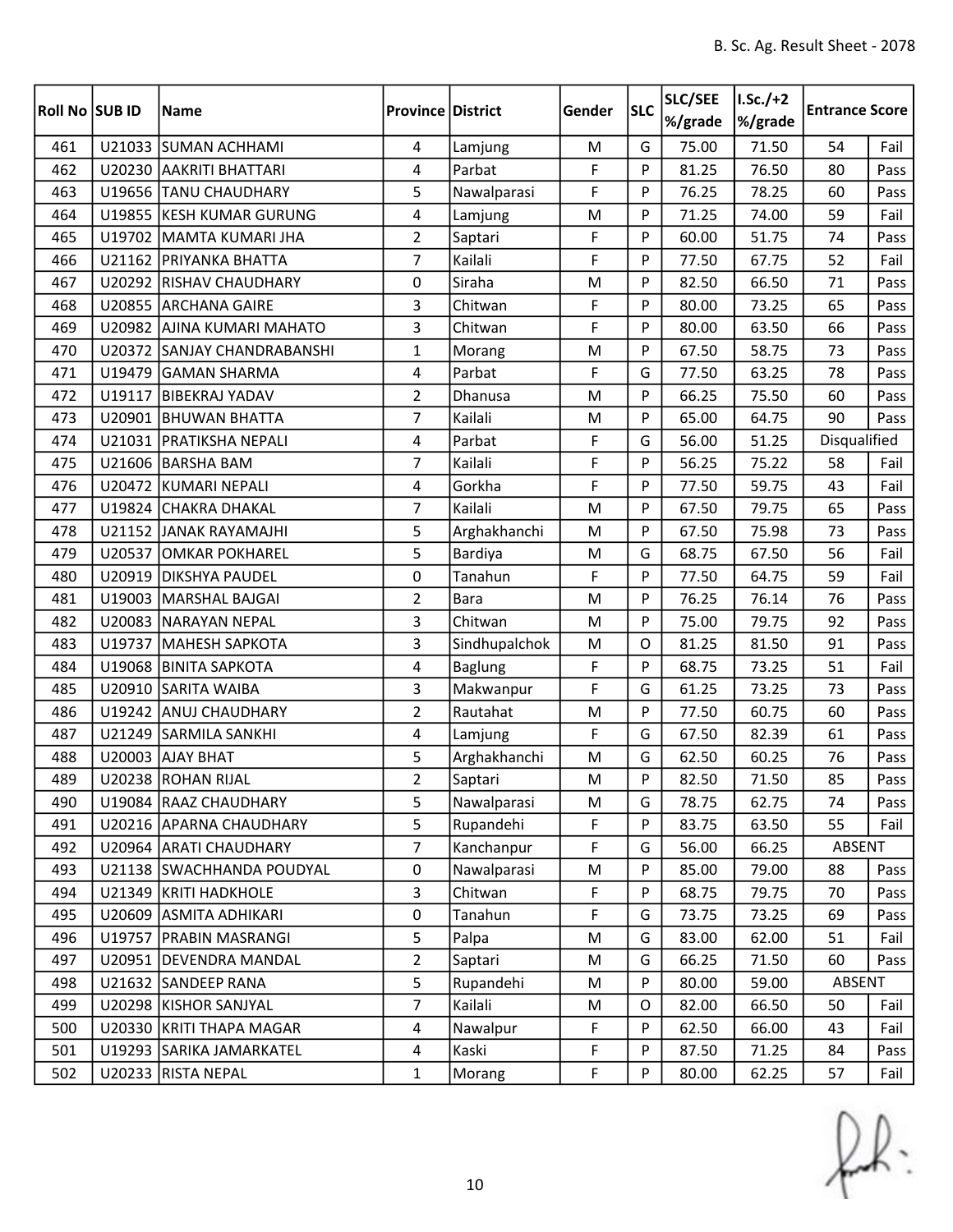| <b>Roll No SUB ID</b> |        | <b>Name</b>                      | <b>Province District</b> |              | Gender | <b>SLC</b> | SLC/SEE<br>%/grade | $I.Sc./+2$<br>%/grade | <b>Entrance Score</b> |      |
|-----------------------|--------|----------------------------------|--------------------------|--------------|--------|------------|--------------------|-----------------------|-----------------------|------|
| 503                   |        | U20895 SWEEKRITI POUDEL          | 3                        | Chitwan      | F      | P          | 81.25              | 74.75                 | 64                    | Pass |
| 504                   |        | U19630 JENISHA SHARMA            | 4                        | Parbat       | F      | P          | 71.25              | 59.75                 | ABSENT                |      |
| 505                   |        | U21376 KARUNA LAMSAL             | 0                        | Nawalparasi  | F      | P          | 81.25              | 79.75                 | 71                    | Pass |
| 506                   |        | U20263 BINITA SHRESTHA           | 3                        | Sindhuli     | F      | G          | 83.75              | 73.25                 | 94                    | Pass |
| 507                   | U19520 | <b>BIPANA ADHIKARI</b>           | 0                        | Chitwan      | F      | P          | 80.00              | 68.25                 | 69                    | Pass |
| 508                   |        | U19406 SISHIR TIRUWA             | 7                        | Bajhang      | M      | G          | 55.00              | 70.84                 | 60                    | Pass |
| 509                   |        | U19131 MANISHA KUMARI SAH        | $\overline{2}$           | Dhanusa      | F      | P          | 62.50              | 78.25                 | 39                    | Fail |
| 510                   |        | U19768 SHRISTI RATNA RANA        | 5                        | Rupandehi    | F      | P          | 86.25              | 79.75                 | 103                   | Pass |
| 511                   |        | U19524 ISHA KOIRALA              | 3                        | Chitwan      | F      | P          | 83.75              | 81.50                 | 81                    | Pass |
| 512                   |        | U20239 DEEPIKA PARIYAR           | 4                        | Kaski        | F      | G          | 77.50              | 68.25                 | 80                    | Pass |
| 513                   |        | U20314 SAFALTA KHATIWADA         | $\overline{7}$           | Kailali      | F      | P          | 76.25              | 68.25                 | 59                    | Fail |
| 514                   |        | U20291 KANCHAN GURUNG            | 4                        | Lamjung      | F      | P          | 75.00              | 76.50                 | 68                    | Pass |
| 515                   |        | U19289 PRATIKSHYA TANDAN         | 5                        | Rupandehi    | F      | P          | 73.75              | 64.75                 | 65                    | Pass |
| 516                   |        | U20621 SWASTIKA SHRESTHA         | 5                        | Nawalparasi  | F      | P          | 80.00              | 61.50                 | 78                    | Pass |
| 517                   |        | U19419 CHITRA BAHADUR BOHARA     | 3                        | Sindhuli     | M      | G          | 76.00              | 68.50                 | 73                    | Pass |
| 518                   |        | U20356 ROJINA SHRESTHA           | 3                        | Makwanpur    | F      | G          | 71.25              | 56.50                 | 63                    | Pass |
| 519                   | U20859 | <b>BINAYA KUMAR MANSAPURIA</b>   | 1                        | Udayapur     | M      | P          | 85.00              | 56.00                 | 82                    | Pass |
| 520                   |        | U21461 KUSHUM CHAUDHARY          | $\overline{7}$           | Kailali      | F      | P          | 48.25              | 70.51                 | 52                    | Fail |
| 521                   |        | U19387 TULASI DURA               | 4                        | Lamjung      | F      | G          | 72.50              | 63.25                 | 57                    | Fail |
| 522                   |        | U19884 MANISHA POKHREL           | 5                        | Pyuthan      | F      | G          | 77.00              | 70.75                 | 58                    | Fail |
| 523                   |        | U20737 ANISHA GURUNG             | 3                        | Chitwan      | F      | G          | 72.50              | 79.75                 | 61                    | Pass |
| 524                   |        | U19484 KUSHMALA SHRESTHA         | 3                        | Kathmandu    | F      | P          | 80.00              | 78.25                 | 66                    | Pass |
| 525                   |        | U21112 SUVEKSHYA LAMICHHANE      | 3                        | Chitwan      | F      | P          | 76.25              | 69.75                 | 67                    | Pass |
| 526                   |        | U21304 CHANDANI TAMANG           | 0                        | Okhaldhunga  | F      | G          | 76.25              | 66.50                 | 56                    | Fail |
| 527                   |        | U19573 AAKRITI ADHIKARI          | 4                        | Tanahun      | F      | P          | 70.00              | 56.50                 | 44                    | Fail |
| 528                   |        | U21469 SANDHYA POKHREL           | 5                        | Dang         | F      | P          | 74.00              | 66.00                 | 60                    | Pass |
| 529                   |        | U20937 PABINA PANTA              | 0                        | Lamjung      | F      | G          | 78.75              | 73.25                 | 67                    | Pass |
| 530                   |        | U21258 PUNAM SHRESTHA            | 5                        | Bardiya      | F      | G          | 73.00              | 70.00                 | 57                    | Fail |
| 531                   |        | U19694 RAM PRAKASH YADAV         | $\overline{2}$           | Sarlahi      | M      | P          | 72.50              | 68.25                 | 64                    | Pass |
| 532                   |        | U21248 JYOTSANA HUMAGAIN         | 3                        | Sindhuli     | F      | G          | 66.25              | 78.94                 | 69                    | Pass |
| 533                   |        | U21284 MANISHA KUSHWAHA          | $\overline{2}$           | Bara         | F      | P          | 76.25              | 84.75                 | 44                    | Fail |
| 534                   |        | U19888 PRAJWAL KHANAL            | $\mathbf{1}$             | Ilam         | M      | G          | 77.00              | 58.25                 | 56                    | Fail |
| 535                   |        | U21390 ANISHA KANDEL             | 5                        | Rupandehi    | F      | G          | 80.00              | 72.75                 | 61                    | Pass |
| 536                   |        | U21642 BISHESTA SHRESTHA         | 3                        | Chitwan      | F      | G          | 82.50              | 73.25                 | 102                   | Pass |
| 537                   |        | U19115 SANDESH YADAV             | $\overline{2}$           | Rautahat     | M      | G          | 80.00              | 78.25                 | 87                    | Pass |
| 538                   |        | U21183   PRAPTI MOKTAN           | $\overline{2}$           | Bara         | F      | G          | 44.63              | 67.16                 | Disqualified          |      |
| 539                   |        | U20392   DIPEN KHATI BISHWAKARMA | $\mathbf{1}$             | Dhankuta     | M      | G          | 57.50              | 54.75                 | 30                    | Fail |
| 540                   |        | U19699   JASMI GHIMIRE           | 0                        | Ramechhap    | F      | P          | 75.00              | 61.50                 | 47                    | Fail |
| 541                   |        | U21641   DIKSHITA GYAWALI        | 5                        | Arghakhanchi | F      | P          | 78.75              | 81.50                 | 67                    | Pass |
| 542                   |        | U19331 KANCHA ADHIKARI           | $\overline{4}$           | Gorkha       | F      | G          | 68.75              | 61.00                 | 60                    | Pass |
| 543                   |        | U21134 RABIN SINGH THAKURI       | 0                        | Jajarkot     | M      | P          | 75.00              | 68.25                 | 69                    | Pass |
| 544                   |        | U20344   PRAJWAL CHAND           | 0                        | Baitadi      | M      | P          | 81.25              | 73.75                 | 91                    | Pass |

 $f(x)$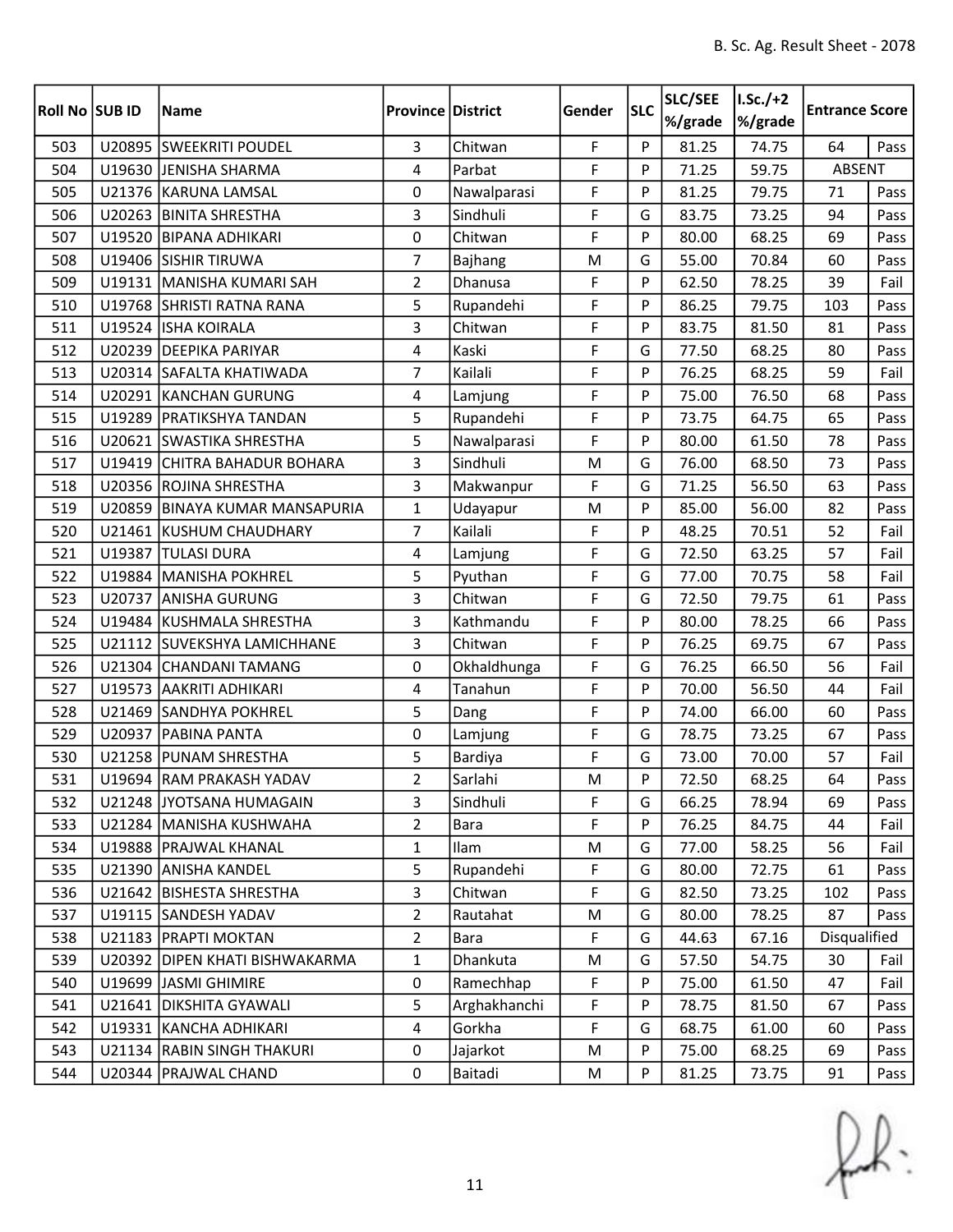| <b>Roll No SUB ID</b> |        | <b>Name</b>                  | <b>Province District</b> |                | Gender | <b>SLC</b> | SLC/SEE<br>%/grade | $I.Sc./+2$<br>%/grade | <b>Entrance Score</b> |      |
|-----------------------|--------|------------------------------|--------------------------|----------------|--------|------------|--------------------|-----------------------|-----------------------|------|
| 545                   |        | U19724 ANUJ NEUPANE          | $\mathbf 0$              | Gorkha         | M      | P          | 82.50              | 67.75                 | 37                    | Fail |
| 546                   |        | U20046 SUSMA KATHAYAT        | $\overline{7}$           | Doti           | F      | P          | 78.75              | 68.25                 | ABSENT                |      |
| 547                   |        | U19054 SABINA GHIMIRE        | 3                        | Kavrepalanchok | F      | G          | 73.00              | 0.00                  | Disqualified          |      |
| 548                   |        | U20489 KAMANA KUMARI SINGH   | $\overline{2}$           | Siraha         | F      | P          | 63.75              | 63.25                 | 43                    | Fail |
| 549                   |        | U21594 MONIKA SHREESH        | 4                        | <b>Baglung</b> | F      | G          | 73.00              | 65.50                 | 40                    | Fail |
| 550                   |        | U20384 SURUCHI YADAV         | $\overline{2}$           | Dhanusa        | F      | P          | 72.50              | 69.75                 | 35                    | Fail |
| 551                   |        | U19986 SABITA TIMALSINA      | 3                        | Lalitpur       | F      | G          | 53.75              | 70.06                 | 61                    | Pass |
| 552                   |        | U21324 SANSKARIKA JOSHI      | 3                        | Chitwan        | F      | P          | 83.75              | 82.00                 | 67                    | Pass |
| 553                   |        | U20371 RATNA KIRAN RAI       | $\overline{2}$           | Siraha         | M      | P          | 72.50              | 78.25                 | 90                    | Pass |
| 554                   |        | U20394 PRIYA YADAV           | 5                        | Nawalparasi    | F      | P          | 81.25              | 71.50                 | 96                    | Pass |
| 555                   |        | U20857 SRIJAN KSHETRI        | 5                        | Bardiya        | M      | G          | 83.75              | 73.25                 | 56                    | Fail |
| 556                   |        | U21261 ABHIYAN PAUDEL        | 4                        | Parbat         | M      | G          | 61.25              | 59.75                 | 49                    | Fail |
| 557                   |        | U19563 PREETI RANABHAT       | 4                        | Kaski          | F      | G          | 65.00              | 61.50                 | ABSENT                |      |
| 558                   |        | U20415   MEJU JUGJALI        | 4                        | Myagdi         | F      | G          | 55.00              | 80.55                 | 50                    | Fail |
| 559                   |        | U19997 SUMAN PRASAD KOIRALA  | $\mathbf{1}$             | Morang         | M      | P          | 77.50              | 66.50                 | 60                    | Pass |
| 560                   |        | U20465 SALINA PANDEY         | 3                        | Chitwan        | F      | P          | 68.75              | 71.50                 | 64                    | Pass |
| 561                   |        | U20730 PRAKASH NEPALI        | 6                        | Jumla          | M      | G          | 49.00              | 68.90                 | 48                    | Fail |
| 562                   |        | U20963 SARITA KUMAL          | 4                        | Nawalparasi    | F      | G          | 73.75              | 63.25                 | 42                    | Fail |
| 563                   |        | U20690 SANTOSH RATALA JOSHI  | 7                        | Bajhang        | M      | P          | 76.25              | 71.50                 | 66                    | Pass |
| 564                   |        | U20200 PRANJU KOIRALA        | $\overline{3}$           | Chitwan        | F      | P          | 87.50              | 81.50                 | 76                    | Pass |
| 565                   |        | U20133 RENUKA KUMARI THAKUR  | 0                        | Rautahat       | F      | P          | 77.50              | 71.50                 | 78                    | Pass |
| 566                   |        | U19086 ABISHEK JOSHI         | $\overline{7}$           | Kanchanpur     | M      | P          | 78.75              | 78.25                 | 92                    | Pass |
| 567                   |        | U19050 RAHUL KATTEL          | $\mathbf{1}$             | Jhapa          | M      | P          | 70.00              | 58.75                 | 53                    | Fail |
| 568                   | U19812 | <b>GAURAV KUMAR YADAV</b>    | $\overline{2}$           | Saptari        | M      | P          | 73.75              | 62.75                 | 71                    | Pass |
| 569                   |        | U19907 BIBEK SEDHAIN         | 4                        | Lamjung        | M      | G          | 66.25              | 83.14                 | 55                    | Fail |
| 570                   |        | U20479 KHUSBU KUMARI YADAV   | $\overline{2}$           | Siraha         | F      | P          | 72.50              | 64.75                 | 49                    | Fail |
| 571                   |        | U20656 CHIRANJEEVI PUN MAGAR | 5                        | Rolpa          | M      | G          | 82.00              | 63.25                 | 77                    | Pass |
| 572                   |        | U21607 AKASH CHAUDHARY       | $\overline{2}$           | Rautahat       | M      | P          | 73.75              | 56.50                 | 47                    | Fail |
| 573                   |        | U21379 BARSHA YADAV          | $\overline{2}$           | Sarlahi        | F      | Þ          | 75.00              | 68.25                 | 58                    | Fail |
| 574                   |        | U21235 SUSMI DEULA           | 3                        | Makwanpur      | F      | P          | 67.50              | 71.76                 | 62                    | Pass |
| 575                   |        | U20309 SANDIP K.C.           | 4                        | Kaski          | M      | G          | 72.50              | 68.25                 | 65                    | Pass |
| 576                   |        | U20167 ARUNA CHAUDHARY       | $\mathbf 0$              | Sarlahi        | F      | P          | 73.75              | 74.75                 | 78                    | Pass |
| 577                   |        | U21480 AVISHEK CHAUDHARY     | $\overline{7}$           | Kailali        | M      | P          | 58.75              | 54.50                 | 35                    | Fail |
| 578                   |        | U21435 RAJESH KUMAR SHAHANI  | $\overline{7}$           | Bajhang        | M      | G          | 61.63              | 52.50                 | 51                    | Fail |
| 579                   |        | U19755 RANJANA BHANDARI      | $\overline{4}$           | Kaski          | F      | P          | 86.25              | 57.50                 | 74                    | Pass |
| 580                   |        | U20130 SUJATA ARYAL          | $\overline{4}$           | Syangja        | F      | P          | 75.00              | 76.50                 | 75                    | Pass |
| 581                   |        | U19057 PRASHIKA KARKI        | $\overline{2}$           | Mahottari      | F      | G          | 57.50              | 72.55                 | 68                    | Pass |
| 582                   |        | U19369   NIRUTA KARKI        | 3                        | Ramechhap      | F      | P          | 71.25              | 68.25                 | 58                    | Fail |
| 583                   |        | U20174 ANIL GELAL            | $\mathbf{1}$             | Morang         | M      | P          | 70.00              | 62.25                 | 54                    | Fail |
| 584                   |        | U21038 SUJIT KUMAR MANDAL    | $\overline{2}$           | Dhanusa        | M      | P          | 61.25              | 63.25                 | 80                    | Pass |
| 585                   |        | U21386 SAURAV UPRETI         | $\mathbf{1}$             | Jhapa          | M      | P          | 68.75              | 61.00                 | 71                    | Pass |
| 586                   |        | U21631 CHANDANI RAKSHA SAH   | $\mathbf{1}$             | Morang         | F      | P          | 77.50              | 71.50                 | 89                    | Pass |

 $f(x)$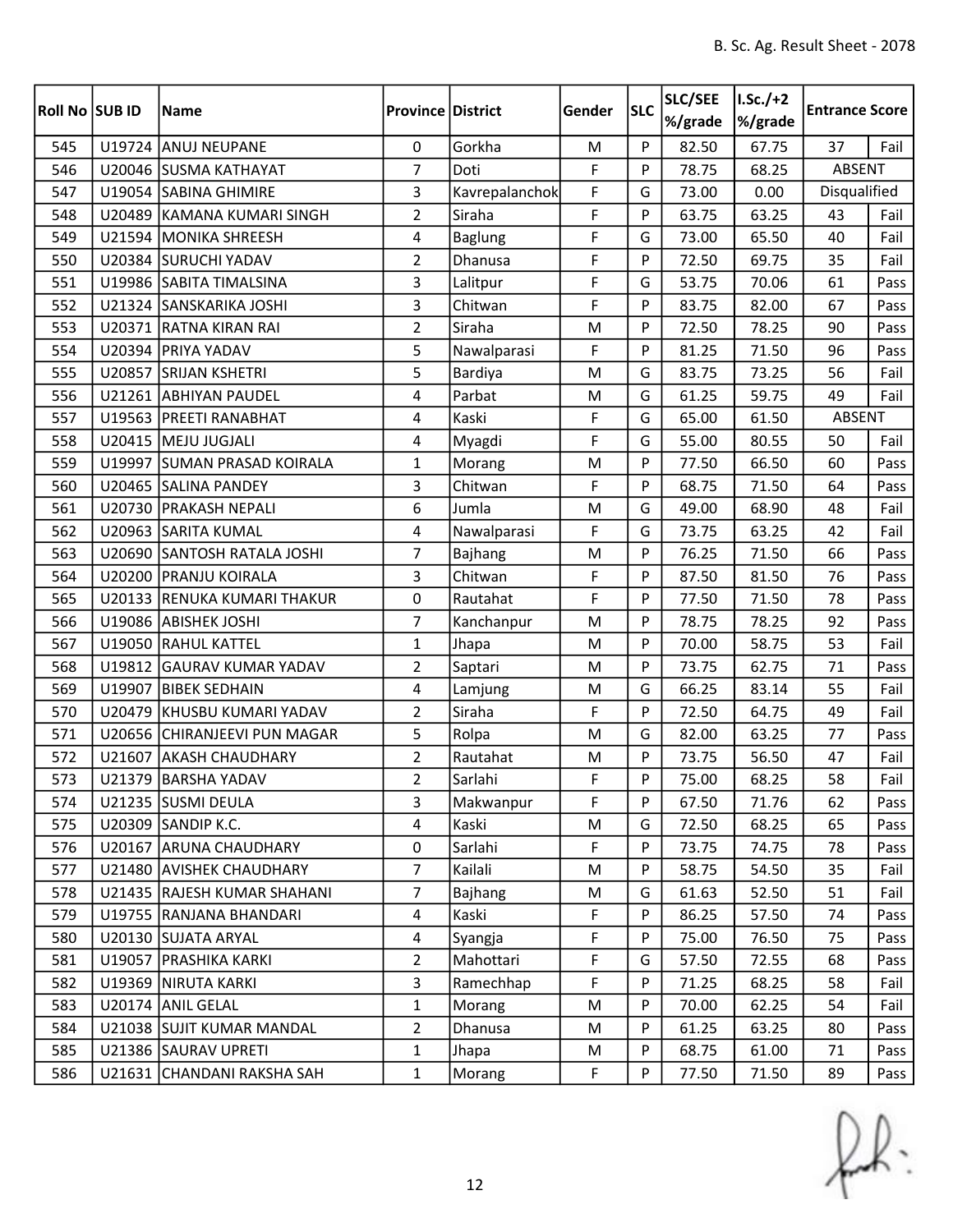| <b>Roll No SUB ID</b> |        | <b>Name</b>                      | <b>Province District</b> |                | Gender | <b>SLC</b> | SLC/SEE<br>%/grade | $I.Sc./+2$<br>%/grade | <b>Entrance Score</b> |      |
|-----------------------|--------|----------------------------------|--------------------------|----------------|--------|------------|--------------------|-----------------------|-----------------------|------|
| 587                   |        | U19256 SACHIN THAPA              | 4                        | Kaski          | M      | P          | 73.75              | 70.75                 | 72                    | Pass |
| 588                   |        | U19424 SADHANA PANTA             | 5                        | Dang           | F      | P          | 56.75              | 66.25                 | 42                    | Fail |
| 589                   |        | U21107 NARAYAN BHUSAL            | 0                        | Gulmi          | M      | P          | 80.00              | 83.25                 | 76                    | Pass |
| 590                   | U20620 | <b>BINITA YADAV</b>              | 0                        | Siraha         | F      | P          | 70.00              | 66.50                 | 40                    | Fail |
| 591                   | U21128 | <b>BIBEK LAMICHHANE</b>          | 4                        | Kaski          | M      | G          | 87.50              | 81.50                 | 108                   | Pass |
| 592                   |        | U21437 SABNAM GAUTAM             | 3                        | Kavrepalanchok | F      | O          | 83.75              | 78.25                 | ABSENT                |      |
| 593                   |        | U19441 AADARSH MEHRA             | $\overline{2}$           | Rautahat       | M      | P          | 86.25              | 71.50                 | ABSENT                |      |
| 594                   | U20960 | <b>AARYA POUDEL</b>              | 3                        | Chitwan        | F      | P          | 88.75              | 71.50                 | 73                    | Pass |
| 595                   |        | U19063 JYOTI BHATTA              | $\overline{7}$           | Kanchanpur     | F      | P          | 75.00              | 67.25                 | 73                    | Pass |
| 596                   |        | U19596 BINITA BARAL              | $\overline{4}$           | Kaski          | F      | P          | 75.00              | 57.75                 | 52                    | Fail |
| 597                   |        | U21399 MAMATA GHARTI             | 4                        | Tanahun        | F      | G          | 80.00              | 64.25                 | 70                    | Pass |
| 598                   |        | U20365 DILIP KUMAR CHAUDHARY     | $\mathbf{1}$             | Sunsari        | M      | P          | 75.00              | 69.75                 | 56                    | Fail |
| 599                   |        | U20544 DIWASH GHIMIRE            | $\mathbf{1}$             | Sankhuwasabha  | M      | G          | 65.00              | 59.25                 | 38                    | Fail |
| 600                   |        | U21275   PRAKASH MISHRA          | $\overline{2}$           | Mahottari      | M      | P          | 76.25              | 61.50                 | 54                    | Fail |
| 601                   |        | U20958 RESHMA KUMARI GAHA MAGAR  | 4                        | Nawalparasi    | F      | P          | 78.75              | 73.25                 | 59                    | Fail |
| 602                   |        | U19651 SABINA PARAJULI           | $\overline{4}$           | Kaski          | F      | G          | 69.00              | 61.42                 | 56                    | Fail |
| 603                   |        | U21260 SIDDHI VINAYAK PAUDEL     | 5                        | Bardiya        | M      | G          | 68.00              | 60.75                 | 52                    | Fail |
| 604                   |        | U19533 NEHARIKA 9856035074 SHAHI | 4                        | Kaski          | F      | P          | 73.75              | 63.25                 | 83                    | Pass |
| 605                   |        | U19140 ANIMESH ACHARYA           | $\mathbf{3}$             | Bhaktapur      | M      | P          | 75.00              | 74.75                 | 67                    | Pass |
| 606                   |        | U20395 MONALISHA KARKI           | 4                        | Tanahun        | F      | P          | 66.25              | 63.25                 | ABSENT                |      |
| 607                   |        | U20676 SARISMA KHADKA            | 3                        | Dolakha        | F      | P          | 72.50              | 71.50                 | 62                    | Pass |
| 608                   |        | U20816   MAHESH BHANDARI         | 3                        | Sindhupalchok  | M      | G          | 77.00              | 66.25                 | 69                    | Pass |
| 609                   |        | U19178 BIPIN PURI                | 5                        | Palpa          | M      | G          | 77.50              | 58.25                 | 76                    | Pass |
| 610                   | U19565 | <b>DEVENDRA UPADHAYAY</b>        | 6                        | Dailekh        | M      | G          | 50.00              | 75.08                 | ABSENT                |      |
| 611                   |        | U20148 SHRISTI RANABHAT          | 4                        | Nawalparasi    | F      | P          | 80.00              | 74.75                 | 90                    | Pass |
| 612                   |        | U20488 AMAN CHAUDHARY            | $\mathbf{1}$             | Udayapur       | M      | P          | 73.13              | 63.79                 | 33                    | Fail |
| 613                   |        | U21236 DEEPA KUMARI B.K          | $\overline{2}$           | Mahottari      | F      | P          | 66.25              | 73.65                 | 60                    | Pass |
| 614                   |        | U20611 AASHIKA KUMARI CHAUDHARY  | $\overline{2}$           | Saptari        | F      | P          | 75.00              | 75.69                 | 59                    | Fail |
| 615                   |        | U21459 SUMAN SHARMA              | 5                        | Gulmi          | M      | G          | 74.00              | 74.25                 | 62                    | Pass |
| 616                   |        | U19173 AAKRITI KOIRALA           | $\overline{7}$           | Kanchanpur     | F      | P          | 78.75              | 73.25                 | 41                    | Fail |
| 617                   |        | U19753 PRASHANT KIRAN CHAUDHARY  | $\overline{2}$           | Saptari        | M      | P          | 68.75              | 64.75                 | 45                    | Fail |
| 618                   |        | U21078 SUNITA POUDEL             | $\mathbf{1}$             | Dhankuta       | F      | P          | 73.75              | 78.25                 | 67                    | Pass |
| 619                   |        | U19197 RAKSHA POKHREL            | 5                        | Kapilvastu     | F      | P          | 87.50              | 76.50                 | 94                    | Pass |
| 620                   |        | U19594 PAWAN MISHRA              | $\overline{2}$           | Saptari        | M      | P          | 76.25              | 71.50                 | 47                    | Fail |
| 621                   |        | U21017 MAHIMA GIRI               | 5                        | Banke          | F      | G          | 83.00              | 76.50                 | 77                    | Pass |
| 622                   |        | U20297 SUSHAN RIMAL              | $\overline{2}$           | Sarlahi        | M      | G          | 78.00              | 63.25                 | 56                    | Fail |
| 623                   |        | U19738 CHANDANEE YADAV           | $\overline{2}$           | Siraha         | F      | P          | 78.75              | 77.65                 | 44                    | Fail |
| 624                   |        | U20166 DARPAN BARAL              | 1                        | Dhankuta       | M      | G          | 80.00              | 78.25                 | 95                    | Pass |
| 625                   |        | U19176 ASHMIT RAJ SINGH          | $\overline{2}$           | Dhanusa        | M      | P          | 83.75              | 75.75                 | 97                    | Pass |
| 626                   |        | U19198 ABISHEK SAH               | $\overline{2}$           | Dhanusa        | M      | P          | 80.00              | 62.75                 | 78                    | Pass |
| 627                   |        | U21448 PRATIMA DEVKOTA           | 5                        | Palpa          | F      | G          | 72.00              | 73.75                 | 44                    | Fail |
| 628                   |        | U19295 SANGITA BUDHA             | $\pmb{0}$                | Dolpa          | F      | P          | 65.00              | 58.25                 | 65                    | Pass |

 $f(x)$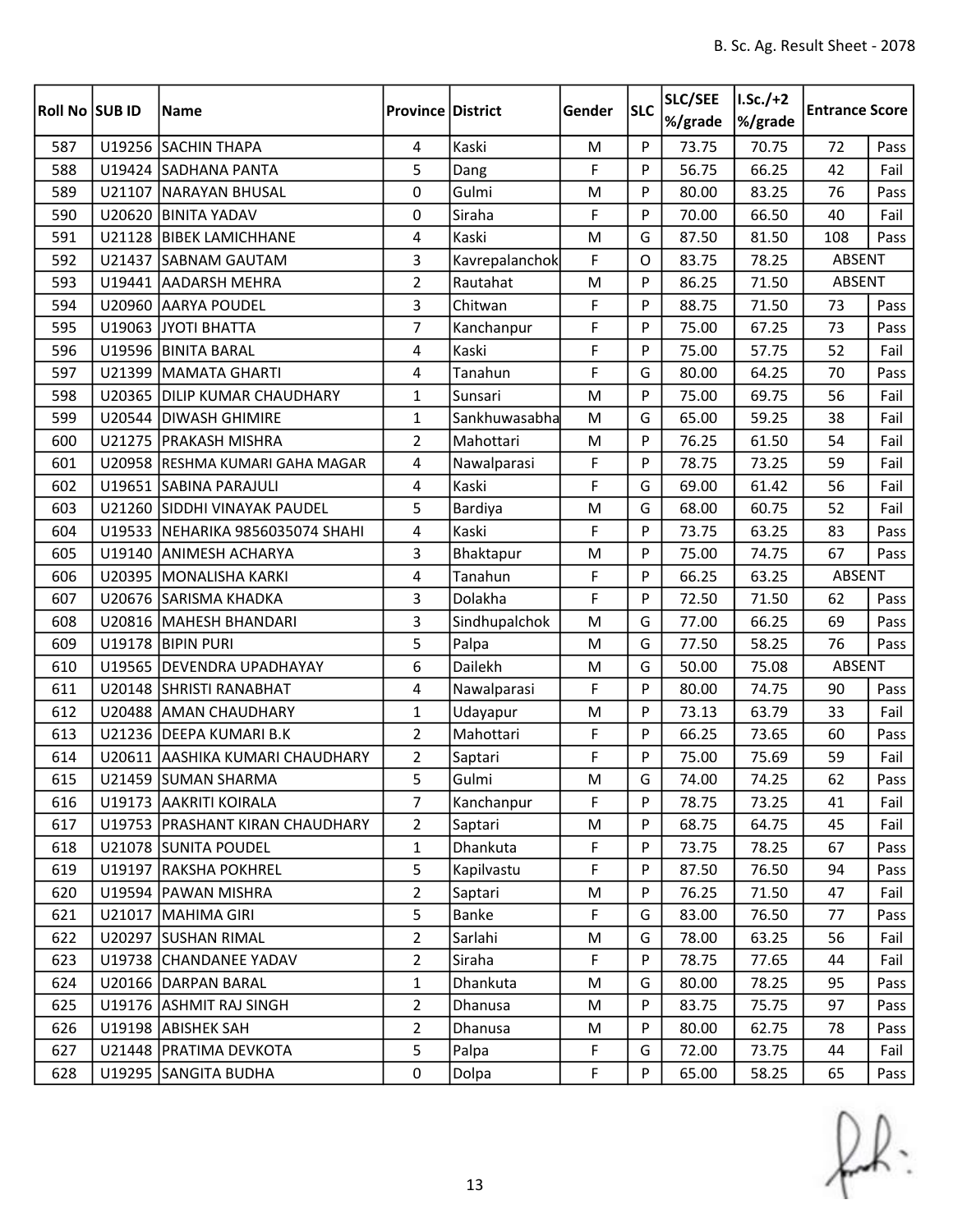| Roll No SUB ID |        | <b>Name</b>                   | <b>Province District</b> |                | Gender | <b>SLC</b> | SLC/SEE<br>%/grade | $I.Sc./+2$<br>%/grade | <b>Entrance Score</b> |      |
|----------------|--------|-------------------------------|--------------------------|----------------|--------|------------|--------------------|-----------------------|-----------------------|------|
| 629            | U19557 | <b>SHRADDHA BHANDARI</b>      | 5                        | Nawalparasi    | F      | P          | 76.25              | 76.50                 | 61                    | Pass |
| 630            |        | U20573 BIGYAN SUBEDI          | 3                        | Chitwan        | M      | P          | 86.25              | 76.50                 | 98                    | Pass |
| 631            |        | U19214 MONIKA PANDEYA         | $\overline{7}$           | Kanchanpur     | F      | P          | 52.50              | 74.08                 | ABSENT                |      |
| 632            |        | U21312 UNIK SINGH             | $\overline{2}$           | Siraha         | M      | P          | 72.50              | 64.75                 | 87                    | Pass |
| 633            | U21527 | <b>PRAPTIKA THAPA MAGAR</b>   | 5                        | Bardiya        | F      | G          | 65.00              | 55.00                 | Disqualified          |      |
| 634            |        | U20163 ANUPA SHARMA           | 4                        | <b>Baglung</b> | F      | P          | 82.50              | 74.75                 | 78                    | Pass |
| 635            |        | U19872 SHIVA PRASHAD PANDEY   | 4                        | Nawalparasi    | M      | G          | 75.00              | 61.50                 | 75                    | Pass |
| 636            |        | U19985 CHANDAN KUMAR PATEL    | $\overline{2}$           | Rautahat       | M      | G          | 70.00              | 66.50                 | 61                    | Pass |
| 637            |        | U19874 NIRAJ SARU MAGAR       | 4                        | Nawalparasi    | M      | G          | 73.00              | 68.25                 | 63                    | Pass |
| 638            | U19899 | NIJAN SHARMA                  | 0                        | Parbat         | M      | G          | 86.25              | 79.75                 | 111                   | Pass |
| 639            |        | U21485 ROJI DALLAKOTI         | 3                        | Chitwan        | M      | P          | 75.00              | 74.75                 | 58                    | Fail |
| 640            | U21180 | NIRBHAY YADAV                 | $\overline{2}$           | Parsa          | M      | P          | 62.50              | 56.50                 | 32                    | Fail |
| 641            | U20125 | <b>SANDESH BASNET</b>         | $\mathbf{1}$             | Sunsari        | M      | G          | 75.00              | 68.25                 | 77                    | Pass |
| 642            |        | U21018 ANJALI SYANGTAN        | 3                        | Makwanpur      | F      | G          | 69.00              | 56.50                 | 78                    | Pass |
| 643            |        | U21468 RAM MILAN GUPTA        | 5                        | Rupandehi      | M      | G          | 75.00              | 58.25                 | 70                    | Pass |
| 644            |        | U19664 DIKSHA DAHAL           | $\mathbf{1}$             | Morang         | F      | G          | 65.00              | 64.50                 | 41                    | Fail |
| 645            | U19654 | <b>ANURAG THARU CHAUDHARY</b> | 5                        | Rupandehi      | M      | G          | 72.50              | 64.75                 | ABSENT                |      |
| 646            |        | U20421 NEHA SHRESTHA          | 0                        | Gorkha         | F      | G          | 70.00              | 63.75                 | 54                    | Fail |
| 647            |        | U21306 SAJAN YADAV            | $\overline{2}$           | Saptari        | M      | P          | 72.50              | 63.00                 | 43                    | Fail |
| 648            |        | U20038 AAKRITI SHRESTHA       | 4                        | Syangja        | F      | P          | 70.00              | 59.75                 | 64                    | Pass |
| 649            |        | U21082 SUSAN DAWADI           | 3                        | Chitwan        | M      | G          | 80.00              | 75.75                 | 53                    | Fail |
| 650            |        | U20643 NABIN KUMAR RAJAK      | $\overline{2}$           | Saptari        | M      | G          | 66.25              | 71.50                 | 57                    | Fail |
| 651            |        | U21213 SAMIKSHA TIMSINA       | $\mathbf{1}$             | Morang         | F      | G          | 81.25              | 73.25                 | 103                   | Pass |
| 652            | U19151 | <b>PUSPA UPADHYA NEUPANE</b>  | 6                        | Jumla          | F      | P          | 77.50              | 78.25                 | 75                    | Pass |
| 653            |        | U20452 SHADANAND YADAV        | $\overline{2}$           | Saptari        | M      | G          | 65.00              | 74.75                 | ABSENT                |      |
| 654            |        | U20707 KAUSAL KOIRALA         | $\mathbf{1}$             | Jhapa          | M      | P          | 75.00              | 78.25                 | 85                    | Pass |
| 655            |        | U20874 SHIKSHA SUBEDI         | 0                        | Chitwan        | F      | G          | 76.25              | 69.75                 | 79                    | Pass |
| 656            |        | U19776 BALKRISHNA BHATTARAI   | 5                        | Palpa          | M      | G          | 77.50              | 71.50                 | 79                    | Pass |
| 657            |        | U21048 SUBEKSHA PAUDEL        | $\mathbf 0$              | Parbat         | F      | Þ          | 80.00              | 78.25                 | 56                    | Fail |
| 658            |        | U19792   PRASHAMSA ACHARYA    | 5                        | Rolpa          | F      | G          | 66.25              | 68.04                 | 75                    | Pass |
| 659            |        | U19815   ISHUDASH NEUPANE     | 0                        | Dhading        | M      | P          | 81.25              | 78.25                 | 79                    | Pass |
| 660            |        | U20045 PUJA CHAUDHARY         | $\overline{2}$           | Saptari        | F      | G          | 58.75              | 64.75                 | 27                    | Fail |
| 661            |        | U20535 SRIJANA KUMARI BOHARA  | $\overline{7}$           | Dadeldhura     | F      | G          | 54.25              | 66.02                 | 55                    | Fail |
| 662            |        | U21394 SAURAV KHANAL          | $\mathbf{1}$             | Morang         | M      | P          | 70.00              | 63.00                 | ABSENT                |      |
| 663            |        | U19138 SAMANWAYA NIRAULA      | $\mathbf{1}$             | Jhapa          | M      | P          | 78.75              | 73.75                 | 64                    | Pass |
| 664            |        | U19352 CHANDA KUMARI YADAV    | $\overline{2}$           | Siraha         | F      | P          | 66.25              | 78.82                 | 62                    | Pass |
| 665            |        | U19507 DEEPIKA NEUPANE        | 3                        | Chitwan        | F      | P          | 83.75              | 64.75                 | 79                    | Pass |
| 666            |        | U20255 AASHISH PAUDEL         | 5                        | Palpa          | M      | G          | 81.00              | 63.25                 | 88                    | Pass |
| 667            |        | U20689 SAMIR ADHIKARI         | $\mathbf{1}$             | Ilam           | M      | G          | 67.50              | 66.50                 | 80                    | Pass |
| 668            |        | U19372   NISMA BHATTARAI      | 5                        | Rupandehi      | F      | G          | 86.00              | 61.75                 | 61                    | Pass |
| 669            | U20010 | <b>AMISHA ADHIKARI</b>        | 5                        | Kapilvastu     | F      | G          | 72.50              | 56.50                 | 68                    | Pass |
| 670            |        | U20097   RITIKA KUMARI MANDAL | $\overline{2}$           | Saptari        | F      | P          | 71.25              | 68.25                 | 46                    | Fail |

 $f(x)$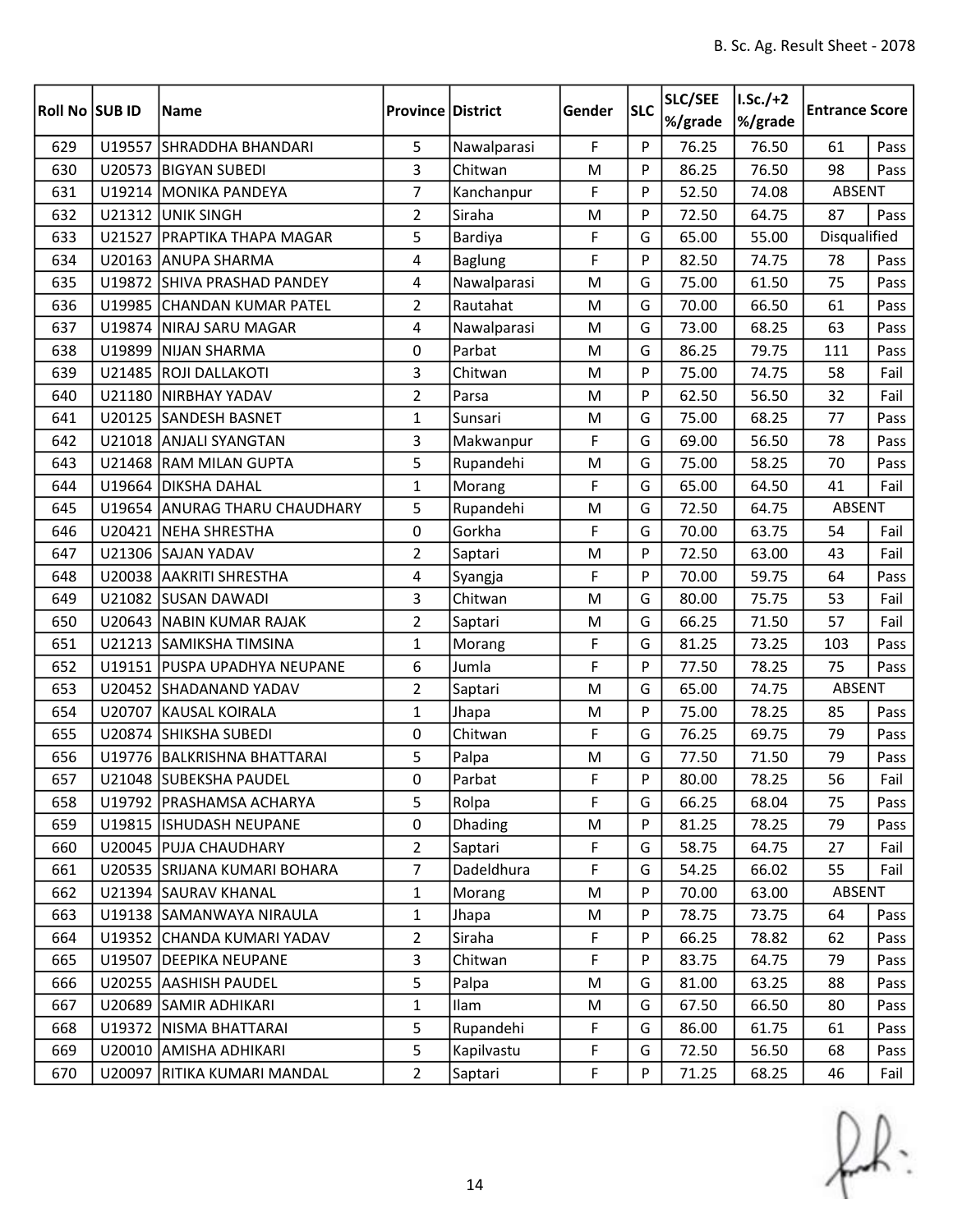| Roll No SUB ID |        | <b>Name</b>                      | <b>Province District</b> |                | Gender | <b>SLC</b> | SLC/SEE<br>%/grade | $I.Sc./+2$<br>%/grade | <b>Entrance Score</b> |      |
|----------------|--------|----------------------------------|--------------------------|----------------|--------|------------|--------------------|-----------------------|-----------------------|------|
| 671            |        | U20890 SHRISTI BISHWAKARMA       | $\mathbf{1}$             | Dhankuta       | F      | G          | 83.75              | 79.75                 | 89                    | Pass |
| 672            |        | U19327 SUJATA LAMICHHANE         | 4                        | Parbat         | F      | P          | 85.00              | 64.75                 | 82                    | Pass |
| 673            |        | U21495   BABITA SANJEL           | 3                        | Lalitpur       | F      | G          | 74.00              | 64.25                 | ABSENT                |      |
| 674            |        | U20913 NIRUPA RIJAL              | $\mathbf{1}$             | Dhankuta       | F      | P          | 72.50              | 68.25                 | 75                    | Pass |
| 675            |        | U20049 SANJIT ADHIKARI           | 0                        | Tanahun        | M      | P          | 85.00              | 76.50                 | 50                    | Fail |
| 676            |        | U20072   PRANJALI POUDEL         | 3                        | Chitwan        | F      | P          | 83.75              | 79.75                 | 61                    | Pass |
| 677            |        | U19030 LISARA THAPA MAGAR        | 5                        | Rupandehi      | F      | P          | 73.75              | 74.75                 | 67                    | Pass |
| 678            |        | U20799 TARA SAPKOTA              | 3                        | Kavrepalanchok | F      | P          | 86.25              | 71.50                 | 57                    | Fail |
| 679            | U20687 | <b>SIMA THAPA</b>                | 0                        | Gorkha         | F      | P          | 73.75              | 80.50                 | 31                    | Fail |
| 680            |        | U21039 SITARAM SHARMA            | 3                        | Sindhupalchok  | M      | G          | 61.00              | 64.00                 | 41                    | Fail |
| 681            |        | U21234 SHARADA POUDEL            | 4                        | Syangja        | F      | P          | 82.50              | 74.75                 | 94                    | Pass |
| 682            |        | U20044 SARASWOTI ACHARYA         | 4                        | Kaski          | F      | P          | 87.50              | 74.75                 | 61                    | Pass |
| 683            |        | U19964 SABINA BHANDARI           | 4                        | Nawalpur       | F      | G          | 78.75              | 78.25                 | 88                    | Pass |
| 684            |        | U19672 SADIKSHYA KARKEE          | $\mathbf{1}$             | Bhojpur        | F      | G          | 73.75              | 79.75                 | 96                    | Pass |
| 685            |        | U21142 SARITA KUMARI GUPTA       | 5                        | Nawalparasi    | F      | G          | 59.00              | 56.25                 | 29                    | Fail |
| 686            |        | U19504 GANESH REGMI              | $\overline{7}$           | Kailali        | M      | P          | 70.00              | 76.50                 | 68                    | Pass |
| 687            |        | U20518 SPRINKA PANDEYA           | 4                        | Kaski          | F      | P          | 68.75              | 71.50                 | ABSENT                |      |
| 688            |        | U21430 ANUPRIYA PODDAR           | $\mathbf{1}$             | Sunsari        | F      | P          | 60.00              | 68.88                 | 54                    | Fail |
| 689            |        | U19641 PRADIP BHATT              | 7                        | Kanchanpur     | M      | P          | 77.50              | 81.00                 | 97                    | Pass |
| 690            |        | U19166 ABISHEKH CHAUDHARY        | $\overline{2}$           | Rautahat       | M      | P          | 68.75              | 64.75                 | ABSENT                |      |
| 691            | U20390 | <b>AMAN KUMAR YADAV</b>          | $\overline{2}$           | Mahottari      | M      | P          | 78.75              | 78.25                 | 48                    | Fail |
| 692            |        | U21135 BINITA ACHARYA            | $\overline{2}$           | Rautahat       | F      | P          | 70.00              | 71.50                 | 55                    | Fail |
| 693            |        | U19647   BINDU CHAUDHARY         | 7                        | Kailali        | F      | G          | 62.50              | 74.89                 | 77                    | Pass |
| 694            |        | U21569 SHOVA GAUTAM              | 5                        | Gulmi          | F      | P          | 77.50              | 61.50                 | 66                    | Pass |
| 695            |        | U20080 RISTA DHAKAL              | 0                        | Gorkha         | F      | P          | 72.50              | 78.25                 | 73                    | Pass |
| 696            |        | U21047 ASWASTA KARKI             | $\mathbf{1}$             | Udayapur       | F      | G          | 62.50              | 67.75                 | 44                    | Fail |
| 697            | U19257 | <b>BABITA NEPALI</b>             | 6                        | Surkhet        | F      | G          | 58.75              | 50.10                 | 51                    | Fail |
| 698            |        | U20655 KRITI BHANDARI            | 5                        | Nawalparasi    | F      | G          | 80.00              | 66.50                 | 75                    | Pass |
| 699            |        | U20703 ASMITA KUMARI SAH         | $\overline{2}$           | Siraha         | F      | Þ          | 68.75              | 68.25                 | 40                    | Fail |
| 700            |        | U19433 SACHIN KUMAR MAHATO       | 1                        | Morang         | M      | P          | 72.50              | 58.00                 | 66                    | Pass |
| 701            |        | U21414   DIKSHA NEUPANE          | 5                        | Nawalparasi    | F      | G          | 70.00              | 66.50                 | 67                    | Pass |
| 702            |        | U21178 SRISTI SIGDEL             | 4                        | Tanahun        | F      | P          | 86.25              | 81.50                 | 74                    | Pass |
| 703            |        | U19121 RITIKA YADAV              | $\overline{2}$           | Siraha         | F      | P          | 81.25              | 74.75                 | 58                    | Fail |
| 704            |        | U20876 SUSMITA SHRESTHA          | 3                        | Chitwan        | F      | P          | 76.25              | 78.25                 | 89                    | Pass |
| 705            |        | U21266 ASMITA PAUDEL             | $\pmb{0}$                | Parbat         | F      | P          | 83.75              | 78.25                 | ABSENT                |      |
| 706            |        | U21232 SAMIP KANDEL              | 3                        | <b>Dhading</b> | M      | G          | 78.00              | 65.25                 | 54                    | Fail |
| 707            |        | U20623 PREETI LAMSAL             | 4                        | Syangja        | F      | G          | 72.50              | 66.50                 | 70                    | Pass |
| 708            |        | U20098 MANASVEE RIMAL            | 4                        | Tanahun        | F      | G          | 68.75              | 70.75                 | 61                    | Pass |
| 709            |        | U19200 ASHIK KUMAR THANDAR THARU | $\mathbf{1}$             | Morang         | M      | P          | 73.75              | 63.75                 | 38                    | Fail |
| 710            |        | U19546 RIYA BASNET               | 3                        | Chitwan        | F      | P          | 83.75              | 68.25                 | 71                    | Pass |
| 711            |        | U21538 BIPANA OLI                | 5                        | Pyuthan        | F      | P          | 70.00              | 72.00                 | 39                    | Fail |
| 712            |        | U19425 JHARANA GYAWALI           | 5                        | Dang           | F      | P          | 66.25              | 73.25                 | 55                    | Fail |

 $f(x)$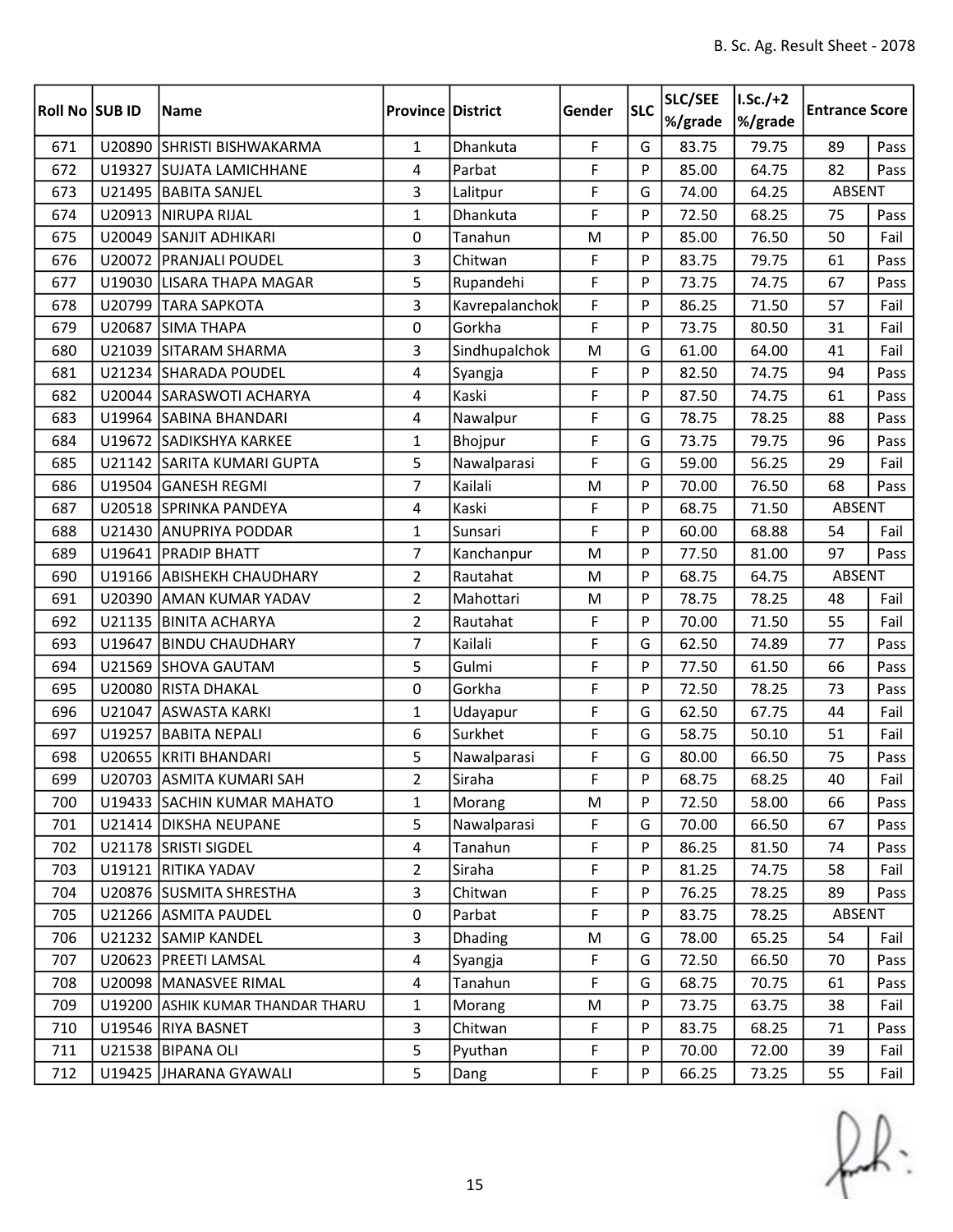| <b>Roll No SUB ID</b> |        | <b>Name</b>                     | <b>Province District</b> |                | Gender | <b>SLC</b> | SLC/SEE<br>%/grade | $I.Sc./+2$<br>%/grade | <b>Entrance Score</b> |      |
|-----------------------|--------|---------------------------------|--------------------------|----------------|--------|------------|--------------------|-----------------------|-----------------------|------|
| 713                   |        | U19921 SAROJ ADHIKARI           | 4                        | Lamjung        | M      | P          | 75.00              | 67.25                 | 95                    | Pass |
| 714                   |        | U20813 ABDUL REHEMAN KHAN       | 5                        | <b>Banke</b>   | M      | P          | 80.00              | 71.25                 | 56                    | Fail |
| 715                   |        | U20109 NAINA POUDEL             | $\overline{4}$           | Nawalpur       | F      | P          | 66.25              | 74.75                 | 53                    | Fail |
| 716                   |        | U19953 SANJINA GAIRE            | 3                        | Chitwan        | F      | G          | 66.25              | 64.75                 | 57                    | Fail |
| 717                   |        | U19731 SUYOG KHADKA             | $\mathbf{1}$             | Jhapa          | M      | G          | 82.50              | 71.50                 | 57                    | Fail |
| 718                   |        | U19133 ANAND PANDIT             | $\overline{2}$           | Dhanusa        | M      | P          | 77.50              | 66.50                 | 60                    | Pass |
| 719                   |        | U21202 ANUMATI DHAKAL           | 5                        | Gulmi          | F      | G          | 81.25              | 71.50                 | 73                    | Pass |
| 720                   |        | U20428 AANAND KUMAR YADAV       | $\overline{2}$           | Saptari        | M      | P          | 56.25              | 75.10                 | 73                    | Pass |
| 721                   |        | U20368 ANJANA GOLE              | 3                        | Makwanpur      | F      | G          | 69.00              | 65.50                 | 40                    | Fail |
| 722                   | U20460 | <b>AJIM PATHAN</b>              | 5                        | Nawalparasi    | M      | G          | 67.50              | 53.25                 | 51                    | Fail |
| 723                   |        | U20705 SUBISTA MARAHATTA        | 0                        | Gorkha         | F      | P          | 71.25              | 63.25                 | 61                    | Pass |
| 724                   |        | U20290   PRASHANT KUMAR MANDAL  | 0                        | Sunsari        | M      | P          | 62.50              | 73.25                 | 38                    | Fail |
| 725                   |        | U20856 LAXMI SAPKOTA            | 4                        | Kaski          | F      | P          | 80.00              | 74.75                 | 77                    | Pass |
| 726                   |        | U19742 ASHOK KUMAR SAH          | $\overline{2}$           | Dhanusa        | M      | P          | 65.00              | 54.50                 | 45                    | Fail |
| 727                   |        | U19228 ADARASHA BHATTA          | 4                        | Lamjung        | M      | O          | 75.00              | 74.00                 | 57                    | Fail |
| 728                   |        | U19681 SONIKA MAHARJAN          | 0                        | Makwanpur      | F      | P          | 71.25              | 72.90                 | 65                    | Pass |
| 729                   |        | U19525 ROHIT BAHADUR LAMICHHANE | 3                        | Chitwan        | M      | P          | 73.75              | 77.50                 | 70                    | Pass |
| 730                   |        | U19585 PRITIKA NEUPANE          | 3                        | Rasuwa         | F      | G          | 67.50              | 67.75                 | 59                    | Fail |
| 731                   |        | U21595 JEEVAN SHAHI             | $\mathbf 0$              | Dailekh        | M      | G          | 77.50              | 71.50                 | 68                    | Pass |
| 732                   |        | U19409 SAMIKSHA DEVI KHATRI     | 4                        | Kaski          | F      | G          | 83.75              | 69.75                 | 81                    | Pass |
| 733                   | U19377 | <b>ANJUM MOKADDAM</b>           | $\overline{2}$           | <b>Bara</b>    | F      | P          | 89.80              | 95.60                 | 76                    | Pass |
| 734                   |        | U20516 PRATIKASHYA PUN          | 4                        | <b>Baglung</b> | F      | G          | 47.50              | 69.10                 | ABSENT                |      |
| 735                   |        | U19513 SEJAL YADAV              | $\overline{2}$           | Saptari        | F      | P          | 70.00              | 59.25                 | 57                    | Fail |
| 736                   |        | U19798 NITA RAUT                | $\mathbf{1}$             | Jhapa          | F      | P          | 80.00              | 77.75                 | 78                    | Pass |
| 737                   |        | U21613 MANJILA LAMA             | 3                        | Chitwan        | F      | P          | 62.50              | 55.25                 | ABSENT                |      |
| 738                   |        | U19475 NABIN SAUD               | $\overline{7}$           | Kanchanpur     | M      | P          | 68.75              | 61.75                 | 54                    | Fail |
| 739                   | U20430 | <b>DINESH MAJHI</b>             | 5                        | Rupandehi      | M      | P          | 86.25              | 77.25                 | ABSENT                |      |
| 740                   |        | U20704 ANU BISTA                | $\mathbf{1}$             | Jhapa          | F      | P          | 73.75              | 63.75                 | <b>ABSENT</b>         |      |
| 741                   |        | U19889 APIL THAPA               | 5                        | Rupandehi      | M      | G          | 81.25              | 58.25                 | 68                    | Pass |
| 742                   |        | U20140 BANDANA PANGENI          | 4                        | Syangja        | F      | G          | 75.00              | 68.25                 | 78                    | Pass |
| 743                   |        | U19909 RUBINA BARAL             | 4                        | Kaski          | F      | P          | 83.75              | 59.50                 | 74                    | Pass |
| 744                   |        | U20115 BINITA SHARMA            | 5                        | Banke          | F      | P          | 78.75              | 66.00                 | 52                    | Fail |
| 745                   |        | U21529 MAHESHMAN BHUL           | $\overline{7}$           | Kailali        | M      | P          | 58.88              | 66.39                 | 66                    | Pass |
| 746                   |        | U20391 PRAJWAL ACHARYA          | $\mathbf{1}$             | Dhankuta       | M      | O          | 57.50              | 71.39                 | 73                    | Pass |
| 747                   |        | U20927 ANMOL CHAND              | $\mathbf 0$              | Salyan         | M      | P          | 85.00              | 78.25                 | 73                    | Pass |
| 748                   |        | U20520 SANDHYA MAHATARA         | $\mathbf 0$              | Humla          | F      | G          | 73.75              | 71.50                 | ABSENT                |      |
| 749                   |        | U20053 SUSMITA SHAHI            | $\overline{7}$           | Kanchanpur     | F      | P          | 70.00              | 78.25                 | 74                    | Pass |
| 750                   |        | U20987 AJIB DAHAL               | $\overline{3}$           | Dolakha        | M      | G          | 66.25              | 78.25                 | 63                    | Pass |
| 751                   |        | U21470 MONIKA GHARTI            | 5                        | Bardiya        | F      | G          | 65.00              | 55.00                 | Disqualified          |      |
| 752                   |        | U19510 SABINA POUDEL            | 3                        | Chitwan        | F      | P          | 71.25              | 78.25                 | 55                    | Fail |
| 753                   |        | U20341 JYOTI CHAND              | 5                        | Banke          | F      | P          | 62.50              | 58.25                 | 38                    | Fail |
| 754                   |        | U20929 ARCHITA LAMICHHANE       | 0                        | Nawalpur       | F      | P          | 70.00              | 59.75                 | 50                    | Fail |

 $f(x)$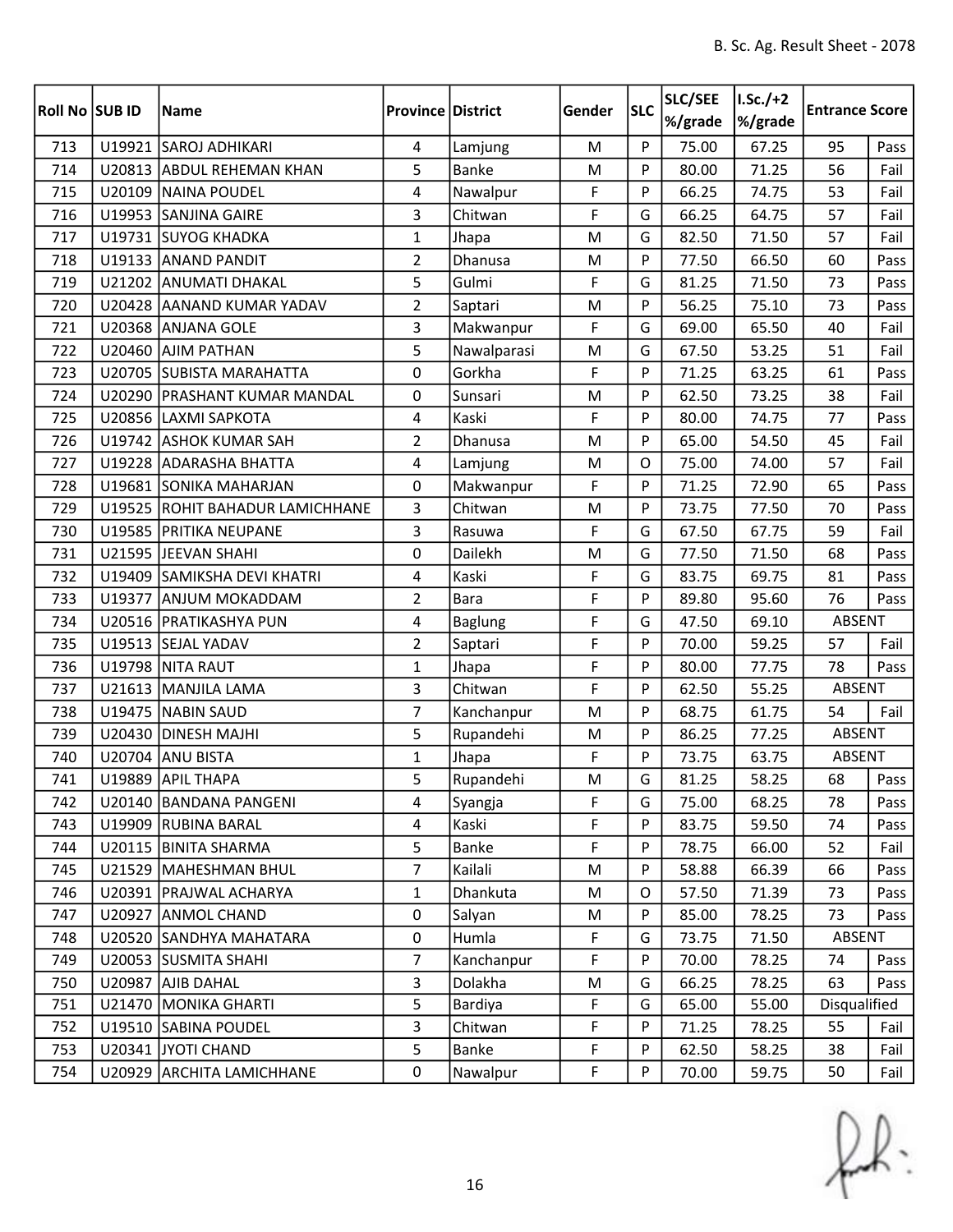| <b>Roll No SUB ID</b> |        | <b>Name</b>                    | <b>Province District</b> |                | Gender | <b>SLC</b>  | SLC/SEE<br>%/grade | $I.Sc./+2$<br>%/grade | <b>Entrance Score</b> |      |
|-----------------------|--------|--------------------------------|--------------------------|----------------|--------|-------------|--------------------|-----------------------|-----------------------|------|
| 755                   |        | U19304 SADIKSHA SEN            | 4                        | Kaski          | F.     | P           | 76.25              | 64.50                 | 70                    | Pass |
| 756                   |        | U20039 JYOTI REGMI             | 4                        | <b>Baglung</b> | F      | G           | 68.75              | 68.25                 | 62                    | Pass |
| 757                   |        | U19606 BAL GOVINDA YADAV       | 5                        | Kapilvastu     | M      | G           | 70.00              | 67.25                 | 73                    | Pass |
| 758                   |        | U20551 SUBHA RAI               | $\mathbf{1}$             | Sankhuwasabha  | F      | P           | 76.25              | 79.25                 | 84                    | Pass |
| 759                   |        | U21454 JAGADISH KHANAL         | 4                        | Syangja        | M      | G           | 78.75              | 63.25                 | 69                    | Pass |
| 760                   |        | U20715 DIPESH DHAKAL           | 6                        | Surkhet        | M      | P           | 76.25              | 73.25                 | 68                    | Pass |
| 761                   |        | U19311 PRIYANKA SHARMA         | 5                        | <b>Banke</b>   | F      | P           | 82.50              | 68.25                 | 58                    | Fail |
| 762                   |        | U20343 AASTHA ADHIKARI         | 4                        | Nawalparasi    | F      | P           | 76.25              | 76.50                 | 51                    | Fail |
| 763                   |        | U21490 MILAN NATH              | 6                        | Jajarkot       | M      | G           | 71.25              | 64.75                 | 48                    | Fail |
| 764                   |        | U20033 SIMRAN ADHIKARI         | 4                        | Kaski          | F      | $\Omega$    | 80.00              | 76.50                 | 70                    | Pass |
| 765                   |        | U20723 PANKAJ DHAKAL           | 3                        | Chitwan        | M      | G           | 81.00              | 69.75                 | 59                    | Fail |
| 766                   | U20597 | <b>ALISHA SAUD</b>             | $\overline{7}$           | Kailali        | F      | G           | 60.00              | 65.25                 | 59                    | Fail |
| 767                   |        | U20088 KABISHA KHADKA          | $\overline{2}$           | <b>Bara</b>    | F      | P           | 65.00              | 76.50                 | 43                    | Fail |
| 768                   | U19947 | <b>ASHMITA SHAHI</b>           | 0                        | Humla          | F      | P           | 73.75              | 64.25                 | 60                    | Pass |
| 769                   |        | U19963 RAJAN RIJAL             | $\mathbf{1}$             | Morang         | M      | G           | 75.00              | 66.50                 | 54                    | Fail |
| 770                   | U20407 | <b>ARBIND KUMAR KUSHWAHA</b>   | $\overline{2}$           | Sarlahi        | M      | P           | 57.50              | 53.25                 | 50                    | Fail |
| 771                   | U19019 | <b>SABIN BOHORA</b>            | $\mathbf{1}$             | Panchthar      | M      | G           | 88.00              | 77.75                 | 104                   | Pass |
| 772                   |        | U20363 PRAJWOL RIJAL           | 3                        | Chitwan        | M      | G           | 82.00              | 72.25                 | 68                    | Pass |
| 773                   | U19127 | <b>BHASHKAR KUMAR ADHIKARI</b> | $\overline{2}$           | Sarlahi        | M      | G           | 71.25              | 69.75                 | 41                    | Fail |
| 774                   |        | U19044  INUSHA KARKEE          | $\overline{2}$           | Sarlahi        | F      | G           | 77.00              | 72.25                 | 42                    | Fail |
| 775                   |        | U20641 ANAMIKA TAMANG          | $\mathbf{1}$             | Morang         | F      | G           | 65.00              | 56.00                 | 38                    | Fail |
| 776                   |        | U19466 ANJALI RAY              | 0                        | Sarlahi        | F      | P           | 73.75              | 60.75                 | 39                    | Fail |
| 777                   |        | U20454 RABINDRA MALLA          | 6                        | Humla          | M      | G           | 65.00              | 71.50                 | 52                    | Fail |
| 778                   |        | U21602 RIYA BARAL              | 4                        | Kaski          | F      | P           | 85.00              | 68.25                 | 76                    | Pass |
| 779                   |        | U19856 KABITA SHARMA           | 0                        | <b>Baglung</b> | F      | G           | 87.50              | 78.25                 | 88                    | Pass |
| 780                   |        | U21558 PRASHANT THAPA          | $\mathbf{1}$             | Dhankuta       | M      | P           | 75.00              | 59.50                 | 52                    | Fail |
| 781                   | U21067 | <b>SUDIP NEPAL</b>             | 3                        | Sindhupalchok  | M      | G           | 72.00              | 57.25                 | 59                    | Fail |
| 782                   |        | U20478 KADAM KUMARI THAPA      | 4                        | <b>Baglung</b> | F      | G           | 66.25              | 73.25                 | 53                    | Fail |
| 783                   |        | U21150 ANISH KATUWAL           | $\pmb{0}$                | Morang         | M      | $\mathsf O$ | 82.50              | 65.50                 | 92                    | Pass |
| 784                   |        | U19154   PRABINA LAMA MOKTAN   | 3                        | Ramechhap      | F      | P           | 75.00              | 74.25                 | 65                    | Pass |
| 785                   |        | U20008 SARASWATI DAHAL         | 3                        | Dolakha        | F      | G           | 62.50              | 77.24                 | 49                    | Fail |
| 786                   |        | U20417 PRAMISH PAUDEL          | 4                        | Myagdi         | M      | G           | 52.50              | 67.41                 | 41                    | Fail |
| 787                   |        | U21169 GAURAB SUBEDI           | $\overline{3}$           | Chitwan        | M      | G           | 81.25              | 68.00                 | 69                    | Pass |
| 788                   |        | U21262 ABHILASHA RASALI        | $\pmb{0}$                | Palpa          | F      | P           | 87.50              | 78.25                 | 87                    | Pass |
| 789                   | U20577 | <b>TRIPTI KHATI</b>            | $\overline{7}$           | Kailali        | F      | G           | 63.75              | 63.25                 | 32                    | Fail |
| 790                   | U20337 | <b>NISHA THARU</b>             | 5                        | Kapilvastu     | F      | P           | 75.00              | 74.75                 | 80                    | Pass |
| 791                   |        | U20419 DEEPTI TIWARI           | $\overline{7}$           | Kanchanpur     | F      | P           | 77.50              | 72.25                 | 84                    | Pass |
| 792                   |        | U21287 RACHANA GAUTAM          | 4                        | Nawalpur       | F      | G           | 56.16              | 67.33                 | 55                    | Fail |
| 793                   |        | U19845   BIBHASH SHIWAKOTI     | $\overline{3}$           | Dolakha        | M      | G           | 75.00              | 73.25                 | 63                    | Pass |
| 794                   |        | U19522 SUJIT POUDEL            | 3                        | Chitwan        | M      | P           | 78.75              | 73.25                 | 83                    | Pass |
| 795                   |        | U20961 SADIKSHA SAPKOTA        | 3                        | Chitwan        | F      | P           | 80.00              | 74.75                 | 78                    | Pass |
| 796                   |        | U19206 RAJANEE SHARMA          | $\overline{2}$           | Dhanusa        | F      | P           | 76.25              | 73.25                 | 48                    | Fail |

 $f(x)$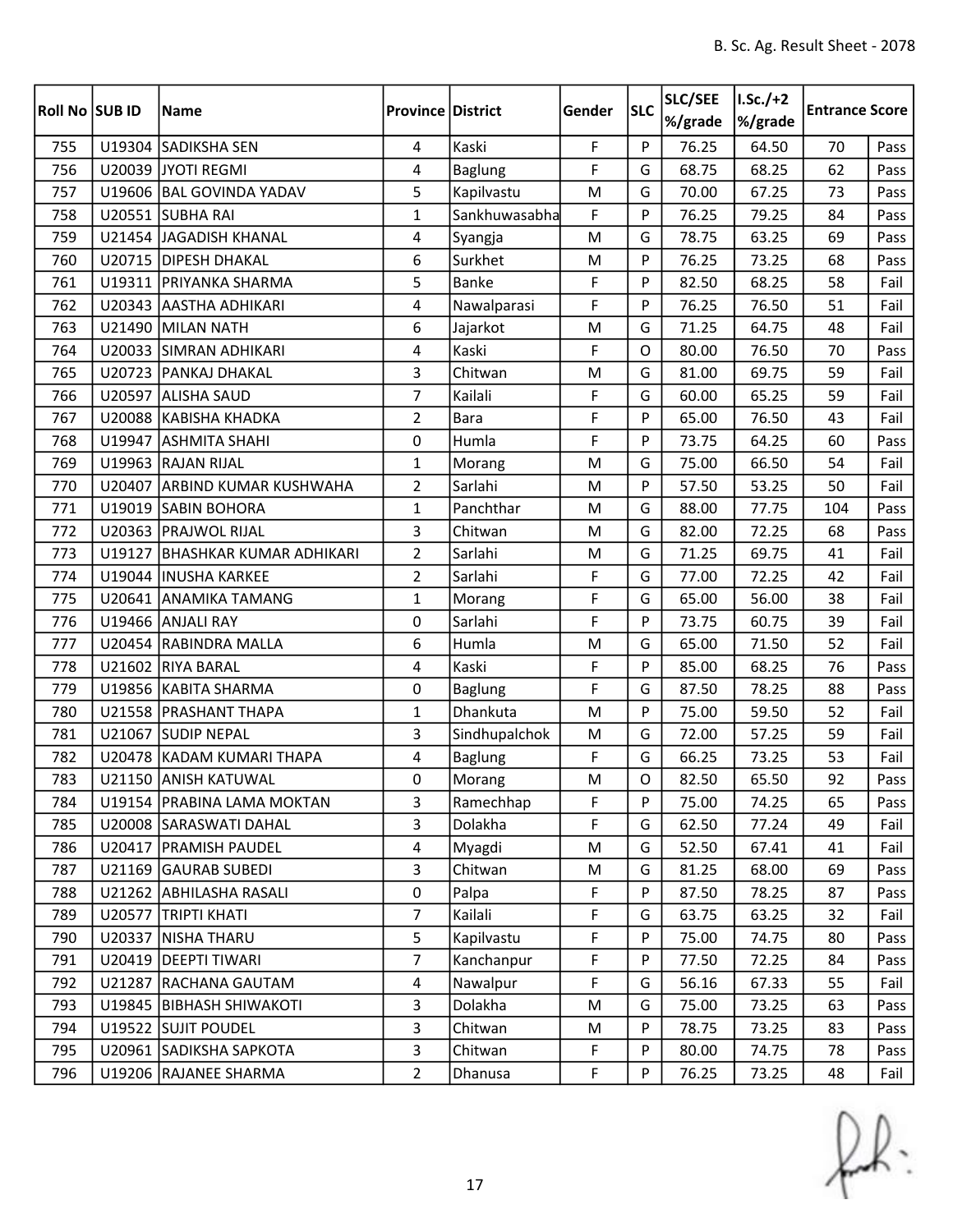| Roll No SUB ID |        | <b>Name</b>                   | <b>Province District</b> |                   | Gender      | <b>SLC</b> | SLC/SEE<br>%/grade | $I.Sc./+2$<br>%/grade | <b>Entrance Score</b> |      |
|----------------|--------|-------------------------------|--------------------------|-------------------|-------------|------------|--------------------|-----------------------|-----------------------|------|
| 797            |        | U20753 SAMJHANA DARLAMI       | $\overline{3}$           | Makwanpur         | F           | G          | 73.75              | 58.00                 | 72                    | Pass |
| 798            |        | U21513 PRATISTHA SAPKOTA      | 3                        | Chitwan           | F           | G          | 83.75              | 79.75                 | 78                    | Pass |
| 799            |        | U19480 SHUSANT MAHATO         | $\mathbf 0$              | Dhanusa           | M           | P          | 70.00              | 78.25                 | 50                    | Fail |
| 800            |        | U19498 AMAR KUNWAR            | 7                        | Kanchanpur        | M           | G          | 62.50              | 71.50                 | 46                    | Fail |
| 801            | U19528 | <b>BINITA DHAKAL</b>          | 3                        | Chitwan           | F           | P          | 72.50              | 79.57                 | 82                    | Pass |
| 802            |        | U20444 ANUSHA POUDEL          | 4                        | Syangja           | F           | P          | 82.50              | 64.75                 | 77                    | Pass |
| 803            |        | U21477 PRAKASH KHARAL         | 0                        | Gulmi             | M           | G          | 70.00              | 73.25                 | 64                    | Pass |
| 804            |        | U19696 MANOJ GIRI             | 4                        | Syangja           | M           | P          | 80.00              | 71.50                 | 104                   | Pass |
| 805            |        | U21438 RAMESH AYER            | $\overline{7}$           | Kailali           | M           | P          | 68.75              | 50.50                 | 64                    | Pass |
| 806            |        | U20666 PUJA SHRESTHA          | $\overline{3}$           | Dhading           | F           | G          | 68.88              | 86.75                 | 69                    | Pass |
| 807            |        | U21219 SANDHYA DAWADI         | 3                        | Chitwan           | F           | P          | 76.25              | 74.75                 | 56                    | Fail |
| 808            | U19670 | <b>RAJKUMAR MEHTA</b>         | $\overline{2}$           | <b>Bara</b>       | M           | G          | 66.25              | 79.57                 | 65                    | Pass |
| 809            |        | U21292 DIKSHA RANA            | 3                        | Chitwan           | F           | P          | 65.50              | 52.20                 | 58                    | Fail |
| 810            |        | U21616 YOGNATH UPADHAYA       | $\overline{3}$           | Chitwan           | M           | G          | 82.50              | 63.25                 | 85                    | Pass |
| 811            |        | U19942 RUJA KUMARI BISHWKARMA | $\overline{2}$           | Mahottari         | F           | G          | 43.75              | 72.47                 | Disqualified          |      |
| 812            |        | U20618 LAXMI DEVKOTA          | $\overline{4}$           | Kaski             | F           | G          | 70.00              | 61.50                 | 55                    | Fail |
| 813            |        | U21636 SHUWAS GYAWALI         | 5                        | Gulmi             | M           | G          | 73.75              | 68.25                 | 63                    | Pass |
| 814            |        | U20265 DIKSHYA KARKI          | 3                        | Kathmandu         | F           | P          | 85.00              | 76.50                 | 78                    | Pass |
| 815            |        | U19589 LUMANTI DANGOL         | $\overline{3}$           | Lalitpur          | F           | P          | 71.25              | 74.25                 | 60                    | Pass |
| 816            |        | U20355 BISHAL NEUPANE         | 3                        | Chitwan           | M           | P          | 78.75              | 55.75                 | 59                    | Fail |
| 817            |        | U19784 KIRAN POUDEL           | 4                        | Kaski             | F           | G          | 76.25              | 63.25                 | 80                    | Pass |
| 818            |        | U21509 PHIROZ KHAN            | $\overline{2}$           | Mahottari         | M           | G          | 67.50              | 58.00                 | ABSENT                |      |
| 819            |        | U21417 AASHIKA SUBEDI         | 3                        | Chitwan           | F           | G          | 68.00              | 76.50                 | 48                    | Fail |
| 820            | U19157 | DAVID CHARLI KHADKA           | 6                        | <b>Rukum West</b> | M           | P          | 62.50              | 58.25                 | 45                    | Fail |
| 821            |        | U20331 ISHWORI RAI            | 0                        | Sindhuli          | F           | G          | 65.00              | 62.50                 | 38                    | Fail |
| 822            |        | U19052 ANKIT ACHARYA          | 4                        | Tanahun           | M           | P          | 81.25              | 78.25                 | 56                    | Fail |
| 823            | U21317 | <b>SONI SHARMA</b>            | 4                        | Parbat            | F           | P          | 87.50              | 69.75                 | 67                    | Pass |
| 824            |        | U19056 SAMRAJ GIRI            | $\overline{7}$           | Bajura            | M           | G          | 66.25              | 74.25                 | 42                    | Fail |
| 825            |        | U21171   PREKSHYA ADHIKARI    | 4                        | Nawalparasi       | F           | P          | 71.25              | 68.25                 | 56                    | Fail |
| 826            |        | U19249 ANISHA REGMI           | 0                        | Dang              | F           | P          | 82.50              | 74.75                 | 54                    | Fail |
| 827            |        | U20380 BABITA ACHARYA         | 5                        | Dang              | F           | G          | 68.75              | 66.00                 | 61                    | Pass |
| 828            |        | U20967 RAHUL KUMAR SAH        | $\overline{2}$           | Saptari           | M           | P          | 72.50              | 71.00                 | 44                    | Fail |
| 829            |        | U20825 SUDHAMSHU LAMICHHANE   | $\overline{4}$           | Kaski             | M           | G          | 80.00              | 76.50                 | 81                    | Pass |
| 830            |        | U19268 SUSMITA SHARMA         | $\overline{4}$           | Syangja           | F           | P          | 82.50              | 67.75                 | 81                    | Pass |
| 831            |        | U20397 BIMAL PAUDEL           | $\overline{4}$           | Syangja           | M           | P          | 80.00              | 63.25                 | 54                    | Fail |
| 832            |        | U21196 SAROJ CHAUDHARY        | $\mathbf 0$              | Chitwan           | M           | G          | 62.50              | 69.75                 | 58                    | Fail |
| 833            |        | U19215 BISHAKA K.C            | 3                        | Lalitpur          | F           | 0          | 70.00              | 59.75                 | 47                    | Fail |
| 834            |        | U19984 BED RAJ LUNGELI        | 5                        | Nawalparasi       | M           | P          | 71.25              | 74.75                 | 65                    | Pass |
| 835            |        | U20275 AARTI KUMARI YADAV     | $\overline{2}$           | Siraha            | $\mathsf F$ | G          | 62.50              | 63.25                 | 36                    | Fail |
| 836            |        | U19697   PRABIN GAUTAM        | 1                        | Sunsari           | M           | P          | 76.25              | 75.61                 | 66                    | Pass |
| 837            |        | U21113 ASMITA GYAWALI         | 5                        | Gulmi             | F           | P          | 82.50              | 66.50                 | 74                    | Pass |
| 838            |        | U19895 SAMIR REGMI            | $\overline{4}$           | Nawalparasi       | M           | G          | 72.00              | 68.25                 | 65                    | Pass |

 $f(x)$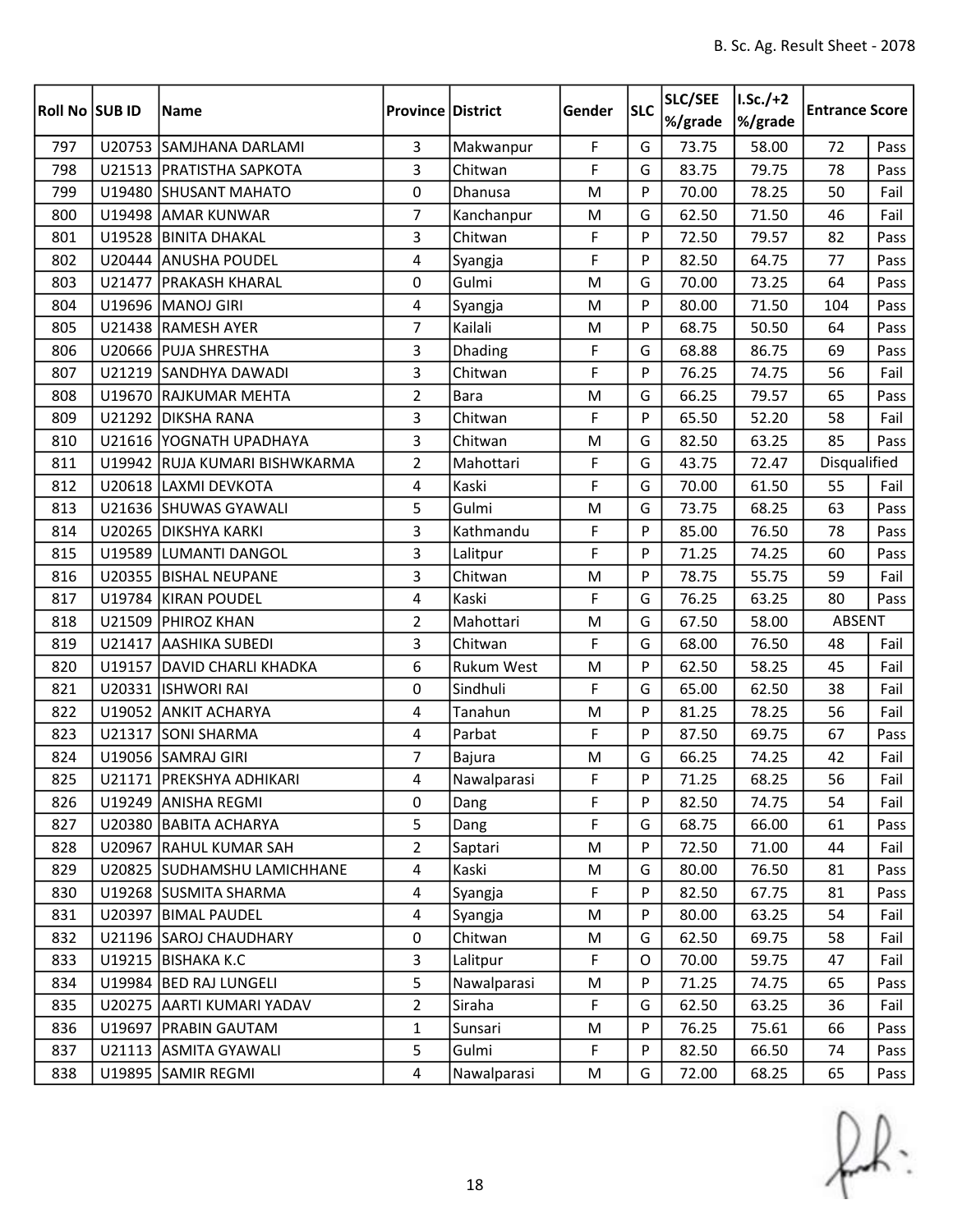| Roll No SUB ID |        | <b>Name</b>                     | <b>Province District</b> |               | Gender | <b>SLC</b> | <b>SLC/SEE</b><br>%/grade | $I.Sc./+2$<br>%/grade | <b>Entrance Score</b> |      |
|----------------|--------|---------------------------------|--------------------------|---------------|--------|------------|---------------------------|-----------------------|-----------------------|------|
| 839            |        | U20797 SUNESH CHAUDHARY         | $\overline{7}$           | Kanchanpur    | M      | G          | 78.00                     | 70.50                 | 81                    | Pass |
| 840            |        | U19009 MANISHA KUMARI CHAUDHARY | 5                        | Dang          | F      | P          | 78.75                     | 71.50                 | ABSENT                |      |
| 841            |        | U19736 BHUPENDRA RANA           | 7                        | Kanchanpur    | M      | G          | 60.00                     | 73.69                 | 41                    | Fail |
| 842            |        | U19619 SANTOSH BISHWOKARMA      | 4                        | Lamjung       | M      | G          | 72.50                     | 73.25                 | 63                    | Pass |
| 843            | U20933 | <b>ANJALI CHAUDHARY</b>         | 0                        | Parsa         | F      | P          | 80.00                     | 74.75                 | 60                    | Pass |
| 844            |        | U21535 ANNU GOSHWAMI            | $\overline{2}$           | Saptari       | F      | P          | 67.50                     | 69.75                 | 41                    | Fail |
| 845            |        | U20071   PRABHAT SINGH K.C.     | 5                        | Pyuthan       | M      | P          | 77.50                     | 73.25                 | 82                    | Pass |
| 846            |        | U20846 MAMTA KUMARI SAH         | 1                        | Sunsari       | F      | G          | 54.00                     | 60.50                 | Disqualified          |      |
| 847            | U21421 | <b>BASANT CHAUDHARY THARU</b>   | 5                        | Rupandehi     | M      | P          | 76.25                     | 84.75                 | 49                    | Fail |
| 848            |        | U20042 RISHIKA LAMICHHANE       | 4                        | Syangja       | F      | P          | 73.75                     | 60.50                 | 76                    | Pass |
| 849            |        | U21311 SRIJANA BAJGAIN          | 7                        | Kailali       | F      | O          | 58.75                     | 67.75                 | 69                    | Pass |
| 850            |        | U19477 SUSMA BHATTARAI          | 3                        | Dhading       | F      | P          | 71.00                     | 64.00                 | 47                    | Fail |
| 851            |        | U20095 SMRITEE BARAL            | 3                        | Chitwan       | F      | P          | 80.00                     | 71.50                 | 71                    | Pass |
| 852            |        | U20954 ALISHA BHUJEL            | 3                        | Chitwan       | F      | P          | 82.50                     | 78.25                 | 74                    | Pass |
| 853            | U21237 | <b>DIKSHA BISURAL</b>           | 3                        | Dhading       | F      | G          | 78.00                     | 66.75                 | 63                    | Pass |
| 854            |        | U20227 ROSHAN KUMAR MEHTA       | $\mathbf{1}$             | Sunsari       | M      | G          | 62.50                     | 59.75                 | 54                    | Fail |
| 855            | U19800 | <b>SMIRTEE SUBEDI</b>           | 6                        | Surkhet       | F      | P          | 77.50                     | 76.00                 | <b>ABSENT</b>         |      |
| 856            |        | U19813 DIVYA RAYA CHHETRI       | $\overline{2}$           | Sarlahi       | F      | P          | 75.00                     | 75.59                 | 43                    | Fail |
| 857            |        | U20842 SUMINA PAUDEL            | $\mathbf{1}$             | Jhapa         | F      | P          | 80.00                     | 65.50                 | 64                    | Pass |
| 858            |        | U19726 DIKSHYA ADHIKARI         | 1                        | Okhaldhunga   | F      | P          | 80.00                     | 64.75                 | 84                    | Pass |
| 859            |        | U19934 SAMIKSHA ADHIKARI        | 4                        | Tanahun       | F      | G          | 61.25                     | 80.00                 | 52                    | Fail |
| 860            |        | U21026 SABINA SHRESTHA          | 0                        | Gorkha        | F      | P          | 78.75                     | 61.50                 | 48                    | Fail |
| 861            |        | U21051 BHUMI PUN MAGAR          | 5                        | Pyuthan       | F      | G          | 68.75                     | 67.00                 | 87                    | Pass |
| 862            | U19527 | <b>SADHANA POUDEL</b>           | 3                        | Chitwan       | F      | G          | 55.00                     | 74.63                 | 57                    | Fail |
| 863            |        | U19274 ANJALI MANDAL            | $\overline{2}$           | Dhanusa       | F      | P          | 78.75                     | 62.25                 | 41                    | Fail |
| 864            |        | U21364 SANTOSIKA TAMANG         | 3                        | Chitwan       | F      | G          | 70.00                     | 63.25                 | 67                    | Pass |
| 865            | U21035 | DAMANTA LIMBU                   | $\mathbf{1}$             | Morang        | F      | G          | 59.00                     | 58.00                 | 54                    | Fail |
| 866            | U20778 | <b>BABINDRA BAL</b>             | 3                        | Sindhuli      | M      | G          | 51.00                     | 54.50                 | Disqualified          |      |
| 867            |        | U19085 SURAKSHYA LOHANI         | 4                        | Lamjung       | F      | P          | 81.25                     | 73.25                 | 92                    | Pass |
| 868            |        | U20538 SUSHMA CHAUDHARY         | 5                        | Dang          | F      | P          | 50.00                     | 69.14                 | 48                    | Fail |
| 869            |        | U20752 NILAM SUNAR              | 6                        | Surkhet       | F      | P          | 85.00                     | 81.50                 | 56                    | Fail |
| 870            |        | U21518 RISHAV RAI BHATTTARAI    | $\mathbf{1}$             | Morang        | M      | G          | 65.00                     | 76.50                 | 45                    | Fail |
| 871            |        | U19599   ISHA GIRI              | $\mathbf 0$              | Dang          | F      | G          | 77.50                     | 59.00                 | 46                    | Fail |
| 872            |        | U21645 OASIS BARAL              | 4                        | Lamjung       | M      | P          | 77.50                     | 66.00                 | 68                    | Pass |
| 873            |        | U21161 SUYOG MISHRA             | 4                        | Tanahun       | M      | G          | 86.25                     | 83.25                 | 108                   | Pass |
| 874            |        | U20022 AAKRITI WAGLE            | 4                        | Kaski         | F      | P          | 85.00                     | 72.25                 | 84                    | Pass |
| 875            |        | U20814 BASANT KUMAR YADAV       | $\overline{2}$           | Siraha        | M      | G          | 52.50                     | 66.50                 | 25                    | Fail |
| 876            |        | U21604 AMRIT DEVKOTA            | $\overline{2}$           | Sarlahi       | M      | P          | 81.25                     | 64.00                 | 68                    | Pass |
| 877            |        | U20818 ANISH BILASH PANTA       | 3                        | Chitwan       | M      | P          | 76.25                     | 66.75                 | 87                    | Pass |
| 878            |        | U21300 MOHAN KULUNG             | $\mathbf{1}$             | Sankhuwasabha | M      | G          | 61.25                     | 65.75                 | ABSENT                |      |
| 879            |        | U21525 KRISHNA POUDEL           | 5                        | Pyuthan       | M      | G          | 85.00                     | 75.25                 | 83                    | Pass |
| 880            |        | U19790 SMITA RANA               | 4                        | Gorkha        | F      | P          | 83.75                     | 70.75                 | 70                    | Pass |

 $f(x)$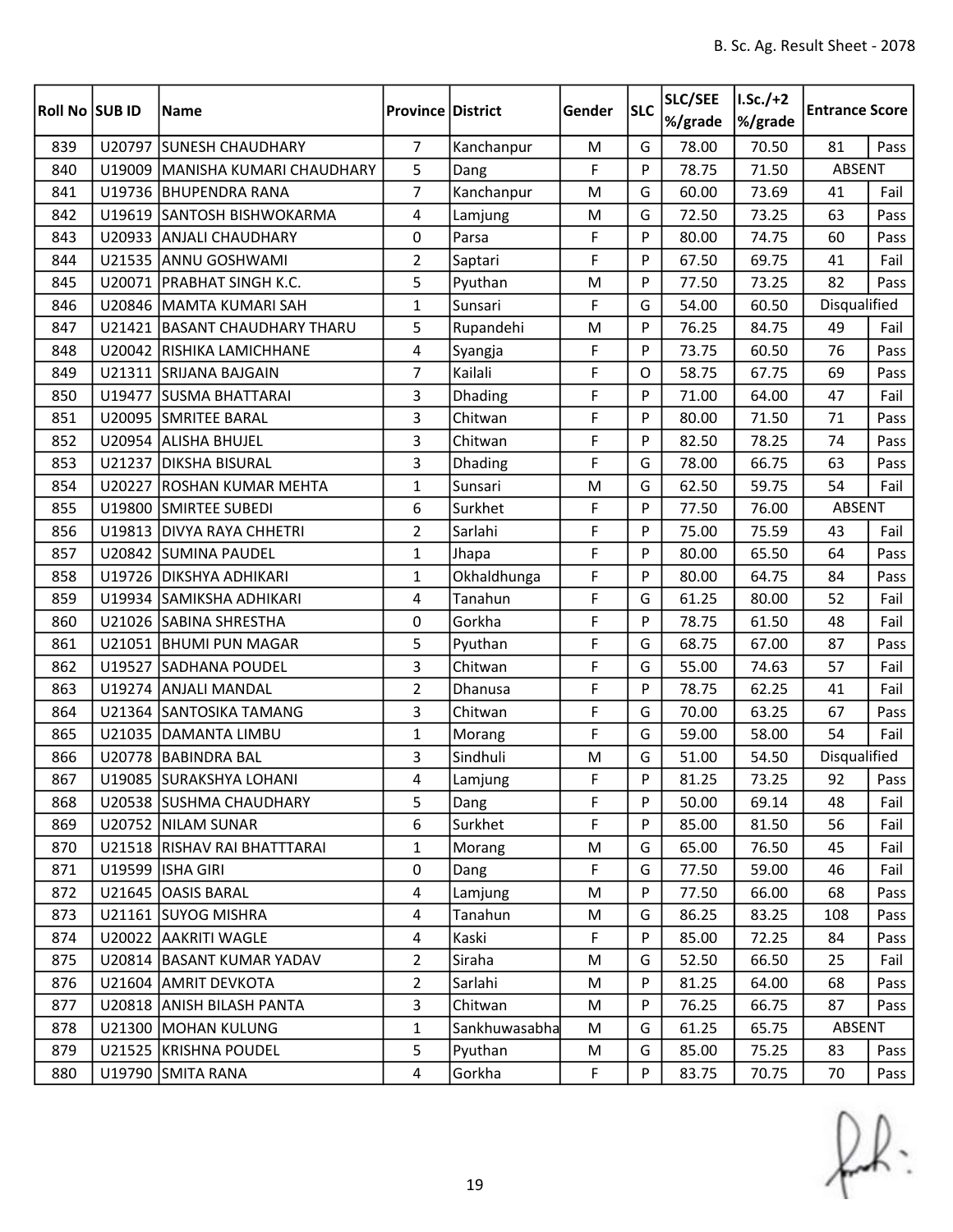| Roll No SUB ID | <b>Name</b>                   | <b>Province District</b> |                | Gender | <b>SLC</b> | SLC/SEE<br>%/grade | $I.Sc./+2$<br>%/grade | <b>Entrance Score</b> |      |
|----------------|-------------------------------|--------------------------|----------------|--------|------------|--------------------|-----------------------|-----------------------|------|
| 881            | U19543 SRISHTA DANGOL         | $\overline{3}$           | Lalitpur       | F      | P          | 61.25              | 61.25                 | 55                    | Fail |
| 882            | U21473 NIRA PARAJULI          | 3                        | Chitwan        | F      | G          | 72.50              | 57.00                 | 64                    | Pass |
| 883            | U20409 SARMILA RAYAMAJHI      | 5                        | Gulmi          | F      | G          | 75.00              | 63.25                 | 59                    | Fail |
| 884            | U20992 DAMODAR KUMAR GELAL    | $\mathbf{1}$             | Udayapur       | M      | G          | 77.50              | 64.25                 | 75                    | Pass |
| 885            | U19134 PUSHPA GOIT            | $\overline{2}$           | Siraha         | F      | G          | 63.75              | 55.75                 | <b>ABSENT</b>         |      |
| 886            | U19973 SHIRISH BAYALKOTI      | 3                        | Chitwan        | M      | G          | 75.00              | 62.25                 | 75                    | Pass |
| 887            | U19414 AAYUSH PANT            | $\overline{7}$           | Dadeldhura     | M      | P          | 81.25              | 79.75                 | ABSENT                |      |
| 888            | U19832 KABITA SUBEDI          | 4                        | Parbat         | F      | G          | 72.00              | 63.50                 | 43                    | Fail |
| 889            | U20629 SRIJANA LUITEL         | $\mathbf 1$              | Jhapa          | F      | P          | 71.25              | 68.93                 | 34                    | Fail |
| 890            | U20026 SUJAN KHATIWADA        | $\mathbf{1}$             | Jhapa          | M      | P          | 48.75              | 70.64                 | 44                    | Fail |
| 891            | U19793 ARPANA THARU           | 5                        | Bardiya        | F      | G          | 46.88              | 69.25                 | ABSENT                |      |
| 892            | U19049 PRIYANKA RAWAT         | 5                        | Pyuthan        | F      | P          | 65.00              | 66.00                 | 59                    | Fail |
| 893            | U21587 PRAMAN POUDEL          | 3                        | Chitwan        | M      | P          | 66.25              | 66.43                 | 61                    | Pass |
| 894            | U21626 PARINA KARKI           | $\mathbf{1}$             | Morang         | F      | P          | 75.00              | 78.24                 | 54                    | Fail |
| 895            | U20393 SARMILA CHAUDHARY      | $\overline{2}$           | Siraha         | F      | P          | 72.50              | 73.37                 | 59                    | Fail |
| 896            | U19935 BARSHA TIMILSINA       | 3                        | Makwanpur      | F      | P          | 76.25              | 63.25                 | 55                    | Fail |
| 897            | U21068 SUSHMA SUNAR           | 0                        | <b>Baglung</b> | F      | P          | 77.50              | 73.25                 | 84                    | Pass |
| 898            | U20886 RAJU PRIYADARSHI       | $\overline{2}$           | Rautahat       | M      | P          | 56.25              | 58.00                 | 48                    | Fail |
| 899            | U19345 RAM BAHADUR BUDHA      | 5                        | Bardiya        | M      | G          | 57.50              | 71.25                 | 63                    | Pass |
| 900            | U20889 ELINA DHITAL           | 3                        | Chitwan        | F      | G          | 65.00              | 61.50                 | 56                    | Fail |
| 901            | U20911   PRADEEP PAUDEL       | 0                        | <b>Baglung</b> | M      | G          | 81.00              | 64.50                 | 70                    | Pass |
| 902            | U19655 AKRITI SURYABANSI      | 5                        | Nawalparasi    | F      | P          | 75.00              | 74.75                 | 81                    | Pass |
| 903            | U19869 ANISH SUBEDI           | 4                        | Nawalparasi    | M      | G          | 84.00              | 69.75                 | 97                    | Pass |
| 904            | U20526 MITHILESH KUMAR SAH    | $\overline{2}$           | Siraha         | M      | G          | 71.25              | 71.00                 | 51                    | Fail |
| 905            | U21280 STUTI CHAUDHARY        | $\overline{2}$           | <b>Bara</b>    | F      | P          | 83.75              | 78.25                 | 84                    | Pass |
| 906            | U20519 KHUM NARAYAN CHAUDHARY | $\overline{2}$           | <b>Bara</b>    | M      | G          | 56.25              | 71.75                 | 45                    | Fail |
| 907            | U20066 SHITAL SHRESTHA        | 3                        | Nuwakot        | F      | P          | 78.75              | 79.25                 | 90                    | Pass |
| 908            | U21319 SAMIKSHA YADAV         | $\overline{2}$           | Saptari        | F      | P          | 57.50              | 64.75                 | <b>ABSENT</b>         |      |
| 909            | U21351 PRABESH BUDHATHOKI     | 3                        | Kathmandu      | M      | Þ          | 61.25              | 49.75                 | Disqualified          |      |
| 910            | U20949 BARSHA SHARMA          | 0                        | <b>Baglung</b> | F      | P          | 81.25              | 75.75                 | 75                    | Pass |
| 911            | U19098 BIPANA THAPA MAGAR     | 6                        | Surkhet        | F      | G          | 51.25              | 70.47                 | ABSENT                |      |
| 912            | U21329 SANTOSHI KC            | 3                        | Dolakha        | F      | 0          | 57.50              | 72.08                 | 40                    | Fail |
| 913            | U19578 SUSMITA MISHRA         | $\mathbf{1}$             | Morang         | F      | P          | 75.00              | 78.67                 | 70                    | Pass |
| 914            | U19926 DHIRENDRA KUMAR YADAV  | $\overline{2}$           | Saptari        | M      | P          | 68.75              | 63.75                 | 62                    | Pass |
| 915            | U20985   MANJU AMMAI          | $\pmb{0}$                | <b>Baglung</b> | F      | G          | 77.50              | 73.25                 | 75                    | Pass |
| 916            | U20429 ASIM KUMAR THARU       | 5                        | Bardiya        | M      | G          | 51.00              | 66.68                 | 61                    | Pass |
| 917            | U20457 PRADEEP TELI           | 5                        | Nawalparasi    | M      | G          | 75.00              | 59.75                 | 39                    | Fail |
| 918            | U20224 RACHANA RAI            | $\mathbf{1}$             | Ilam           | F      | 0          | 52.50              | 75.63                 | 49                    | Fail |
| 919            | U20416 SUMAN AWASTHI          | $\overline{7}$           | Kailali        | M      | P          | 63.75              | 61.50                 | 53                    | Fail |
| 920            | U19016   NIKITA NEUPANE       | 5                        | Rupandehi      | F      | P          | 85.00              | 73.25                 | 67                    | Pass |
| 921            | U20649   PRAMILA GURUNG       | 0                        | Gorkha         | F      | P          | 82.50              | 69.75                 | 53                    | Fail |
| 922            | U20847 SUBODH DEVKOTA         | $\pmb{0}$                | Tanahun        | F      | P          | 83.75              | 68.25                 | 76                    | Pass |

 $f(x)$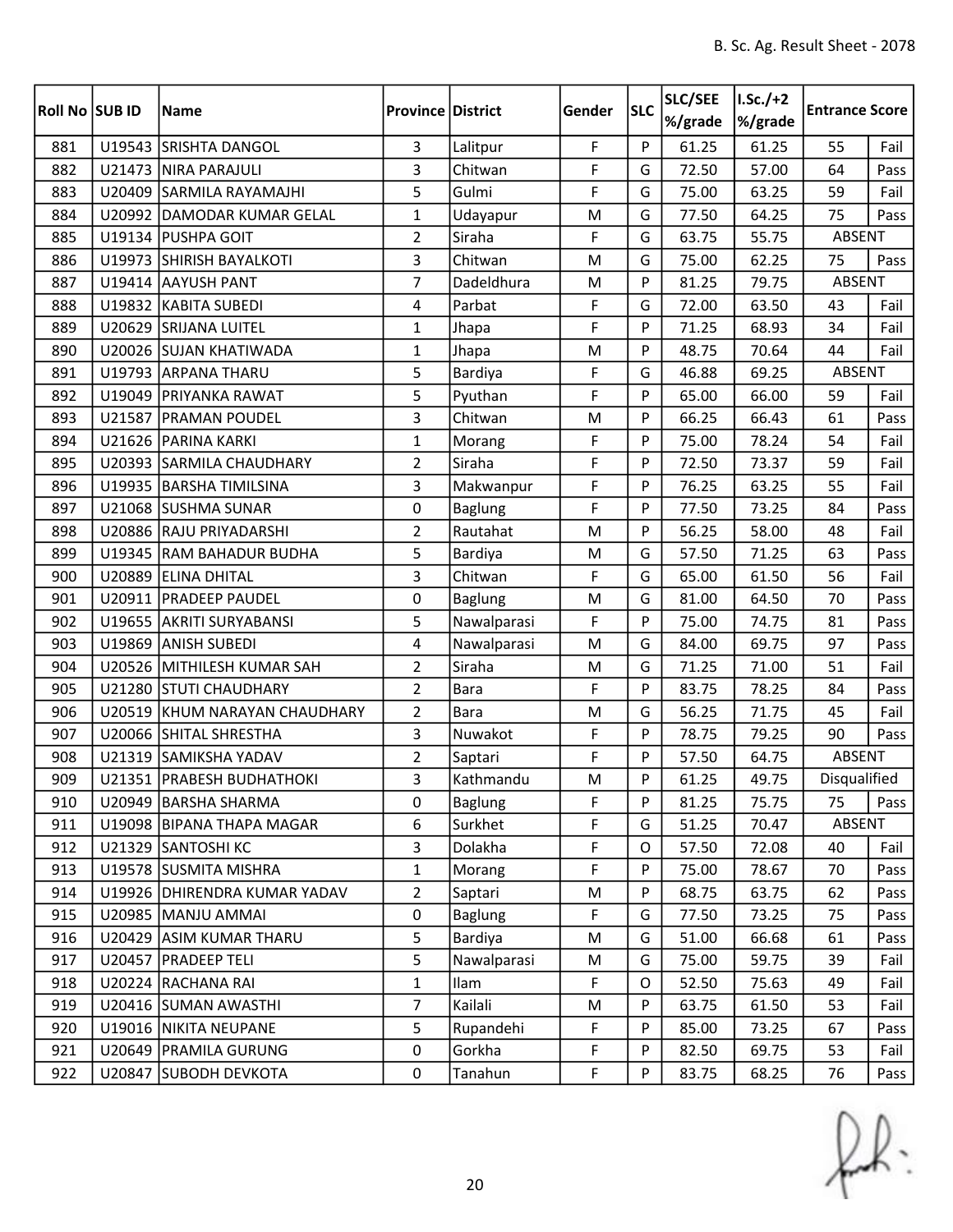| Roll No SUB ID |        | <b>Name</b>                   | <b>Province District</b> |                | Gender    | <b>SLC</b> | SLC/SEE<br>%/grade | $I.Sc./+2$<br>%/grade | <b>Entrance Score</b> |      |
|----------------|--------|-------------------------------|--------------------------|----------------|-----------|------------|--------------------|-----------------------|-----------------------|------|
| 923            |        | U19906 TEJ BAHADUR BUDHATHOKI | $\overline{3}$           | Sindhuli       | ${\sf M}$ | G          | 66.25              | 79.02                 | 55                    | Fail |
| 924            |        | U21398 RANJAN KUMAR MEHTA     | $\mathbf{1}$             | Sunsari        | M         | G          | 71.25              | 69.75                 | 72                    | Pass |
| 925            |        | U19981 NIRIKA LAMICHHANE      | 3                        | Chitwan        | F         | P          | 88.75              | 81.50                 | 98                    | Pass |
| 926            |        | U20358 PUJA SAPKOTA           | 4                        | Kaski          | F         | G          | 73.75              | 66.50                 | 66                    | Pass |
| 927            |        | U20231 SUMAN ADHIKARI         | 4                        | Syangja        | M         | P          | 86.25              | 74.75                 | 83                    | Pass |
| 928            |        | U20565 AKANKSHA ATTREYA       | 5                        | Gulmi          | F         | P          | 67.50              | 74.75                 | 67                    | Pass |
| 929            |        | U20531   POPULAR BHUSAL       | 5                        | Arghakhanchi   | M         | G          | 70.00              | 62.75                 | 52                    | Fail |
| 930            |        | U20530 NIRAJ ADHIKARI         | $\overline{2}$           | Dhanusa        | M         | P          | 66.25              | 63.25                 | 63                    | Pass |
| 931            |        | U21185 PUSPA KUMARI           | $\overline{2}$           | Rautahat       | F         | G          | 63.75              | 53.25                 | 32                    | Fail |
| 932            |        | U19366 SUYASHA PUDASAINI      | $\mathbf{3}$             | Nuwakot        | F         | P          | 83.75              | 71.50                 | 90                    | Pass |
| 933            |        | U20645   DIPENDRA KUMAR ARYA  | 5                        | Rupandehi      | M         | G          | 58.75              | 59.00                 | 65                    | Pass |
| 934            |        | U19878 SURAJ PRAKAS MANADAL   | $\overline{2}$           | Dhanusa        | M         | P          | 78.75              | 76.00                 | 68                    | Pass |
| 935            |        | U20424 RUBI SAH               | $\overline{2}$           | Siraha         | F         | P          | 71.25              | 71.75                 | 67                    | Pass |
| 936            |        | U20989 RAMHARI ACHARYA        | 6                        | Jumla          | M         | G          | 63.75              | 67.92                 | 50                    | Fail |
| 937            |        | U19497 DEEPA GAUTAM           | $\mathbf{1}$             | Jhapa          | F         | P          | 68.75              | 80.55                 | 74                    | Pass |
| 938            |        | U20935 HEM NARAYAN RASAILY    | 0                        | Udayapur       | M         | P          | 73.75              | 76.50                 | 56                    | Fail |
| 939            |        | U20456 BIRAJ PAUDEL           | 5                        | Bardiya        | M         | G          | 71.25              | 72.00                 | 75                    | Pass |
| 940            |        | U19454 ROJITA BANJARA         | 3                        | Makwanpur      | F         | G          | 72.00              | 64.75                 | 51                    | Fail |
| 941            |        | U21215 AAYUSHMA GAUTAM        | $\mathbf{3}$             | Chitwan        | F         | G          | 73.75              | 78.25                 | 48                    | Fail |
| 942            |        | U20050 PUSPA KUMARI YADAV     | $\overline{2}$           | Siraha         | F         | O          | 80.00              | 78.25                 | 84                    | Pass |
| 943            |        | U21511 SWASTIKA MUKHIYA       | 4                        | Nawalpur       | F         | P          | 87.50              | 84.00                 | 83                    | Pass |
| 944            |        | U20182 CHALIT SHRESTHA        | $\overline{4}$           | Kaski          | M         | P          | 76.25              | 78.00                 | ABSENT                |      |
| 945            |        | U20261 AMIT KUMAR YADAV       | $\mathbf{1}$             | Sunsari        | M         | P          | 80.00              | 69.75                 | 53                    | Fail |
| 946            | U20776 | <b>ROSHNI SHARMA</b>          | 0                        | Nawalparasi    | F         | P          | 63.75              | 66.50                 | 65                    | Pass |
| 947            |        | U21334 MANDIRA K.C.           | 5                        | Bardiya        | F         | O          | 80.00              | 66.50                 | 81                    | Pass |
| 948            |        | U21450 OM PRAKASH KHANAL      | 5                        | Kapilvastu     | M         | G          | 71.00              | 72.25                 | 41                    | Fail |
| 949            | U20207 | KARUNA DAHAL                  | 3                        | Makwanpur      | F         | G          | 72.50              | 66.50                 | 86                    | Pass |
| 950            |        | U20928 SWASTEEKA REGMI        | 3                        | Chitwan        | F         | P          | 76.25              | 80.50                 | 55                    | Fail |
| 951            |        | U21291   PRAKASH KUMAR SHAH   | $\overline{2}$           | Dhanusa        | M         | Þ          | 80.00              | 58.00                 | 54                    | Fail |
| 952            |        | U19653 NITA CHAUDHARY         | $\overline{7}$           | Kailali        | F         | P          | 58.75              | 66.54                 | ABSENT                |      |
| 953            |        | U20580 SAMIKSHYA POUDEL       | 3                        | Chitwan        | F         | P          | 76.25              | 73.25                 | 69                    | Pass |
| 954            |        | U20939 SURAJ UPADHAYA         | $\overline{2}$           | Rautahat       | M         | P          | 68.75              | 76.50                 | 62                    | Pass |
| 955            |        | U19857 ANNEY BACHHAR          | $\overline{2}$           | Mahottari      | F         | P          | 80.00              | 81.50                 | 50                    | Fail |
| 956            |        | U19351 KRISHNA JAISHI         | $\overline{7}$           | Kailali        | M         | P          | 70.00              | 62.00                 | 61                    | Pass |
| 957            |        | U20810 TIKA GIRI              | $\mathbf 0$              | <b>Baglung</b> | F         | P          | 80.00              | 63.50                 | 66                    | Pass |
| 958            |        | U19248 ISHA POUDEL            | $\overline{4}$           | Tanahun        | F         | G          | 78.75              | 74.75                 | 70                    | Pass |
| 959            |        | U19994 KISHAN KUMAR RAUT      | $\overline{2}$           | Dhanusa        | M         | P          | 68.75              | 68.75                 | 69                    | Pass |
| 960            |        | U20863 BIBISHA SHARMA         | 3                        | Chitwan        | F         | P          | 82.50              | 74.75                 | 54                    | Fail |
| 961            |        | U19922 SIMA SINGH             | $\overline{2}$           | Dhanusa        | F         | G          | 76.00              | 71.50                 | 69                    | Pass |
| 962            |        | U19491 SUSHIL POUDEL          | 4                        | Syangja        | M         | G          | 70.00              | 79.25                 | 65                    | Pass |
| 963            |        | U19719 SAFALTA SAPKOTA        | $\overline{a}$           | Lamjung        | F         | P          | 67.50              | 74.75                 | 87                    | Pass |
| 964            |        | U21440 SANDESH RAJ POUDEL     | $\overline{4}$           | Kaski          | M         | P          | 83.75              | 68.25                 | 83                    | Pass |

 $f(x)$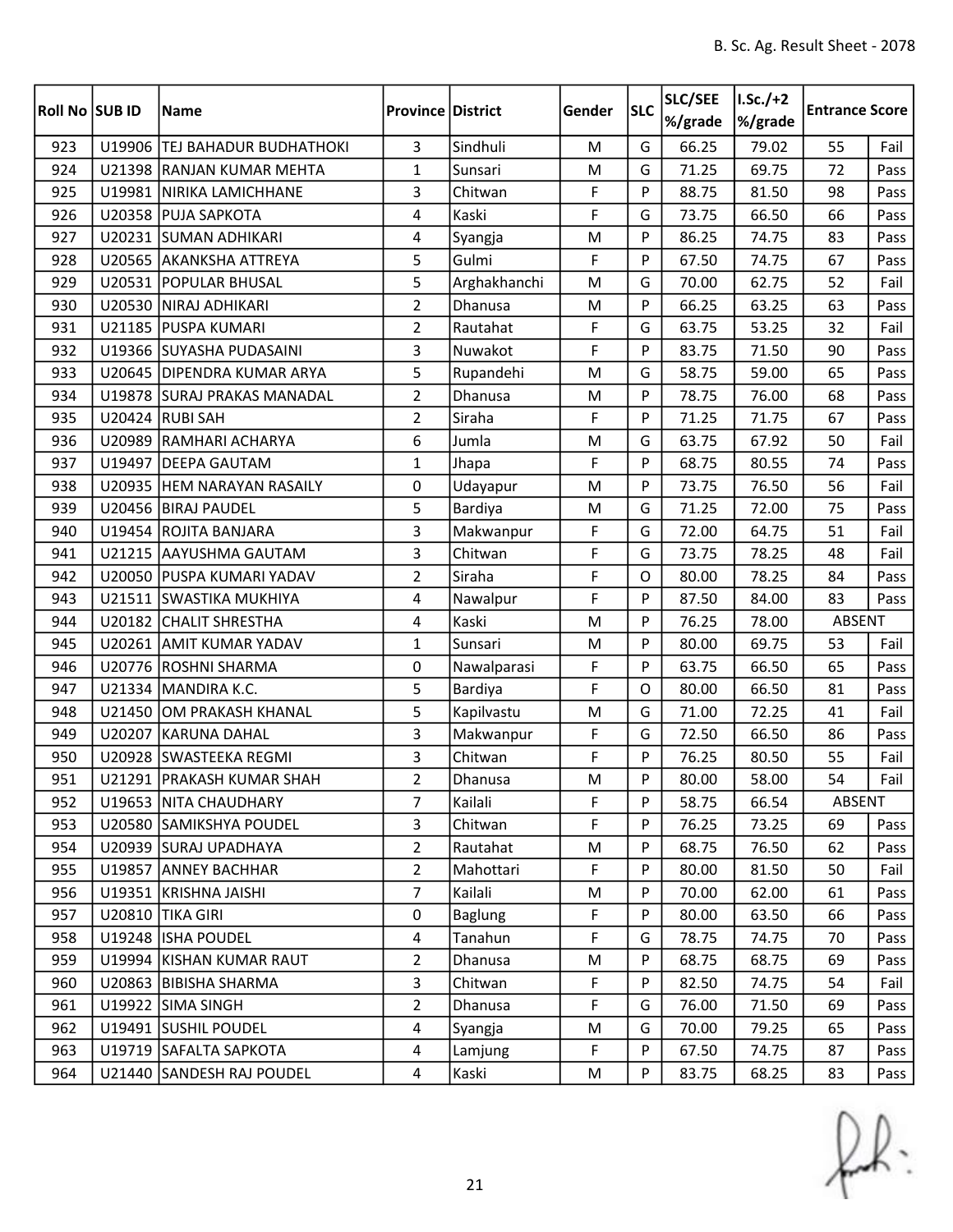| Roll No SUB ID |        | <b>Name</b>                      | <b>Province District</b> |                | Gender | <b>SLC</b> | SLC/SEE<br>%/grade | $I.Sc./+2$<br>%/grade | <b>Entrance Score</b> |      |
|----------------|--------|----------------------------------|--------------------------|----------------|--------|------------|--------------------|-----------------------|-----------------------|------|
| 965            |        | U20300 SAJANI REGMI              | $\overline{3}$           | Chitwan        | F      | P          | 87.50              | 84.75                 | 94                    | Pass |
| 966            |        | U19512 BIJAY KANT YADAV          | $\overline{2}$           | Sarlahi        | M      | P          | 77.50              | 64.50                 | 40                    | Fail |
| 967            |        | U19561 LEEJA GURUNG              | 0                        | Gorkha         | F      | P          | 65.00              | 54.00                 | 50                    | Fail |
| 968            |        | U19012   PRATIGYA ADHIKARI       | $\mathbf{1}$             | Morang         | F      | G          | 81.25              | 78.25                 | 70                    | Pass |
| 969            |        | U21514   PRAKRITI ARYAL          | 4                        | Syangja        | F      | P          | 55.00              | 65.53                 | 62                    | Pass |
| 970            |        | U20453 RADHIKA GHIMIRE           | 3                        | Kavrepalanchok | F      | P          | 75.00              | 65.00                 | 27                    | Fail |
| 971            |        | U20861 AISHWARYA KUMARI THAKUR   | $\overline{2}$           | Dhanusa        | F      | P          | 70.00              | 79.75                 | 66                    | Pass |
| 972            |        | U20084 ARBIND KUMAR YADAV        | $\mathbf{1}$             | Sunsari        | M      | P          | 67.50              | 63.25                 | ABSENT                |      |
| 973            |        | U21119 SALINA BUDHA              | 6                        | Jajarkot       | F      | G          | 80.00              | 74.75                 | 66                    | Pass |
| 974            |        | U20063 SWETA CHAUDHARY           | $\overline{2}$           | Saptari        | F      | P          | 77.50              | 76.24                 | 75                    | Pass |
| 975            |        | U20701 DIPTI GIRI                | 3                        | Kavrepalanchok | F      | P          | 83.75              | 78.25                 | 82                    | Pass |
| 976            |        | U19181 AADITYA PANDEY            | $\overline{2}$           | Sarlahi        | M      | P          | 61.25              | 68.25                 | 57                    | Fail |
| 977            |        | U21452 ASHOK SINGH THAKURI       | 0                        | Dailekh        | M      | G          | 65.00              | 68.25                 | 59                    | Fail |
| 978            |        | U19708 REKHA ADHIKARI            | $\mathbf{1}$             | Jhapa          | F      | P          | 72.50              | 74.75                 | 73                    | Pass |
| 979            | U19917 | <b>AJITA POKHAREL</b>            | 3                        | Chitwan        | F      | P          | 66.25              | 56.50                 | 74                    | Pass |
| 980            |        | U19146 AADITYA DHAKAL            | 4                        | Lamjung        | M      | P          | 80.00              | 67.75                 | 55                    | Fail |
| 981            |        | U19094 SAGAR CHAUDHARY           | 7                        | Kanchanpur     | M      | P          | 73.75              | 59.75                 | 77                    | Pass |
| 982            |        | U20652 RAJ BAHADUR BOHARA        | 7                        | Dadeldhura     | M      | P          | 61.25              | 54.75                 | 62                    | Pass |
| 983            | U20289 | <b>GAUTAM BAHADUR BOGATI</b>     | $\overline{7}$           | Kailali        | M      | P          | 62.50              | 72.29                 | <b>ABSENT</b>         |      |
| 984            |        | U20760 RITU CHAUDHARY            | $\overline{2}$           | Saptari        | F      | P          | 65.00              | 64.75                 | 42                    | Fail |
| 985            | U20127 | <b>AMRIT ADHIKARI</b>            | 0                        | Kaski          | M      | P          | 77.50              | 79.25                 | 83                    | Pass |
| 986            | U19930 | MONIKA SEDHAI                    | 4                        | Lamjung        | F      | P          | 85.00              | 78.25                 | 98                    | Pass |
| 987            |        | U21126 NIRMALA PARAJULI          | $\mathbf{1}$             | Morang         | F      | G          | 77.50              | 60.50                 | Disqualified          |      |
| 988            | U19849 | <b>PRABIN KUMAR SINGH</b>        | $\overline{2}$           | Mahottari      | M      | G          | 80.00              | 76.50                 | 77                    | Pass |
| 989            |        | U21523 ANUSKA RIJAL              | 5                        | Rupandehi      | F      | G          | 78.00              | 64.25                 | 74                    | Pass |
| 990            |        | U21228 SUVASANA SEDHAI           | 3                        | Dhading        | F      | G          | 84.00              | 75.75                 | 88                    | Pass |
| 991            |        | U21429   PRADEEP PAUDEL          | 4                        | Kaski          | M      | O          | 83.75              | 79.25                 | 56                    | Fail |
| 992            |        | U20274 BIBEK CHANDRA CHAUDHARY   | $\mathbf{1}$             | Udayapur       | M      | P          | 60.75              | 58.17                 | 48                    | Fail |
| 993            |        | U20736 LAXMI BARAL               | 3                        | Chitwan        | F      | G          | 62.50              | 74.75                 | 60                    | Pass |
| 994            |        | U20305   MANISHA UPERKOTI        | 0                        | Gorkha         | F      | P          | 75.00              | 71.50                 | 61                    | Pass |
| 995            |        | U19548 KRISHA GAJMER             | 1                        | Morang         | F      | G          | 77.50              | 66.50                 | 61                    | Pass |
| 996            |        | U19712 SUBEKSHYA ADHIKARI        | $\mathbf{1}$             | Jhapa          | F      | P          | 70.00              | 64.75                 | 77                    | Pass |
| 997            |        | U19163 ASHIM ADHIKARI            | $\overline{4}$           | Tanahun        | M      | P          | 78.75              | 74.75                 | 80                    | Pass |
| 998            |        | U19415   PUJA THAPA              | 5                        | Rupandehi      | F      | G          | 73.75              | 71.50                 | 92                    | Pass |
| 999            |        | U21453 NISHA BHATTA              | $\overline{7}$           | Baitadi        | F      | P          | 80.00              | 71.50                 | 70                    | Pass |
| 1000           |        | U19245 ARYMAN KATHAYAT           | $\mathbf{1}$             | Morang         | M      | P          | 72.50              | 73.25                 | 60                    | Pass |
| 1001           |        | U20871   PRABISHA ADHIKARI THAPA | 0                        | Nawalparasi    | F      | P          | 71.25              | 57.25                 | 68                    | Pass |
| 1002           |        | U19219 ANJALI YADAV              | 0                        | Saptari        | F      | P          | 78.75              | 69.75                 | 51                    | Fail |
| 1003           |        | U19356 SHRISTI KAFLE             | 5                        | Rupandehi      | F      | P          | 70.00              | 71.50                 | 72                    | Pass |
| 1004           |        | U21316  INGNUMA LIMBU            | $\mathbf{1}$             | Terhathum      | F      | P          | 77.50              | 79.25                 | ABSENT                |      |
| 1005           |        | U21012 SONIYA YADAV              | $\overline{2}$           | Dhanusa        | F      | P          | 80.00              | 77.75                 | 70                    | Pass |
| 1006           |        | U20724 SANSKRITI PANGENI         | $\overline{4}$           | Syangja        | F      | P          | 77.50              | 69.75                 | 52                    | Fail |

 $f(x)$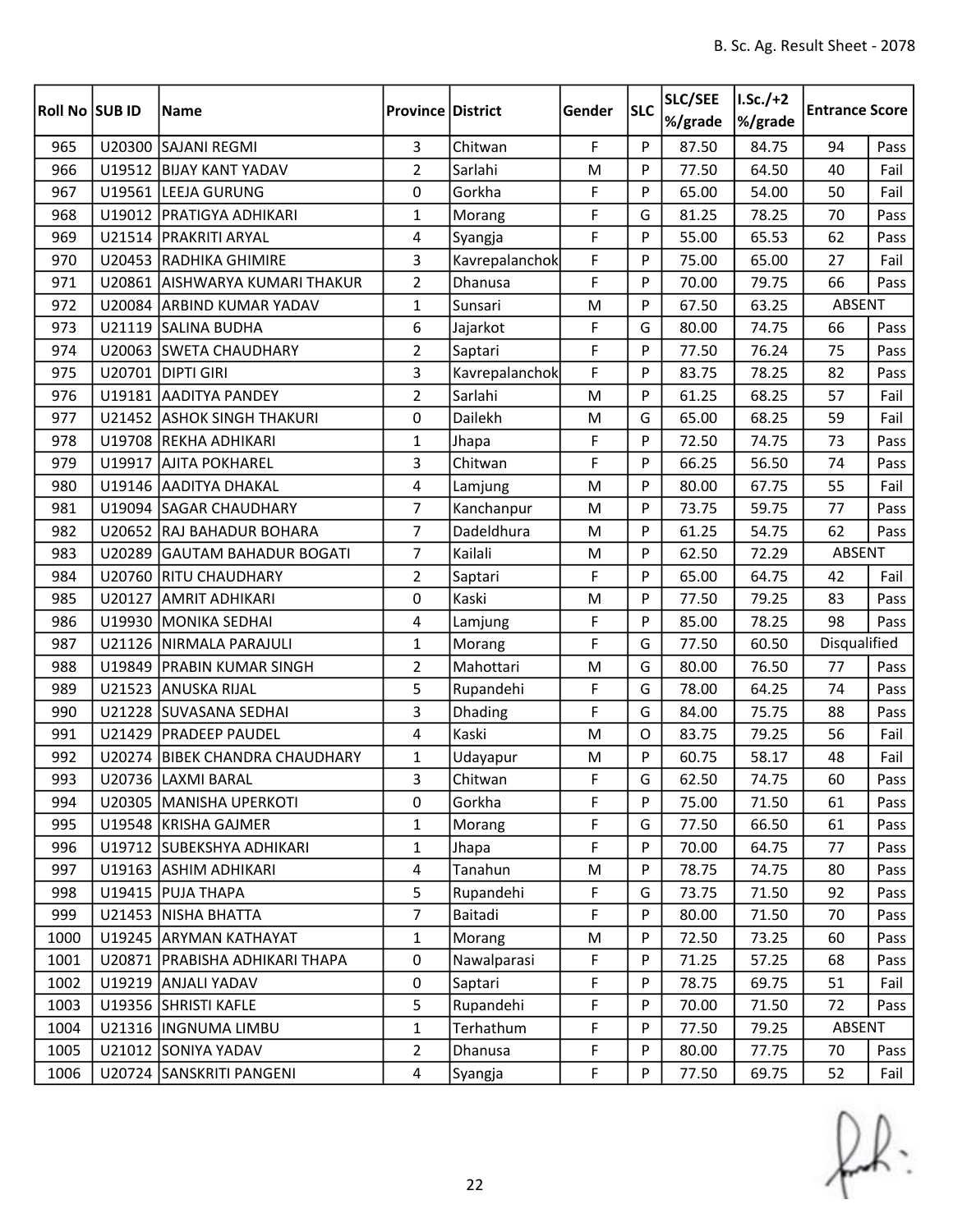| <b>Roll No SUB ID</b> |        | <b>Name</b>                   | <b>Province District</b> |             | Gender      | <b>SLC</b> | SLC/SEE<br>%/grade | $I.Sc./+2$<br>%/grade | <b>Entrance Score</b> |      |
|-----------------------|--------|-------------------------------|--------------------------|-------------|-------------|------------|--------------------|-----------------------|-----------------------|------|
| 1007                  |        | U20234 SARVESH GHIMERE        | $\mathbf{1}$             | Morang      | M           | P          | 77.50              | 74.75                 | 67                    | Pass |
| 1008                  |        | U21617 JJA DHAKAL             | 0                        | Chitwan     | F           | P          | 77.50              | 79.75                 | 81                    | Pass |
| 1009                  |        | U20215 SELENA GYAWALI         | 5                        | Rupandehi   | F           | P          | 77.50              | 71.50                 | 53                    | Fail |
| 1010                  |        | U19628 ASMITA KHANAL          | 7                        | Kailali     | F           | P          | 61.25              | 59.50                 | 79                    | Pass |
| 1011                  |        | U20302 RIMESH UPRETI          | 3                        | Dhading     | M           | P          | 86.25              | 77.00                 | 81                    | Pass |
| 1012                  |        | U21130 SARBAGYA POUDEL        | 3                        | Chitwan     | F           | G          | 85.00              | 64.75                 | 78                    | Pass |
| 1013                  |        | U21545 PUJA KUMARI CHAUDHARY  | $\overline{2}$           | Saptari     | F           | P          | 77.50              | 80.75                 | ABSENT                |      |
| 1014                  |        | U20192 ANISH ARYAL            | 5                        | Gulmi       | M           | G          | 77.50              | 61.50                 | 95                    | Pass |
| 1015                  |        | U20323 SUSHIL DANUWAR         | $\mathbf{1}$             | Udayapur    | M           | P          | 75.00              | 61.50                 | ABSENT                |      |
| 1016                  |        | U19998 PRERANA BASTOLA        | $\overline{4}$           | Kaski       | F           | P          | 75.00              | 61.00                 | 64                    | Pass |
| 1017                  |        | U20138 JENESH LIMBU           | $\mathbf{1}$             | Sunsari     | M           | P          | 61.25              | 57.50                 | <b>ABSENT</b>         |      |
| 1018                  |        | U19220 KRITI BHATTARAI        | 4                        | Tanahun     | F           | P          | 86.25              | 73.25                 | 104                   | Pass |
| 1019                  |        | U21072 ISHWOR SHRESTHA        | 3                        | Chitwan     | M           | G          | 78.75              | 76.50                 | 95                    | Pass |
| 1020                  |        | U21618 KRISHNA PRASAD SAPKOTA | 3                        | Makwanpur   | M           | G          | 75.00              | 70.12                 | ABSENT                |      |
| 1021                  |        | U21348 NITESH NEPAL           | 0                        | Okhaldhunga | M           | O          | 73.75              | 53.00                 | 66                    | Pass |
| 1022                  |        | U20034 RABIN KANDEL           | $\overline{4}$           | Tanahun     | M           | P          | 72.50              | 64.75                 | 81                    | Pass |
| 1023                  |        | U19251 KUSHAL BK              | 3                        | Chitwan     | M           | P          | 85.00              | 59.75                 | 79                    | Pass |
| 1024                  |        | U19709 SABITA TIMILSINA       | 5                        | Nawalparasi | F           | G          | 76.25              | 76.50                 | 76                    | Pass |
| 1025                  |        | U19075 ROSHMI BASNET          | $\mathbf{1}$             | Morang      | F           | P          | 72.50              | 77.75                 | <b>ABSENT</b>         |      |
| 1026                  |        | U20203 BASANT MAINALI         | 0                        | Makwanpur   | M           | P          | 76.25              | 64.75                 | 75                    | Pass |
| 1027                  |        | U20307 SUJIT KUMAR YADAV      | $\overline{2}$           | Mahottari   | M           | P          | 72.50              | 76.50                 | 34                    | Fail |
| 1028                  |        | U20694 AMAN B.K.              | $\overline{7}$           | Kailali     | M           | G          | 71.25              | 63.25                 | 54                    | Fail |
| 1029                  |        | U21241 SARASWATI SILWAL       | 3                        | Dhading     | F           | G          | 71.00              | 65.75                 | <b>ABSENT</b>         |      |
| 1030                  | U19109 | <b>ASMITA MALLA</b>           | $\overline{7}$           | Doti        | F           | G          | 69.00              | 62.00                 | 36                    | Fail |
| 1031                  |        | U20366 DINESH CHAUDHARY       | $\overline{2}$           | <b>Bara</b> | M           | G          | 60.00              | 71.29                 | 48                    | Fail |
| 1032                  |        | U21586 PRATIK KHATRI          | $\overline{4}$           | Gorkha      | M           | P          | 75.00              | 70.75                 | 62                    | Pass |
| 1033                  | U20159 | <b>ANIL BOHARA</b>            | $\overline{7}$           | Achham      | M           | G          | 71.00              | 64.00                 | ABSENT                |      |
| 1034                  |        | U19607 SARASWATI GURUNG       | 4                        | Lamjung     | F           | G          | 68.75              | 77.45                 | 58                    | Fail |
| 1035                  |        | U19400 NISHA SAH              | $\overline{2}$           | Sarlahi     | $\mathsf F$ | Þ          | 80.00              | 73.75                 | 71                    | Pass |
| 1036                  |        | U19542 DIPENDRA BHATT         | 7                        | Kanchanpur  | M           | G          | 46.25              | 72.31                 | 80                    | Pass |
| 1037                  |        | U20790 KRITI KHAREL           | 3                        | Chitwan     | F           | P          | 77.50              | 68.25                 | 55                    | Fail |
| 1038                  |        | U20269 SAMIKSHYA GHIMIRE      | 5                        | Gulmi       | F           | 0          | 72.50              | 68.25                 | 67                    | Pass |
| 1039                  |        | U19156 RASHBI DAWADI          | 3                        | Chitwan     | F           | P          | 85.00              | 81.50                 | 93                    | Pass |
| 1040                  |        | U21216 NEELAM LIMBU           | 1                        | Terhathum   | F           | P          | 77.50              | 74.75                 | 81                    | Pass |
| 1041                  |        | U20093   PAWAN GHIMIRE        | 3                        | Chitwan     | M           | G          | 77.50              | 81.00                 | 70                    | Pass |
| 1042                  |        | U21578 NISHA NEPAL            | $\mathbf 0$              | Chitwan     | F           | G          | 80.00              | 66.50                 | 69                    | Pass |
| 1043                  |        | U20325 RUPESH KUMAR YADAY     | $\overline{2}$           | Dhanusa     | M           | G          | 67.50              | 62.25                 | 79                    | Pass |
| 1044                  |        | U21124 ANJITA CHAUDHARY       | 7                        | Kailali     | F           | G          | 58.38              | 67.71                 | 56                    | Fail |
| 1045                  |        | U21648 SNEHA LAMICHHANE       | 3                        | Chitwan     | F           | P          | 87.50              | 79.75                 | 98                    | Pass |
| 1046                  |        | U20766 SHREEYASI ACHARYA      | 3                        | Chitwan     | F           | G          | 72.50              | 74.75                 | 62                    | Pass |
| 1047                  |        | U21639 SHREYA YADAV           | 5                        | Rupandehi   | F           | P          | 76.25              | 76.50                 | 45                    | Fail |
| 1048                  |        | U20113   MALIKA BASNET        | $\mathbf{1}$             | Sunsari     | F           | P          | 76.25              | 73.25                 | 76                    | Pass |

 $f(x)$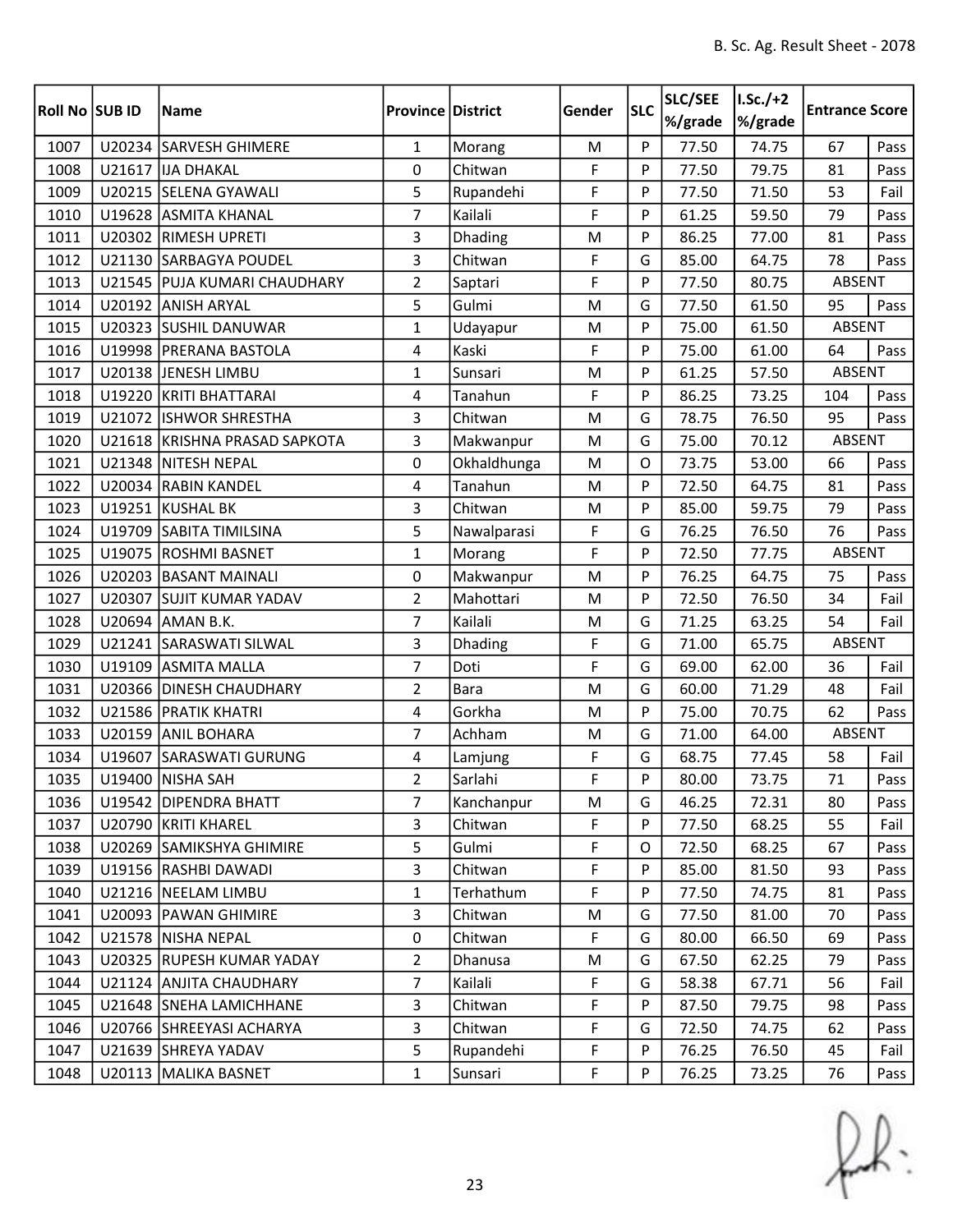| Roll No SUB ID |        | <b>Name</b>                    | <b>Province District</b> |                | Gender    | <b>SLC</b> | SLC/SEE<br>%/grade | $I.Sc./+2$<br>%/grade | <b>Entrance Score</b> |      |
|----------------|--------|--------------------------------|--------------------------|----------------|-----------|------------|--------------------|-----------------------|-----------------------|------|
| 1049           |        | U19582 NISHCHAL LUITEL         | 4                        | Gorkha         | ${\sf M}$ | G          | 73.75              | 74.00                 | 94                    | Pass |
| 1050           |        | U19065 AROJ SAPKOTA            | 3                        | Chitwan        | M         | P          | 83.75              | 73.25                 | 89                    | Pass |
| 1051           | U21010 | LOKENDRA B.C.                  | 0                        | Jajarkot       | M         | P          | 63.38              | 54.00                 | 36                    | Fail |
| 1052           |        | U20145 SUJAN SUBEDI            | 3                        | Dhading        | M         | P          | 80.00              | 79.75                 | 85                    | Pass |
| 1053           |        | U19945 SHEJAL PRADHAN          | 1                        | Morang         | F         | P          | 76.25              | 73.25                 | 73                    | Pass |
| 1054           |        | U19153 DIPTI PARAJULI          | 5                        | <b>Bardiya</b> | F         | P          | 61.25              | 74.75                 | 46                    | Fail |
| 1055           |        | U19325 ANITA ACHHAMI           | 3                        | Sindhuli       | F         | P          | 76.25              | 73.65                 | 71                    | Pass |
| 1056           |        | U19365 ALINA PANDEY            | 3                        | Dhading        | F         | G          | 73.00              | 68.75                 | 42                    | Fail |
| 1057           |        | U21445 USHA GHIMIRE            | 3                        | Lalitpur       | F         | G          | 85.00              | 71.75                 | 76                    | Pass |
| 1058           | U19989 | <b>DIKSHA ACHARYA</b>          | $\overline{4}$           | Kaski          | F         | G          | 75.00              | 66.50                 | 61                    | Pass |
| 1059           |        | U19452 USHA SHARMA             | 5                        | Bardiya        | F         | G          | 52.50              | 67.83                 | 52                    | Fail |
| 1060           |        | U21354 PRAVIN DEVKOTA          | 5                        | Dang           | M         | G          | 65.00              | 62.75                 | 87                    | Pass |
| 1061           |        | U20562 RASHMI RAI              | $\mathbf{1}$             | Solukhumbu     | F         | G          | 76.00              | 73.00                 | 64                    | Pass |
| 1062           | U21099 | <b>AMIT GHIMIRE</b>            | 0                        | Okhaldhunga    | M         | P          | 66.25              | 51.00                 | 64                    | Pass |
| 1063           |        | U19388 MANDIRA G.C.            | 5                        | Palpa          | F         | P          | 75.00              | 66.50                 | 79                    | Pass |
| 1064           |        | U19866 LOKESH JOSHI            | $\overline{7}$           | Kailali        | M         | P          | 70.00              | 52.75                 | 84                    | Pass |
| 1065           | U20067 | KRISHNA PRASAD BHATTARAI       | 5                        | Bardiya        | M         | G          | 70.00              | 58.75                 | 66                    | Pass |
| 1066           | U20679 | <b>BISHAL REGMI</b>            | 3                        | Chitwan        | M         | P          | 72.50              | 76.50                 | 69                    | Pass |
| 1067           | U20923 | <b>BIBEK CHAUDHARY</b>         | 3                        | Chitwan        | M         | P          | 70.00              | 54.75                 | 44                    | Fail |
| 1068           |        | U20376  INU CHAUDHARY          | $\overline{2}$           | Bara           | F         | G          | 53.25              | 72.37                 | 40                    | Fail |
| 1069           |        | U19868 SABINA SHRESTHA         | $\overline{2}$           | Siraha         | F         | P          | 72.50              | 75.69                 | 52                    | Fail |
| 1070           |        | U20254 BISHAL ADHIKARI         | $\overline{7}$           | Achham         | M         | P          | 71.25              | 59.75                 | ABSENT                |      |
| 1071           |        | U21147 SONIKA YADAV            | 5                        | Dang           | F         | G          | 71.88              | 78.55                 | 61                    | Pass |
| 1072           |        | U19403 SAMEER POUDEL           | 1                        | Morang         | M         | P          | 75.00              | 75.41                 | 74                    | Pass |
| 1073           |        | U20408 SWASTIKA KUMARI GIRI    | $\overline{2}$           | <b>Bara</b>    | F         | G          | 72.00              | 69.50                 | 42                    | Fail |
| 1074           |        | U20740   DARSHANA BASNET       | 4                        | Baglung        | F         | G          | 45.86              | 55.25                 | ABSENT                |      |
| 1075           | U19880 | <b>DURGA POUDEL</b>            | 5                        | Rupandehi      | F         | P          | 67.50              | 62.00                 | 70                    | Pass |
| 1076           |        | U20333 DEEPAK KUMAR SAH        | $\overline{2}$           | Mahottari      | M         | P          | 71.25              | 57.75                 | 42                    | Fail |
| 1077           |        | U21320 LALIJAN THAKULLA        | $\overline{7}$           | Achham         | M         | G          | 72.00              | 69.25                 | 82                    | Pass |
| 1078           |        | U20237 NABIN NEPAL             | 2                        | Sarlahi        | M         | P          | 86.25              | 81.50                 | 72                    | Pass |
| 1079           |        | U20505 AAKRITI BHANDARI        | 0                        | Gulmi          | F         | G          | 77.00              | 64.75                 | 73                    | Pass |
| 1080           |        | U20660 SANDESH ARYAL           | 3                        | Dhading        | M         | P          | 68.75              | 74.00                 | ABSENT                |      |
| 1081           |        | U20845 AAYUSHA NIRAULA         | 3                        | Chitwan        | F         | P          | 76.25              | 73.25                 | 69                    | Pass |
| 1082           |        | U19860 YAMUNA BASTAKOTI        | $\overline{4}$           | Gorkha         | F         | P          | 73.75              | 83.25                 | 63                    | Pass |
| 1083           |        | U19826 SABINA GAUTAM           | $\mathbf{1}$             | Udayapur       | F         | G          | 74.00              | 68.50                 | 42                    | Fail |
| 1084           |        | U20382 SUDIP KUMAR CHAUDHARY   | 5                        | Nawalparasi    | M         | P          | 81.25              | 69.00                 | 86                    | Pass |
| 1085           |        | U19361 DIKSHYA REGMI           | $\overline{4}$           | Parbat         | F         | P          | 81.25              | 70.50                 | 56                    | Fail |
| 1086           |        | U20613 NAMITA THAPA            | 4                        | Nawalparasi    | F         | P          | 76.25              | 81.50                 | 59                    | Fail |
| 1087           |        | U19038   PRATIMA PANDEY        | 4                        | Syangja        | F         | G          | 67.50              | 69.29                 | 63                    | Pass |
| 1088           |        | U21423 SARINA SHARMA TIMILSINA | 4                        | Parbat         | F         | P          | 72.50              | 66.50                 | 72                    | Pass |
| 1089           |        | U20142 PRABIN KC               | 4                        | Myagdi         | M         | P          | 75.00              | 67.00                 | 72                    | Pass |
| 1090           |        | U21646 AKASH JOSHI             | $\overline{7}$           | Bajhang        | M         | G          | 63.25              | 63.69                 | 40                    | Fail |

 $f(x)$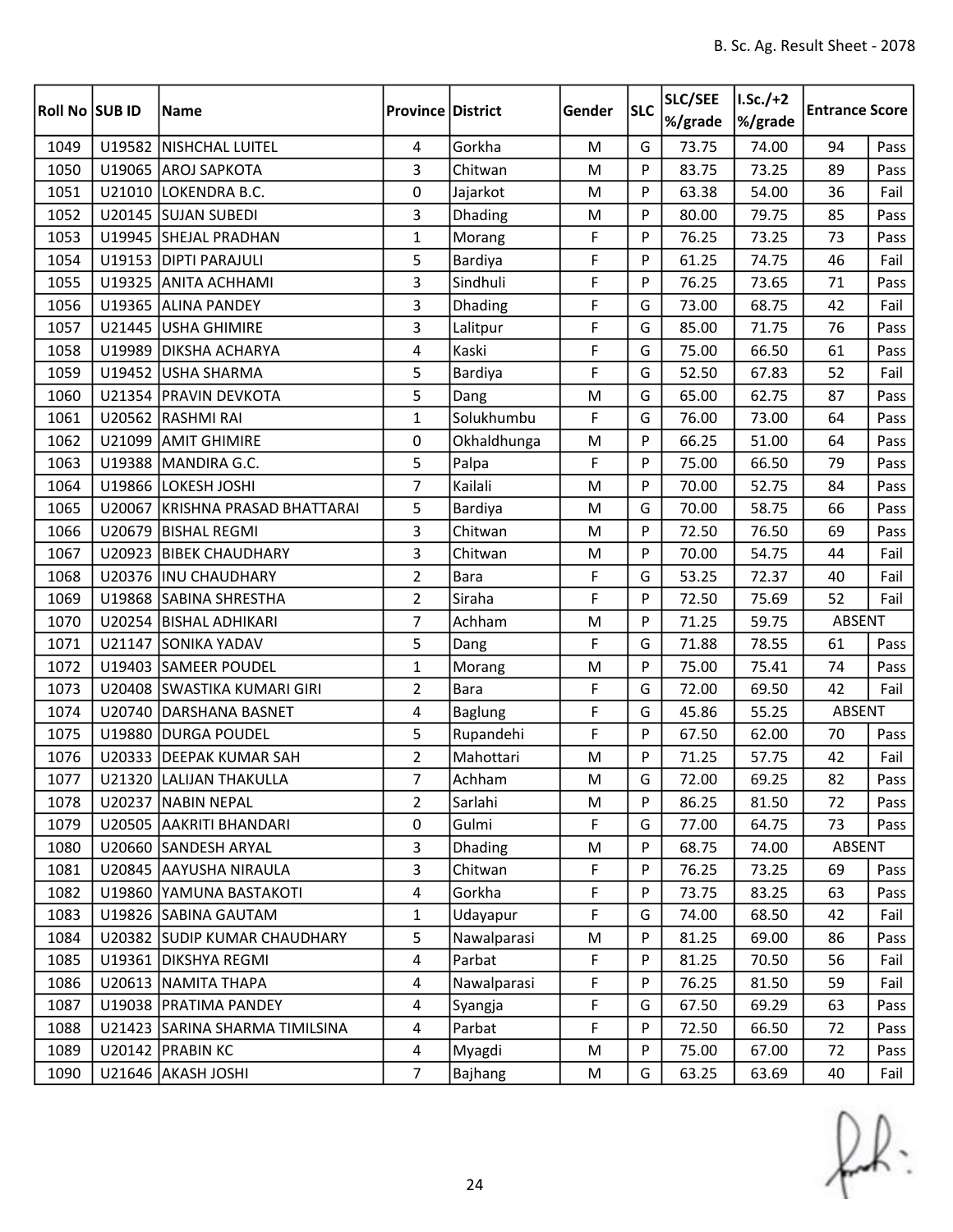| <b>Roll No SUB ID</b> |        | <b>Name</b>                      | <b>Province District</b> |                | Gender | <b>SLC</b> | SLC/SEE<br>%/grade | $1.5c./+2$<br>%/grade | <b>Entrance Score</b> |      |
|-----------------------|--------|----------------------------------|--------------------------|----------------|--------|------------|--------------------|-----------------------|-----------------------|------|
| 1091                  |        | U21122 BABITA BHUSAL             | 4                        | Parbat         | F      | P          | 72.50              | 69.75                 | 78                    | Pass |
| 1092                  | U19567 | NABINA LAMICHHANE                | 4                        | Parbat         | F      | G          | 72.50              | 64.75                 | 81                    | Pass |
| 1093                  |        | U20247 HERA GHARTI               | 4                        | <b>Baglung</b> | F      | P          | 59.25              | 53.25                 | 49                    | Fail |
| 1094                  | U19397 | REKHA KUMARI CHAUDHARY           | 5                        | Kapilvastu     | F      | P          | 73.75              | 74.75                 | 90                    | Pass |
| 1095                  | U20681 | <b>SUMOL SAUD</b>                | 0                        | Dadeldhura     | M      | G          | 80.00              | 66.50                 | 66                    | Pass |
| 1096                  |        | U21097 ROHAN SHAHI               | 3                        | Ramechhap      | M      | G          | 76.25              | 58.00                 | 70                    | Pass |
| 1097                  |        | U20510 MANISHA SAH               | $\overline{2}$           | Dhanusa        | F      | P          | 75.00              | 62.25                 | 63                    | Pass |
| 1098                  |        | U20436 POOJA KARKI               | $\overline{7}$           | Kanchanpur     | F      | P          | 71.25              | 71.50                 | 53                    | Fail |
| 1099                  |        | U21446 SHREERAM GUPTA            | 0                        | Rautahat       | M      | P          | 78.75              | 71.50                 | 59                    | Fail |
| 1100                  |        | U20016 ANUSHA MARAHATTA          | 4                        | Gorkha         | F      | $\Omega$   | 85.00              | 81.50                 | 70                    | Pass |
| 1101                  |        | U20025 ANITA KOIRALA             | 4                        | Kaski          | F      | P          | 82.50              | 68.25                 | 58                    | Fail |
| 1102                  |        | U20184 KANHAIYA BARAI            | 5                        | Rupandehi      | M      | P          | 65.00              | 59.00                 | 62                    | Pass |
| 1103                  |        | U19982 SUPRIMA KUMARI DAS        | $\mathbf{1}$             | Morang         | F      | P          | 80.00              | 68.75                 | 61                    | Pass |
| 1104                  |        | U20839 AAKRITI RANABHAT          | 4                        | Tanahun        | F      | G          | 72.50              | 73.25                 | 77                    | Pass |
| 1105                  |        | U19315 MAHIMA KAPHLE             | 4                        | Syangja        | F      | P          | 83.75              | 76.50                 | 104                   | Pass |
| 1106                  |        | U20638 LAXMI GURUNG              | 3                        | Chitwan        | F      | P          | 73.75              | 78.25                 | 58                    | Fail |
| 1107                  |        | U19276 SABITRA BHANDARI          | 5                        | Gulmi          | F      | P          | 77.50              | 81.50                 | 87                    | Pass |
| 1108                  |        | U19584 RUNA KUMARI SHAH          | $\mathbf{1}$             | Sunsari        | F      | P          | 66.25              | 66.00                 | 34                    | Fail |
| 1109                  |        | U19391 SMRITI POUDEL             | 4                        | Tanahun        | F      | P          | 73.75              | 64.75                 | 53                    | Fail |
| 1110                  |        | U21516 SAURAV BISHOWKARMA        | $\overline{7}$           | Achham         | M      | G          | 70.00              | 68.50                 | 34                    | Fail |
| 1111                  |        | U20245 BIBASH THAPA              | 4                        | Kaski          | M      | P          | 78.75              | 69.25                 | 79                    | Pass |
| 1112                  |        | U19530 DIKSHYA NEUPANE           | 4                        | Nawalpur       | F      | P          | 76.25              | 64.75                 | 63                    | Pass |
| 1113                  | U21309 | <b>GOPAL SHARMA</b>              | $\overline{2}$           | Sarlahi        | M      | P          | 65.00              | 55.50                 | 54                    | Fail |
| 1114                  | U19968 | <b>PRASUNA BASNET</b>            | 0                        | Nawalparasi    | F      | P          | 72.50              | 71.50                 | 51                    | Fail |
| 1115                  |        | U21089 ANJANA ADHIKARI           | 0                        | Parbat         | F      | P          | 72.50              | 63.75                 | 68                    | Pass |
| 1116                  |        | U19092 BHOJ RAJ JOSHI            | $\overline{7}$           | Kanchanpur     | M      | P          | 76.25              | 66.50                 | 100                   | Pass |
| 1117                  |        | U19421 AYUSH THAPA               | $\mathbf{1}$             | Dhankuta       | M      | G          | 58.75              | 61.00                 | 61                    | Pass |
| 1118                  |        | U20858 CHANDRAMA G.C.            | 5                        | <b>Banke</b>   | F      | P          | 76.25              | 71.50                 | 73                    | Pass |
| 1119                  |        | U19853 SHREESHA THAPA            | 3                        | Dhading        | F      | G          | 66.25              | 74.55                 | 74                    | Pass |
| 1120                  |        | U19301 SUJIKA RANA MAGAR         | 3                        | Chitwan        | F      | P          | 88.75              | 78.25                 | 71                    | Pass |
| 1121                  |        | U20267 SIRJANA THAPA CHHETRI     | 4                        | Lamjung        | F      | P          | 77.50              | 74.25                 | 50                    | Fail |
| 1122                  |        | U21181 SUKRA RAJ SHRESTHA        | $\mathbf{1}$             | Sankhuwasabha  | M      | G          | 61.25              | 64.25                 | 36                    | Fail |
| 1123                  |        | U19231   DEEPAK PRASAD CHAUDHARY | $\overline{2}$           | Bara           | M      | P          | 73.75              | 70.75                 | 86                    | Pass |
| 1124                  |        | U21610 MAHESH KUMAR BHATTA       | $\overline{7}$           | Kailali        | M      | G          | 69.00              | 56.25                 | 54                    | Fail |
| 1125                  |        | U20110   PARAG POKHREL           | 5                        | Bardiya        | M      | G          | 60.00              | 71.50                 | 46                    | Fail |
| 1126                  |        | U21350 TULSI KHATI               | 5                        | Palpa          | F      | G          | 82.00              | 68.75                 | 50                    | Fail |
| 1127                  |        | U20423 KARISHMA KHATRI           | 5                        | Rupandehi      | F      | P          | 71.25              | 75.75                 | 83                    | Pass |
| 1128                  |        | U20405 BIBEK LAMICHHANE          | 4                        | Parbat         | M      | G          | 76.25              | 58.75                 | 75                    | Pass |
| 1129                  |        | U21556 DAVID PAUDEL              | 5                        | Dang           | M      | P          | 76.25              | 66.50                 | 82                    | Pass |
| 1130                  |        | U19464 KAMAL SUBEDI              | 0                        | Parbat         | M      | P          | 78.75              | 76.50                 | 83                    | Pass |
| 1131                  |        | U20446 SUYOG ACHARYA             | 1                        | Sunsari        | M      | P          | 77.50              | 72.25                 | 49                    | Fail |
| 1132                  |        | U20081 SUBRAT POUDEL             | 3                        | Chitwan        | M      | P          | 77.50              | 78.25                 | 67                    | Pass |

 $f(x)$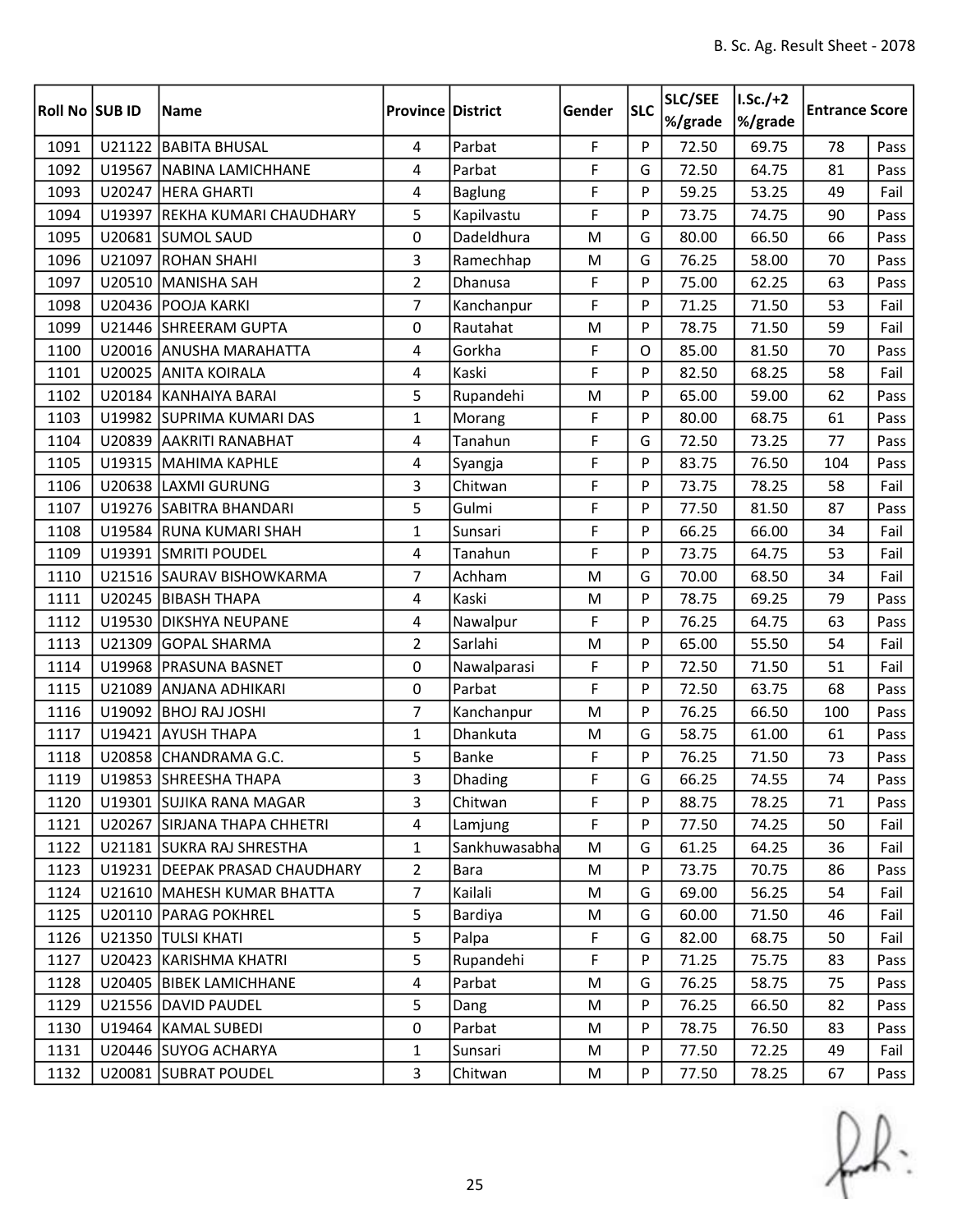| <b>Roll No SUB ID</b> |        | <b>Name</b>                 | <b>Province District</b> |                | Gender | <b>SLC</b> | SLC/SEE<br>%/grade | $I.Sc./+2$<br>%/grade | <b>Entrance Score</b> |      |
|-----------------------|--------|-----------------------------|--------------------------|----------------|--------|------------|--------------------|-----------------------|-----------------------|------|
| 1133                  | U19890 | <b>GOVINDA POKHREL</b>      | 5                        | Pyuthan        | M      | G          | 80.00              | 69.25                 | 63                    | Pass |
| 1134                  | U20869 | OMKAR CHAUDHARY             | $\overline{7}$           | Kailali        | M      | G          | 62.50              | 56.50                 | 77                    | Pass |
| 1135                  | U21009 | UTSAVI DHAKAL               | 5                        | Palpa          | F      | P          | 71.25              | 60.50                 | 63                    | Pass |
| 1136                  |        | U20585 NITA KUMARI PANDIT   | $\overline{2}$           | Saptari        | F      | P          | 70.00              | 63.25                 | ABSENT                |      |
| 1137                  |        | U20685 SARINA MAGAR         | 0                        | Okhaldhunga    | F      | P          | 81.25              | 74.75                 | 81                    | Pass |
| 1138                  |        | U20306 SANJAYA TAMANG       | $\mathbf{1}$             | Ilam           | M      | G          | 65.00              | 61.50                 | 44                    | Fail |
| 1139                  |        | U20027 SANDEEP BHANDARI     | 5                        | Rolpa          | M      | P          | 68.75              | 74.75                 | 58                    | Fail |
| 1140                  |        | U21238 ALIJA SHARMA         | 4                        | Nawalparasi    | M      | G          | 67.50              | 78.16                 | 84                    | Pass |
| 1141                  |        | U21397 SAGAR GYAWALI        | 5                        | Gulmi          | M      | G          | 81.00              | 74.00                 | 58                    | Fail |
| 1142                  |        | U20834 SUPRAVA SHRESTHA     | 3                        | Chitwan        | F      | P          | 80.00              | 79.75                 | 91                    | Pass |
| 1143                  |        | U19152 SURESH RANA          | 4                        | Nawalpur       | M      | P          | 86.25              | 78.25                 | 87                    | Pass |
| 1144                  | U21407 | <b>BASAN LIMBU</b>          | $\mathbf{1}$             | Morang         | M      | $\Omega$   | 70.00              | 60.50                 | 51                    | Fail |
| 1145                  | U21265 | <b>PRUSHOTTAM KAFLE</b>     | 3                        | Chitwan        | M      | P          | 76.25              | 77.00                 | 68                    | Pass |
| 1146                  |        | U20932 DIPAK KANDEL         | 4                        | Baglung        | M      | G          | 68.75              | 74.75                 | 50                    | Fail |
| 1147                  |        | U19165 UMASHANKAR YADAV     | $\overline{2}$           | Saptari        | M      | P          | 71.25              | 78.25                 | 66                    | Pass |
| 1148                  |        | U20534 AASHISH DHUNGANA     | 5                        | Palpa          | M      | G          | 82.50              | 75.25                 | 92                    | Pass |
| 1149                  |        | U19511 BABITA DEVKOTA       | 4                        | Gorkha         | F      | G          | 87.50              | 79.75                 | 73                    | Pass |
| 1150                  |        | U20796   DEEPAK CHAUDHARY   | $\overline{7}$           | Kanchanpur     | M      | G          | 60.00              | 62.25                 | 51                    | Fail |
| 1151                  |        | U21439 MUNA KHANAL          | 4                        | Tanahun        | F      | G          | 85.00              | 74.50                 | <b>ABSENT</b>         |      |
| 1152                  |        | U21139 SRIJANA YADAV        | $\overline{2}$           | Mahottari      | F      | G          | 77.50              | 63.25                 | 61                    | Pass |
| 1153                  |        | U19610 ANISH KHADKA         | 3                        | Chitwan        | M      | P          | 80.00              | 74.75                 | 68                    | Pass |
| 1154                  | U21463 | <b>PUJA BALAL</b>           | 4                        | <b>Baglung</b> | F      | G          | 76.00              | 62.75                 | 50                    | Fail |
| 1155                  |        | U20885 NITU KUMARI YADAV    | $\overline{2}$           | Siraha         | F      | G          | 43.75              | 60.75                 | Disqualified          |      |
| 1156                  | U19913 | KUSHAL LAMICHHANE           | 4                        | Syangja        | M      | P          | 75.00              | 69.25                 | 69                    | Pass |
| 1157                  |        | U20351 SUJAB KARKI          | 3                        | Sindhupalchok  | M      | P          | 73.75              | 58.25                 | 43                    | Fail |
| 1158                  |        | U19246 DIPIKA DUWADI        | 5                        | Nawalparasi    | F      | G          | 72.50              | 81.50                 | 81                    | Pass |
| 1159                  | U19217 | <b>SHREYA THAPA</b>         | 3                        | Makwanpur      | F      | P          | 72.50              | 69.75                 | 70                    | Pass |
| 1160                  |        | U20988 BISHNU PRASAD KHANAL | 5                        | Rupandehi      | M      | P          | 73.75              | 78.25                 | 43                    | Fail |
| 1161                  |        | U19572 RAJESH SHARMA        | 5                        | Nawalparasi    | M      | Þ          | 76.25              | 67.00                 | 69                    | Pass |
| 1162                  |        | U21080 RITU YADAV           | 0                        | Sarlahi        | F      | G          | 73.75              | 66.50                 | 64                    | Pass |
| 1163                  |        | U21109 RADHESHYAM NAYAK     | 0                        | Dhanusa        | M      | P          | 72.50              | 56.50                 | 43                    | Fail |
| 1164                  |        | U21074 RANJANA PANDIT       | 4                        | Tanahun        | F      | G          | 62.50              | 54.25                 | 59                    | Fail |
| 1165                  |        | U20709 ARAV BABU PANDEY     | 6                        | Surkhet        | M      | P          | 76.25              | 74.75                 | ABSENT                |      |
| 1166                  |        | U19412 SUMITRA LAMICHHANE   | $\overline{4}$           | Tanahun        | F      | G          | 73.75              | 69.75                 | 69                    | Pass |
| 1167                  |        | U19145 SAMIKSHA PANDEY      | 4                        | Gorkha         | F      | G          | 71.25              | 71.50                 | 68                    | Pass |
| 1168                  |        | U19128   PRAGYA POKHAREL    | 3                        | Chitwan        | F      | P          | 83.75              | 78.25                 | 82                    | Pass |
| 1169                  |        | U19644 SULAV BHANDARI       | 3                        | Chitwan        | M      | P          | 83.75              | 81.50                 | 98                    | Pass |
| 1170                  |        | U20484 ANSHU SAH            | $\overline{2}$           | Parsa          | F      | P          | 71.25              | 59.75                 | 55                    | Fail |
| 1171                  |        | U20579 SEEMA SHRESTHA       | 4                        | Gorkha         | F      | G          | 88.75              | 78.25                 | 99                    | Pass |
| 1172                  |        | U20994 DILMAYA OLI          | 5                        | Dang           | F      | P          | 76.25              | 71.50                 | 73                    | Pass |
| 1173                  |        | U19449 BINITA ACHARYA       | 3                        | Chitwan        | F      | P          | 67.50              | 54.75                 | 58                    | Fail |
| 1174                  |        | U20435 SUMINA THAPA MAGAR   | 3                        | <b>Dhading</b> | F      | P          | 87.50              | 79.75                 | 82                    | Pass |

 $f(x)$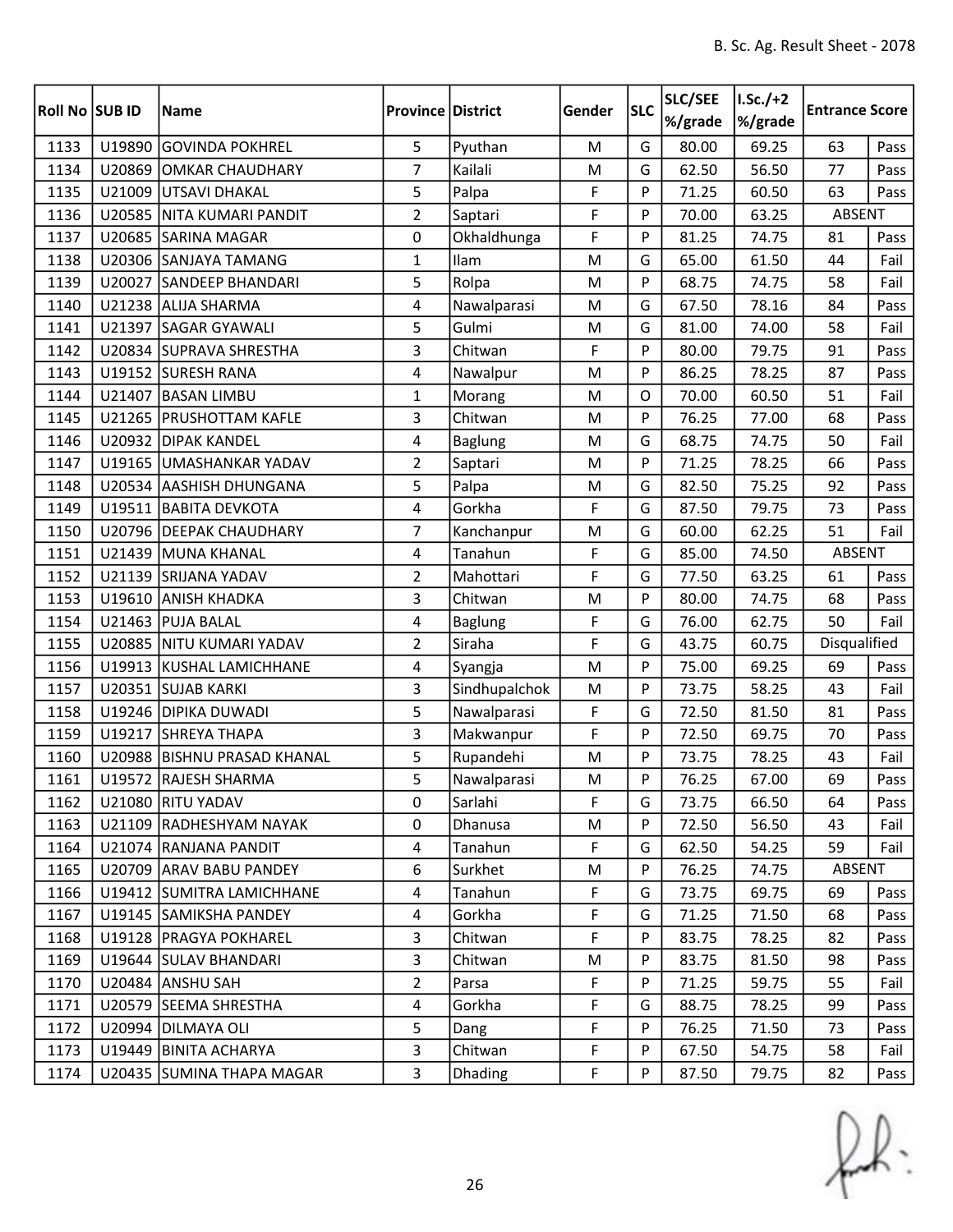| Roll No SUB ID |        | <b>Name</b>                   | <b>Province District</b> |                   | Gender | <b>SLC</b> | SLC/SEE<br>%/grade | $I.Sc./+2$<br>%/grade | <b>Entrance Score</b> |      |
|----------------|--------|-------------------------------|--------------------------|-------------------|--------|------------|--------------------|-----------------------|-----------------------|------|
| 1175           |        | U21590 SHREEYA SEDAI          | 4                        | Gorkha            | F      | P          | 73.75              | 71.50                 | 40                    | Fail |
| 1176           |        | U19364 UNISHA ARYAL           | 3                        | Chitwan           | F      | P          | 83.75              | 81.50                 | 90                    | Pass |
| 1177           |        | U19318 SWOSTIKA SAPKOTA       | 3                        | Sindhupalchok     | F      | G          | 72.00              | 59.25                 | 67                    | Pass |
| 1178           |        | U19118 AAKRITI ADHIKARI       | 4                        | Kaski             | F      | P          | 83.75              | 74.75                 | 80                    | Pass |
| 1179           |        | U19144 SIYA ACHARYA           | $\mathbf{1}$             | Panchthar         | F      | G          | 75.00              | 69.25                 | 64                    | Pass |
| 1180           |        | U20637 SAFAL TAMANG           | $\mathbf{1}$             | Ilam              | M      | G          | 62.50              | 55.50                 | 59                    | Fail |
| 1181           |        | U19686 SARITA POKHREL         | 5                        | Rupandehi         | F      | G          | 78.75              | 69.75                 | 96                    | Pass |
| 1182           |        | U21062 AAYUSH POUDEL          | 0                        | Morang            | M      | P          | 76.25              | 73.75                 | 62                    | Pass |
| 1183           |        | U20440 SUJATA PRASAD YADAV    | $\overline{2}$           | Saptari           | F      | P          | 68.75              | 73.25                 | 39                    | Fail |
| 1184           |        | U20574 TRISHNA KHANAL         | 0                        | Gorkha            | F      | P          | 80.00              | 74.75                 | 50                    | Fail |
| 1185           |        | U21322 RAJ THAPA MAGAR        | 0                        | Kavrepalanchok    | M      | P          | 66.25              | 66.50                 | 44                    | Fail |
| 1186           |        | U19898 SWETA JHA              | 0                        | Mahottari         | F      | P          | 67.13              | 70.50                 | 46                    | Fail |
| 1187           |        | U19194 SUJATA BHUJEL          | $\overline{3}$           | Sindhuli          | F      | P          | 77.50              | 78.98                 | 65                    | Pass |
| 1188           |        | U19266 ALISH KATUWAL          | $\overline{2}$           | <b>Bara</b>       | M      | G          | 81.25              | 71.50                 | 86                    | Pass |
| 1189           |        | U21425 SEBIKA CHAUDHARY       | $\mathbf{1}$             | Sunsari           | F      | P          | 76.25              | 63.75                 | 73                    | Pass |
| 1190           |        | U21484 NISHA GAUTAM           | 5                        | <b>Rukum East</b> | F      | G          | 71.25              | 60.50                 | 54                    | Fail |
| 1191           |        | U19562 JASMINE TAMANG         | 3                        | Nuwakot           | F      | P          | 85.00              | 76.00                 | 61                    | Pass |
| 1192           |        | U19875 BASANTA KADARIYA       | 4                        | Lamjung           | M      | G          | 77.50              | 76.50                 | 93                    | Pass |
| 1193           |        | U20246 RAMESH KAMI            | 7                        | Dadeldhura        | M      | G          | 83.00              | 68.00                 | 99                    | Pass |
| 1194           |        | U21070 RITESH CHAUDHARY THARU | 0                        | Saptari           | M      | G          | 75.00              | 69.75                 | 93                    | Pass |
| 1195           |        | U21190 SUSHMA YADAV           | $\mathbf{1}$             | Sunsari           | F      | P          | 70.00              | 66.50                 | 70                    | Pass |
| 1196           |        | U21294 RUPA SAH TELI          | $\overline{2}$           | Saptari           | F      | P          | 70.00              | 73.25                 | 39                    | Fail |
| 1197           |        | U19058 KRISH KUMAR SINGH      | 7                        | <b>Bajhang</b>    | M      | G          | 65.00              | 64.51                 | 44                    | Fail |
| 1198           |        | U19960 SULAV KANDEL           | 4                        | Gorkha            | M      | G          | 73.75              | 61.75                 | 52                    | Fail |
| 1199           |        | U19894 SRIJANA TANDAN         | 4                        | Arghakhanchi      | F      | G          | 61.25              | 82.47                 | 66                    | Pass |
| 1200           |        | U20768 DEEPIKA YADAV          | $\overline{2}$           | Dhanusa           | F      | P          | 73.75              | 76.50                 | 44                    | Fail |
| 1201           |        | U20946 SEEMA KUNWAR           | 3                        | Chitwan           | F      | P          | 70.00              | 73.25                 | 72                    | Pass |
| 1202           |        | U20532 NISTHA NEPAL           | $\mathbf{1}$             | Taplejung         | F      | P          | 67.50              | 76.50                 | 38                    | Fail |
| 1203           |        | U21057 ANUSHA PARIYAR         | 0                        | Gorkha            | F      | P          | 81.25              | 63.25                 | 74                    | Pass |
| 1204           |        | U21154 ANUP KHATRI            | 4                        | Gorkha            | M      | G          | 76.25              | 71.50                 | 43                    | Fail |
| 1205           |        | U20055 KOPILA ADHIKARI        | 4                        | Tanahun           | F      | P          | 78.75              | 66.50                 | 68                    | Pass |
| 1206           |        | U20700 ARCHITA MASBE          | $\overline{3}$           | Chitwan           | F      | P          | 71.25              | 67.25                 | 64                    | Pass |
| 1207           | U20990 | <b>DIPESH KUMAR JHA</b>       | $\overline{2}$           | Siraha            | M      | G          | 68.75              | 74.00                 | 75                    | Pass |
| 1208           |        | U21297 SIDDARTH CHAUDHARY     | $\overline{2}$           | Sarlahi           | M      | G          | 65.00              | 51.50                 | 67                    | Pass |
| 1209           |        | U19827 BABINA B.K             | $\overline{4}$           | Tanahun           | F      | G          | 73.75              | 62.75                 | 52                    | Fail |
| 1210           |        | U20714 DINESH BHAT            | $\overline{7}$           | Kanchanpur        | M      | P          | 82.50              | 69.75                 | ABSENT                |      |
| 1211           |        | U21555 KHADAK ROKAYA          | 6                        | Surkhet           | M      | P          | 57.50              | 73.45                 | 44                    | Fail |
| 1212           |        | U19526 LIL KUMARI             | $\overline{2}$           | Mahottari         | F      | G          | 81.00              | 70.25                 | 62                    | Pass |
| 1213           |        | U20199   HARI BOHARA          | $\overline{7}$           | Achham            | M      | P          | 73.75              | 69.75                 | ABSENT                |      |
| 1214           |        | U19150 AASTHA POUDEL          | 5                        | Arghakhanchi      | F      | P          | 86.25              | 81.50                 | ABSENT                |      |
| 1215           |        | U19605   PRAKASH SHARMA       | $\overline{7}$           | Achham            | M      | G          | 72.00              | 66.50                 | 55                    | Fail |
| 1216           |        | U19379 JYOTI CHAUDHARY        | $\pmb{0}$                | Rautahat          | F      | P          | 76.25              | 54.75                 | 44                    | Fail |

 $f(x)$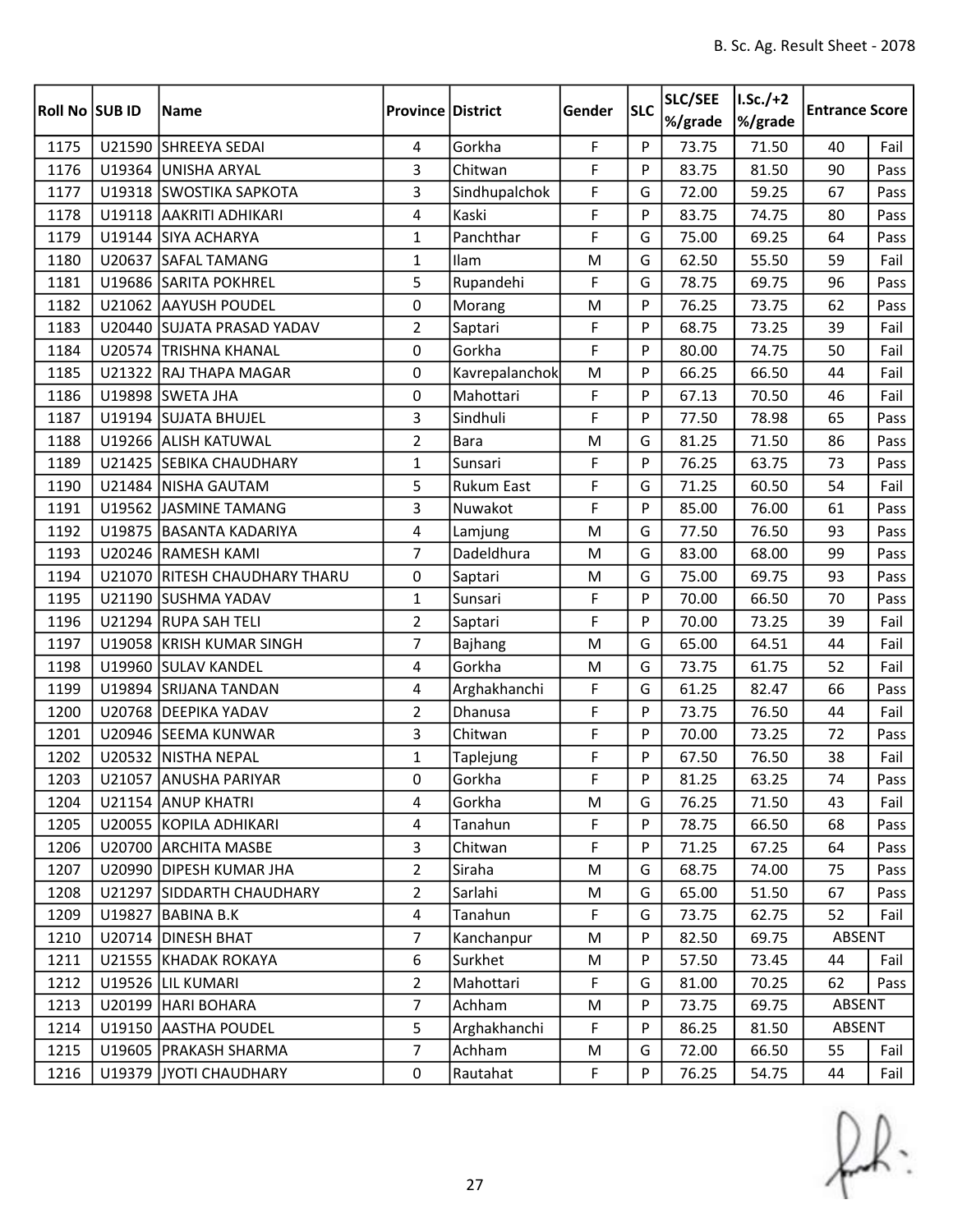| <b>Roll No SUB ID</b> |        | <b>Name</b>                    | <b>Province District</b> |              | Gender    | <b>SLC</b> | SLC/SEE<br>%/grade | $1.5c./+2$<br>%/grade | <b>Entrance Score</b> |      |
|-----------------------|--------|--------------------------------|--------------------------|--------------|-----------|------------|--------------------|-----------------------|-----------------------|------|
| 1217                  |        | U19314 BIRENDRA ROKAYA         | 0                        | Jumla        | ${\sf M}$ | P          | 80.00              | 63.25                 | 69                    | Pass |
| 1218                  |        | U19900 MONIK BHURTYAL          | 3                        | Chitwan      | ${\sf M}$ | P          | 75.00              | 64.75                 | 76                    | Pass |
| 1219                  |        | U21182 MONIKA ITANI            | 3                        | Dhading      | F         | P          | 78.75              | 74.75                 | 66                    | Pass |
| 1220                  |        | U21550 SITA SARU               | 5                        | Rupandehi    | F         | G          | 84.00              | 73.75                 | 65                    | Pass |
| 1221                  | U21059 | AAYUSH GHIMIRE (B.K)           | 0                        | Chitwan      | M         | G          | 72.50              | 71.50                 | 81                    | Pass |
| 1222                  |        | U19064 SUSHANTA PAUDEL         | 3                        | Chitwan      | M         | G          | 86.25              | 66.50                 | 92                    | Pass |
| 1223                  |        | U19586 SRIJANA MALLA           | 5                        | Pyuthan      | F         | P          | 57.50              | 73.76                 | 74                    | Pass |
| 1224                  |        | U19797 BIDHYA DHAKAL           | 3                        | Kathmandu    | F         | G          | 78.00              | 73.25                 | 63                    | Pass |
| 1225                  |        | U20108 KRITIKA BAM             | 5                        | Bardiya      | F         | P          | 76.25              | 64.75                 | 69                    | Pass |
| 1226                  |        | U21503 AAKRITI SINGH K C       | 5                        | Rupandehi    | F         | G          | 72.50              | 58.25                 | 65                    | Pass |
| 1227                  |        | U21373 SUVASH YADAV            | $\overline{2}$           | Dhanusa      | M         | P          | 68.75              | 71.50                 | 46                    | Fail |
| 1228                  |        | U19915 PUSHPAN TAMANG          | 3                        | Chitwan      | F         | P          | 88.75              | 84.75                 | 85                    | Pass |
| 1229                  |        | U20568 CHANDRIKA KUMARI YADAV  | $\overline{2}$           | Mahottari    | F         | G          | 67.50              | 57.00                 | 59                    | Fail |
| 1230                  |        | U20373 SAURAV PANDEY           | 5                        | Kapilvastu   | M         | O          | 76.25              | 79.75                 | 42                    | Fail |
| 1231                  |        | U21462 ISHA BASNET             | $\mathbf{1}$             | Morang       | F         | P          | 83.75              | 78.25                 | 53                    | Fail |
| 1232                  |        | U19122 SABINA CHHETRY          | 5                        | Rupandehi    | F         | P          | 67.50              | 62.00                 | 64                    | Pass |
| 1233                  |        | U21242 SHRISTI THAMI           | 5                        | Palpa        | M         | G          | 56.25              | 69.65                 | 66                    | Pass |
| 1234                  |        | U20320 SATISH KUMAR YADAV      | $\overline{2}$           | Saptari      | M         | P          | 75.00              | 67.45                 | 58                    | Fail |
| 1235                  |        | U21086 NISHA PYAKUREL          | 6                        | Dailekh      | F         | P          | 67.50              | 68.14                 | <b>ABSENT</b>         |      |
| 1236                  |        | U19914 NIKITA KOIRALA          | 4                        | Syangja      | F         | P          | 80.00              | 76.50                 | 75                    | Pass |
| 1237                  |        | U20976 SNEHA TRIPATHI          | 3                        | Dhading      | F         | G          | 88.75              | 76.50                 | 82                    | Pass |
| 1238                  | U21073 | <b>ANJILA BHANDARI</b>         | 0                        | Dhanusa      | F         | P          | 70.00              | 76.50                 | 71                    | Pass |
| 1239                  |        | U20864 ARTHAMA PAUDEL          | 5                        | Arghakhanchi | F         | P          | 75.00              | 67.25                 | 82                    | Pass |
| 1240                  |        | U19766 PURUSHOTAM RAY          | $\overline{2}$           | Sarlahi      | M         | G          | 51.25              | 52.25                 | 39                    | Fail |
| 1241                  |        | U19952 RIMA GAUTAM             | 3                        | Sindhuli     | F         | P          | 82.50              | 62.00                 | 50                    | Fail |
| 1242                  |        | U19692 SANGAM BHUSAL           | 4                        | Nawalparasi  | F         | G          | 76.00              | 71.75                 | 67                    | Pass |
| 1243                  |        | U19192 AVYASH RAJ CHALISE      | 4                        | Kaski        | ${\sf M}$ | P          | 85.00              | 74.25                 | 94                    | Pass |
| 1244                  |        | U21106 PRABIN KUMAR CHAUDHARY  | $\overline{2}$           | Saptari      | M         | P          | 55.00              | 70.00                 | <b>ABSENT</b>         |      |
| 1245                  |        | U21014 SANDEEP BASTOLA         | 4                        | Kaski        | M         | G          | 82.00              | 69.25                 | 72                    | Pass |
| 1246                  |        | U21194 DIKSHA GAUTAM           | $\mathbf{1}$             | Morang       | F         | P          | 82.50              | 64.75                 | ABSENT                |      |
| 1247                  |        | U20942 BISHISTA SUBEDI         | 3                        | Chitwan      | M         | G          | 72.50              | 63.25                 | 85                    | Pass |
| 1248                  |        | U19212 KRISCHALA CHAULAGAI     | $\overline{3}$           | Sindhuli     | F         | G          | 66.00              | 63.00                 | 50                    | Fail |
| 1249                  |        | U21103 SHAMJHANA DAHAL         | 3                        | Dolakha      | F         | G          | 47.50              | 68.12                 | 48                    | Fail |
| 1250                  |        | U20474 PRASHANT KHATIWADA      | $\mathbf{1}$             | Jhapa        | M         | P          | 85.00              | 75.75                 | 96                    | Pass |
| 1251                  |        | U20779 SUBINA KUMARI CHAUDHARY | 0                        | Rautahat     | F         | G          | 88.75              | 78.25                 | 79                    | Pass |
| 1252                  |        | U20653 ASHMA DHAREL            | $\overline{4}$           | Nawalparasi  | F         | P          | 70.00              | 76.50                 | 78                    | Pass |
| 1253                  |        | U19367 ARATI DHUNGANA          | 4                        | Kaski        | F         | P          | 82.50              | 81.50                 | 76                    | Pass |
| 1254                  |        | U20695 GANESH CHAUDHARY        | 5                        | Dang         | M         | P          | 75.00              | 69.75                 | 86                    | Pass |
| 1255                  |        | U20567 SABINA ADHIKARI         | $\overline{3}$           | Sindhuli     | F         | G          | 67.50              | 75.41                 | 57                    | Fail |
| 1256                  |        | U19205 NEHA MAHATO             | 2                        | Siraha       | F         | P          | 72.50              | 71.50                 | 77                    | Pass |
| 1257                  |        | U20002 AYUSHA BANDANA REGMI    | $\overline{4}$           | Syangja      | F         | P          | 76.25              | 51.00                 | 76                    | Pass |
| 1258                  |        | U20589 SADIKSHYA POKHREL       | $\overline{4}$           | Nawalparasi  | F         | P          | 76.25              | 79.75                 | 85                    | Pass |

 $f(x)$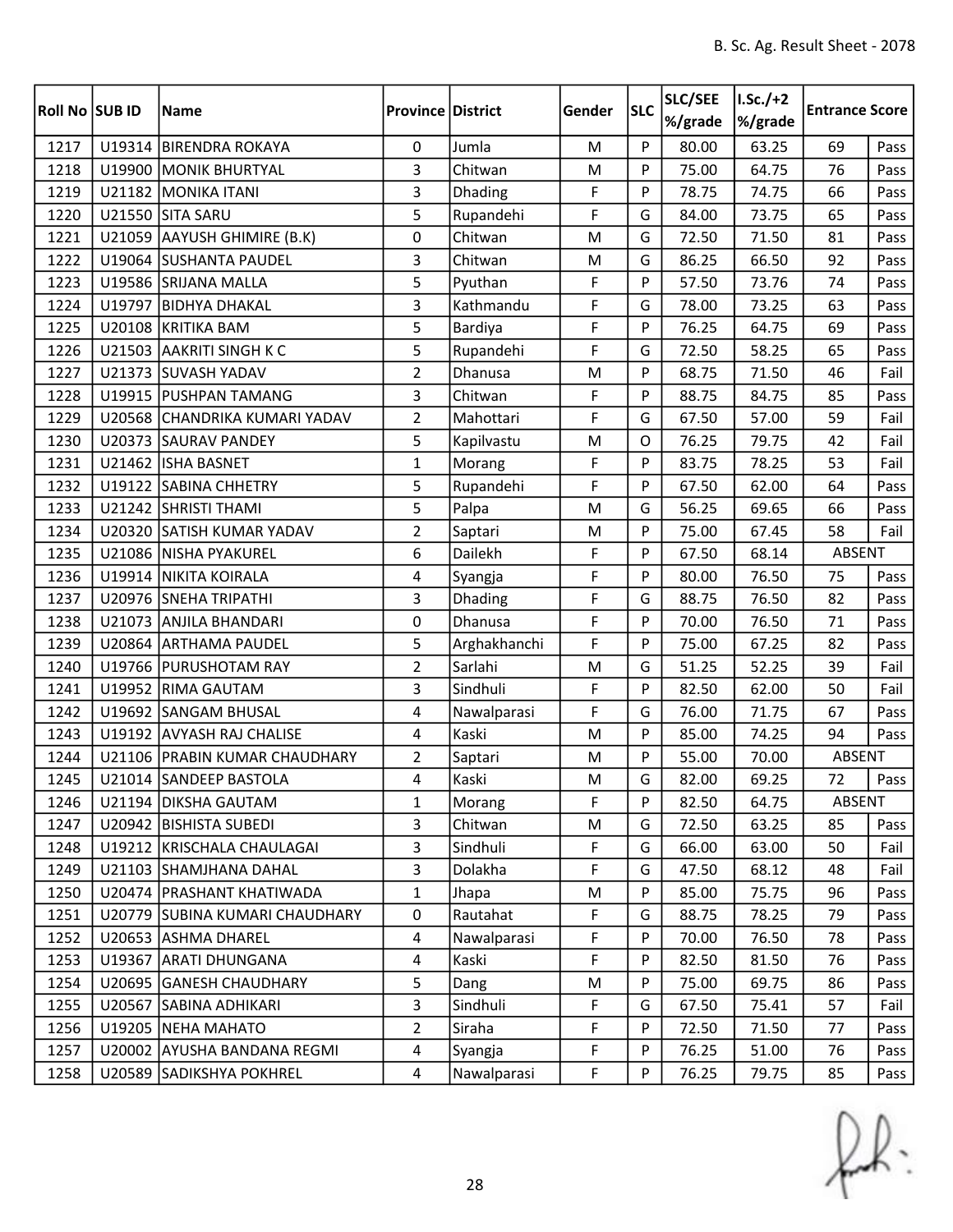| Roll No SUB ID |        | <b>Name</b>                      | <b>Province District</b> |                | Gender | <b>SLC</b> | SLC/SEE<br>%/grade | $I.Sc./+2$<br>%/grade | <b>Entrance Score</b> |      |
|----------------|--------|----------------------------------|--------------------------|----------------|--------|------------|--------------------|-----------------------|-----------------------|------|
| 1259           |        | U20622 SUJATA TAMANG             | $\mathbf{1}$             | Sankhuwasabha  | F      | G          | 72.00              | 67.25                 | 52                    | Fail |
| 1260           |        | U19521 JAMUNA SHRESTHA           | 7                        | Kanchanpur     | F      | P          | 76.25              | 64.75                 | ABSENT                |      |
| 1261           |        | U20051 SABINA BISTA              | $\overline{4}$           | Tanahun        | F      | P          | 82.50              | 69.75                 | 76                    | Pass |
| 1262           |        | U20844 KRIYASHA POUDEL           | 3                        | Chitwan        | F      | G          | 80.00              | 78.25                 | 82                    | Pass |
| 1263           |        | U19238 JEEVAN RAJ KARKI          | 0                        | Bajura         | M      | P          | 86.25              | 65.75                 | 69                    | Pass |
| 1264           |        | U20788 RITA DHAKAL               | 3                        | Chitwan        | F      | G          | 82.00              | 78.25                 | 78                    | Pass |
| 1265           |        | U19616 NIRMALA B.K.              | 6                        | Surkhet        | F      | P          | 66.25              | 56.00                 | 51                    | Fail |
| 1266           |        | U20196 NIRJWALA KUMARI TIMALSINA | $\overline{2}$           | Parsa          | F      | G          | 52.00              | 65.25                 | ABSENT                |      |
| 1267           |        | U21344 ROSHAN KUMAL              | 0                        | Nawalpur       | M      | P          | 76.25              | 73.25                 | 66                    | Pass |
| 1268           | U21593 | <b>ANJANA KHATI</b>              | $\overline{2}$           | Saptari        | F      | P          | 68.75              | 69.49                 | ABSENT                |      |
| 1269           |        | U20808   MENUKA BAGALE           | 4                        | Tanahun        | F      | P          | 75.00              | 78.25                 | 90                    | Pass |
| 1270           | U19817 | <b>SAMIKA SHARMA</b>             | 4                        | <b>Baglung</b> | F      | G          | 68.75              | 64.75                 | 54                    | Fail |
| 1271           |        | U20991 POOJA ARYAL               | 4                        | Syangja        | F      | G          | 83.00              | 61.50                 | 69                    | Pass |
| 1272           |        | U19116 UMANG SHRESTHA            | 5                        | Nawalparasi    | M      | P          | 65.00              | 60.75                 | 42                    | Fail |
| 1273           |        | U21416 CHHALI MAYA POUDEL        | 4                        | Syangja        | F      | G          | 74.00              | 76.50                 | 68                    | Pass |
| 1274           |        | U19735   MERISHA ADHIKARI        | $\overline{3}$           | Chitwan        | F      | P          | 81.25              | 75.75                 | 85                    | Pass |
| 1275           |        | U21127 SANJAYA THAPA             | $\overline{7}$           | Bajhang        | M      | G          | 75.00              | 72.16                 | 58                    | Fail |
| 1276           |        | U20308 SANDIP SHRESTHA           | 4                        | Lamjung        | M      | G          | 83.75              | 74.25                 | 73                    | Pass |
| 1277           |        | U20318 SHAKTI KUMAR RAY          | $\overline{2}$           | Sarlahi        | M      | G          | 45.00              | 64.90                 | 44                    | Fail |
| 1278           |        | U20615 BISHAL NEUPANE            | 5                        | Palpa          | M      | G          | 79.00              | 67.75                 | 65                    | Pass |
| 1279           |        | U19593 SIMRAN GUPTA              | 5                        | Rupandehi      | F      | G          | 67.50              | 63.25                 | 60                    | Pass |
| 1280           |        | U19996 MANOJ POUDEL              | 4                        | Parbat         | M      | G          | 83.75              | 71.50                 | 87                    | Pass |
| 1281           |        | U21424 SHARMILA BHATTARAI        | 4                        | Myagdi         | F      | P          | 61.25              | 70.20                 | 63                    | Pass |
| 1282           | U20772 | <b>KRIPESH THAPA</b>             | 3                        | Chitwan        | M      | P          | 87.50              | 78.00                 | 102                   | Pass |
| 1283           |        | U19059 APSANA KHATRI             | $\mathbf{1}$             | Jhapa          | F      | P          | 76.25              | 67.25                 | 64                    | Pass |
| 1284           |        | U21483   NIKITA PARAJULI         | 3                        | Chitwan        | F      | G          | 73.75              | 58.75                 | 42                    | Fail |
| 1285           | U21456 | <b>GAYTRI KUMARI</b>             | $\overline{2}$           | Rautahat       | F      | G          | 83.75              | 79.75                 | 77                    | Pass |
| 1286           |        | U19004 SANTOSH KUMAR YADAV       | $\overline{2}$           | <b>Bara</b>    | M      | P          | 80.00              | 83.25                 | 60                    | Pass |
| 1287           |        | U20533 UPENDRA PRASAD YADAV      | $\overline{2}$           | Rautahat       | M      | G          | 78.75              | 71.50                 | 58                    | Fail |
| 1288           |        | U20650 LAJJA SHRESTHA            | 1                        | Jhapa          | F      | P          | 82.50              | 71.50                 | 57                    | Fail |
| 1289           |        | U20249 RADHA KANWOR              | 5                        | Dang           | F      | P          | 62.50              | 64.75                 | 39                    | Fail |
| 1290           |        | U21404 PRAGYA CHAPAGAIN          | $\mathbf{1}$             | Jhapa          | F      | P          | 81.25              | 67.75                 | 74                    | Pass |
| 1291           |        | U21622 ANUSA SHIWAKOTI           | 3                        | Makwanpur      | F      | P          | 80.00              | 66.50                 | 62                    | Pass |
| 1292           |        | U21568 APSARA GHIMIRE            | 5                        | Gulmi          | F      | P          | 67.50              | 68.25                 | 57                    | Fail |
| 1293           |        | U20386 RAJAN SHAHI               | 6                        | Humla          | M      | P          | 71.25              | 59.25                 | 81                    | Pass |
| 1294           |        | U21598 LAXMAN BHATTA             | $\overline{7}$           | Kailali        | M      | P          | 65.00              | 48.00                 | Disqualified          |      |
| 1295           |        | U20213 RAJITA TAMANG             | 3                        | Makwanpur      | F      | G          | 70.00              | 56.75                 | 45                    | Fail |
| 1296           |        | U19843 BINITA THAPA MAGAR        | 4                        | Myagdi         | F      | P          | 76.25              | 71.50                 | 38                    | Fail |
| 1297           |        | U21088 AJAYA JNAWALI             | 5                        | Arghakhanchi   | M      | P          | 68.75              | 71.00                 | 60                    | Pass |
| 1298           |        | U21420 RADHIKA DEVI BHATTARAI    | $\mathbf{1}$             | Jhapa          | F      | P          | 60.00              | 49.75                 | ABSENT                |      |
| 1299           |        | U20972 KRITIKA CHHETRI           | $\mathbf 0$              | Gorkha         | F      | P          | 73.75              | 60.75                 | 57                    | Fail |
| 1300           |        | U21365 SAGAR POUDEL              | 3                        | Chitwan        | M      | P          | 85.00              | 81.00                 | 75                    | Pass |

 $f(x)$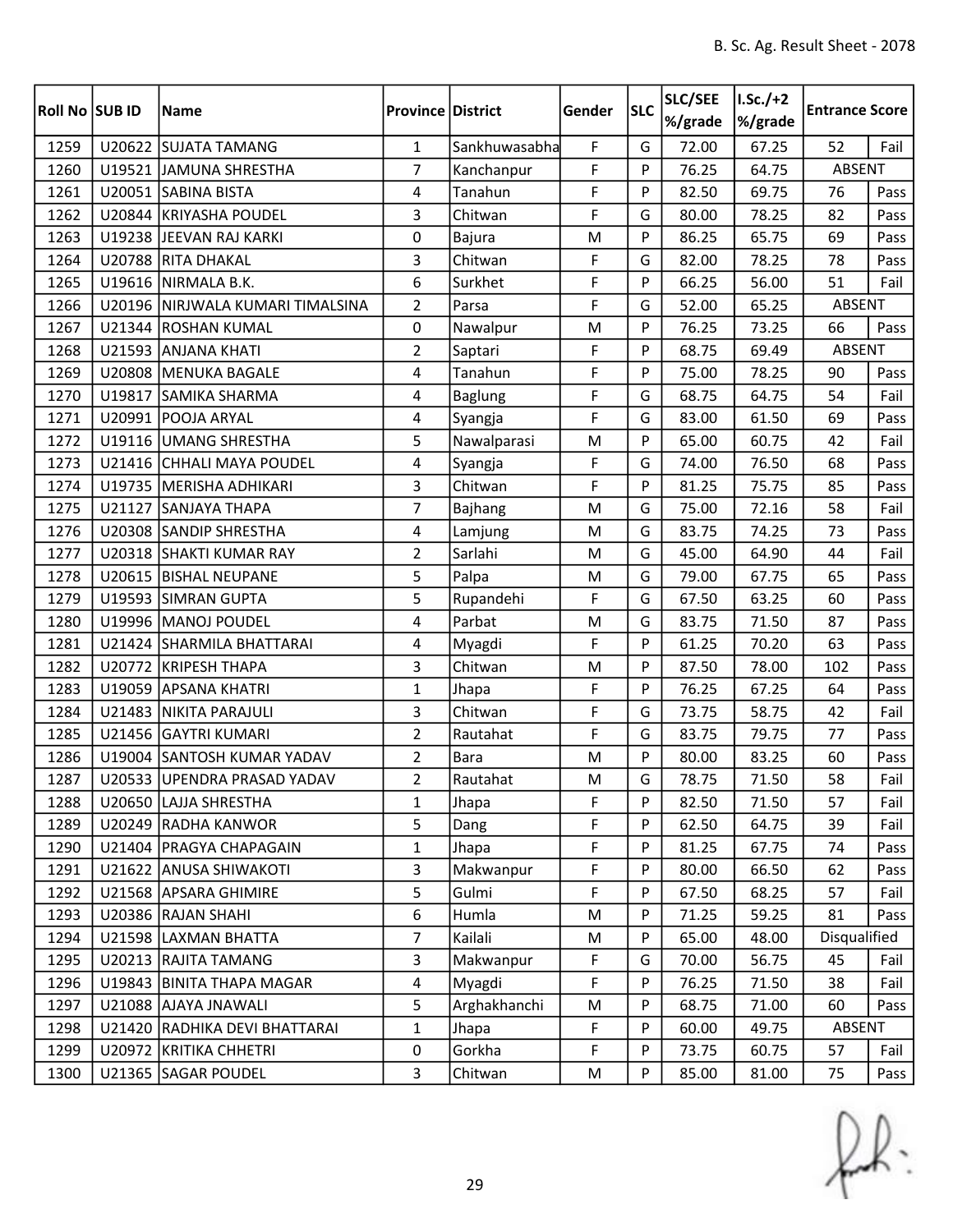| Roll No SUB ID |        | <b>Name</b>                 | <b>Province District</b> |                | Gender      | <b>SLC</b> | SLC/SEE<br>%/grade | $I.Sc./+2$<br>%/grade | <b>Entrance Score</b> |      |
|----------------|--------|-----------------------------|--------------------------|----------------|-------------|------------|--------------------|-----------------------|-----------------------|------|
| 1301           |        | U19695 POOJA SINHA          | $\overline{2}$           | Siraha         | F           | P          | 76.25              | 66.50                 | 59                    | Fail |
| 1302           |        | U20999 RABI ROSAN THARU     | 5                        | <b>Banke</b>   | M           | G          | 67.50              | 74.75                 | 87                    | Pass |
| 1303           |        | U20578 BINITA GYAWALI       | 5                        | Gulmi          | F           | G          | 82.50              | 64.75                 | 89                    | Pass |
| 1304           |        | U19720 RONISH YADAV         | 0                        | Sarlahi        | M           | P          | 72.50              | 74.75                 | 66                    | Pass |
| 1305           | U21123 | <b>ANUPAMA RANABHAT</b>     | 3                        | Chitwan        | F           | G          | 82.50              | 74.75                 | 60                    | Pass |
| 1306           |        | U19974 SUBEKSHYA BARAL      | 3                        | Sindhuli       | F           | P          | 78.75              | 72.75                 | 75                    | Pass |
| 1307           |        | U19676   DURGA SIJALI MAGAR | $\mathbf{1}$             | Morang         | F           | G          | 75.00              | 67.50                 | 61                    | Pass |
| 1308           |        | U20250 BIRENDRA BHANDARI    | $\overline{7}$           | Dadeldhura     | M           | G          | 83.00              | 74.25                 | 92                    | Pass |
| 1309           |        | U19551 ATITHI TIWARI        | $\overline{4}$           | Parbat         | F           | G          | 73.00              | 61.00                 | 49                    | Fail |
| 1310           | U20550 | <b>BINAY KUMAR PAKHRIN</b>  | 3                        | Sindhuli       | M           | P          | 86.25              | 72.25                 | 51                    | Fail |
| 1311           |        | U20968 SUMITA POUDEL        | 3                        | Chitwan        | F           | G          | 73.75              | 66.50                 | 68                    | Pass |
| 1312           |        | U21043 TRIPTI NEUPANE       | 3                        | Nuwakot        | F           | G          | 76.25              | 76.50                 | 60                    | Pass |
| 1313           |        | U21362 NARAYANI TIMALSINA   | 3                        | Kavrepalanchok | F           | G          | 71.25              | 61.75                 | 80                    | Pass |
| 1314           |        | U21222 ANANTA ADHIKARI      | 3                        | Chitwan        | M           | G          | 81.25              | 78.25                 | 93                    | Pass |
| 1315           |        | U19635 SUGAM SILWAL         | 4                        | <b>Baglung</b> | M           | P          | 87.50              | 71.50                 | 60                    | Pass |
| 1316           |        | U20225 BISHAL AMGAI         | 3                        | Chitwan        | M           | P          | 82.50              | 79.75                 | 72                    | Pass |
| 1317           | U21471 | <b>RIPU KUMAR THAKUR</b>    | $\overline{2}$           | Dhanusa        | M           | P          | 53.75              | 59.00                 | 43                    | Fail |
| 1318           | U19460 | <b>ASMITA CHAUDHARY</b>     | $\overline{2}$           | Siraha         | F           | P          | 77.50              | 81.65                 | 65                    | Pass |
| 1319           |        | U19324 NEETA KARKI          | 3                        | Ramechhap      | F           | P          | 77.50              | 76.00                 | 69                    | Pass |
| 1320           |        | U20553 DEV PRASAD BURTHAPA  | 6                        | Dolpa          | M           | G          | 53.75              | 61.50                 | 49                    | Fail |
| 1321           |        | U19028 AMRITA BUDHATHOKI    | 4                        | Myagdi         | F           | G          | 47.50              | 70.41                 | 52                    | Fail |
| 1322           | U21380 | <b>PRAMOD KUMAR YADAV</b>   | $\overline{2}$           | Saptari        | M           | P          | 72.50              | 75.80                 | 46                    | Fail |
| 1323           |        | U20165 SITA REGMI           | 3                        | Chitwan        | F           | G          | 82.50              | 83.25                 | 93                    | Pass |
| 1324           | U21203 | <b>LAXUMAN SHAH</b>         | $\mathbf{1}$             | Jhapa          | M           | P          | 72.50              | 69.75                 | 62                    | Pass |
| 1325           |        | U19806 NIRAJ BAHADUR KHADKA | $\overline{7}$           | Kailali        | M           | P          | 57.50              | 59.25                 | 70                    | Pass |
| 1326           | U19760 | <b>ANNEY ALE</b>            | 4                        | Tanahun        | F           | P          | 81.25              | 68.25                 | 63                    | Pass |
| 1327           | U21451 | <b>RAMESH KHANAL</b>        | 5                        | Palpa          | M           | G          | 66.00              | 71.75                 | 50                    | Fail |
| 1328           |        | U19045 ANIL KUMAR SHARMA    | 0                        | Dhanusa        | M           | G          | 62.50              | 56.50                 | 31                    | Fail |
| 1329           |        | U20651 SEEMA BHANDARI       | 5                        | Palpa          | $\mathsf F$ | G          | 77.50              | 66.50                 | 90                    | Pass |
| 1330           |        | U20984 RAJENDRA BARAL       | 6                        | Kalikot        | M           | G          | 72.50              | 74.25                 | 73                    | Pass |
| 1331           |        | U20219 SAUJAN KULUNG        | 1                        | Solukhumbu     | M           | G          | 84.00              | 77.50                 | 84                    | Pass |
| 1332           |        | U20673 GAURAV THAPA         | $\overline{2}$           | Bara           | M           | G          | 77.50              | 63.25                 | ABSENT                |      |
| 1333           |        | U19349 JANAK POUDEL         | $\overline{4}$           | Parbat         | M           | G          | 70.00              | 68.00                 | Disqualified          |      |
| 1334           |        | U21603 PRAVIN PANDEY        | 5                        | Rupandehi      | M           | P          | 80.00              | 61.50                 | 61                    | Pass |
| 1335           |        | U19591 UJJWAL DHITAL        | $\overline{4}$           | Gorkha         | M           | P          | 68.75              | 66.50                 | 36                    | Fail |
| 1336           |        | U20178 DIPESH KUMAR HAJAM   | $\overline{2}$           | Dhanusa        | M           | P          | 66.25              | 67.25                 | 54                    | Fail |
| 1337           |        | U20774 HRIDYANJAL TAMANG    | 3                        | Chitwan        | M           | P          | 80.00              | 83.12                 | 91                    | Pass |
| 1338           |        | U20503 BIKASH BISTA         | 6                        | Dailekh        | M           | G          | 60.00              | 74.59                 | 49                    | Fail |
| 1339           |        | U21547 RIYA THAPA           | 0                        | Palpa          | F           | P          | 82.50              | 64.75                 | 63                    | Pass |
| 1340           |        | U21340 PRITAM GURUNG        | 4                        | Lamjung        | M           | G          | 81.25              | 69.75                 | 75                    | Pass |
| 1341           |        | U19333 RAKSHA K.C.          | $\mathbf 0$              | Tanahun        | F           | P          | 78.75              | 79.75                 | 75                    | Pass |
| 1342           |        | U19940 RAMESH MAUNI         | $\overline{7}$           | Kailali        | M           | G          | 83.00              | 67.75                 | 81                    | Pass |

 $f(x)$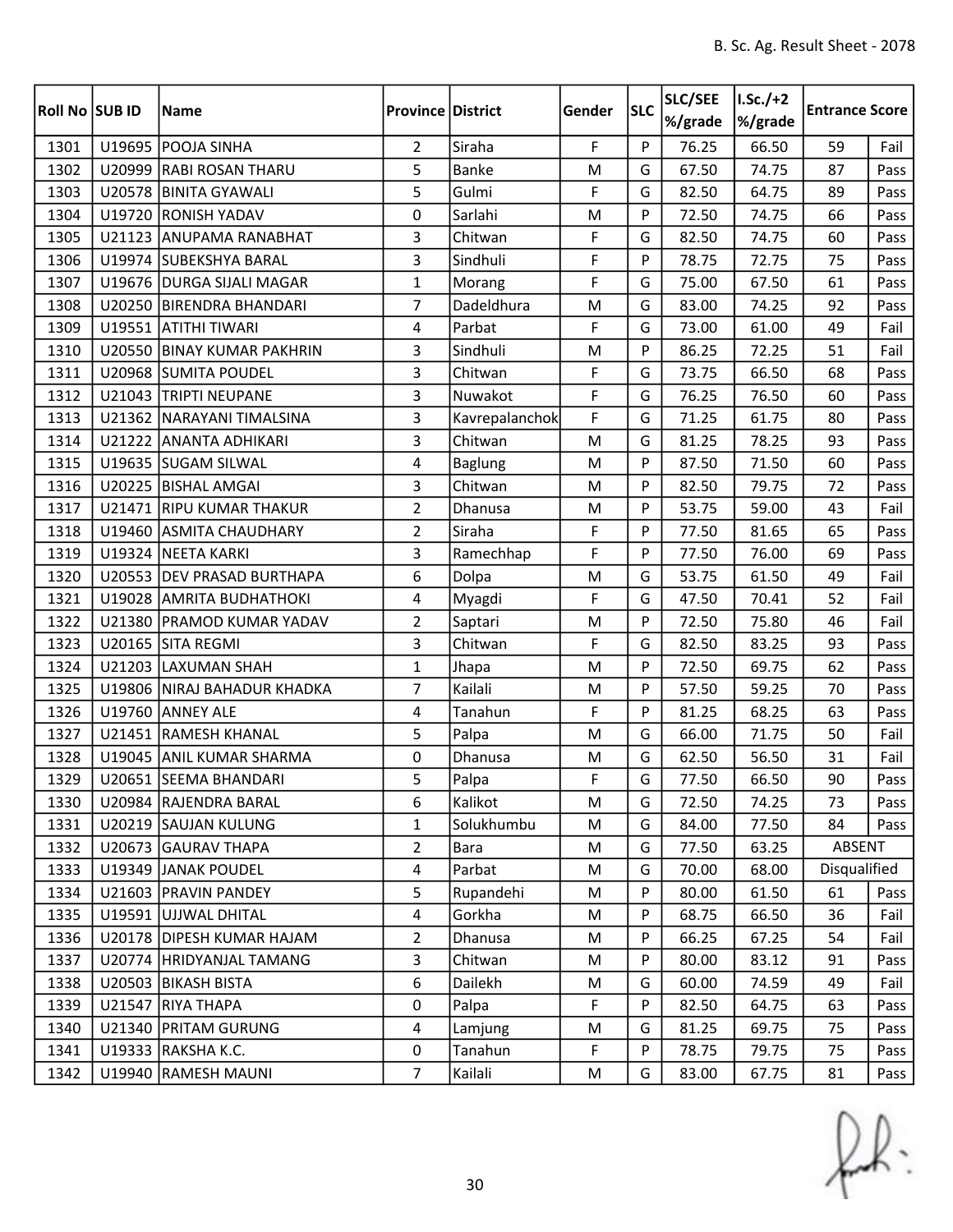| Roll No SUB ID |        | <b>Name</b>                    | <b>Province District</b> |              | Gender | <b>SLC</b> | SLC/SEE<br>%/grade | $I.Sc./+2$<br>%/grade | <b>Entrance Score</b> |      |
|----------------|--------|--------------------------------|--------------------------|--------------|--------|------------|--------------------|-----------------------|-----------------------|------|
| 1343           |        | U19444 ANJAL KUNWAR            | 4                        | Kaski        | M      | P          | 77.50              | 64.50                 | 56                    | Fail |
| 1344           |        | U20189 AAYAN ANSARI            | $\overline{2}$           | Parsa        | M      | G          | 61.25              | 56.25                 | 64                    | Pass |
| 1345           |        | U20126 BIPAN SHRESTHA          | 3                        | Chitwan      | M      | G          | 81.25              | 79.00                 | 85                    | Pass |
| 1346           |        | U20443 NIRAJAN KUMAR MEHTA     | $\mathbf{1}$             | Sunsari      | M      | G          | 58.75              | 74.75                 | 43                    | Fail |
| 1347           |        | U20912 SABINA SAPKOTA          | 3                        | Chitwan      | F      | G          | 76.25              | 64.75                 | 45                    | Fail |
| 1348           |        | U19971 MOBINA LAWATI           | $\mathbf{1}$             | Panchthar    | F      | G          | 71.00              | 62.75                 | 50                    | Fail |
| 1349           |        | U19368 ASTHA SHAH              | 7                        | Achham       | F      | G          | 78.00              | 75.75                 | 57                    | Fail |
| 1350           |        | U20802 SAROJ KUNWAR            | $\overline{4}$           | Parbat       | M      | P          | 79.00              | 69.25                 | 74                    | Pass |
| 1351           |        | U19074 RICHAL ROSHYARA         | $\overline{7}$           | Dadeldhura   | F      | P          | 81.25              | 69.75                 | 75                    | Pass |
| 1352           |        | U20359 DEVIKA GAUTAM           | $\mathbf{1}$             | Morang       | F      | P          | 81.25              | 68.75                 | 60                    | Pass |
| 1353           |        | U19927 ISHA THAPA              | 3                        | Chitwan      | F      | P          | 67.50              | 78.25                 | 49                    | Fail |
| 1354           |        | U20191 AASTHA KUNWAR           | 3                        | Chitwan      | F      | P          | 82.50              | 76.50                 | 77                    | Pass |
| 1355           |        | U21625 SUVEKSHYA BHATTARAI     | 5                        | Arghakhanchi | F      | G          | 72.00              | 60.25                 | 51                    | Fail |
| 1356           |        | U21208 ANJILA KAFLE            | 4                        | Syangja      | F      | P          | 72.50              | 71.50                 | 61                    | Pass |
| 1357           |        | U20131 SAMEER DEVKOTA          | $\overline{4}$           | Kaski        | M      | P          | 83.75              | 77.75                 | 101                   | Pass |
| 1358           |        | U21111 UMESH THARU             | 5                        | Bardiya      | M      | P          | 72.50              | 68.75                 | 72                    | Pass |
| 1359           |        | U21193 RAKSHA TIWARI           | 5                        | Bardiya      | F      | G          | 59.00              | 50.00                 | 49                    | Fail |
| 1360           |        | U20721 SANDHYA POKHREL         | 3                        | Chitwan      | F      | P          | 83.75              | 79.75                 | 88                    | Pass |
| 1361           |        | U20894   PRASHANT TARAMI MAGAR | 5                        | Bardiya      | M      | G          | 68.75              | 64.25                 | 69                    | Pass |
| 1362           |        | U21259 LOKENDRA MAN K.C.       | 5                        | Kapilvastu   | M      | G          | 81.25              | 74.75                 | 60                    | Pass |
| 1363           |        | U21431 NITESH KUMAR SAINI      | 5                        | Nawalparasi  | M      | P          | 73.75              | 64.00                 | 62                    | Pass |
| 1364           |        | U19490 SADIKSHYA DHAKAL        | 0                        | Tanahun      | F      | P          | 85.00              | 74.75                 | 53                    | Fail |
| 1365           |        | U19185 SABINA NEUPANE          | $\mathbf{1}$             | Jhapa        | F      | P          | 73.75              | 73.25                 | 74                    | Pass |
| 1366           | U20469 | <b>ALISHA SUBEDI</b>           | 4                        | Parbat       | F      | G          | 77.50              | 61.00                 | 80                    | Pass |
| 1367           |        | U19203 PRASANNA KHADKA         | $\mathbf{1}$             | Udayapur     | F      | P          | 77.50              | 71.50                 | 69                    | Pass |
| 1368           |        | U20313 VIJAY SINGH             | $\overline{2}$           | Mahottari    | M      | G          | 63.75              | 80.55                 | 72                    | Pass |
| 1369           |        | U20303 NIKITA SINGH            | $\overline{2}$           | Sarlahi      | F      | P          | 67.50              | 60.75                 | 57                    | Fail |
| 1370           |        | U20678 BISHOW RAJ DEVKOTA      | 3                        | Chitwan      | M      | P          | 83.75              | 61.50                 | 69                    | Pass |
| 1371           |        | U20162 YAMUNA POUDEL           | 4                        | Nawalpur     | F      | G          | 85.00              | 69.75                 | 84                    | Pass |
| 1372           |        | U20258 SUMITRA TAMANG          | 0                        | Lamjung      | F      | P          | 77.50              | 68.25                 | 60                    | Pass |
| 1373           |        | U19381 SUDARSHAN RIJAL         | 7                        | Kailali      | M      | P          | 80.00              | 78.25                 | 93                    | Pass |
| 1374           |        | U19130 SMRITI SHRESTHA         | 4                        | Gorkha       | F      | G          | 72.50              | 57.00                 | 41                    | Fail |
| 1375           |        | U20498 DIKSHYA TIWARI          | $\overline{4}$           | Nawalparasi  | F      | G          | 83.75              | 78.25                 | 96                    | Pass |
| 1376           |        | U20370 ANISH KARKI             | 1                        | Morang       | M      | G          | 64.00              | 69.25                 | ABSENT                |      |
| 1377           |        | U21013   KISHOR DHAKAL         | $\overline{4}$           | Nawalpur     | M      | G          | 77.50              | 68.25                 | 95                    | Pass |
| 1378           |        | U19657 ROSHAN BAHADUR THAPA    | $\overline{7}$           | Bajura       | M      | G          | 55.00              | 76.63                 | ABSENT                |      |
| 1379           |        | U21066 PARIBESH LAMSAL         | $\overline{4}$           | Nawalparasi  | M      | G          | 81.25              | 63.25                 | 60                    | Pass |
| 1380           |        | U20332 DIKSHA NEUPANE          | 0                        | Parbat       | F      | G          | 81.00              | 61.25                 | 43                    | Fail |
| 1381           |        | U20668 ISHA KUWAR THAPA        | 5                        | Nawalparasi  | F      | P          | 68.75              | 74.75                 | 67                    | Pass |
| 1382           |        | U20970 ANITA KHATRI            | $\overline{4}$           | Lamjung      | F      | G          | 63.75              | 69.75                 | 50                    | Fail |
| 1383           | U21649 | NIJITA PANDEY                  | 3                        | Dhading      | F      | G          | 73.00              | 67.75                 | 59                    | Fail |
| 1384           |        | U20812 ANJALI KUMARI THAKUR    | $\overline{2}$           | Saptari      | F      | G          | 70.00              | 71.50                 | 70                    | Pass |

 $f(x)$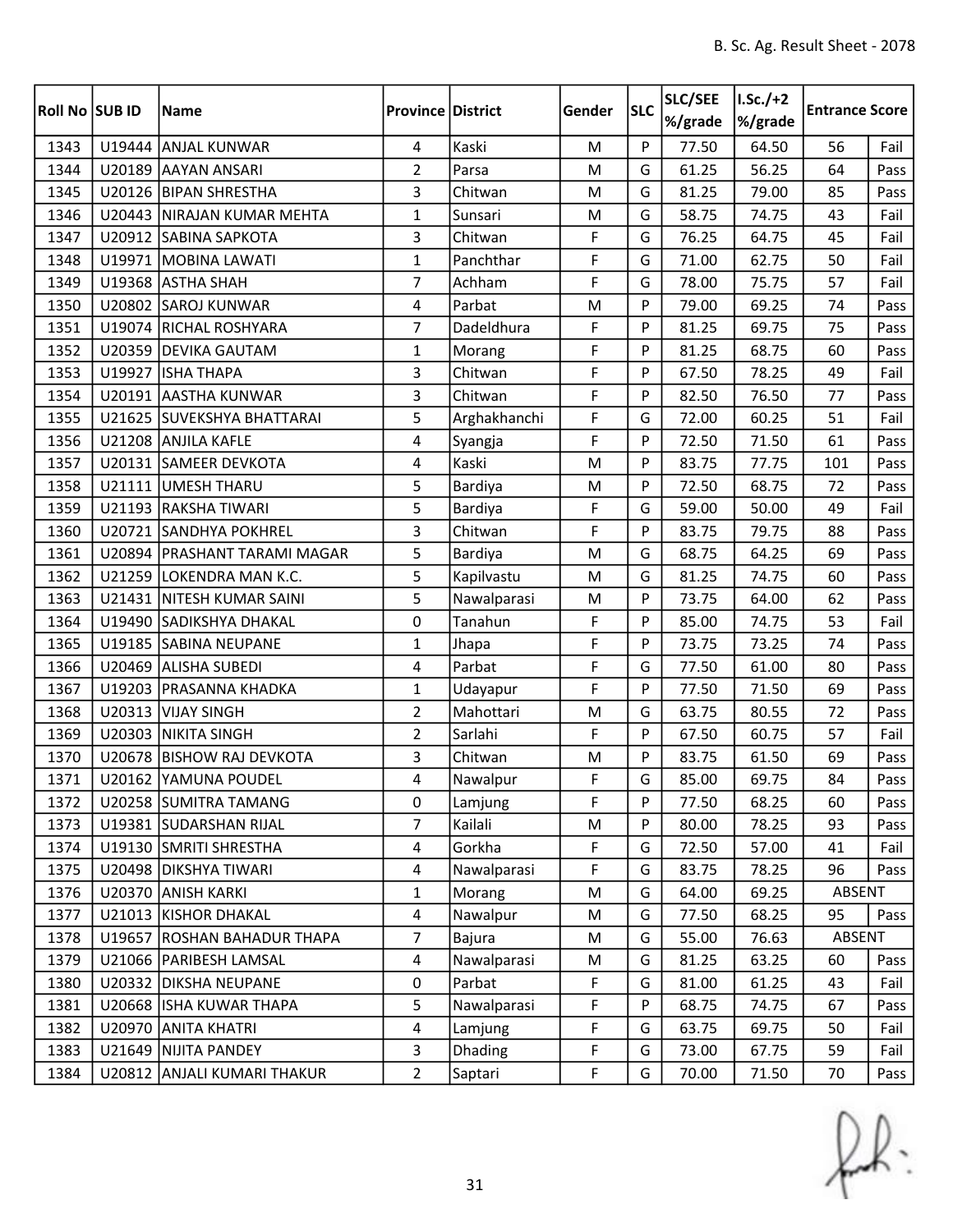| Roll No SUB ID |        | <b>Name</b>                  | <b>Province District</b> |                | Gender      | <b>SLC</b> | SLC/SEE<br>%/grade | $ I.Sc./+2 $<br>%/grade | <b>Entrance Score</b> |      |
|----------------|--------|------------------------------|--------------------------|----------------|-------------|------------|--------------------|-------------------------|-----------------------|------|
| 1385           |        | U20024 SHREYA ACHARYA        | $\overline{4}$           | Kaski          | $\mathsf F$ | G          | 72.50              | 61.50                   | 48                    | Fail |
| 1386           |        | U20718 MUSKAN BASNET         | $\mathbf{1}$             | Taplejung      | M           | G          | 65.00              | 66.00                   | 64                    | Pass |
| 1387           |        | U19711 RAJENDRA SHARKI       | $\overline{7}$           | Achham         | M           | G          | 71.00              | 61.00                   | 41                    | Fail |
| 1388           |        | U19473 SABINA KHATRI         | 4                        | <b>Baglung</b> | F           | P          | 73.75              | 64.75                   | 51                    | Fail |
| 1389           |        | U20085 SUJESHNA B K          | 3                        | Chitwan        | F           | P          | 78.75              | 64.75                   | 91                    | Pass |
| 1390           |        | U20119 PURNIMA SHRESTHA      | $\mathbf{1}$             | Sunsari        | F           | P          | 77.50              | 81.50                   | <b>ABSENT</b>         |      |
| 1391           |        | U20725 ANJALI SHRESTHA       | 4                        | Gorkha         | F           | G          | 72.50              | 68.25                   | 71                    | Pass |
| 1392           |        | U20015 PRITAM BHANDARI       | $\mathbf{1}$             | Sunsari        | M           | P          | 73.75              | 86.04                   | 96                    | Pass |
| 1393           |        | U21499 RUBI NEUPANE          | 5                        | Rupandehi      | F           | P          | 67.50              | 81.00                   | <b>ABSENT</b>         |      |
| 1394           |        | U20699 KRISHNA KUMAR YADAV   | 5                        | Kapilvastu     | M           | P          | 83.75              | 79.75                   | 92                    | Pass |
| 1395           |        | U21378 BIDHYA GYAWALI        | 5                        | Gulmi          | F           | G          | 77.50              | 69.75                   | 88                    | Pass |
| 1396           |        | U19096 RAKESH JHA            | $\overline{2}$           | Dhanusa        | M           | P          | 70.00              | 70.00                   | 65                    | Pass |
| 1397           |        | U20190 NISHMA THAPA          | 3                        | Makwanpur      | F           | G          | 61.25              | 73.50                   | 70                    | Pass |
| 1398           | U21522 | RIKITA KUMARI CHAUDHARY      | 0                        | Saptari        | F           | P          | 68.75              | 73.25                   | 53                    | Fail |
| 1399           |        | U20043 SHANTI POUDEL         | 4                        | Nawalpur       | F           | G          | 72.50              | 78.25                   | 53                    | Fail |
| 1400           |        | U20461   PRASHAMSA ADHIKARI  | $\overline{\mathbf{4}}$  | Kaski          | F           | G          | 76.25              | 77.75                   | 82                    | Pass |
| 1401           |        | U20322 NAYAN ADHIKARI        | $\mathbf{1}$             | Morang         | M           | G          | 61.25              | 67.75                   | 59                    | Fail |
| 1402           |        | U19999 ARJUN YADAV           | 5                        | <b>Banke</b>   | M           | P          | 77.50              | 64.75                   | 49                    | Fail |
| 1403           |        | U21406 ARJUN BK              | 3                        | Chitwan        | M           | G          | 75.00              | 74.75                   | 50                    | Fail |
| 1404           |        | U19769 SACHINA CHAUDHARY     | 5                        | Dang           | F           | P          | 58.75              | 68.25                   | 40                    | Fail |
| 1405           |        | U19455 KRITIKA SHARMA DHAKAL | 0                        | Mahottari      | F           | P          | 82.50              | 64.75                   | 60                    | Pass |
| 1406           |        | U21635 DURGA DEVI KUNWAR     | 4                        | Parbat         | F           | P          | 60.00              | 54.75                   | 43                    | Fail |
| 1407           |        | U19277 BISHAKA BISWAKARMA    | $\mathbf{1}$             | Sunsari        | F           | P          | 68.75              | 69.75                   | 51                    | Fail |
| 1408           | U19069 | SADIKSHYA SAPKOTA            | 3                        | Nuwakot        | F           | P          | 86.25              | 79.75                   | 98                    | Pass |
| 1409           |        | U20112 LOB KUMAR MAHATO      | 3                        | Chitwan        | M           | G          | 70.00              | 79.25                   | 87                    | Pass |
| 1410           |        | U21015 KUSHAL PAUDEL         | 4                        | Kaski          | M           | G          | 77.00              | 65.50                   | 73                    | Pass |
| 1411           | U21177 | KISHOR PARAJULI              | 5                        | Palpa          | M           | P          | 82.50              | 73.25                   | 66                    | Pass |
| 1412           |        | U21486 BRAMAH DEV YADAV      | $\overline{2}$           | Siraha         | ${\sf M}$   | P          | 67.50              | 73.25                   | 67                    | Pass |
| 1413           |        | U19883 SHASHANK SUBEDI       | 5                        | Dang           | M           | P          | 76.25              | 71.50                   | 70                    | Pass |
| 1414           |        | U20327   NAGENDRA SAH        | 2                        | Rautahat       | M           | G          | 76.25              | 72.25                   | 77                    | Pass |
| 1415           |        | U19550   DIKSHA PANDEYA      | $\overline{7}$           | Kanchanpur     | F           | P          | 73.75              | 61.50                   | 69                    | Pass |
| 1416           |        | U20339 SONIKA KUNWAR         | 0                        | Chitwan        | F           | P          | 68.75              | 68.25                   | 40                    | Fail |
| 1417           |        | U19007 MADAN RAI             | $\mathbf{1}$             | Sunsari        | M           | P          | 61.25              | 62.50                   | 53                    | Fail |
| 1418           |        | U21396 BINITA ACHARYA        | $\mathbf{1}$             | Khotang        | $\mathsf F$ | P          | 74.00              | 79.50                   | 40                    | Fail |
| 1419           |        | U19818 SUJAN RANA MAGAR      | $\overline{3}$           | Makwanpur      | M           | P          | 81.25              | 73.25                   | 84                    | Pass |
| 1420           |        | U20296 MANIKA KARKI          | $\mathbf{1}$             | Morang         | F           | G          | 66.25              | 73.78                   | 65                    | Pass |
| 1421           |        | U19180 BIPIN K.C.            | 5                        | Pyuthan        | M           | P          | 72.50              | 69.75                   | 46                    | Fail |
| 1422           |        | U19225 SANJANA KUMARI YADAV  | $\overline{2}$           | Siraha         | F           | P          | 73.75              | 69.25                   | 64                    | Pass |
| 1423           |        | U19357 AARATI KHATIWADA      | $\overline{3}$           | Chitwan        | F           | P          | 78.75              | 72.25                   | 84                    | Pass |
| 1424           |        | U20329 BISHNU THAKUR         | 0                        | Bara           | M           | P          | 86.25              | 68.25                   | 60                    | Pass |
| 1425           |        | U20310 SIJAL PUN             | 5                        | Dang           | M           | P          | 68.75              | 80.59                   | 62                    | Pass |
| 1426           |        | U19661 GITA PANDEY           | 5                        | Nawalparasi    | F           | P          | 70.00              | 60.50                   | 71                    | Pass |

 $f(x)$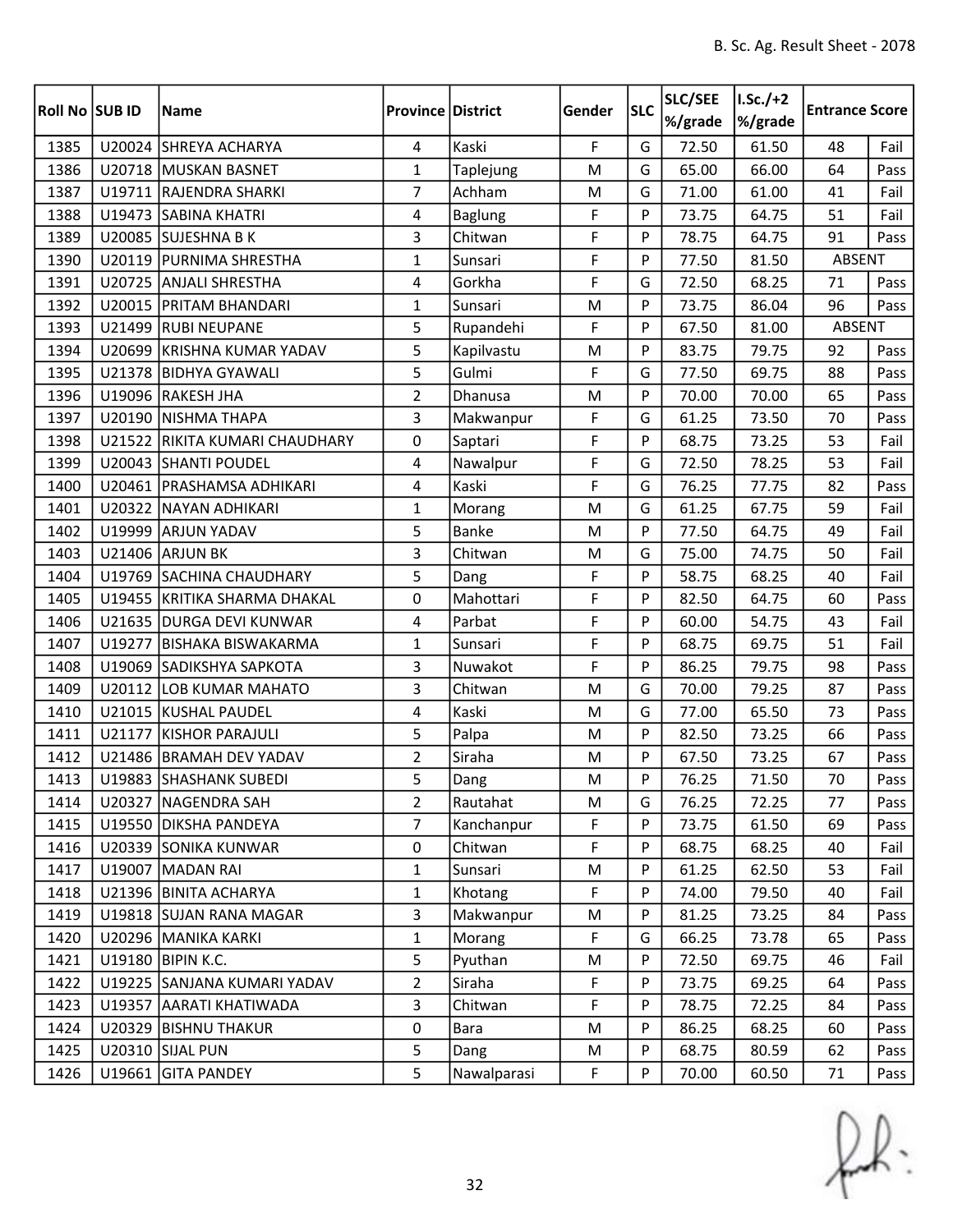| <b>Roll No SUB ID</b> |        | <b>Name</b>                   | <b>Province District</b> |                | Gender | <b>SLC</b> | SLC/SEE<br>%/grade | $I.Sc./+2$<br>%/grade | <b>Entrance Score</b> |      |
|-----------------------|--------|-------------------------------|--------------------------|----------------|--------|------------|--------------------|-----------------------|-----------------------|------|
| 1427                  | U19949 | KABITA RANABHAT               | $\overline{4}$           | Tanahun        | F      | G          | 83.75              | 74.75                 | 95                    | Pass |
| 1428                  |        | U21023 DIVYA TAMANG BHLON     | 3                        | Makwanpur      | F      | G          | 66.00              | 59.75                 | ABSENT                |      |
| 1429                  |        | U21140 SWASTIKA MAGAR         | $\mathbf{1}$             | Udayapur       | F      | P          | 77.50              | 71.50                 | 86                    | Pass |
| 1430                  | U21460 | <b>BIJAYA B.K.</b>            | 5                        | Palpa          | M      | G          | 75.00              | 76.25                 | 59                    | Fail |
| 1431                  | U21419 | <b>ALISHA CHAPAGAIN</b>       | 3                        | Chitwan        | F      | P          | 75.00              | 76.50                 | 46                    | Fail |
| 1432                  |        | U19897 JAYANT KUMAR SINGH     | $\overline{2}$           | Mahottari      | M      | G          | 70.00              | 62.75                 | 58                    | Fail |
| 1433                  | U20789 | <b>ARJUN KHATRI</b>           | 5                        | Dang           | M      | G          | 67.00              | 55.50                 | 70                    | Pass |
| 1434                  |        | U21436 SIMRAN CHAUDHARY THARU | 5                        | Rupandehi      | F      | P          | 72.50              | 78.25                 | 55                    | Fail |
| 1435                  | U20439 | <b>GANGA BASHYAL</b>          | 5                        | Palpa          | F      | G          | 83.75              | 76.50                 | 88                    | Pass |
| 1436                  |        | U21449 SHRISTI SHARMA         | 5                        | Rupandehi      | F      | G          | 80.00              | 76.00                 | 82                    | Pass |
| 1437                  |        | U21408 SUDIP SARU             | 5                        | Palpa          | M      | G          | 65.00              | 71.25                 | <b>ABSENT</b>         |      |
| 1438                  |        | U21615 DIPAK YADAV            | $\overline{2}$           | Mahottari      | M      | G          | 71.25              | 61.50                 | 62                    | Pass |
| 1439                  |        | U21115 SUNIR SHRESTHA         | 3                        | Chitwan        | M      | P          | 88.75              | 73.25                 | 62                    | Pass |
| 1440                  | U19340 | <b>GAYATRI BHATTARAI</b>      | 4                        | Syangja        | F      | P          | 73.75              | 69.75                 | 94                    | Pass |
| 1441                  |        | U19763 GEHENDRA BARAL         | 4                        | Kaski          | M      | G          | 67.50              | 82.27                 | 75                    | Pass |
| 1442                  |        | U20328 MUNA PAHARI            | 4                        | Kaski          | F      | G          | 75.00              | 63.25                 | 67                    | Pass |
| 1443                  |        | U20672 SAJINA KHADKA          | 3                        | Sindhupalchok  | F      | P          | 75.00              | 71.00                 | 44                    | Fail |
| 1444                  |        | U20471 RASHMI GURUNG          | 3                        | Chitwan        | F      | P          | 78.75              | 68.50                 | 64                    | Pass |
| 1445                  |        | U20459 SHREYA SAPKOTA         | 4                        | Kaski          | F      | P          | 76.25              | 73.25                 | 56                    | Fail |
| 1446                  |        | U19370 BARSHA THAPA           | 4                        | <b>Baglung</b> | F      | G          | 67.50              | 61.50                 | 55                    | Fail |
| 1447                  | U20187 | <b>SWIKRITI MAHATO</b>        | 0                        | Parsa          | F      | G          | 68.75              | 54.75                 | 55                    | Fail |
| 1448                  | U21087 | <b>PASHUPATI CHAUDHARY</b>    | $\overline{7}$           | Kanchanpur     | F      | P          | 71.25              | 58.25                 | 60                    | Pass |
| 1449                  |        | U21638 SHUDHANSHU KUMAR SINGH | $\overline{2}$           | Saptari        | M      | P          | 75.00              | 77.00                 | 72                    | Pass |
| 1450                  | U19722 | MANJU RIJAL                   | 5                        | Rupandehi      | F      | P          | 82.50              | 59.75                 | 75                    | Pass |
| 1451                  |        | U21335 REKHA KUMARI SAH       | $\overline{2}$           | Mahottari      | F      | G          | 66.00              | 57.25                 | 36                    | Fail |
| 1452                  | U21199 | <b>DREESHYA ADHIKARI</b>      | 0                        | Gorkha         | F      | P          | 85.00              | 81.50                 | 92                    | Pass |
| 1453                  |        | U19342 RADHIKA BHATTARAI      | 4                        | Kaski          | F      | G          | 62.50              | 64.75                 | 57                    | Fail |
| 1454                  |        | U20654 SHREYA TIMILSENA       | 4                        | Kaski          | F      | P          | 76.25              | 55.50                 | 58                    | Fail |
| 1455                  |        | U19137 KHIMRAJ RAWAT          | 6                        | Surkhet        | M      | G          | 65.00              | 53.00                 | 54                    | Fail |
| 1456                  |        | U21591 YADAV KUMAR BASNET     | 2                        | Sarlahi        | M      | P          | 81.25              | 68.50                 | 62                    | Pass |
| 1457                  |        | U21214 SAROJ BABAL MAGAR      | 0                        | Salyan         | M      | G          | 77.50              | 66.50                 | 72                    | Pass |
| 1458                  |        | U20793   PRANJAL RANABHAT     | 3                        | Chitwan        | M      | P          | 77.50              | 70.50                 | 53                    | Fail |
| 1459                  |        | U20843 SHOVA PAUDEL           | 5                        | Bardiya        | F      | G          | 77.50              | 79.75                 | 85                    | Pass |
| 1460                  |        | U20711 SHYAM KUMAR SHRESTHA   | 3                        | Dhading        | M      | G          | 62.75              | 74.76                 | 61                    | Pass |
| 1461                  |        | U20804 KRISHNA PRASAD THARU   | 5                        | Bardiya        | M      | P          | 85.00              | 76.50                 | 79                    | Pass |
| 1462                  |        | U21245 BIPUL THAPALIYA        | 3                        | <b>Dhading</b> | M      | G          | 83.25              | 69.00                 | 61                    | Pass |
| 1463                  |        | U20971 SAPANA ADHIKARI        | $\mathsf 0$              | Kaski          | F      | P          | 63.75              | 56.50                 | 55                    | Fail |
| 1464                  |        | U20698 REGAN YADAV            | $\overline{2}$           | Saptari        | F      | P          | 57.50              | 55.75                 | 37                    | Fail |
| 1465                  |        | U19485   PRAKASH YADAV        | $\overline{2}$           | Saptari        | M      | 0          | 57.50              | 65.75                 | 52                    | Fail |
| 1466                  |        | U21069 PURNIMA BHUSAL         | 3                        | Chitwan        | F      | P          | 82.50              | 84.75                 | 69                    | Pass |
| 1467                  |        | U20154 SHRISTI CHALISE        | $\overline{\mathbf{4}}$  | Nawalparasi    | F      | P          | 65.00              | 66.50                 | 56                    | Fail |
| 1468                  |        | U19892 SANAM CHAUDHARY        | $\overline{7}$           | Kailali        | M      | G          | 70.00              | 65.82                 | ABSENT                |      |

 $f(x)$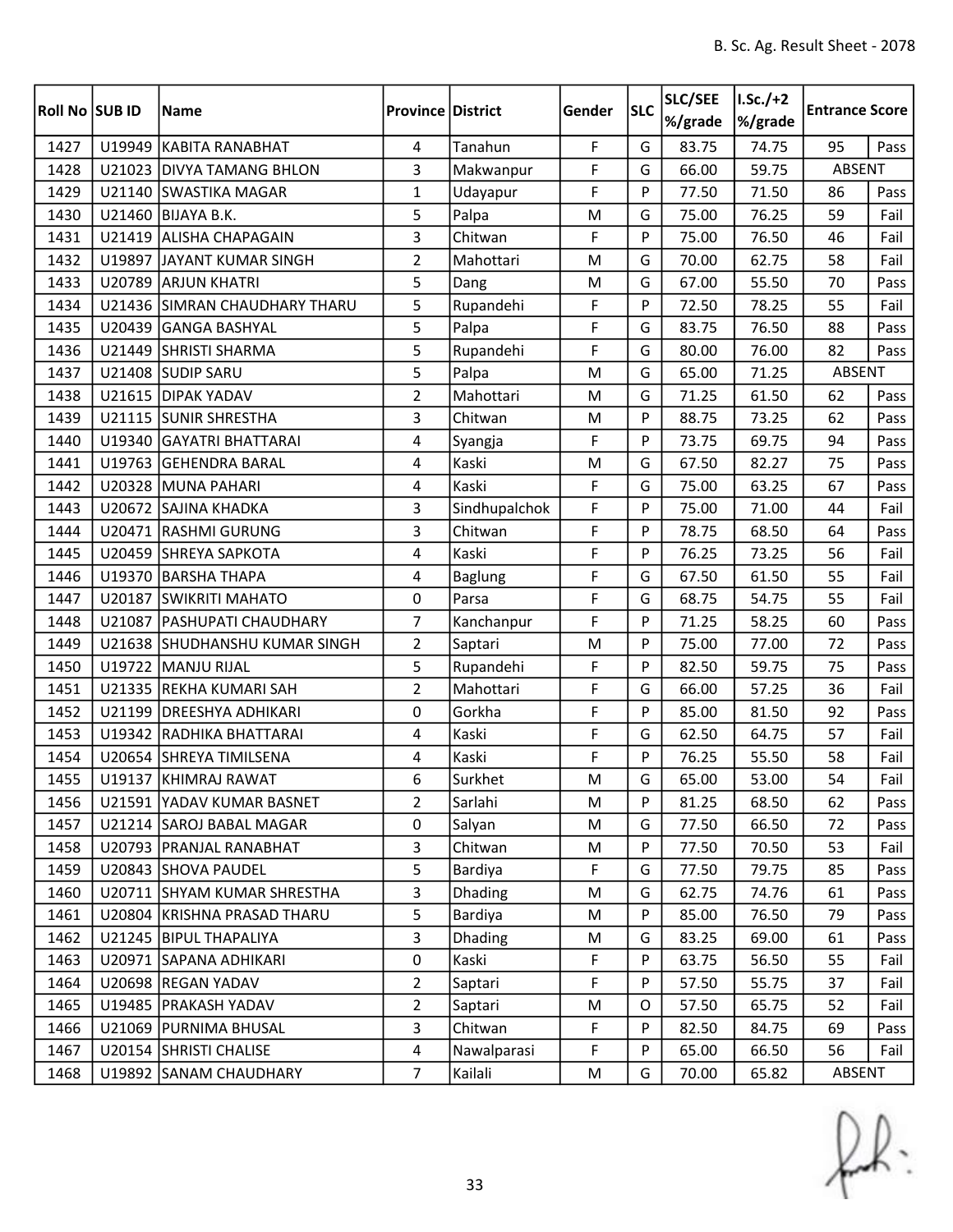| Roll No SUB ID |        | <b>Name</b>                  | <b>Province District</b> |                | Gender | <b>SLC</b> | SLC/SEE<br>%/grade | $I.Sc./+2$<br>%/grade | <b>Entrance Score</b> |      |
|----------------|--------|------------------------------|--------------------------|----------------|--------|------------|--------------------|-----------------------|-----------------------|------|
| 1469           |        | U20993 GAYATRI ADHIKARI      | $\overline{3}$           | Chitwan        | F      | $\Omega$   | 70.00              | 63.25                 | 59                    | Fail |
| 1470           |        | U20931 SAKRIYA POUDEL        | 0                        | Chitwan        | F      | P          | 77.50              | 79.75                 | 46                    | Fail |
| 1471           |        | U20965 SRIJANA TIMALSENA     | 3                        | Chitwan        | F      | P          | 85.00              | 69.75                 | 72                    | Pass |
| 1472           |        | U21090 RABIKA MUKHIYA        | $\overline{2}$           | Dhanusa        | F      | P          | 62.50              | 72.75                 | 49                    | Fail |
| 1473           |        | U21148 SONU K.C.             | 3                        | Kavrepalanchok | F      | P          | 72.50              | 65.50                 | 52                    | Fail |
| 1474           |        | U19903 SAMUN THAPA           | 4                        | Syangja        | F      | G          | 73.75              | 61.00                 | 77                    | Pass |
| 1475           |        | U19662 TARANATH NIROULA      | $\mathbf{1}$             | Morang         | M      | G          | 73.00              | 59.00                 | 48                    | Fail |
| 1476           |        | U19236 ALISHA ROJI           | $\overline{2}$           | Dhanusa        | F      | P          | 78.75              | 60.50                 | ABSENT                |      |
| 1477           |        | U21019 RAJ KUSHWAHA          | 0                        | Rautahat       | M      | G          | 81.25              | 66.50                 | ABSENT                |      |
| 1478           |        | U21474 KRITI CHAPAGAIN       | 3                        | Chitwan        | F      | P          | 76.25              | 74.75                 | 53                    | Fail |
| 1479           |        | U19870 SAMIKSHYA CHAUDHARY   | 0                        | Bardiya        | F      | P          | 68.75              | 77.75                 | ABSENT                |      |
| 1480           |        | U20548 SANDHYA SAPKOTA       | 3                        | Chitwan        | F      | G          | 82.50              | 78.25                 | 90                    | Pass |
| 1481           |        | U19076   MANISHA ADHIKARI    | 5                        | Kapilvastu     | F      | P          | 85.00              | 58.75                 | 61                    | Pass |
| 1482           |        | U19230 AAYUSH POKHAREL       | $\mathbf 0$              | Morang         | M      | P          | 80.00              | 71.50                 | 44                    | Fail |
| 1483           |        | U19499 DARPAN KARKI          | 3                        | Makwanpur      | F      | G          | 71.00              | 62.75                 | 30                    | Fail |
| 1484           |        | U20348 SANJAYA POUDEL        | $\overline{4}$           | Kaski          | M      | G          | 83.00              | 64.75                 | 69                    | Pass |
| 1485           |        | U20594 SRISHTI WOSTI         | 0                        | Tanahun        | F      | $\Omega$   | 63.75              | 75.50                 | 33                    | Fail |
| 1486           |        | U19970 RENU YADAV            | 0                        | Saptari        | F      | P          | 68.75              | 52.25                 | ABSENT                |      |
| 1487           |        | U21105 ASMITA KOIRALA        | $\mathbf{1}$             | Bhojpur        | F      | G          | 63.75              | 72.51                 | ABSENT                |      |
| 1488           |        | U20747 NISHAN UPRETY         | 3                        | Chitwan        | M      | P          | 82.50              | 69.75                 | 79                    | Pass |
| 1489           |        | U19954 KRISHNA KUMAR MAHATO  | $\overline{2}$           | Dhanusa        | M      | P          | 70.00              | 58.25                 | 44                    | Fail |
| 1490           | U20420 | <b>RAJENDRA BUDHA</b>        | $\overline{7}$           | Achham         | M      | P          | 72.00              | 68.25                 | ABSENT                |      |
| 1491           |        | U19597 AASHISH GURAGAIN      | $\mathbf{1}$             | Morang         | M      | P          | 72.50              | 71.00                 | 47                    | Fail |
| 1492           | U20480 | <b>PREETIKA BHATTARAI</b>    | $\mathbf{1}$             | Jhapa          | F      | P          | 78.75              | 76.50                 | 69                    | Pass |
| 1493           |        | U20450 DEEPSIKHA CHAUDHARY   | 5                        | Kapilvastu     | F      | P          | 60.00              | 53.25                 | 59                    | Fail |
| 1494           |        | U19938 KASHMILA RANA         | 5                        | Palpa          | F      | P          | 76.25              | 73.25                 | 61                    | Pass |
| 1495           |        | U19482 SUVEKSHYA DHAKAL      | 0                        | Tanahun        | F      | P          | 80.00              | 78.25                 | 67                    | Pass |
| 1496           |        | U21345 SUSKRITI PANDEY       | 6                        | Surkhet        | F      | P          | 77.50              | 69.75                 | <b>ABSENT</b>         |      |
| 1497           |        | U19704 BISHAL PAUDEL         | 4                        | Parbat         | M      | G          | 78.75              | 63.50                 | 48                    | Fail |
| 1498           |        | U20005   MANISHA BASKE       | 1                        | Morang         | F      | P          | 77.50              | 71.50                 | 45                    | Fail |
| 1499           |        | U21580 MUKESH KUMAR YADAV    | $\overline{2}$           | Siraha         | M      | P          | 71.25              | 56.50                 | ABSENT                |      |
| 1500           |        | U20619 KABIT BHATTA          | $\overline{7}$           | Kailali        | M      | P          | 76.25              | 58.25                 | 79                    | Pass |
| 1501           |        | U21343 SAGAR ADHIKARI        | $\overline{2}$           | Sarlahi        | M      | G          | 67.00              | 63.50                 | 41                    | Fail |
| 1502           |        | U19918 SABIN DHAKAL          | 5                        | Palpa          | M      | G          | 78.75              | 74.75                 | 58                    | Fail |
| 1503           |        | U19706   DIYA GHIMIRE        | 5                        | Rupandehi      | F      | P          | 72.50              | 68.25                 | 87                    | Pass |
| 1504           |        | U19925 KRITIKA GHIMIRE       | $\pmb{0}$                | Nawalparasi    | F      | P          | 77.50              | 71.50                 | 57                    | Fail |
| 1505           |        | U21225 NISHA BHANDARI        | 4                        | Tanahun        | F      | G          | 77.50              | 73.25                 | 73                    | Pass |
| 1506           |        | U20601 SHOVA KUMARI THARU    | 5                        | Rupandehi      | F      | P          | 71.25              | 79.75                 | 64                    | Pass |
| 1507           |        | U20378 NETRAJYOTI ROKA MAGAR | 5                        | Rolpa          | F      | G          | 82.00              | 63.25                 | 41                    | Fail |
| 1508           |        | U19317 SUJAN LAMICHHANE      | 3                        | Rasuwa         | M      | P          | 83.75              | 83.25                 | 103                   | Pass |
| 1509           |        | U21092 KAMAL KARKI           | 0                        | Kalikot        | M      | P          | 83.75              | 74.75                 | ABSENT                |      |
| 1510           |        | U19288   MANISHA ADHIKARI    | 5                        | Kapilvastu     | F      | G          | 86.25              | 77.00                 | 88                    | Pass |

 $f(x)$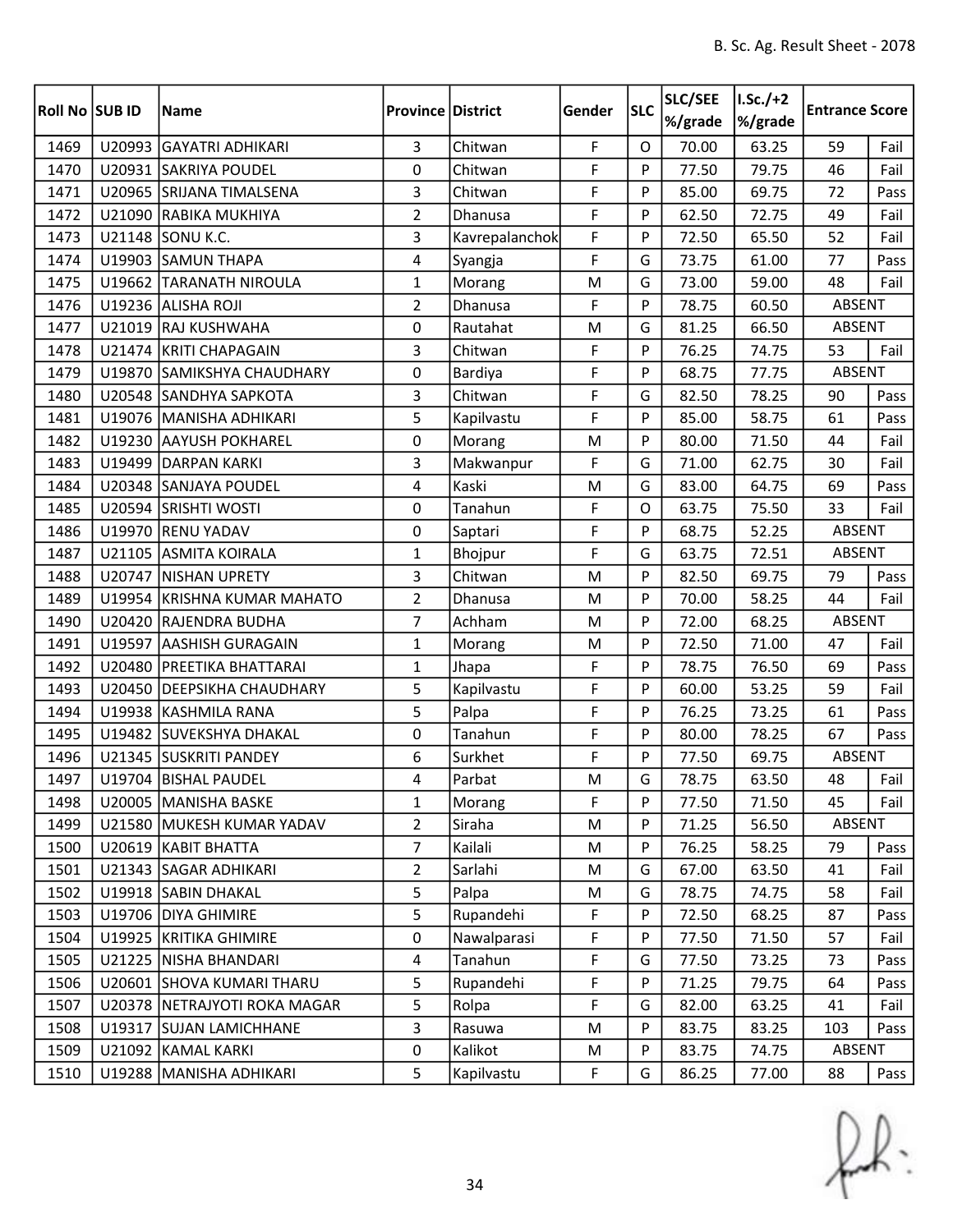| Roll No SUB ID | <b>Name</b>                      | <b>Province District</b> |                | Gender      | <b>SLC</b> | SLC/SEE<br>%/grade | $I.Sc./+2$<br>%/grade | <b>Entrance Score</b> |      |
|----------------|----------------------------------|--------------------------|----------------|-------------|------------|--------------------|-----------------------|-----------------------|------|
| 1511           | U20561 KABITA BASTAKOTI          | 4                        | Nawalparasi    | F           | G          | 72.50              | 67.25                 | 91                    | Pass |
| 1512           | U21116 SABINA CHHETRI            | 4                        | Parbat         | F           | P          | 83.75              | 71.50                 | 56                    | Fail |
| 1513           | U21110 REBIKA KUNWAR             | $\overline{7}$           | Darchula       | F           | P          | 68.75              | 59.50                 | 68                    | Pass |
| 1514           | U21611 SURAJ NEUPANE             | 5                        | Kapilvastu     | M           | G          | 68.75              | 64.75                 | 68                    | Pass |
| 1515           | U21466 PUSKAR KANDEL             | 4                        | <b>Baglung</b> | M           | O          | 72.00              | 60.75                 | 44                    | Fail |
| 1516           | U20667 NISHREYTA LAMSAL          | 0                        | Tanahun        | F           | P          | 85.00              | 79.75                 | 70                    | Pass |
| 1517           | U21136 KRISHAL RAJ MAHAT         | $\mathbf{1}$             | Sunsari        | M           | P          | 75.00              | 70.50                 | 93                    | Pass |
| 1518           | U21102 AKANKSHA DAS              | $\mathbf{1}$             | Morang         | F           | P          | 80.00              | 76.50                 | 49                    | Fail |
| 1519           | U19470 AALOK RIMAL               | 3                        | Nuwakot        | M           | G          | 82.50              | 77.75                 | 95                    | Pass |
| 1520           | U19014 ROSHMI BASNET             | $\mathbf{1}$             | Morang         | F           | P          | 72.50              | 77.75                 | ABSENT                |      |
| 1521           | U21332 PUSHPA YADAV              | 5                        | Kapilvastu     | F           | P          | 67.50              | 70.50                 | 62                    | Pass |
| 1522           | U19451 AMRITA PAUDYAL            | 0                        | Bardiya        | F           | G          | 80.00              | 79.75                 | 66                    | Pass |
| 1523           | U20584 ROSHNI PANDEY             | 3                        | Chitwan        | F           | P          | 78.75              | 74.75                 | 68                    | Pass |
| 1524           | U19322 MANISHA GHIMIRE           | 3                        | Kavrepalanchok | F           | G          | 79.00              | 78.50                 | Disqualified          |      |
| 1525           | U20176 LOCHAN KHATIWADA          | $\mathbf{1}$             | Sunsari        | M           | P          | 72.50              | 59.75                 | 73                    | Pass |
| 1526           | U19640 LISA CHAUDHARY            | $\overline{7}$           | Kailali        | F           | G          | 76.25              | 61.50                 | 69                    | Pass |
| 1527           | U20902 DIKSHYA THAPA             | 4                        | Nawalpur       | F           | P          | 72.50              | 68.25                 | 63                    | Pass |
| 1528           | U21546 SUSHILA DAWADI            | 3                        | Chitwan        | F           | O          | 57.63              | 62.20                 | 35                    | Fail |
| 1529           | U20493 ADITIYA BIKRAM BUDHATHOKI | 5                        | <b>Banke</b>   | M           | P          | 78.75              | 76.50                 | 74                    | Pass |
| 1530           | U21405 SUMAN RAWAT               | 6                        | Jumla          | M           | G          | 65.75              | 61.80                 | 48                    | Fail |
| 1531           | U21198 PHULJYOTI BUDHA MAGAR     | 5                        | Rolpa          | F           | G          | 78.00              | 68.75                 | 59                    | Fail |
| 1532           | U21209 PRAKRITI SHRESTHA         | 4                        | <b>Baglung</b> | F           | G          | 85.00              | 78.00                 | 68                    | Pass |
| 1533           | U21269 AJAY KUMAR MANDAL         | $\overline{2}$           | Parsa          | M           | P          | 61.20              | 68.05                 | 50                    | Fail |
| 1534           | U19873 YAGNYA PRASAD REGMI       | 4                        | Syangja        | M           | G          | 76.00              | 68.00                 | 93                    | Pass |
| 1535           | U21283 MITHILESH KUMAR PAIKRA    | $\overline{2}$           | Saptari        | M           | P          | 68.75              | 67.50                 | 46                    | Fail |
| 1536           | U21464   PRALHAAD GAUTAM         | 3                        | Chitwan        | M           | P          | 81.25              | 67.00                 | 73                    | Pass |
| 1537           | U20575 KIRAN KHANAL              | 4                        | Tanahun        | M           | G          | 81.25              | 84.75                 | 101                   | Pass |
| 1538           | U19142   NISCHAL ACHARYA         | $\mathbf{1}$             | Jhapa          | M           | P          | 80.00              | 68.75                 | 59                    | Fail |
| 1539           | U21046 SWIKRITI DHITAL           | 3                        | Chitwan        | F           | P          | 76.25              | 79.75                 | 60                    | Pass |
| 1540           | U21634 SARADA CHALISE            | 5                        | Rupandehi      | F           | G          | 57.00              | 57.00                 | 30                    | Fail |
| 1541           | U20881 VIDYA LEKHAK              | $\overline{7}$           | Kanchanpur     | F           | 0          | 73.75              | 73.25                 | 66                    | Pass |
| 1542           | U19229 PRATIKSHA MISHRA          | 4                        | Tanahun        | F           | G          | 45.00              | 71.73                 | 57                    | Fail |
| 1543           | U19355 NAMRATA PARIYAR           | $\overline{4}$           | Kaski          | F           | P          | 80.00              | 72.25                 | 87                    | Pass |
| 1544           | U19385 SRIJANA THAPA             | $\mathbf 0$              | Jajarkot       | F           | P          | 79.00              | 63.25                 | ABSENT                |      |
| 1545           | U20924 SWOSTIKA ARYAL            | $\overline{3}$           | Chitwan        | F           | P          | 78.75              | 69.75                 | 61                    | Pass |
| 1546           | U20117 BIPANA REGMI              | 6                        | Dailekh        | F           | P          | 80.00              | 67.25                 | 81                    | Pass |
| 1547           | U20467   PRATAP NEPALI PARIYAR   | 6                        | Salyan         | M           | G          | 58.75              | 70.57                 | 51                    | Fail |
| 1548           | U19770 SANKAR SHAH               | $\overline{2}$           | Dhanusa        | M           | P          | 77.50              | 69.00                 | 76                    | Pass |
| 1549           | U20132   PRABHA K. C.            | $\mathbf 0$              | Rolpa          | $\mathsf F$ | G          | 65.00              | 66.50                 | 65                    | Pass |
| 1550           | U20094   DEVENDRA BAGALE         | 3                        | Chitwan        | M           | G          | 81.25              | 81.50                 | 73                    | Pass |
| 1551           | U19944 RISHIKA BASNET            | $\mathbf{1}$             | Jhapa          | F           | P          | 76.25              | 74.75                 | 84                    | Pass |
| 1552           | U20570 RAKSHITA DEUBA            | $\overline{2}$           | Mahottari      | F           | P          | 70.00              | 66.50                 | 56                    | Fail |

 $f(x)$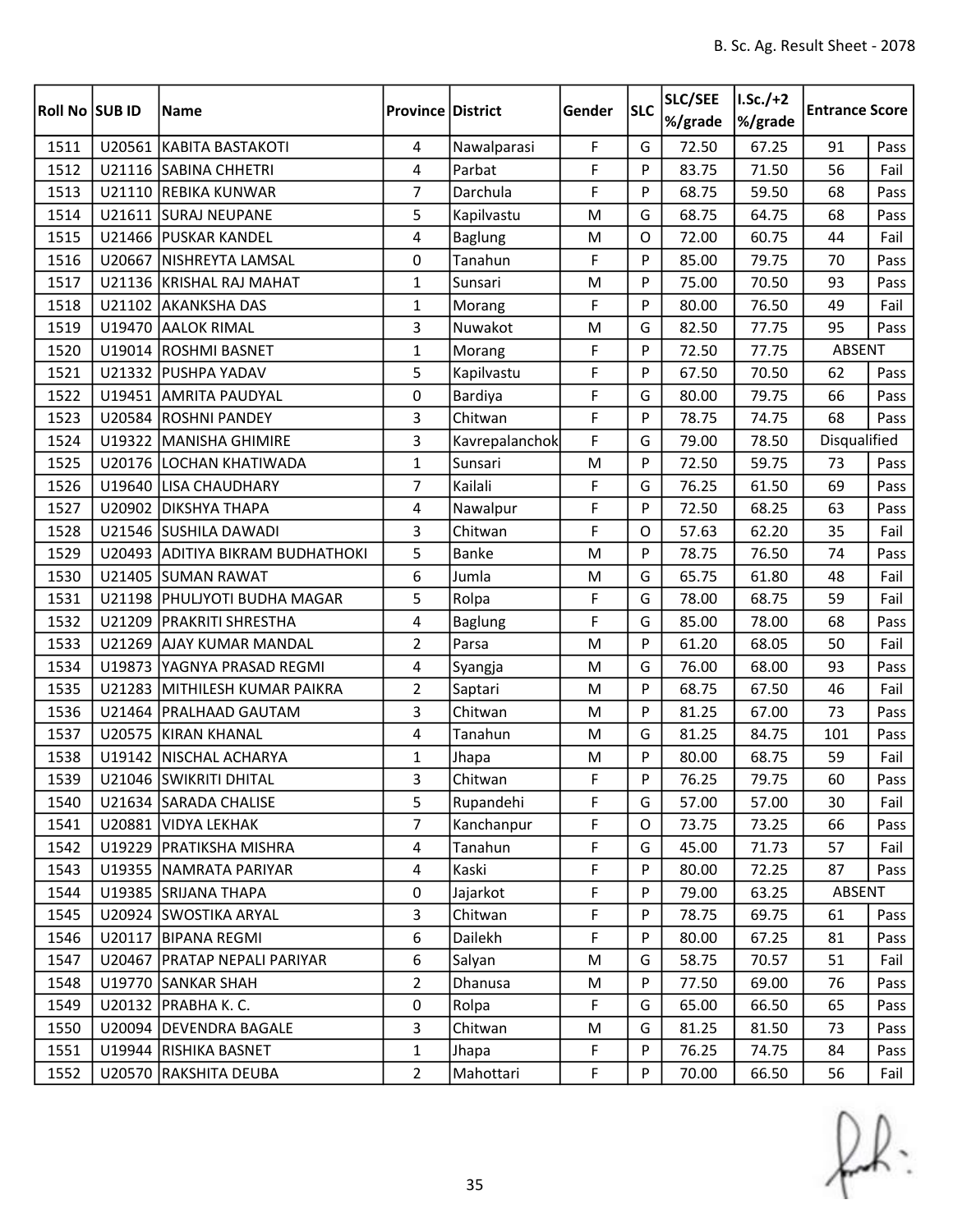| Roll No SUB ID |        | <b>Name</b>                  | <b>Province District</b> |                | Gender      | <b>SLC</b> | SLC/SEE<br>%/grade | $I.Sc./+2$<br>%/grade | <b>Entrance Score</b> |      |
|----------------|--------|------------------------------|--------------------------|----------------|-------------|------------|--------------------|-----------------------|-----------------------|------|
| 1553           |        | U19592 DIKSHYA NEUPANE       | $\overline{7}$           | Kailali        | F           | P          | 75.00              | 78.25                 | 86                    | Pass |
| 1554           |        | U19374 AMCILLA THAMI         | $\mathbf{1}$             | Morang         | F           | G          | 73.75              | 73.25                 | 65                    | Pass |
| 1555           |        | U20350 MIRA SHAH             | $\overline{7}$           | Achham         | F           | G          | 75.00              | 72.25                 | 59                    | Fail |
| 1556           |        | U19642 SUPRABHA SHARMA       | 5                        | Dang           | F           | G          | 80.00              | 74.75                 | 51                    | Fail |
| 1557           | U19097 | <b>RABINA SONAM</b>          | $\boldsymbol{6}$         | Surkhet        | F           | P          | 61.25              | 72.82                 | <b>ABSENT</b>         |      |
| 1558           |        | U21145 SUMIT KHATRI          | 3                        | Bhaktapur      | M           | P          | 82.50              | 64.75                 | 83                    | Pass |
| 1559           |        | U20389 BIKALPA NEUPANE       | $\mathbf 0$              | Tanahun        | M           | G          | 65.00              | 78.25                 | 64                    | Pass |
| 1560           |        | U20021 NISHA KSHETRI         | 4                        | Syangja        | F           | G          | 83.75              | 83.25                 | 96                    | Pass |
| 1561           |        | U19975 ROSHANI GUPTA         | 5                        | <b>Banke</b>   | F           | P          | 65.00              | 65.50                 | 49                    | Fail |
| 1562           |        | U20432 SAPANA POKHREL        | 4                        | Nawalparasi    | F           | G          | 73.00              | 72.50                 | 63                    | Pass |
| 1563           |        | U21624 DEEPA WAGLE           | $\overline{4}$           | Tanahun        | F           | G          | 75.00              | 60.25                 | 60                    | Pass |
| 1564           |        | U19992 BISHAL KHANAL         | 5                        | Arghakhanchi   | M           | G          | 73.75              | 78.25                 | ABSENT                |      |
| 1565           |        | U19632 SUMINA DANGAL         | 3                        | Bhaktapur      | F           | P          | 77.50              | 73.25                 | 78                    | Pass |
| 1566           |        | U20346 NIHARIKA DHAKAL       | 3                        | Kathmandu      | F           | P          | 80.00              | 68.25                 | ABSENT                |      |
| 1567           | U20090 | <b>RACHANA GAJUREL</b>       | 3                        | Chitwan        | F           | P          | 77.50              | 69.75                 | 60                    | Pass |
| 1568           |        | U21647 ANUP KANDEL           | 0                        | Nawalparasi    | M           | P          | 76.38              | 62.00                 | 62                    | Pass |
| 1569           | U19260 | <b>BIJAYA KUNWAR</b>         | 3                        | Chitwan        | M           | P          | 81.25              | 64.50                 | 61                    | Pass |
| 1570           |        | U20749 SUSMITA DHUNGANA      | $\mathbf{1}$             | Ilam           | F           | P          | 80.00              | 79.75                 | 81                    | Pass |
| 1571           |        | U19208 LAXMI SHAH            | $\mathbf 2$              | Dhanusa        | F           | P          | 77.50              | 73.25                 | 67                    | Pass |
| 1572           |        | U21293 SUJAN BAIJU           | 3                        | Sindhupalchok  | M           | G          | 41.25              | 68.00                 | Disqualified          |      |
| 1573           |        | U20590 DIYA POUDEL           | 3                        | Chitwan        | F           | P          | 65.00              | 69.75                 | 58                    | Fail |
| 1574           | U20047 | <b>ASHMA THARU</b>           | 5                        | Bardiya        | F           | P          | 57.50              | 66.45                 | 41                    | Fail |
| 1575           |        | U19104   PRAJWAL ACHARYA     | 5                        | Gulmi          | M           | P          | 86.25              | 81.50                 | 96                    | Pass |
| 1576           | U19990 | MANIMA CHAUDHARY             | 5                        | Dang           | F           | G          | 62.00              | 61.25                 | 53                    | Fail |
| 1577           |        | U19025 SHANTI MISHRA         | $\overline{2}$           | Rautahat       | F           | G          | 65.00              | 55.75                 | 48                    | Fail |
| 1578           |        | U21519 SAROJ SHARMA          | $\overline{2}$           | Siraha         | M           | P          | 77.50              | 69.75                 | 86                    | Pass |
| 1579           | U20150 | <b>TULSI SHRESTHA</b>        | $\overline{4}$           | Nawalparasi    | F           | G          | 76.25              | 78.25                 | 71                    | Pass |
| 1580           |        | U19811 SUBHASH KUMAR SAH     | $\overline{2}$           | Dhanusa        | M           | G          | 65.00              | 61.75                 | 44                    | Fail |
| 1581           |        | U19796 MANIKA KARKI          | $\mathbf{1}$             | Jhapa          | $\mathsf F$ | G          | 74.00              | 64.50                 | 59                    | Fail |
| 1582           |        | U20639 SHAMRAT KHATIWADA     | 3                        | <b>Dhading</b> | M           | G          | 78.75              | 62.75                 | 67                    | Pass |
| 1583           |        | U21333 SURENDRA THARU        | 5                        | Bardiya        | M           | O          | 56.25              | 62.10                 | 38                    | Fail |
| 1584           |        | U20078 KUSAL ADHIKARI        | 4                        | Lamjung        | M           | G          | 81.25              | 83.25                 | 80                    | Pass |
| 1585           |        | U19941   PRASTUTI CHAULAGAIN | 3                        | Makwanpur      | F           | P          | 77.50              | 64.75                 | 78                    | Pass |
| 1586           |        | U20866 TILAK KHATRI          | $\mathbf 0$              | Bardiya        | M           | G          | 57.50              | 67.50                 | 69                    | Pass |
| 1587           |        | U20773 ARUNA CHAPAGAIN       | $\mathbf{1}$             | Jhapa          | F           | P          | 78.75              | 73.25                 | 69                    | Pass |
| 1588           |        | U20646 ROHAN CHAMLAGAIN      | $\mathbf{1}$             | Morang         | M           | G          | 63.00              | 58.50                 | 40                    | Fail |
| 1589           |        | U20442 PABITRA YOGI          | 5                        | Pyuthan        | F           | P          | 76.25              | 71.50                 | 80                    | Pass |
| 1590           |        | U19751 RAHUL SHRESTHA        | 5                        | Rupandehi      | M           | P          | 76.25              | 75.75                 | 77                    | Pass |
| 1591           |        | U19161 SONIKA PANDEY         | $\overline{3}$           | Kathmandu      | F           | P          | 81.25              | 76.50                 | 74                    | Pass |
| 1592           |        | U19965 SWETA RAY             | 0                        | Mahottari      | F           | G          | 62.50              | 56.50                 | 57                    | Fail |
| 1593           |        | U20458 KSHITIZA KARN         | $\overline{2}$           | Parsa          | F           | G          | 76.25              | 68.25                 | 82                    | Pass |
| 1594           |        | U19263 SAMIK NEUPANE         | $\mathbf{1}$             | Morang         | M           | P          | 76.25              | 64.75                 | 48                    | Fail |

 $f(x)$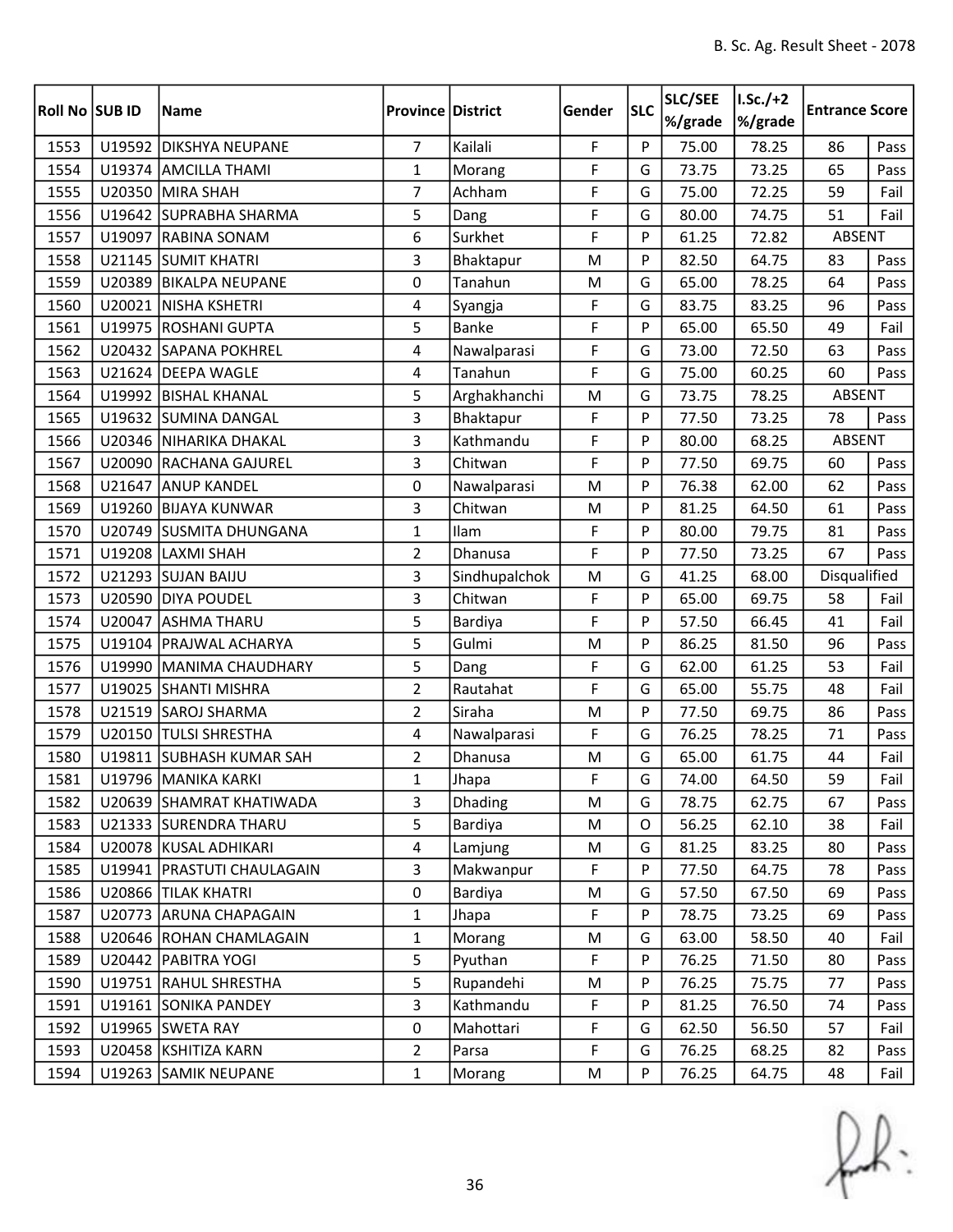| Roll No SUB ID |        | <b>Name</b>                     | <b>Province District</b> |               | Gender | <b>SLC</b> | SLC/SEE<br>%/grade | $I.Sc./+2$<br>%/grade | <b>Entrance Score</b> |      |
|----------------|--------|---------------------------------|--------------------------|---------------|--------|------------|--------------------|-----------------------|-----------------------|------|
| 1595           |        | U21506 KAMAL PARSAD BHANDARI    | 4                        | Syangja       | M      | G          | 63.75              | 61.50                 | 66                    | Pass |
| 1596           |        | U21146 GITA BASNET              | 3                        | Sindhupalchok | F      | G          | 63.25              | 67.45                 | 62                    | Pass |
| 1597           |        | U19262 SONIKA GAIHRE            | 4                        | Syangja       | F      | G          | 69.00              | 66.00                 | 74                    | Pass |
| 1598           |        | U20732 RICHA GHIMIRE            | 3                        | Chitwan       | F      | P          | 85.00              | 81.50                 | 68                    | Pass |
| 1599           | U19634 | <b>NISHAN ARAN</b>              | 3                        | Sindhuli      | M      | G          | 81.00              | 83.25                 | 79                    | Pass |
| 1600           |        | U20201 YUNIK ADHIKARI           | $\mathbf{1}$             | Morang        | M      | P          | 82.50              | 83.25                 | 77                    | Pass |
| 1601           |        | U20917 KRITIKA GHIMIRE          | 0                        | Lamjung       | F      | P          | 77.50              | 79.75                 | 73                    | Pass |
| 1602           |        | U19402 SHANTI SINJALI           | 5                        | Palpa         | F      | G          | 83.75              | 61.50                 | 69                    | Pass |
| 1603           |        | U19908 AASHIKA NEUPANE          | 3                        | Chitwan       | F      | P          | 66.25              | 73.25                 | 54                    | Fail |
| 1604           |        | U20476 SHRUTI YADAV             | $\overline{2}$           | Siraha        | F      | G          | 65.00              | 71.50                 | 61                    | Pass |
| 1605           |        | U19861 BISHWAS SHARMA           | 5                        | Dang          | M      | G          | 57.50              | 59.75                 | 62                    | Pass |
| 1606           |        | U21325 DHRAM DEV THAKUR HAJAM   | $\overline{2}$           | Dhanusa       | M      | P          | 65.00              | 74.75                 | 58                    | Fail |
| 1607           |        | U21565 CHIRAG THAPA             | $\mathbf{1}$             | Morang        | M      | G          | 77.00              | 78.25                 | 49                    | Fail |
| 1608           | U19239 | <b>DIBBESHWORI KUNWAR</b>       | 4                        | Lamjung       | F      | G          | 76.25              | 87.92                 | 76                    | Pass |
| 1609           |        | U20756 MANISHA SARU THAPA MAGAR | 3                        | Makwanpur     | F      | G          | 60.00              | 67.18                 | 66                    | Pass |
| 1610           |        | U20381 SAGAR KARKI              | 0                        | Morang        | M      | P          | 63.75              | 62.25                 | 68                    | Pass |
| 1611           |        | U19955 SATYAM SUBEDI            | 5                        | Kapilvastu    | M      | G          | 57.00              | 63.00                 | 64                    | Pass |
| 1612           |        | U20054 SUDIP BHUSAL             | 4                        | Nawalparasi   | M      | G          | 85.00              | 74.75                 | <b>ABSENT</b>         |      |
| 1613           |        | U20121 NUTAN RAJ BARAL          | $\mathbf{1}$             | Ilam          | M      | G          | 67.50              | 65.50                 | 70                    | Pass |
| 1614           |        | U20240 NISMA GAUTAM             | $\mathbf{1}$             | Morang        | F      | P          | 63.75              | 69.65                 | 44                    | Fail |
| 1615           |        | U19923 KRITIK CHAUDHARY         | $\mathbf{1}$             | Sunsari       | M      | P          | 75.00              | 74.75                 | 55                    | Fail |
| 1616           | U21605 | <b>BHUMIKA BOHARA</b>           | 6                        | Surkhet       | F      | P          | 77.50              | 74.75                 | 69                    | Pass |
| 1617           |        | U20748 PRASHNA THAPA            | 3                        | Chitwan       | F      | P          | 73.75              | 73.25                 | 72                    | Pass |
| 1618           |        | U21164 JJIYA NIROULA            | $\mathbf{1}$             | Dhankuta      | F      | $\Omega$   | 77.50              | 63.25                 | 70                    | Pass |
| 1619           |        | U19689 AMRIT POUDEL             | 5                        | Pyuthan       | M      | G          | 78.00              | 71.00                 | 92                    | Pass |
| 1620           | U20827 | <b>DIKSHA BHARATI</b>           | $\mathbf{1}$             | Jhapa         | F      | P          | 71.25              | 62.00                 | 72                    | Pass |
| 1621           | U21487 | JAGRITEE BOHARA                 | 3                        | Makwanpur     | F      | G          | 75.00              | 58.25                 | 77                    | Pass |
| 1622           |        | U20735 SHALINA BHATTARAI        | 4                        | Tanahun       | F      | P          | 77.50              | 73.25                 | 89                    | Pass |
| 1623           |        | U20817 MEGHA HAMAL ACHARYA      | 0                        | Rolpa         | F      | Þ          | 80.00              | 65.00                 | ABSENT                |      |
| 1624           |        | U19688 HIMA ARYAL               | 4                        | Nawalparasi   | F      | G          | 76.00              | 64.00                 | 60                    | Pass |
| 1625           |        | U20809 AMIT KUMAR YADAV         | $\overline{2}$           | Siraha        | M      | G          | 57.50              | 84.98                 | 58                    | Fail |
| 1626           |        | U21496 SHIKSHYA BISTA           | 0                        | Lamjung       | F      | P          | 85.00              | 76.50                 | 81                    | Pass |
| 1627           |        | U21383 SAMIR KUMAR THARU        | 5                        | Bardiya       | M      | G          | 73.75              | 57.75                 | 62                    | Pass |
| 1628           |        | U21630 PURNIMA POUDEL           | 3                        | Chitwan       | F      | G          | 70.00              | 66.50                 | 57                    | Fail |
| 1629           |        | U20564   POOJA SHRESTHA         | $\overline{4}$           | Lamjung       | F      | G          | 85.00              | 64.75                 | 89                    | Pass |
| 1630           |        | U19390 KABITA NEUPANE           | 5                        | Kapilvastu    | F      | P          | 70.00              | 60.50                 | 48                    | Fail |
| 1631           |        | U19227 SEMAN GEMI MAGAR         | 3                        | Chitwan       | M      | P          | 78.75              | 77.75                 | 50                    | Fail |
| 1632           |        | U21557   PRAKASH SUNAR          | 6                        | Surkhet       | M      | G          | 68.75              | 54.25                 | 71                    | Pass |
| 1633           |        | U20916 SANDES MAHAT             | 4                        | Gorkha        | M      | P          | 67.50              | 76.50                 | 64                    | Pass |
| 1634           |        | U21149 SAURAV POUDEL            | 4                        | Syangja       | M      | P          | 82.50              | 83.25                 | 90                    | Pass |
| 1635           |        | U21186 SURYA K.C.               | 5                        | Nawalparasi   | M      | P          | 83.75              | 81.50                 | 87                    | Pass |
| 1636           |        | U19320 LAXMAN PAUDEL            | 3                        | Rasuwa        | M      | P          | 81.25              | 74.75                 | 50                    | Fail |

 $f(x)$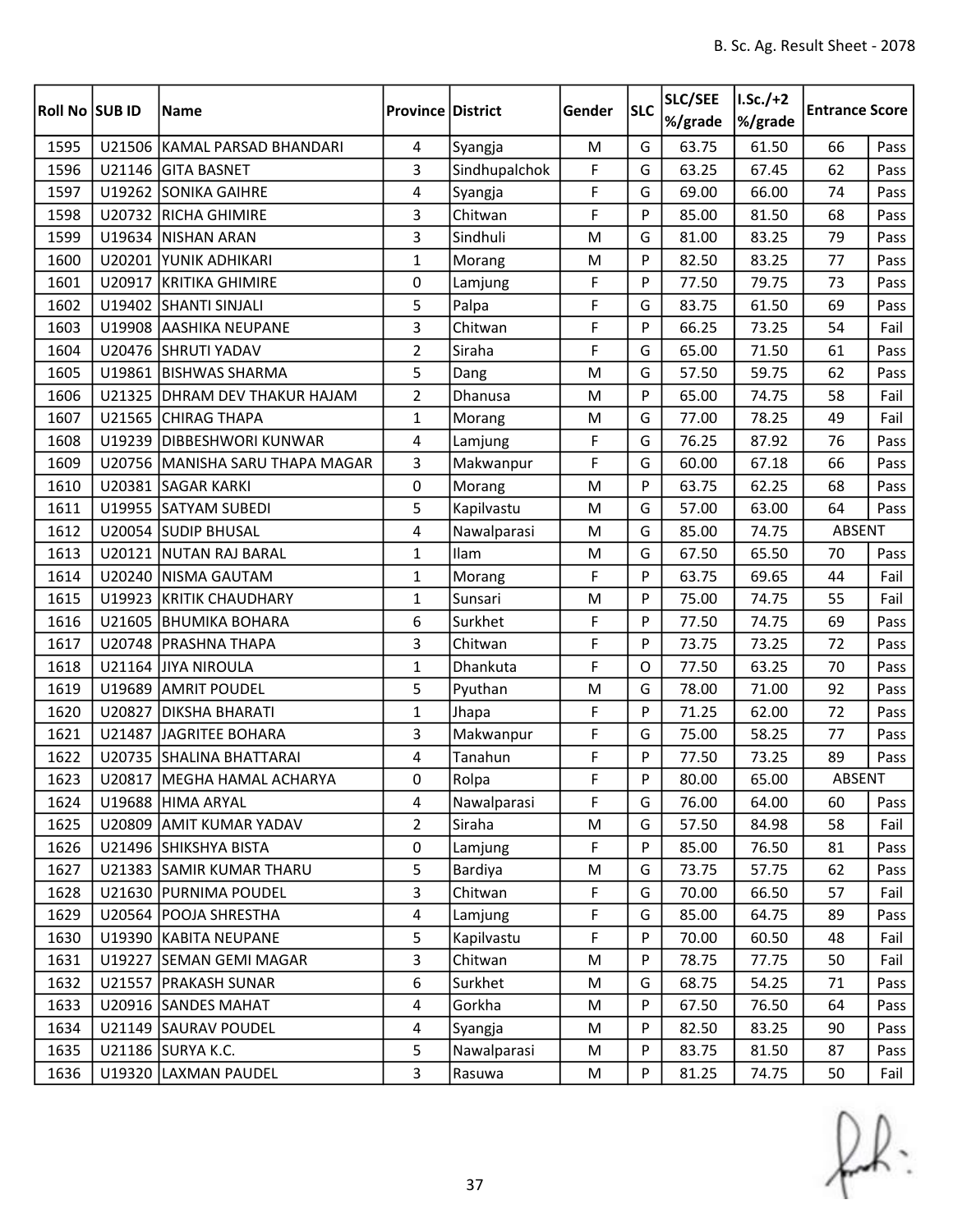| <b>Roll No SUB ID</b> |        | <b>Name</b>                     | <b>Province District</b> |                | Gender    | <b>SLC</b> | SLC/SEE<br>%/grade | $I.Sc./+2$<br>%/grade | <b>Entrance Score</b> |      |
|-----------------------|--------|---------------------------------|--------------------------|----------------|-----------|------------|--------------------|-----------------------|-----------------------|------|
| 1637                  |        | U19328 DEVI SAPKOTA             | $\overline{3}$           | Kavrepalanchok | F         | G          | 78.00              | 75.25                 | Disqualified          |      |
| 1638                  | U20617 | SADIKSHYA KOIRALA               | 3                        | Kavrepalanchok | F         | G          | 82.50              | 73.25                 | 64                    | Pass |
| 1639                  |        | U19545 MONIKA RANA              | 5                        | Palpa          | F         | P          | 65.00              | 59.75                 | 43                    | Fail |
| 1640                  | U21500 | <b>GAURAV SHRIWASTAVA</b>       | 0                        | Dhanusa        | M         | G          | 80.00              | 73.25                 | 56                    | Fail |
| 1641                  |        | U20354   DURGA BOHARA           | 6                        | Jumla          | M         | G          | 85.00              | 72.75                 | 102                   | Pass |
| 1642                  |        | U21289 SARSWATI KUMARI ADHIKARI | $\overline{2}$           | Sarlahi        | F         | G          | 67.00              | 62.25                 | 40                    | Fail |
| 1643                  |        | U21052 MONIKA PATHAK            | $\overline{2}$           | Parsa          | F         | G          | 75.00              | 81.50                 | 71                    | Pass |
| 1644                  |        | U21548 PRAVIN POKHREL           | 5                        | Bardiya        | M         | P          | 81.25              | 77.00                 | 68                    | Pass |
| 1645                  |        | U19344 RATNA GUPTA              | $\overline{2}$           | <b>Bara</b>    | F         | P          | 76.25              | 64.00                 | 62                    | Pass |
| 1646                  |        | U20644   MEGHA KUMARI SHAH      | $\mathbf 0$              | Saptari        | F         | P          | 81.25              | 64.25                 | 51                    | Fail |
| 1647                  |        | U20691 BINUSKA BASYAL           | 4                        | Nawalpur       | F         | G          | 76.25              | 79.75                 | 67                    | Pass |
| 1648                  |        | U20418 ROJI JUGJALI             | 4                        | Myagdi         | F         | G          | 58.75              | 75.92                 | 64                    | Pass |
| 1649                  |        | U20884 NITU KUMARI MAHATO       | $\overline{2}$           | Mahottari      | F         | G          | 68.75              | 61.50                 | 71                    | Pass |
| 1650                  | U20770 | <b>GANESH BHANDARI</b>          | 4                        | Tanahun        | M         | G          | 85.00              | 73.25                 | 95                    | Pass |
| 1651                  |        | U21021 BISHAL SHREESH           | 6                        | Surkhet        | M         | P          | 68.75              | 71.50                 | 40                    | Fail |
| 1652                  |        | U21620 SAMIR PUN                | 4                        | <b>Baglung</b> | M         | G          | 63.75              | 54.75                 | 72                    | Pass |
| 1653                  |        | U20635 SAILESH YADAV            | $\overline{2}$           | Siraha         | M         | P          | 73.75              | 61.75                 | 85                    | Pass |
| 1654                  |        | U19168 APEKSHYA RANA MAGAR      | 5                        | Arghakhanchi   | F         | P          | 80.00              | 78.25                 | 60                    | Pass |
| 1655                  | U20907 | <b>NIRDESH SHRESTHA</b>         | 3                        | Chitwan        | M         | P          | 75.00              | 65.25                 | 76                    | Pass |
| 1656                  |        | U19558 SAPANA POUDEL            | 4                        | Parbat         | F         | P          | 82.50              | 76.50                 | 85                    | Pass |
| 1657                  |        | U20670 ROSHAN THAMI             | 3                        | Dolakha        | M         | P          | 72.50              | 79.75                 | 80                    | Pass |
| 1658                  |        | U20425   DIPENDRA KUMAR SHAHI   | $\pmb{0}$                | Jumla          | M         | P          | 78.75              | 63.25                 | 83                    | Pass |
| 1659                  |        | U19279 KRISTINA BHATTARAI       | 3                        | Chitwan        | F         | P          | 83.75              | 79.25                 | 70                    | Pass |
| 1660                  | U20745 | <b>PRAGATI DANGAL</b>           | $\mathbf{1}$             | Jhapa          | F         | P          | 72.50              | 73.25                 | 59                    | Fail |
| 1661                  |        | U20541 DIPENDRA GHIMIRE         | $\mathbf{1}$             | Sankhuwasabha  | M         | G          | 65.00              | 59.25                 | ABSENT                |      |
| 1662                  |        | U20116 ANUPAMA GURAGAIN         | $\mathbf{1}$             | Dhankuta       | F         | P          | 73.75              | 71.50                 | 69                    | Pass |
| 1663                  | U21530 | <b>DIPESH KUMAR MANDAL</b>      | $\mathbf{1}$             | Sunsari        | ${\sf M}$ | P          | 60.00              | 62.75                 | 49                    | Fail |
| 1664                  |        | U20542 DIPESH SIGDEL            | 5                        | Bardiya        | M         | P          | 81.25              | 58.75                 | 68                    | Pass |
| 1665                  |        | U19033 YATHARTHA BOHARA         | $\overline{7}$           | Kailali        | M         | Þ          | 66.25              | 73.25                 | ABSENT                |      |
| 1666                  |        | U19463 ASHISH KUMAR SADA        | 0                        | Siraha         | M         | G          | 78.75              | 68.25                 | 52                    | Fail |
| 1667                  |        | U21313   NARESH BASNET          | 6                        | Salyan         | M         | P          | 80.00              | 71.00                 | 90                    | Pass |
| 1668                  |        | U20904 NAMRATA GHIMIRE          | 3                        | Chitwan        | F         | P          | 81.25              | 73.25                 | 79                    | Pass |
| 1669                  |        | U21108 ANUSHA ADHIKARI          | 3                        | Chitwan        | F         | P          | 76.25              | 68.25                 | 73                    | Pass |
| 1670                  |        | U20959 SUSHMITA KALIRAJ         | 5                        | Gulmi          | F         | P          | 81.25              | 76.50                 | 44                    | Fail |
| 1671                  |        | U19581 RIJAN DAHAL              | $\mathbf{1}$             | Morang         | M         | P          | 83.75              | 79.25                 | 89                    | Pass |
| 1672                  | U19309 | NAWARAJ NIROULA                 | $\mathbf{1}$             | Terhathum      | M         | G          | 80.00              | 69.75                 | 74                    | Pass |
| 1673                  | U20820 | <b>MAUSHAM POKHREL</b>          | $\mathsf 0$              | Syangja        | M         | G          | 81.25              | 66.50                 | 92                    | Pass |
| 1674                  |        | U19174   BHAWANA SUBEDI         | 3                        | Bhaktapur      | F         | G          | 73.00              | 0.00                  | Disqualified          |      |
| 1675                  |        | U19380 AARSHI KOIRALA           | $\mathbf{1}$             | Jhapa          | F         | P          | 73.75              | 74.75                 | 76                    | Pass |
| 1676                  |        | U21315   PRASHANT BIKRAM SHAH   | $\overline{3}$           | Kathmandu      | M         | P          | 77.50              | 67.25                 | ABSENT                |      |
| 1677                  |        | U21007 SARISHMA NEUPANE         | 5                        | Rupandehi      | F         | P          | 80.00              | 76.50                 | 59                    | Fail |
| 1678                  |        | U20952 SMRITI ACHARYA           | 3                        | Chitwan        | F         | P          | 72.50              | 68.25                 | 40                    | Fail |

 $f(x)$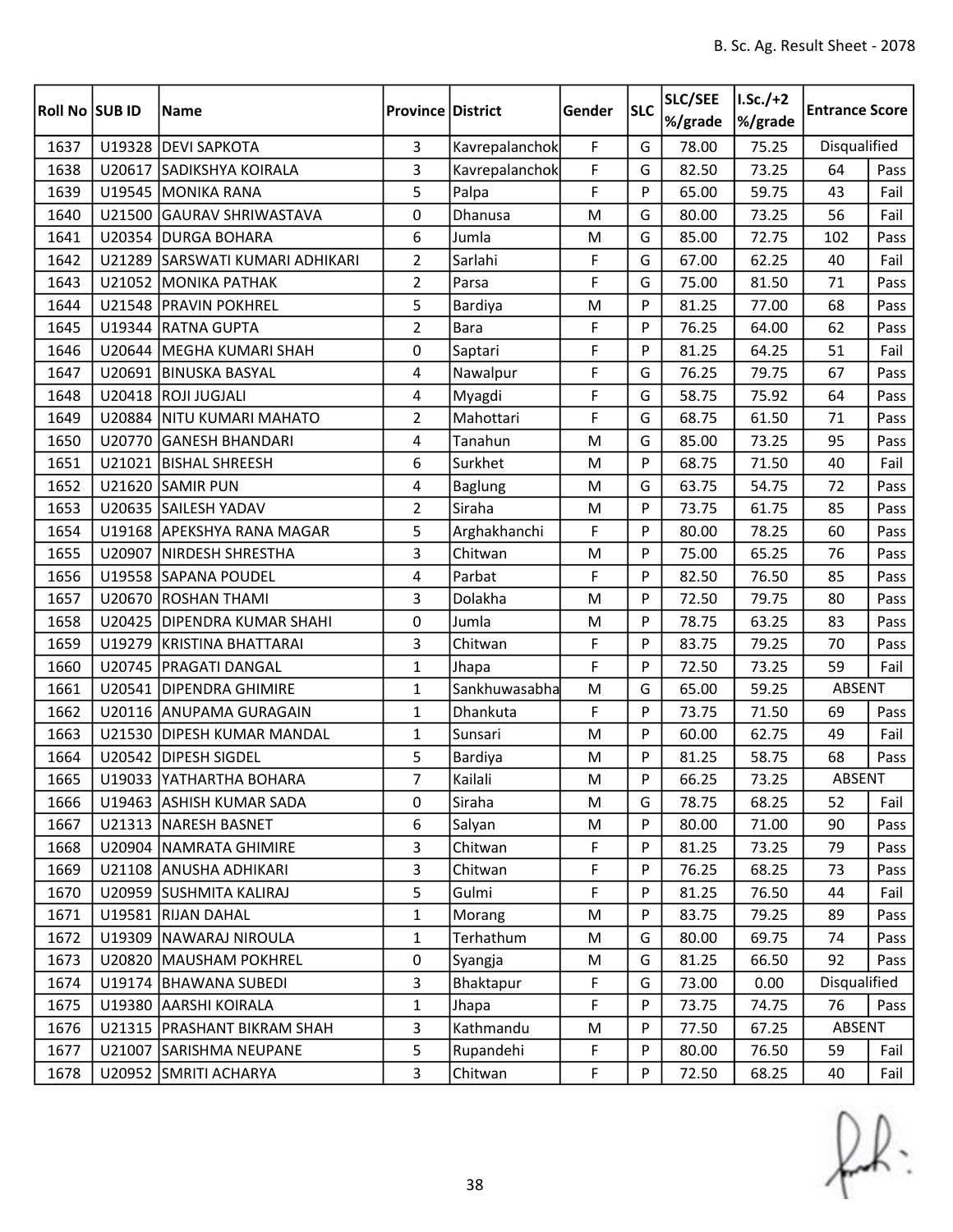| Roll No SUB ID |        | <b>Name</b>                      | <b>Province District</b> |                | Gender | <b>SLC</b> | SLC/SEE<br>%/grade | $I.Sc./+2$<br>%/grade | <b>Entrance Score</b> |      |
|----------------|--------|----------------------------------|--------------------------|----------------|--------|------------|--------------------|-----------------------|-----------------------|------|
| 1679           |        | U19396 SRIJANA CHAUDHARY         | 5                        | Kapilvastu     | F      | P          | 80.00              | 78.25                 | 64                    | Pass |
| 1680           |        | U20738 NIRJAL KUNWAR             | 3                        | Chitwan        | M      | P          | 78.75              | 71.50                 | 77                    | Pass |
| 1681           |        | U21220 DIP KIRAN SUBEDI          | 5                        | Pyuthan        | M      | G          | 52.50              | 76.27                 | ABSENT                |      |
| 1682           |        | U20052 SUSMITA CHALISE           | 4                        | <b>Baglung</b> | F      | G          | 66.25              | 71.50                 | 60                    | Pass |
| 1683           |        | U20253 BINITA THAPA CHHETRI      | 5                        | Arghakhanchi   | F      | P          | 78.75              | 76.50                 | 87                    | Pass |
| 1684           |        | U21264 SUPRIYA BHUSAL            | 5                        | Arghakhanchi   | F      | P          | 81.25              | 79.75                 | 73                    | Pass |
| 1685           |        | U19666 DEVI OJHA                 | $\overline{7}$           | Doti           | F      | P          | 80.00              | 78.25                 | ABSENT                |      |
| 1686           |        | U20369 DEEPEEKA BARAL            | 3                        | Chitwan        | F      | G          | 72.50              | 59.75                 | 73                    | Pass |
| 1687           |        | U21212 BABITA SAPKOTA            | 5                        | Gulmi          | F      | G          | 75.00              | 74.75                 | 68                    | Pass |
| 1688           | U20750 | <b>BHUWAN KHADKA</b>             | 5                        | <b>Banke</b>   | M      | P          | 75.00              | 64.75                 | ABSENT                |      |
| 1689           |        | U21540 ARPANA KHADKA             | 0                        | Okhaldhunga    | F      | P          | 77.50              | 79.75                 | 47                    | Fail |
| 1690           |        | U20206 SAMIKSHYA PARAJULI        | 4                        | Tanahun        | F      | G          | 75.00              | 73.25                 | 71                    | Pass |
| 1691           |        | U19740 MANISH PANDIT             | $\mathbf{1}$             | Morang         | M      | G          | 78.75              | 68.00                 | 67                    | Pass |
| 1692           |        | U19072 RAJ KUMAR SILWAL          | 3                        | Ramechhap      | M      | G          | 81.00              | 67.00                 | 60                    | Pass |
| 1693           |        | U20664 PRATIMA PHUYAL            | 3                        | Sindhuli       | F      | P          | 73.75              | 73.25                 | 67                    | Pass |
| 1694           |        | U20342 PUSHPA JOSHI              | $\overline{7}$           | Bajhang        | M      | G          | 75.00              | 57.25                 | 62                    | Pass |
| 1695           |        | U21144 MANISHA PANGALI           | 6                        | Surkhet        | F      | P          | 66.25              | 78.51                 | 50                    | Fail |
| 1696           |        | U20158 ASHOK CHAUDHARY           | 5                        | Dang           | M      | G          | 75.00              | 76.50                 | 99                    | Pass |
| 1697           |        | U19744   PRATIBHA ARYAL          | 5                        | Rupandehi      | F      | G          | 78.75              | 78.25                 | 69                    | Pass |
| 1698           |        | U20447 SAGAR BHANDARI            | 4                        | Kaski          | M      | P          | 86.25              | 80.50                 | 97                    | Pass |
| 1699           |        | U20353 ISHAN KARKI               | $\mathbf{1}$             | Sunsari        | M      | P          | 80.00              | 58.25                 | 72                    | Pass |
| 1700           |        | U19337 SUGAM BHANDARI            | $\mathbf{1}$             | Jhapa          | M      | P          | 60.00              | 76.63                 | 54                    | Fail |
| 1701           | U20527 | <b>RUPESH PRASAD MAHATO</b>      | $\overline{2}$           | Siraha         | M      | P          | 67.50              | 71.50                 | 68                    | Pass |
| 1702           | U20604 | <b>AASHISH ACHARYA</b>           | 3                        | Chitwan        | M      | G          | 81.25              | 79.25                 | 84                    | Pass |
| 1703           |        | U20252 NIRMALA LIMBU             | $\mathbf{1}$             | Morang         | F      | G          | 76.00              | 63.50                 | 65                    | Pass |
| 1704           | U20957 | <b>RITU ARYAL</b>                | 3                        | Chitwan        | F      | P          | 77.50              | 78.25                 | 44                    | Fail |
| 1705           | U20614 | <b>AJITA MAHAT</b>               | 1                        | Sankhuwasabha  | F      | G          | 60.00              | 61.25                 | 38                    | Fail |
| 1706           |        | U19683 LAV ACHARYA               | $\mathbf{1}$             | Morang         | M      | G          | 70.00              | 64.00                 | 55                    | Fail |
| 1707           |        | U20717   PRASANSHA KUMARI BHATTA | $\overline{7}$           | Dadeldhura     | F      | P          | 80.00              | 68.25                 | 99                    | Pass |
| 1708           |        | U20805 RASMI BARAL               | 4                        | Kaski          | F      | P          | 68.75              | 69.75                 | 51                    | Fail |
| 1709           |        | U20468 AGRATA CHALISE            | 0                        | Sarlahi        | F      | G          | 71.25              | 59.75                 | ABSENT                |      |
| 1710           |        | U21251 JYOTI KUMARI YADAV        | $\overline{2}$           | Saptari        | F      | G          | 66.25              | 62.00                 | 40                    | Fail |
| 1711           | U20099 | <b>DIKSHA RAI</b>                | $\mathbf{1}$             | Sunsari        | F      | P          | 65.00              | 76.24                 | 59                    | Fail |
| 1712           |        | U21551 KARNAKHAR BHATTRAI        | 6                        | Kalikot        | M      | G          | 72.13              | 76.43                 | 55                    | Fail |
| 1713           |        | U19024 ARYA AMATYA               | $\overline{2}$           | Parsa          | F      | P          | 82.50              | 78.25                 | 99                    | Pass |
| 1714           |        | U20836   MANISHA ACHARYA         | $\overline{7}$           | Rupandehi      | F      | P          | 81.25              | 78.25                 | 80                    | Pass |
| 1715           |        | U21413 MENUKA POUDEL             | 3                        | Chitwan        | F      | G          | 78.00              | 78.75                 | 58                    | Fail |
| 1716           |        | U19078 SAURAV LAMSAL             | 4                        | Syangja        | M      | P          | 76.25              | 69.00                 | 74                    | Pass |
| 1717           |        | U19048   NABINA KHADKA           | 5                        | Pyuthan        | F      | G          | 65.00              | 69.75                 | 63                    | Pass |
| 1718           |        | U21279 KRISHNA THAKUR            | $\overline{2}$           | Mahottari      | M      | G          | 56.25              | 51.00                 | 53                    | Fail |
| 1719           |        | U19312 BIPANA THAPA              | 4                        | Parbat         | F      | G          | 67.50              | 66.50                 | 61                    | Pass |
| 1720           |        | U21267 AVHISHEKH GURUNG          | 5                        | Banke          | M      | G          | 72.00              | 62.50                 | 53                    | Fail |

 $f(x)$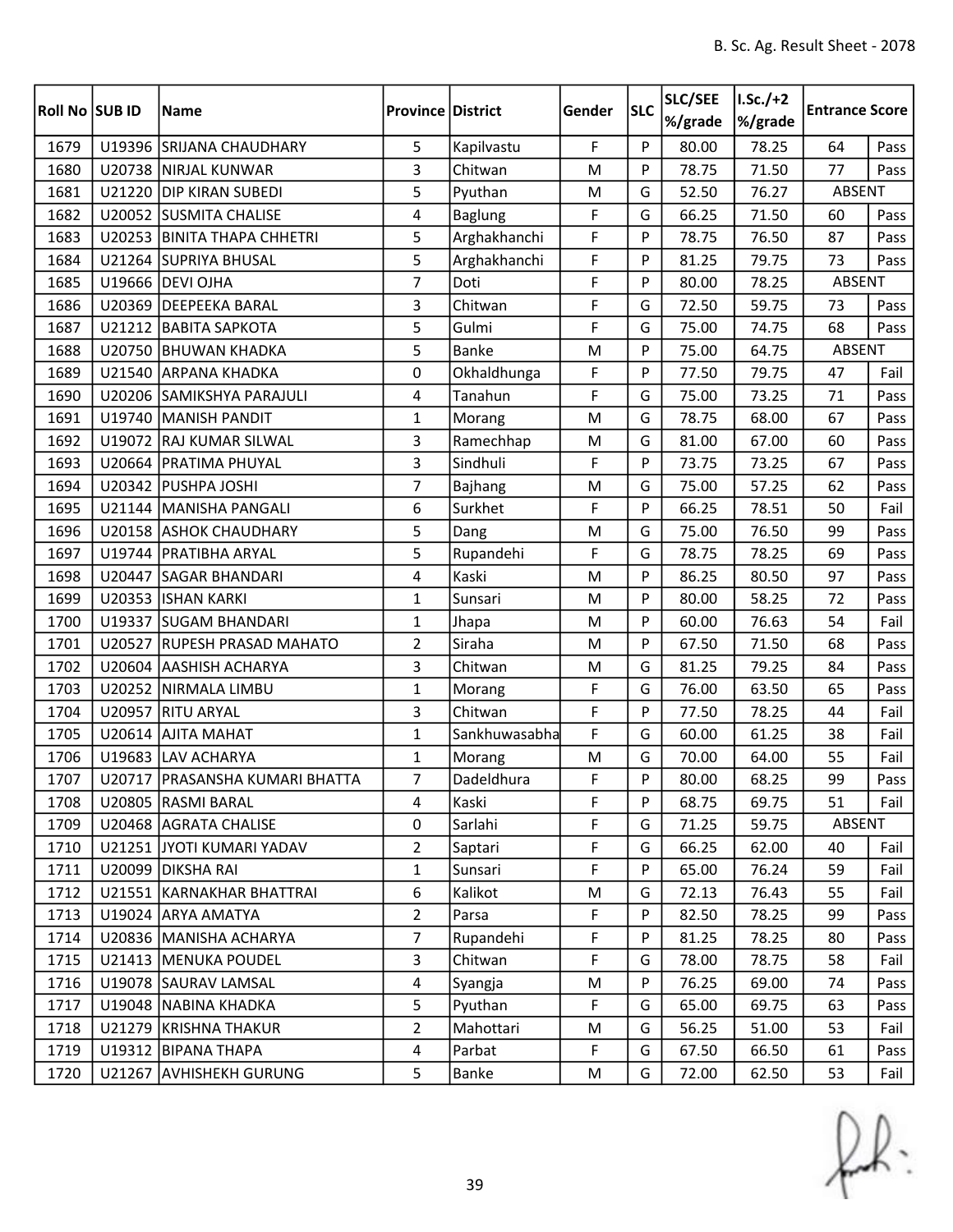| Roll No SUB ID |        | <b>Name</b>                        | <b>Province District</b> |                | Gender | <b>SLC</b> | SLC/SEE<br>%/grade | $I.Sc./+2$<br>%/grade | <b>Entrance Score</b> |      |
|----------------|--------|------------------------------------|--------------------------|----------------|--------|------------|--------------------|-----------------------|-----------------------|------|
| 1721           |        | U21521 PUSHPA POUDEL               | 5                        | Dang           | F      | G          | 62.00              | 63.25                 | 38                    | Fail |
| 1722           |        | U21644 BINITA PAUDEL               | 5                        | Rupandehi      | F      | G          | 79.00              | 72.75                 | 49                    | Fail |
| 1723           |        | U20455 SANGAM KUMAR GUPTA TELI     | 5                        | Kapilvastu     | M      | P          | 72.50              | 59.75                 | 80                    | Pass |
| 1724           |        | U19343 SUBIGYA KHANAL              | 3                        | Kavrepalanchok | M      | G          | 79.00              | 71.00                 | Disqualified          |      |
| 1725           |        | U21165 SHAILESH SHRESTHA           | 3                        | Dhading        | M      | P          | 70.00              | 69.25                 | 45                    | Fail |
| 1726           |        | U21221 SANTOSH ROKAYA              | 6                        | Jumla          | M      | G          | 59.75              | 53.70                 | 36                    | Fail |
| 1727           |        | U19675 RAKSHA BHANDARI             | 5                        | Rupandehi      | F      | P          | 75.00              | 73.25                 | 70                    | Pass |
| 1728           |        | U20974 DIPIKA BHUSAL               | 3                        | Chitwan        | F      | G          | 70.00              | 64.25                 | 70                    | Pass |
| 1729           |        | U19147 KHUSHBU KUMARI CHAUDHARY    | $\overline{2}$           | Saptari        | F      | G          | 70.00              | 56.25                 | 61                    | Pass |
| 1730           |        | U19752 DIPJYOTI THAPA MAGAR        | $\overline{4}$           | Gorkha         | F      | G          | 80.00              | 69.00                 | 75                    | Pass |
| 1731           |        | U19754 AAYUSHA SUBEDI              | $\mathbf{1}$             | Sunsari        | F      | P          | 71.25              | 61.50                 | 55                    | Fail |
| 1732           |        | U21155 RANJANA BHATTARAI           | 5                        | Banke          | F      | P          | 67.50              | 57.75                 | 47                    | Fail |
| 1733           |        | U21352 SAGAR JOSHI                 | 7                        | Kanchanpur     | M      | G          | 57.50              | 78.08                 | 56                    | Fail |
| 1734           |        | U21226 SHASIN DAHAL                | $\mathbf{1}$             | Dhankuta       | M      | G          | 52.50              | 70.65                 | 73                    | Pass |
| 1735           |        | U19296 RAM AJAY MUKHIYA            | $\overline{2}$           | Dhanusa        | M      | G          | 57.50              | 73.25                 | 54                    | Fail |
| 1736           |        | U19270 BHAWANA THAPA               | 5                        | Arghakhanchi   | F      | P          | 62.50              | 75.80                 | 65                    | Pass |
| 1737           |        | U20587 SUMNIMA SHARMA POUDEL       | 3                        | Chitwan        | F      | G          | 82.50              | 79.75                 | 73                    | Pass |
| 1738           | U21577 | <b>DIYA SHAKYA</b>                 | 4                        | <b>Baglung</b> | F      | P          | 67.50              | 59.75                 | 51                    | Fail |
| 1739           |        | U21588 TENZIN RAPKE TAMANG         | 6                        | Humla          | M      | G          | 66.25              | 63.25                 | 54                    | Fail |
| 1740           |        | U21132 AASHISH KHATIWADA           | 3                        | Nuwakot        | M      | P          | 83.75              | 73.25                 | 90                    | Pass |
| 1741           |        | U19278 SEEMA TIWARI                | 5                        | Rupandehi      | F      | G          | 72.50              | 68.25                 | 79                    | Pass |
| 1742           |        | U21028 SANDESH BOHARA              | 0                        | Bajura         | M      | P          | 70.00              | 78.25                 | 70                    | Pass |
| 1743           |        | U19886 KANCHAN BHATTA              | 4                        | Lamjung        | F      | G          | 45.00              | 72.59                 | 49                    | Fail |
| 1744           | U20713 | <b>DIKSHA ADHIKARI</b>             | 3                        | Chitwan        | F      | G          | 77.50              | 64.75                 | 70                    | Pass |
| 1745           |        | U19376 SHREE RAM PRASAD CHAURASIYA | $\overline{2}$           | Parsa          | M      | G          | 53.75              | 77.50                 | Disqualified          |      |
| 1746           | U19835 | <b>BHAGIRATHI THAKUR NAU</b>       | 5                        | Nawalparasi    | M      | G          | 78.00              | 71.50                 | 96                    | Pass |
| 1747           | U19743 | <b>DIYA RANABHAT</b>               | 4                        | Kaski          | F      | P          | 76.25              | 74.75                 | 93                    | Pass |
| 1748           | U21160 | <b>DINESH YADAV</b>                | 5                        | Kapilvastu     | M      | P          | 76.25              | 73.25                 | 89                    | Pass |
| 1749           |        | U21303 BIPANA RAI                  | $\mathbf{1}$             | Panchthar      | F      | G          | 46.25              | 68.02                 | 36                    | Fail |
| 1750           |        | U19468 ASHMITA GHALE               | 3                        | Chitwan        | F      | P          | 70.00              | 63.25                 | 62                    | Pass |
| 1751           |        | U19267 BINITA POUDEL               | 4                        | Syangja        | F      | P          | 75.00              | 59.75                 | 51                    | Fail |
| 1752           |        | U21391 PRAJJWAL KARKI              | $\mathbf{1}$             | Morang         | M      | P          | 81.25              | 64.00                 | ABSENT                |      |
| 1753           |        | U19399 AMRESH SHARMA               | $\overline{2}$           | Dhanusa        | M      | G          | 73.75              | 72.75                 | 68                    | Pass |
| 1754           |        | U20559 DEVRAJ LAUDARI              | $\overline{4}$           | Tanahun        | M      | G          | 77.50              | 63.25                 | 74                    | Pass |
| 1755           |        | U19284 RASIK TIWARI                | 3                        | Kathmandu      | M      | P          | 81.25              | 74.75                 | 90                    | Pass |
| 1756           |        | U19962 BARSHA KUTTAL               | 3                        | Chitwan        | F      | P          | 80.00              | 76.50                 | 54                    | Fail |
| 1757           |        | U21502 MADAN NEPALI                | 6                        | Dailekh        | M      | G          | 66.00              | 71.22                 | 73                    | Pass |
| 1758           |        | U19434   PRASHANNA SAPKOTA         | 3                        | Chitwan        | M      | P          | 76.25              | 72.25                 | 59                    | Fail |
| 1759           |        | U19862 SUNITA BHANDARI             | 4                        | Nawalparasi    | F      | G          | 79.00              | 67.50                 | 71                    | Pass |
| 1760           |        | U19775 AMISHA BHANDARI             | 5                        | Gulmi          | F      | P          | 80.00              | 79.75                 | 61                    | Pass |
| 1761           |        | U20605 ANISH KUMAR SAH             | $\mathbf 0$              | Rautahat       | M      | P          | 82.50              | 70.25                 | 79                    | Pass |
| 1762           |        | U19667 KRITI LAMSAL                | $\overline{4}$           | Syangja        | F      | G          | 70.00              | 63.25                 | 65                    | Pass |

 $f(x)$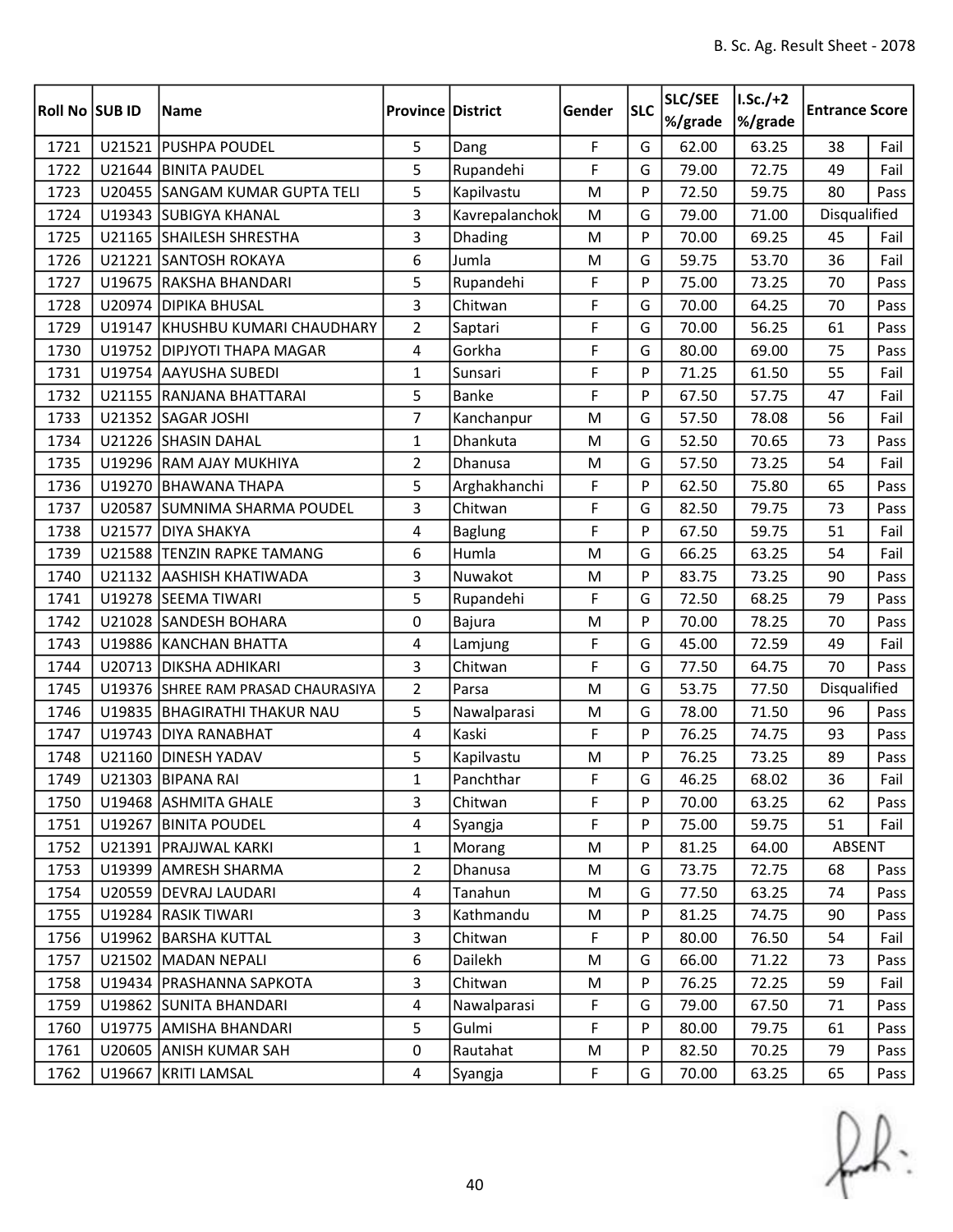| Roll No SUB ID |        | <b>Name</b>                   | <b>Province District</b> |                | Gender | <b>SLC</b> | SLC/SEE<br>%/grade | $I.Sc./+2$<br>%/grade | <b>Entrance Score</b> |      |
|----------------|--------|-------------------------------|--------------------------|----------------|--------|------------|--------------------|-----------------------|-----------------------|------|
| 1763           |        | U20299 ABIRAL SHRESTHA        | $\mathbf{1}$             | Solukhumbu     | M      | G          | 74.00              | 73.25                 | 63                    | Pass |
| 1764           |        | U20281 MANITA POKHAREL        | $\mathbf{1}$             | Jhapa          | F      | P          | 63.75              | 72.28                 | 59                    | Fail |
| 1765           |        | U20324 BIKASH ACHARYA         | 5                        | Palpa          | M      | G          | 80.00              | 69.75                 | 76                    | Pass |
| 1766           |        | U21044 GOPI MANDAL KEBAT      | $\mathbf{1}$             | Morang         | M      | G          | 70.00              | 50.50                 | 44                    | Fail |
| 1767           |        | U21054 JENISHA HUMAGAIN       | 3                        | Nuwakot        | F      | P          | 80.00              | 70.25                 | 62                    | Pass |
| 1768           |        | U21229 BINOD DHITAL           | 3                        | Chitwan        | M      | P          | 81.25              | 74.75                 | 87                    | Pass |
| 1769           |        | U19294 SANDHYA ARYAL          | 4                        | Syangja        | F      | G          | 71.25              | 53.00                 | 85                    | Pass |
| 1770           |        | U20775 SONAM DHAKAL           | 0                        | Gorkha         | F      | P          | 72.50              | 76.50                 | 65                    | Pass |
| 1771           | U21609 | KHAGENDRA PRASHAD BHATTA      | 7                        | Kailali        | M      | G          | 61.25              | 54.00                 | 76                    | Pass |
| 1772           |        | U21455 PRAJJWAL GAIRE         | $\mathbf{3}$             | Chitwan        | M      | P          | 75.00              | 81.00                 | 63                    | Pass |
| 1773           |        | U20512 ASHMITA PANGENI        | $\mathbf 0$              | Syangja        | F      | P          | 82.50              | 64.75                 | 83                    | Pass |
| 1774           |        | U20710 RONISHA BARDEWA        | $\mathbf{1}$             | Morang         | F      | P          | 78.25              | 72.75                 | 43                    | Fail |
| 1775           |        | U19264 SUPRIMA DAHAL          | 3                        | Chitwan        | F      | P          | 90.00              | 81.50                 | 98                    | Pass |
| 1776           |        | U21612 SRISHTI POUDEL         | $\mathbf{3}$             | Chitwan        | F      | P          | 78.75              | 69.75                 | 58                    | Fail |
| 1777           |        | U20633  INDU CHAUDHARY        | $\overline{7}$           | Kailali        | F      | P          | 62.50              | 58.25                 | 46                    | Fail |
| 1778           |        | U19534 ALISHA KANDEL          | 3                        | Chitwan        | F      | P          | 68.75              | 66.75                 | 77                    | Pass |
| 1779           |        | U21246 ANISH DEVKOTA          | 3                        | Chitwan        | M      | P          | 83.75              | 79.75                 | 98                    | Pass |
| 1780           |        | U21608 ANISHA LOHO            | $\mathbf{1}$             | Ilam           | F      | G          | 53.75              | 69.65                 | <b>ABSENT</b>         |      |
| 1781           |        | U20362 RAVI KUMAR SAH         | $\overline{2}$           | Mahottari      | M      | P          | 67.50              | 68.25                 | 61                    | Pass |
| 1782           |        | U20276 NIKITA ADHIKARI        | $\mathbf{1}$             | Jhapa          | F      | P          | 71.25              | 71.00                 | 82                    | Pass |
| 1783           |        | U21305 SUNITA SHARMA          | 0                        | Parbat         | F      | P          | 67.50              | 56.50                 | 64                    | Pass |
| 1784           |        | U21526 SWOSTIKA KARKI KARKI   | 0                        | Okhaldhunga    | F      | P          | 81.25              | 71.50                 | 65                    | Pass |
| 1785           |        | U19864 AAISHA DEVKOTA         | 0                        | Sarlahi        | F      | P          | 85.00              | 72.25                 | 75                    | Pass |
| 1786           |        | U21375 NAWRAJ BHANDARI        | $\mathbf{1}$             | Taplejung      | M      | G          | 71.25              | 58.00                 | 64                    | Pass |
| 1787           |        | U21584 SAMIKSHYA SIDGEL       | 0                        | Tanahun        | F      | P          | 72.50              | 78.25                 | 36                    | Fail |
| 1788           |        | U20334 AKRITI KHATRI          | 4                        | Kaski          | F      | G          | 88.00              | 78.25                 | 51                    | Fail |
| 1789           |        | U19816 ANU SINGH              | 0                        | Mahottari      | F      | P          | 70.00              | 61.50                 | 68                    | Pass |
| 1790           |        | U19622 SAILESH KUMAR MAHATO   | $\overline{2}$           | Dhanusa        | M      | P          | 73.75              | 69.75                 | 45                    | Fail |
| 1791           |        | U19650 SABINA MALLA           | $\overline{7}$           | Doti           | F      | <b>D</b>   | 78.75              | 74.75                 | 93                    | Pass |
| 1792           |        | U19478 BIBHOR JAYSWAL         | $\overline{2}$           | Rautahat       | M      | P          | 83.75              | 66.50                 | 83                    | Pass |
| 1793           |        | U21356 AJAY MANDAL AMATYA     | $\overline{2}$           | Saptari        | M      | P          | 62.50              | 57.75                 | 51                    | Fail |
| 1794           |        | U19956 SHIRISTI PAUDEL        | 4                        | <b>Baglung</b> | F      | P          | 73.75              | 67.75                 | 70                    | Pass |
| 1795           |        | U20001 SUBASH POUDEL          | 4                        | Lamjung        | M      | P          | 76.25              | 81.00                 | 77                    | Pass |
| 1796           |        | U19095 BHAWANA TANDAN CHHETRI | 5                        | Rupandehi      | F      | G          | 86.25              | 81.50                 | 94                    | Pass |
| 1797           |        | U21339 SULOCHANA KUMARI SAH   | $\overline{2}$           | Mahottari      | F      | G          | 77.00              | 59.00                 | 46                    | Fail |
| 1798           |        | U20278 DEEPSHIKHA ADHIKARI    | 3                        | Chitwan        | F      | P          | 83.75              | 78.25                 | 63                    | Pass |
| 1799           |        | U19017 BENKTESH PATHAK        | 7                        | Kanchanpur     | M      | P          | 68.75              | 74.39                 | 84                    | Pass |
| 1800           |        | U20283 KALYAN KHADKA          | 3                        | Kathmandu      | M      | P          | 78.75              | 71.50                 | 39                    | Fail |
| 1801           |        | U19443 DARSHAN BADAILA        | $\overline{7}$           | Doti           | M      | G          | 65.00              | 78.86                 | 76                    | Pass |
| 1802           |        | U21353 SUMITRA KUMARI YADAV   | 5                        | Banke          | F      | G          | 60.00              | 62.25                 | 61                    | Pass |
| 1803           |        | U19803 RABINA CHAULAGAIN      | 3                        | Dolakha        | F      | G          | 61.25              | 75.31                 | 62                    | Pass |
| 1804           |        | U20018 REBANT PARIYAR         | $\overline{7}$           | Achham         | M      | G          | 51.25              | 52.25                 | 39                    | Fail |

 $f(x)$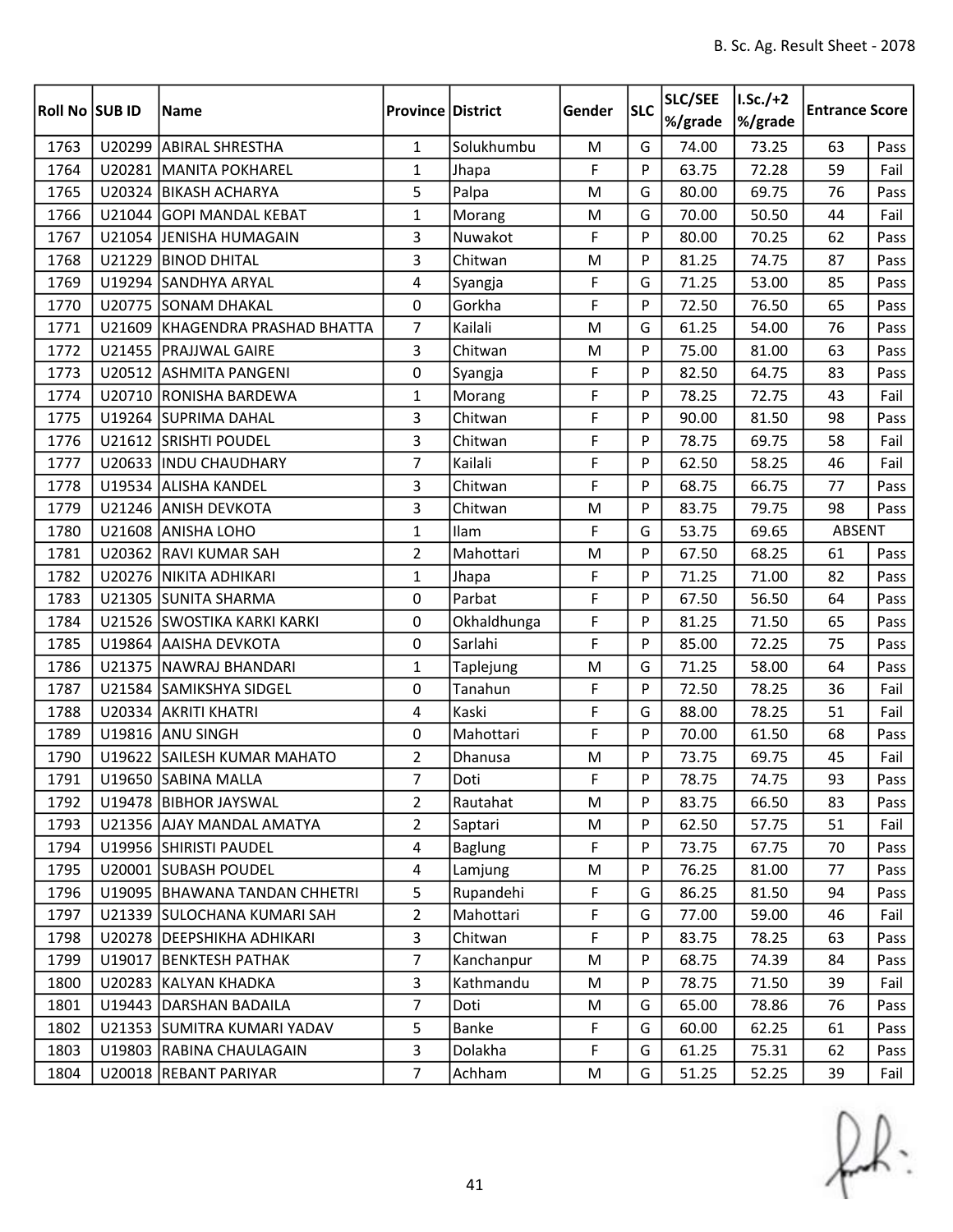| Roll No SUB ID |        | Name                          | <b>Province District</b> |                | Gender | <b>SLC</b> | SLC/SEE<br>%/grade | $I.Sc./+2$<br>%/grade | <b>Entrance Score</b> |      |
|----------------|--------|-------------------------------|--------------------------|----------------|--------|------------|--------------------|-----------------------|-----------------------|------|
| 1805           |        | U21025 ANSHU KUNWAR           | $\overline{3}$           | Chitwan        | F      | P          | 76.25              | 71.50                 | 83                    | Pass |
| 1806           |        | U20204 ARUN THAPA MAGAR       | $\mathbf{1}$             | Solukhumbu     | M      | G          | 77.00              | 69.50                 | 64                    | Pass |
| 1807           |        | U21174 NISHA TAMANG           | 3                        | Kavrepalanchok | F      | P          | 68.75              | 81.59                 | 60                    | Pass |
| 1808           | U20560 | <b>BALRAM KHANAL</b>          | 4                        | Tanahun        | M      | G          | 73.75              | 61.50                 | 86                    | Pass |
| 1809           |        | U19453 BISHESH BHANDARI       | 3                        | Sindhuli       | M      | G          | 65.00              | 70.71                 | 53                    | Fail |
| 1810           |        | U21501 AAKASH UPADHYAY PAUDEL | 5                        | Kapilvastu     | M      | P          | 82.50              | 69.75                 | 93                    | Pass |
| 1811           | U21367 | <b>AAYOUSHA YONGHANG</b>      | $\mathbf{1}$             | Panchthar      | F      | G          | 56.25              | 75.76                 | 52                    | Fail |
| 1812           |        | U19904 ANJILA SHRESTHA        | $\overline{3}$           | Chitwan        | F      | P          | 83.75              | 81.50                 | 91                    | Pass |
| 1813           |        | U20502 RAKESH CHAUDHARY       | 0                        | Saptari        | M      | G          | 77.50              | 68.25                 | 72                    | Pass |
| 1814           |        | U20515   PRIYA SHRESTHA       | 3                        | Chitwan        | F      | P          | 86.25              | 83.25                 | 93                    | Pass |
| 1815           |        | U19091 SANDHYA DHAKAL         | 4                        | Tanahun        | F      | G          | 72.50              | 68.75                 | 74                    | Pass |
| 1816           |        | U19951 MILAN THAPA MAGAR      | 5                        | Kapilvastu     | M      | G          | 75.00              | 69.75                 | 64                    | Pass |
| 1817           |        | U21179 ARPANA CHAUDHARY       | $\mathbf{1}$             | Sunsari        | F      | G          | 65.00              | 59.75                 | 35                    | Fail |
| 1818           |        | U19106 ARUNA POUDEL           | 5                        | Kapilvastu     | F      | P          | 73.75              | 79.75                 | 62                    | Pass |
| 1819           |        | U20697 SWETA GAURO THARU      | $\overline{2}$           | Parsa          | F      | P          | 78.75              | 66.50                 | 55                    | Fail |
| 1820           |        | U21481 MUNA PATHAK            | 5                        | Nawalparasi    | F      | P          | 75.00              | 68.00                 | 79                    | Pass |
| 1821           |        | U20828 AMITA BHUJEL           | 3                        | Chitwan        | F      | P          | 82.50              | 74.75                 | 77                    | Pass |
| 1822           |        | U21004 PUSHKAL ALE MAGAR      | $\mathbf{1}$             | Khotang        | M      | P          | 81.25              | 63.75                 | 71                    | Pass |
| 1823           |        | U20872 SUSHIL THAKUR          | $\overline{2}$           | Rautahat       | M      | P          | 81.25              | 73.25                 | 77                    | Pass |
| 1824           |        | U20210 DIPESH SHRESTHA        | 3                        | Bhaktapur      | M      | P          | 76.25              | 63.25                 | 86                    | Pass |
| 1825           |        | U19461   MEGHA UPADHYAY       | 3                        | Chitwan        | F      | G          | 77.50              | 81.50                 | 79                    | Pass |
| 1826           |        | U19211 RAM PUKAR MAHATO       | $\overline{2}$           | Mahottari      | M      | P          | 80.00              | 67.25                 | 79                    | Pass |
| 1827           |        | U20494 AASHRAYA ACHARYA       | $\overline{\mathbf{3}}$  | Dolakha        | F      | P          | 78.75              | 76.50                 | 40                    | Fail |
| 1828           |        | U19958 AAWISHKAR PAUDEL       | 3                        | Sindhupalchok  | M      | P          | 58.75              | 68.59                 | 52                    | Fail |
| 1829           |        | U21255 JITENDRA PAJIYAR       | $\overline{2}$           | Dhanusa        | M      | G          | 76.25              | 70.75                 | 51                    | Fail |
| 1830           |        | U20147 SAPANA PANDEY          | 5                        | Arghakhanchi   | F      | G          | 80.00              | 66.50                 | 87                    | Pass |
| 1831           |        | U21170 SHAISHAV ADHIKARI      | 3                        | Chitwan        | M      | P          | 73.75              | 76.50                 | 57                    | Fail |
| 1832           |        | U19171   PRABESH SIGDEL       | $\overline{2}$           | Rautahat       | M      | P          | 81.25              | 73.25                 | 59                    | Fail |
| 1833           |        | U20477 RITIKA DHUNGANA        | $\mathbf{1}$             | Jhapa          | F      | P          | 71.25              | 74.75                 | 63                    | Pass |
| 1834           |        | U19505 ANUPA ADHIKARI         | 4                        | Gorkha         | F      | P          | 70.00              | 72.25                 | 81                    | Pass |
| 1835           |        | U19114 KUNDAN KUMAR YADAV     | $\overline{2}$           | Rautahat       | M      | G          | 63.75              | 63.75                 | 86                    | Pass |
| 1836           |        | U20595 KANCHAN GHARTI BHUJEL  | 4                        | Lamjung        | F      | G          | 77.50              | 73.25                 | 71                    | Pass |
| 1837           |        | U19382 AKRITI CHIDI           | 5                        | Palpa          | F      | P          | 81.25              | 64.75                 | 80                    | Pass |
| 1838           |        | U21091 SADIKSHA ADHIKARI      | 3                        | Chitwan        | F      | P          | 86.25              | 76.50                 | 72                    | Pass |
| 1839           |        | U21465 BIDHYA SHRESTHA        | 3                        | Sindhuli       | F      | P          | 87.50              | 74.00                 | 72                    | Pass |
| 1840           |        | U20266 BINU NEUPANE           | 5                        | Dang           | F      | P          | 71.25              | 73.25                 | 65                    | Pass |
| 1841           |        | U19819 APEKSHYA BISTA         | 0                        | Salyan         | F      | P          | 68.75              | 66.50                 | 56                    | Fail |
| 1842           |        | U19247 SUSAN MARAHATTA        | 0                        | Gorkha         | F      | P          | 80.00              | 79.75                 | 59                    | Fail |
| 1843           |        | U20056 NIRU SHRESTHA          | 3                        | Nuwakot        | F      | P          | 75.00              | 69.75                 | 51                    | Fail |
| 1844           |        | U19272 KABITA BHATT           | $\overline{7}$           | Kanchanpur     | F      | P          | 80.00              | 68.25                 | 50                    | Fail |
| 1845           |        | U19112 AMSIS PANTA            | $\overline{a}$           | Gorkha         | M      | P          | 82.50              | 66.50                 | 73                    | Pass |
| 1846           |        | U19177 SMRITI ADHIKARI        | $\overline{a}$           | Kaski          | F      | G          | 75.00              | 58.00                 | 72                    | Pass |

 $f(x)$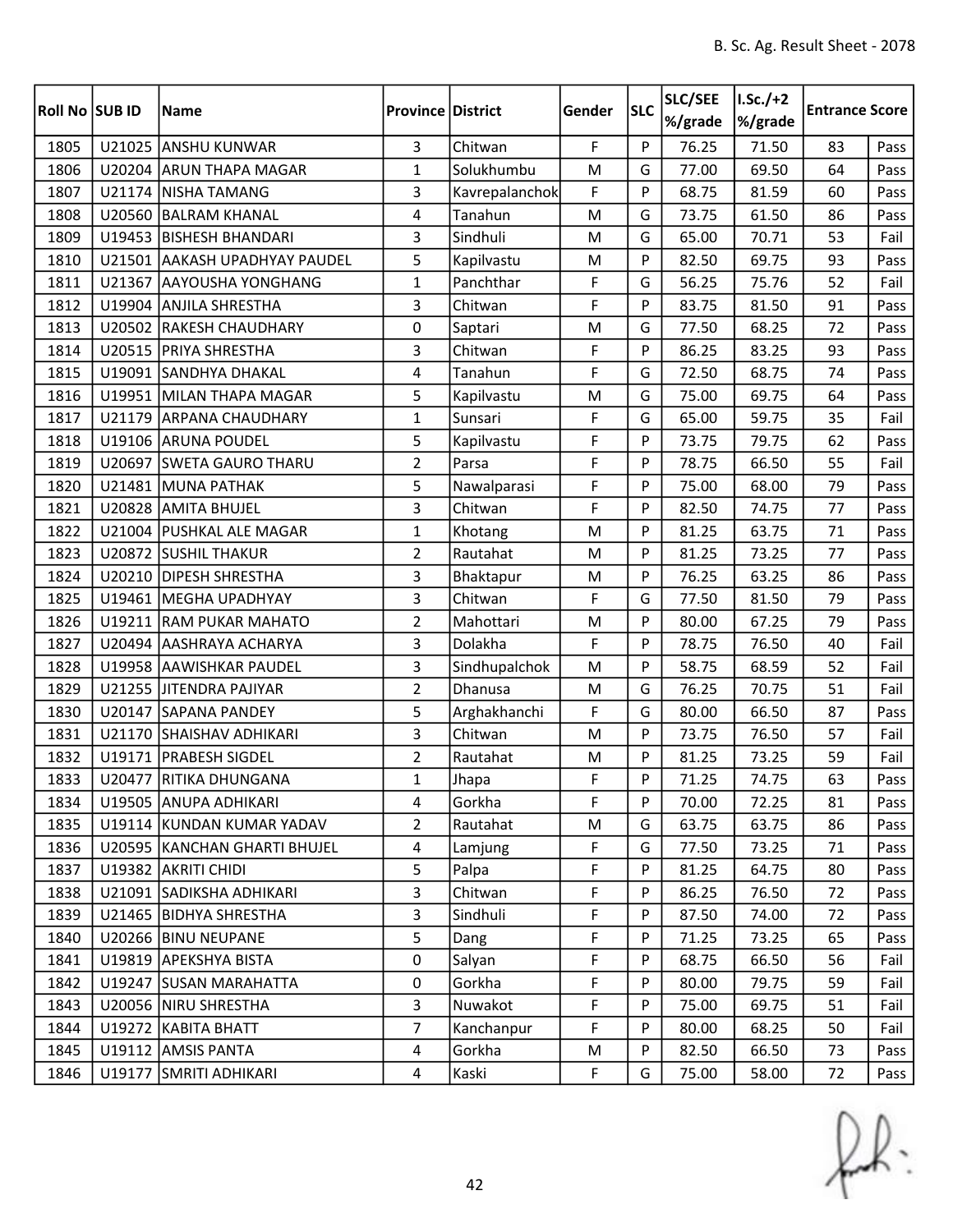| Roll No SUB ID |        | <b>Name</b>                      | <b>Province District</b> |               | Gender | <b>SLC</b> | SLC/SEE<br>%/grade | $I.Sc./+2$<br>%/grade | <b>Entrance Score</b> |      |
|----------------|--------|----------------------------------|--------------------------|---------------|--------|------------|--------------------|-----------------------|-----------------------|------|
| 1847           |        | U19126 PRABESH RIMAL             | $\overline{3}$           | Chitwan       | M      | G          | 80.00              | 82.75                 | 97                    | Pass |
| 1848           |        | U20101 ANUSKA CHAPAGAIN          | $\mathbf{1}$             | Jhapa         | F      | G          | 62.50              | 71.00                 | 55                    | Fail |
| 1849           |        | U19039 RANJANA CHAUDHARY THARU   | $\overline{2}$           | Parsa         | F      | P          | 70.00              | 56.50                 | 65                    | Pass |
| 1850           |        | U19569   PRABESH PANTHA          | 0                        | Tanahun       | M      | P          | 85.00              | 79.75                 | 63                    | Pass |
| 1851           |        | U20057 SMARIKA POKHREL           | 0                        | Panchthar     | F      | $\Omega$   | 83.75              | 64.75                 | 66                    | Pass |
| 1852           |        | U19123 BHUPENDRA KUMAR PRAJAPATI | $\overline{2}$           | <b>Bara</b>   | M      | G          | 58.75              | 65.50                 | 75                    | Pass |
| 1853           |        | U21071   NISHA GAUTAM            | 3                        | Chitwan       | F      | P          | 78.75              | 79.75                 | 82                    | Pass |
| 1854           |        | U19323 SUJITA SUBEDI             | $\overline{4}$           | Parbat        | F      | P          | 85.00              | 73.25                 | 64                    | Pass |
| 1855           |        | U21633 ANIL KUMAR YADAV          | 5                        | Rupandehi     | M      | G          | 59.00              | 61.25                 | 51                    | Fail |
| 1856           | U19037 | <b>DIKSHA CHAUDHARY</b>          | $\overline{2}$           | Saptari       | F      | P          | 62.50              | 72.50                 | 46                    | Fail |
| 1857           |        | U19348 AASHIKA BHUJEL            | 3                        | Sindhuli      | F      | P          | 75.00              | 74.86                 | 57                    | Fail |
| 1858           |        | U19701 MONIKA KOIRALA            | $\mathbf{1}$             | Morang        | F      | P          | 78.75              | 67.00                 | 70                    | Pass |
| 1859           |        | U19184 NISHA PANDIT              | 3                        | Chitwan       | F      | G          | 70.00              | 64.00                 | 55                    | Fail |
| 1860           | U19500 | <b>SESEHANG LIMBU</b>            | $\mathbf{1}$             | Terhathum     | M      | P          | 75.00              | 62.75                 | 73                    | Pass |
| 1861           |        | U19436 POOJA YADAV               | $\overline{2}$           | Dhanusa       | F      | G          | 83.75              | 76.50                 | ABSENT                |      |
| 1862           |        | U19780 SNEHA KUMARI SAH          | $\overline{2}$           | Siraha        | F      | P          | 75.00              | 78.25                 | 73                    | Pass |
| 1863           |        | U21361 DARSHAN NEUPANE           | $\mathbf{1}$             | Ilam          | M      | G          | 61.25              | 70.49                 | 44                    | Fail |
| 1864           |        | U21243 BIJAN ADHIKARI            | 3                        | Chitwan       | M      | P          | 86.25              | 76.50                 | 94                    | Pass |
| 1865           |        | U19733 AASTIK ACHARYA            | 3                        | Kathmandu     | M      | P          | 83.75              | 67.75                 | 60                    | Pass |
| 1866           |        | U20120 SUJATA LAMSAL             | 4                        | Syangja       | F      | $\Omega$   | 67.50              | 61.00                 | 83                    | Pass |
| 1867           | U20880 | <b>DIKSHYA KHADKA</b>            | 6                        | Dailekh       | F      | P          | 72.50              | 71.00                 | 71                    | Pass |
| 1868           | U21121 | <b>SRIJANA SAUD</b>              | $\overline{7}$           | Kailali       | F      | G          | 66.25              | 64.63                 | 43                    | Fail |
| 1869           |        | U21204 SAMIRA PARIYAR            | 7                        | <b>Bajura</b> | F      | P          | 73.75              | 56.25                 | 66                    | Pass |
| 1870           | U19427 | <b>ANKIT NIRAULA</b>             | $\mathbf{1}$             | Sunsari       | M      | P          | 62.50              | 69.75                 | 58                    | Fail |
| 1871           |        | U20616 SALINA DEVKOTA            | 0                        | Gorkha        | F      | P          | 85.00              | 81.50                 | 97                    | Pass |
| 1872           |        | U21286 KAUSHAL KISHOR RAM        | $\overline{2}$           | Rautahat      | M      | P          | 58.75              | 52.25                 | 64                    | Pass |
| 1873           |        | U19476 NARESH BHATTA             | $\overline{7}$           | Dadeldhura    | M      | G          | 68.75              | 67.25                 | 68                    | Pass |
| 1874           |        | U19483 ALIZA GURUNG              | 0                        | Syangja       | F      | P          | 77.50              | 76.50                 | 62                    | Pass |
| 1875           |        | U21207 VEDIKA BHANDARI           | 3                        | Nuwakot       | F      | Þ          | 80.00              | 61.25                 | 68                    | Pass |
| 1876           |        | U20849 ARCHANA SUBEDI            | 3                        | Chitwan       | F      | G          | 76.25              | 69.75                 | 75                    | Pass |
| 1877           |        | U20626 DHIRENDRA YADAV           | 0                        | Sarlahi       | M      | P          | 65.00              | 52.75                 | 68                    | Pass |
| 1878           |        | U20837 NEHA KUMARI DAS           | $\overline{2}$           | Parsa         | F      | P          | 76.25              | 66.50                 | 51                    | Fail |
| 1879           |        | U19319 SUJAN SARKI               | $\mathbf{1}$             | Morang        | M      | G          | 72.00              | 63.50                 | 58                    | Fail |
| 1880           |        | U19286 BARSHA ADHIKARI           | 5                        | Kapilvastu    | F      | G          | 85.00              | 70.50                 | 87                    | Pass |
| 1881           |        | U19946 SURAJ THARU               | 5                        | Bardiya       | M      | G          | 51.25              | 65.50                 | 48                    | Fail |
| 1882           |        | U19673 DHAMJIK DOLMA LAMA        | 3                        | Makwanpur     | F      | G          | 69.00              | 60.25                 | 46                    | Fail |
| 1883           |        | U19423 NIRMALA THAPA MAGAR       | 3                        | Chitwan       | F      | P          | 72.50              | 68.25                 | 46                    | Fail |
| 1884           |        | U20451 SHRIJAN BABU WAGLE        | 4                        | Kaski         | M      | P          | 76.25              | 68.75                 | 83                    | Pass |
| 1885           |        | U20282 PRASHAMSA RIMAL           | 4                        | Lamjung       | F      | P          | 76.25              | 76.00                 | 52                    | Fail |
| 1886           |        | U19101   DEEPIKA YADAV           | $\overline{2}$           | Siraha        | F      | P          | 85.00              | 84.75                 | 48                    | Fail |
| 1887           | U20404 | <b>RABI LAMICHHANE</b>           | 6                        | Dailekh       | M      | G          | 45.38              | 63.80                 | 46                    | Fail |
| 1888           |        | U21231   DEVIDATTA ROKAYA        | 6                        | Jumla         | M      | G          | 75.00              | 85.84                 | 84                    | Pass |

 $f(x)$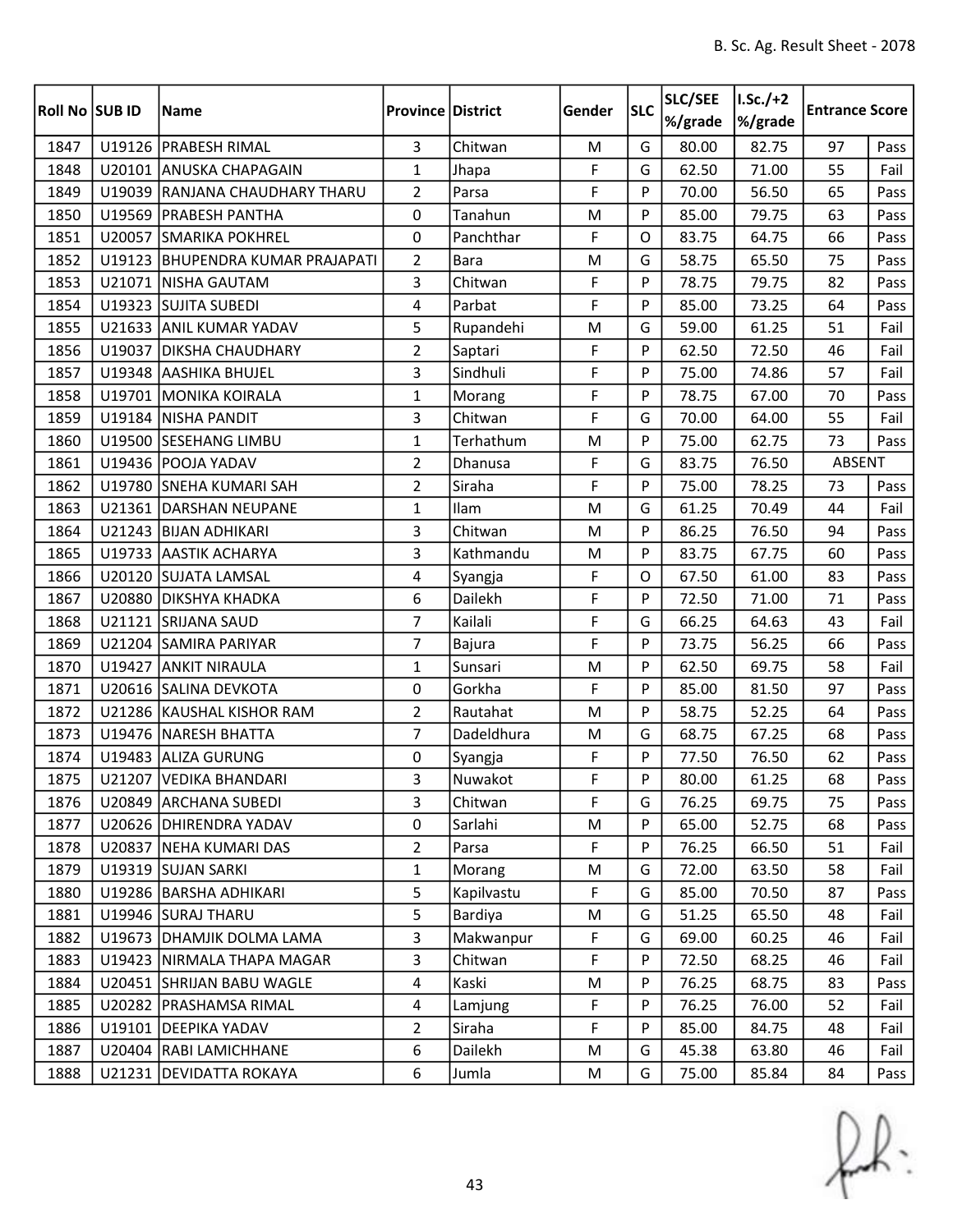| Roll No SUB ID |        | <b>Name</b>                     | <b>Province District</b> |                   | Gender | <b>SLC</b> | SLC/SEE<br>%/grade | $I.Sc./+2$<br>%/grade | <b>Entrance Score</b> |      |
|----------------|--------|---------------------------------|--------------------------|-------------------|--------|------------|--------------------|-----------------------|-----------------------|------|
| 1889           |        | U21640 SABINA SINJALI           | 5                        | Palpa             | F      | P          | 76.25              | 64.75                 | 57                    | Fail |
| 1890           |        | U21326 NARESH CHAUDHARY         | $\overline{7}$           | Kailali           | M      | P          | 70.00              | 73.25                 | 71                    | Pass |
| 1891           |        | U21042 KIRTIKA OJHA             | $\overline{7}$           | Kailali           | F      | P          | 63.75              | 54.75                 | 56                    | Fail |
| 1892           |        | U19362 ANJILA PANDEY            | 3                        | Dhading           | F      | G          | 80.00              | 70.50                 | 55                    | Fail |
| 1893           | U19834 | <b>PURNIMA BHANDARI</b>         | 5                        | Rupandehi         | F      | P          | 77.50              | 76.50                 | 86                    | Pass |
| 1894           |        | U20909 KRITI PANDIT             | 3                        | Chitwan           | F      | P          | 75.00              | 74.75                 | 71                    | Pass |
| 1895           | U19411 | <b>BIBHAV JHA</b>               | $\overline{2}$           | Mahottari         | M      | P          | 82.50              | 69.00                 | 66                    | Pass |
| 1896           |        | U19299 RAJAT KAPAR              | $\overline{2}$           | Dhanusa           | M      | G          | 65.00              | 60.75                 | 65                    | Pass |
| 1897           |        | U19540 SMRITI BHANDARI          | 3                        | Chitwan           | F      | P          | 80.00              | 76.50                 | 91                    | Pass |
| 1898           | U20962 | <b>BIDHAN DAWADI</b>            | 3                        | Chitwan           | M      | P          | 73.75              | 74.75                 | 77                    | Pass |
| 1899           |        | U20288 MELINA PAUDEL            | 4                        | Parbat            | F      | G          | 74.00              | 61.75                 | 49                    | Fail |
| 1900           |        | U20223 MADHU YADAV              | $\overline{2}$           | Mahottari         | F      | P          | 75.00              | 76.50                 | 74                    | Pass |
| 1901           |        | U19778 ANISH UPRETI             | $\overline{2}$           | <b>Bara</b>       | M      | P          | 76.25              | 73.25                 | 63                    | Pass |
| 1902           | U19413 | <b>AAKASH SNEHI</b>             | $\overline{7}$           | Bajhang           | M      | P          | 85.00              | 69.00                 | 70                    | Pass |
| 1903           |        | U20906 AMAN KUMAR POUDEL        | 0                        | Syangja           | M      | G          | 78.75              | 82.75                 | 99                    | Pass |
| 1904           |        | U20945 SAGAR KHANAL             | 5                        | Arghakhanchi      | M      | G          | 68.00              | 61.00                 | 83                    | Pass |
| 1905           |        | U21515 RAKSHYA GAUTAM           | 0                        | Parbat            | F      | P          | 72.50              | 76.50                 | 86                    | Pass |
| 1906           |        | U19893 PUJA CHAUDHARY           | $\overline{2}$           | <b>Bara</b>       | F      | G          | 56.50              | 69.08                 | 64                    | Pass |
| 1907           |        | U20892 BIPASA SHARMA            | 0                        | <b>Rukum West</b> | F      | P          | 76.25              | 61.50                 | 60                    | Pass |
| 1908           |        | U19679 ANITA CHHETRI            | 3                        | Makwanpur         | F      | P          | 55.00              | 72.04                 | 69                    | Pass |
| 1909           |        | U19531 ABINASH MISHRA           | 4                        | Tanahun           | M      | G          | 61.25              | 56.25                 | 76                    | Pass |
| 1910           |        | U19541 ROSHNI BASEL             | 3                        | Chitwan           | F      | G          | 83.75              | 79.75                 | 81                    | Pass |
| 1911           |        | U19876 SAMIKSHYA POUDEL         | 5                        | Kapilvastu        | F      | G          | 68.75              | 72.78                 | 63                    | Pass |
| 1912           | U20059 | <b>DEEPA YADAV</b>              | $\overline{2}$           | Saptari           | F      | P          | 77.50              | 69.75                 | 50                    | Fail |
| 1913           |        | U21559 ALINA NARAL              | 0                        | Gorkha            | F      | P          | 80.00              | 68.25                 | 69                    | Pass |
| 1914           |        | U20648 SMARIKA NEUPANE          | 0                        | Jhapa             | F      | P          | 85.00              | 76.50                 | 87                    | Pass |
| 1915           | U21371 | <b>PRASHANT KUMAR CHAUDHARY</b> | $\overline{2}$           | Saptari           | M      | P          | 68.75              | 62.75                 | 32                    | Fail |
| 1916           |        | U19472 AMISHA HAMAL             | 3                        | Sindhuli          | F      | G          | 82.00              | 74.00                 | 72                    | Pass |
| 1917           |        | U21141 MITHLESH KUMAR PAIKRA    | $\overline{2}$           | Saptari           | M      | Þ          | 68.75              | 67.50                 | ABSENT                |      |
| 1918           |        | U20137 AYUSHMA ADHIKARI         | 4                        | Kaski             | F      | P          | 73.75              | 69.75                 | 73                    | Pass |
| 1919           |        | U20767 NARESH KUMAR SHAH        | 1                        | Morang            | M      | P          | 68.75              | 66.25                 | 73                    | Pass |
| 1920           |        | U21029 SANDIP KHANAL            | 5                        | Arghakhanchi      | M      | G          | 75.00              | 73.25                 | 81                    | Pass |
| 1921           | U20170 | <b>BRINDA POKHREL</b>           | 5                        | Rupandehi         | F      | P          | 71.25              | 69.50                 | 89                    | Pass |
| 1922           |        | U21143   PAWAN CHAPAGAEE        | $\overline{4}$           | Syangja           | M      | G          | 53.75              | 60.50                 | 51                    | Fail |
| 1923           |        | U21411   PRAGATI KHATRI         | $\mathbf{1}$             | Sunsari           | F      | P          | 86.25              | 77.75                 | 87                    | Pass |
| 1924           |        | U19182 PRAMILA KHANAL           | 3                        | Chitwan           | F      | P          | 71.25              | 59.75                 | 64                    | Pass |
| 1925           |        | U21083 MANISHA PARAJULI         | $\overline{4}$           | Lamjung           | F      | G          | 72.50              | 63.25                 | 51                    | Fail |
| 1926           |        | U21104 AKRITI KHATRI            | 4                        | Myagdi            | F      | P          | 62.50              | 60.50                 | 37                    | Fail |
| 1927           |        | U20682   PRAJWAL BHUSAL         | 5                        | Rupandehi         | M      | P          | 71.25              | 76.50                 | 48                    | Fail |
| 1928           |        | U21572 BHUWAN OD                | $\overline{7}$           | Doti              | M      | G          | 68.75              | 52.75                 | 62                    | Pass |
| 1929           | U21561 | CHANDANI KUMARI CHAUDHARY       | $\overline{2}$           | Saptari           | F      | 0          | 58.75              | 78.08                 | 56                    | Fail |
| 1930           |        | U19155   BINITA BHATTARAI       | $\overline{4}$           | Tanahun           | F      | G          | 51.25              | 75.61                 | 49                    | Fail |

 $f(x)$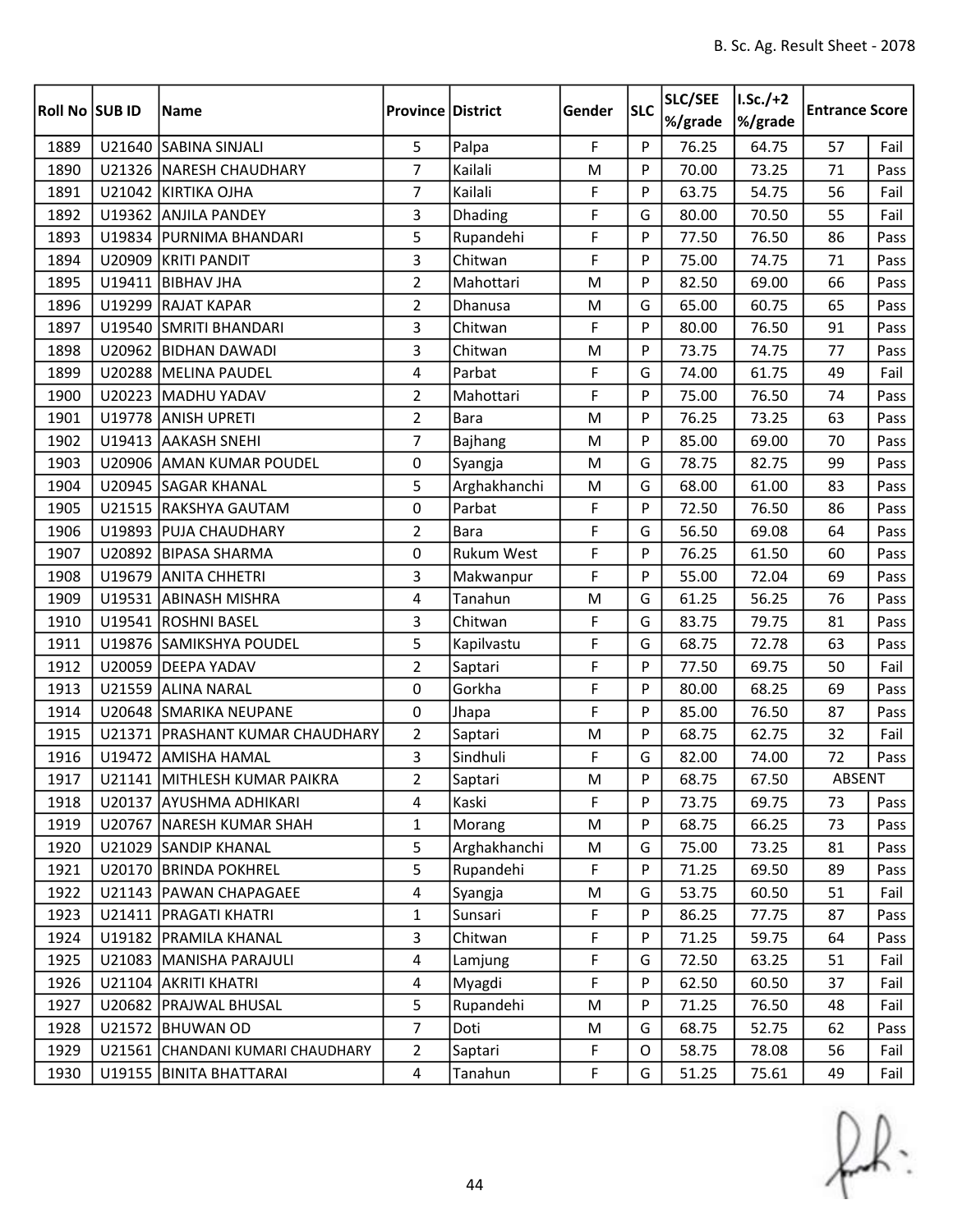| Roll No SUB ID |        | Name                            | <b>Province District</b> |                | Gender | <b>SLC</b> | SLC/SEE<br>%/grade | $I.Sc./+2$<br>%/grade | <b>Entrance Score</b> |      |
|----------------|--------|---------------------------------|--------------------------|----------------|--------|------------|--------------------|-----------------------|-----------------------|------|
| 1931           |        | U20221 SUNANDA ADHIKARI         | 4                        | Kaski          | F      | P          | 66.25              | 66.50                 | 59                    | Fail |
| 1932           |        | U19422 SOCHANA MAHAT            | 4                        | Kaski          | F      | P          | 80.00              | 61.00                 | 68                    | Pass |
| 1933           |        | U21307 RADHA BHANDARI           | 3                        | Chitwan        | F      | P          | 81.25              | 66.50                 | 89                    | Pass |
| 1934           | U21579 | <b>SHISIR BHATTARAI</b>         | 5                        | Arghakhanchi   | M      | G          | 70.00              | 74.00                 | 53                    | Fail |
| 1935           |        | U20198 LALIT BHANDARI           | $\overline{7}$           | Dadeldhura     | M      | G          | 76.00              | 64.50                 | 82                    | Pass |
| 1936           |        | U20076 DILIP SUBEDI             | 4                        | Parbat         | M      | G          | 72.50              | 64.75                 | 83                    | Pass |
| 1937           |        | U19103 KESHAB PAUDEL            | 5                        | Arghakhanchi   | M      | P          | 62.50              | 72.37                 | 48                    | Fail |
| 1938           |        | U21536 ANJU BHANDARI            | 5                        | Rupandehi      | F      | P          | 70.00              | 74.75                 | 76                    | Pass |
| 1939           |        | U20659 SANDESH RIMAL            | $\overline{4}$           | Parbat         | M      | P          | 78.75              | 54.75                 | 78                    | Pass |
| 1940           |        | U21301 KARUNA SAPKOTA UPADHYAYA | 5                        | Rupandehi      | F      | G          | 70.00              | 56.50                 | 47                    | Fail |
| 1941           |        | U21218 KANCHAN DUWADI           | 3                        | Dhading        | M      | G          | 65.00              | 69.57                 | 60                    | Pass |
| 1942           |        | U21541 SABINA SHRESTHA          | $\overline{7}$           | Kanchanpur     | F      | P          | 53.75              | 53.25                 | 35                    | Fail |
| 1943           |        | U19919 SAMIKSHYA PAUDEL         | 4                        | Kaski          | F      | G          | 82.50              | 69.75                 | 91                    | Pass |
| 1944           |        | U21151 SAROJ SAPKOTA            | 3                        | Kavrepalanchok | M      | P          | 70.00              | 68.25                 | 60                    | Pass |
| 1945           |        | U20977 BIDHYA GAIHRE            | 4                        | Nawalpur       | F      | G          | 75.00              | 68.25                 | 79                    | Pass |
| 1946           |        | U21157 ROHAN MANDAL             | $\overline{2}$           | Mahottari      | M      | P          | 75.00              | 71.50                 | 64                    | Pass |
| 1947           | U21520 | <b>LAXMI THAPA CHHETRI</b>      | 5                        | Rupandehi      | F      | G          | 77.50              | 66.50                 | 92                    | Pass |
| 1948           |        | U20610 NALINI RANA MAGAR        | 0                        | Pyuthan        | F      | P          | 80.00              | 56.00                 | 53                    | Fail |
| 1949           | U20780 | BANDANA SHARMA                  | 3                        | Chitwan        | F      | P          | 78.75              | 74.75                 | 55                    | Fail |
| 1950           |        | U21475 ANUP SAPKOTA             | 3                        | Lalitpur       | M      | G          | 69.00              | 59.25                 | Disqualified          |      |
| 1951           |        | U19902 KASHISH JOSHI            | 3                        | Chitwan        | F      | P          | 72.50              | 76.50                 | 73                    | Pass |
| 1952           |        | U20528 RUBI KUMARI YADAV        | $\overline{2}$           | Siraha         | F      | G          | 65.00              | 69.00                 | Disqualified          |      |
| 1953           |        | U19329 ANU POKHREL              | $\overline{4}$           | Kaski          | F      | P          | 78.75              | 68.25                 | 69                    | Pass |
| 1954           | U19829 | <b>ALIZA DHUNGANA</b>           | 7                        | Kailali        | F      | P          | 62.50              | 65.10                 | 49                    | Fail |
| 1955           |        | U20164 SHRISTI THAPA            | 4                        | Nawalparasi    | F      | G          | 71.25              | 66.50                 | 78                    | Pass |
| 1956           |        | U20193 BISHRANTA REGMI          | $\overline{3}$           | Chitwan        | M      | P          | 86.25              | 72.25                 | 85                    | Pass |
| 1957           |        | U20675 SOMNI MANDAL             | $\mathbf 0$              | Mahottari      | F      | G          | 53.00              | 52.25                 | 53                    | Fail |
| 1958           | U19929 | <b>SUSHIL DAHAL</b>             | 3                        | Nuwakot        | M      | P          | 83.75              | 76.50                 | 79                    | Pass |
| 1959           |        | U21382 NIRJAL NEPAL             | $\mathbf 1$              | Sunsari        | M      | G          | 75.00              | 59.75                 | 87                    | Pass |
| 1960           |        | U19924 DAMJU DOLMA LAMA SYANGBO | 3                        | Lalitpur       | F      | G          | 62.50              | 55.50                 | Disqualified          |      |
| 1961           |        | U19537 SANSKRITI JOSHI          | $\overline{7}$           | Kanchanpur     | F      | P          | 83.75              | 68.25                 | 77                    | Pass |
| 1962           |        | U19715 ANGEL GHIMIRE            | 5                        | Rupandehi      | F      | G          | 68.75              | 72.75                 | 63                    | Pass |
| 1963           |        | U19020 SADHANA DANGI            | $\mathbf{1}$             | Jhapa          | F      | P          | 77.50              | 78.25                 | 61                    | Pass |
| 1964           |        | U19410 SUMIT DEO                | $\overline{2}$           | Saptari        | M      | P          | 72.50              | 58.50                 | 61                    | Pass |
| 1965           |        | U19159 LOKENDRA BAHADUR YADAV   | 5                        | Rupandehi      | M      | P          | 61.25              | 79.25                 | 52                    | Fail |
| 1966           |        | U20243 ANUJA SAPKOTA            | 3                        | Makwanpur      | F      | G          | 67.50              | 63.25                 | 63                    | Pass |
| 1967           |        | U19625 RAJAN KUMAR BISTA        | 6                        | Dailekh        | M      | G          | 50.63              | 54.00                 | 53                    | Fail |
| 1968           |        | U19690 AARATI RAI               | $\mathbf{1}$             | Solukhumbu     | F      | P          | 66.25              | 72.25                 | 85                    | Pass |
| 1969           |        | U21295 AASTHA MAINALI           | 0                        | Sarlahi        | F      | P          | 63.75              | 55.75                 | 56                    | Fail |
| 1970           |        | U19489 KRITIKA GHIMIRE          | 3                        | Chitwan        | F      | P          | 77.50              | 74.75                 | 80                    | Pass |
| 1971           | U21650 | KHEM BAHADUR BOHORA             | $\overline{7}$           | Kailali        | M      | G          | 71.25              | 74.25                 | 92                    | Pass |
| 1972           |        | U20716 ULLASH PRASAI            | 3                        | Chitwan        | M      | P          | 88.75              | 83.25                 | 82                    | Pass |

 $f(x)$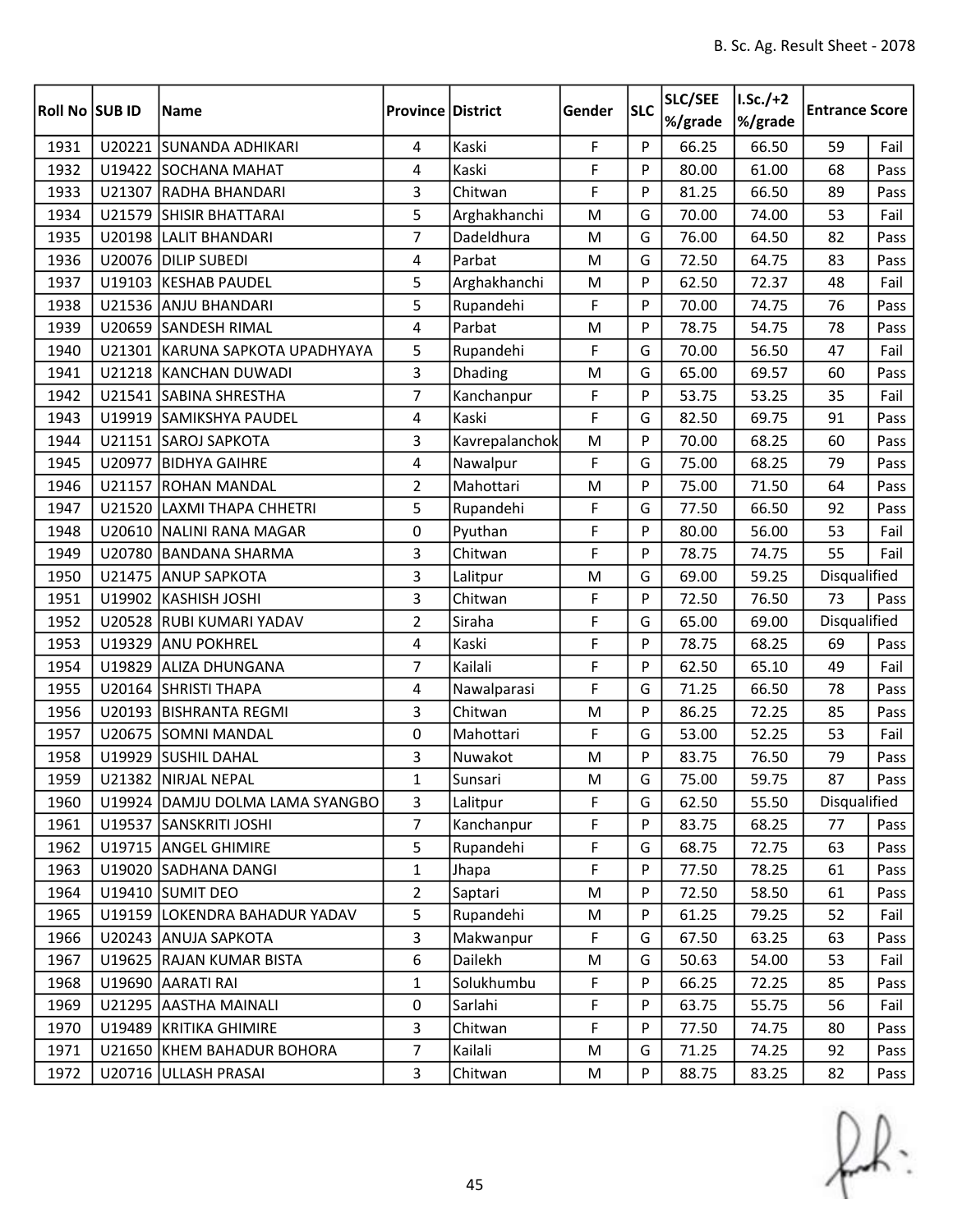| Roll No SUB ID |        | <b>Name</b>                  | <b>Province District</b> |                   | Gender | <b>SLC</b> | SLC/SEE<br>%/grade | $I.Sc./+2$<br>%/grade | <b>Entrance Score</b> |      |
|----------------|--------|------------------------------|--------------------------|-------------------|--------|------------|--------------------|-----------------------|-----------------------|------|
| 1973           | U19467 | SAMIKSHA BHATTARAI           | 5                        | Bardiya           | F      | P          | 37.00              | 78.25                 | Disqualified          |      |
| 1974           | U20627 | <b>RAM KRISHNA MAHATO</b>    | $\overline{2}$           | Dhanusa           | M      | G          | 63.75              | 71.50                 | 66                    | Pass |
| 1975           |        | U21426 DROPATA OLI           | 5                        | Dang              | F      | P          | 72.50              | 71.50                 | 53                    | Fail |
| 1976           |        | U21517 BIGYA LAXMI ROKAYA    | 6                        | Mugu              | F      | G          | 56.25              | 56.50                 | 42                    | Fail |
| 1977           | U20936 | NIRJU CHHETRI                | 3                        | Chitwan           | F      | P          | 71.25              | 81.50                 | 44                    | Fail |
| 1978           |        | U21217 KHIMRAJ PANTHI        | 5                        | Gulmi             | M      | G          | 77.50              | 68.25                 | 77                    | Pass |
| 1979           | U19687 | <b>MOHAN UPADHAYAY</b>       | 6                        | Jumla             | M      | G          | 86.25              | 81.50                 | 74                    | Pass |
| 1980           |        | U19802 BIMALA KUMARI SAH     | $\overline{2}$           | Saptari           | F      | P          | 81.25              | 61.50                 | 76                    | Pass |
| 1981           |        | U19508 GOVINDA BALAYAR       | $\overline{7}$           | Doti              | M      | G          | 79.00              | 69.25                 | 90                    | Pass |
| 1982           |        | U20692 SUGAM GURAGAIN        | $\mathbf{1}$             | Jhapa             | M      | P          | 78.75              | 58.25                 | 76                    | Pass |
| 1983           |        | U20173 TRRIBIKRAM DAHAL      | $\mathbf{1}$             | Udayapur          | M      | G          | 77.50              | 73.25                 | 87                    | Pass |
| 1984           |        | U20156 YUB RAJ BHANDARI      | 6                        | Salyan            | M      | G          | 77.50              | 78.25                 | 75                    | Pass |
| 1985           |        | U20547 ANJANA PANDEY         | $\overline{2}$           | <b>Bara</b>       | F      | G          | 73.00              | 71.25                 | 71                    | Pass |
| 1986           | U20387 | KIRAN BARAL                  | $\mathbf{1}$             | Jhapa             | M      | P          | 77.50              | 73.25                 | 72                    | Pass |
| 1987           | U21129 | <b>BINOD GHIMIRE</b>         | 4                        | Nawalpur          | M      | G          | 80.00              | 66.50                 | 88                    | Pass |
| 1988           |        | U19615 RENUKA PYAKUREL       | $\mathbf{3}$             | Nuwakot           | F      | O          | 77.00              | 63.25                 | 49                    | Fail |
| 1989           |        | U20141   MANISHA POKHREL     | 5                        | Rupandehi         | F      | P          | 81.25              | 77.50                 | 93                    | Pass |
| 1990           | U19308 | <b>GAURAV BISHWAS</b>        | $\mathbf{1}$             | Sunsari           | M      | P          | 80.00              | 68.00                 | 55                    | Fail |
| 1991           |        | U20576 AMRITA BC             | 5                        | <b>Rukum East</b> | F      | G          | 56.25              | 69.08                 | 53                    | Fail |
| 1992           |        | U19785 DEEPAK KUMAR BHANDARI | 6                        | Dailekh           | M      | P          | 80.00              | 68.25                 | 86                    | Pass |
| 1993           |        | U20242 SATISH KARN           | $\overline{2}$           | Dhanusa           | M      | P          | 63.75              | 58.25                 | 69                    | Pass |
| 1994           |        | U20402 ADITI BHANDARI        | 4                        | Kaski             | F      | P          | 86.25              | 71.50                 | 86                    | Pass |
| 1995           |        | U19933 SUJANA SILWAL         | 4                        | Tanahun           | F      | G          | 60.00              | 82.59                 | 65                    | Pass |
| 1996           |        | U21539 AYUSH PANDEY          | 5                        | Palpa             | M      | P          | 73.75              | 54.75                 | 51                    | Fail |
| 1997           |        | U19346 SUSAN GURUNG          | 4                        | Lamjung           | M      | P          | 85.00              | 78.25                 | 99                    | Pass |
| 1998           |        | U21592   PRAKASH SAPKOTA     | 4                        | <b>Baglung</b>    | M      | G          | 75.00              | 70.75                 | 64                    | Pass |
| 1999           |        | U19223 PUJA LAMICHHANE       | $\overline{4}$           | Gorkha            | F      | O          | 80.00              | 64.00                 | 83                    | Pass |
| 2000           |        | U20696 JYOTI SILWAL          | 0                        | Sankhuwasabha     | F      | P          | 48.20              | 59.75                 | 44                    | Fail |
| 2001           |        | U19959 SUNIL SUBEDI          | 5                        | Kapilvastu        | M      | G          | 65.00              | 67.50                 | 66                    | Pass |
| 2002           |        | U20464 SUJATA ACHARYA        | 1                        | Morang            | F      | P          | 78.75              | 65.50                 | 66                    | Pass |
| 2003           |        | U20628   PREKSHYA GHIMIRE    | 1                        | Jhapa             | F      | P          | 76.25              | 78.31                 | 67                    | Pass |
| 2004           |        | U20920 DEEPISHA WAGLE        | $\overline{3}$           | Chitwan           | F      | P          | 73.75              | 74.75                 | 67                    | Pass |
| 2005           |        | U20905 NIRAJ CHAUDHARY       | $\overline{7}$           | Kailali           | M      | P          | 83.75              | 81.00                 | 104                   | Pass |
| 2006           |        | U21596 NIMA TAMANG           | 3                        | <b>Dhading</b>    | F      | G          | 70.00              | 72.50                 | 50                    | Fail |
| 2007           |        | U20434 SWAPNIL KAFLE         | $\mathbf 0$              | Palpa             | M      | P          | 76.25              | 57.25                 | 63                    | Pass |
| 2008           |        | U19273 SANDHYA GYAWALI       | 5                        | Gulmi             | F      | G          | 75.00              | 68.25                 | 70                    | Pass |
| 2009           |        | U20798 PUSPA KANDEL          | 4                        | <b>Baglung</b>    | F      | G          | 63.75              | 81.50                 | 54                    | Fail |
| 2010           |        | U20684   PRASHNA SIWAKOTI    | $\mathbf{1}$             | Jhapa             | F      | P          | 67.50              | 69.75                 | 68                    | Pass |
| 2011           |        | U20077 ASMITA PANDEY         | 3                        | Lalitpur          | F      | P          | 80.00              | 71.50                 | 90                    | Pass |
| 2012           |        | U21498 CHANDRAKALA KAFLE     | 4                        | Syangja           | F      | G          | 67.50              | 58.75                 | 47                    | Fail |
| 2013           | U19071 | <b>RABINDRA YADAV</b>        | $\overline{2}$           | Siraha            | M      | P          | 68.75              | 69.75                 | 45                    | Fail |
| 2014           |        | U20014   KAMALA BHATTARAI    | $\overline{4}$           | Kaski             | F      | G          | 76.25              | 74.00                 | 72                    | Pass |

 $f(x)$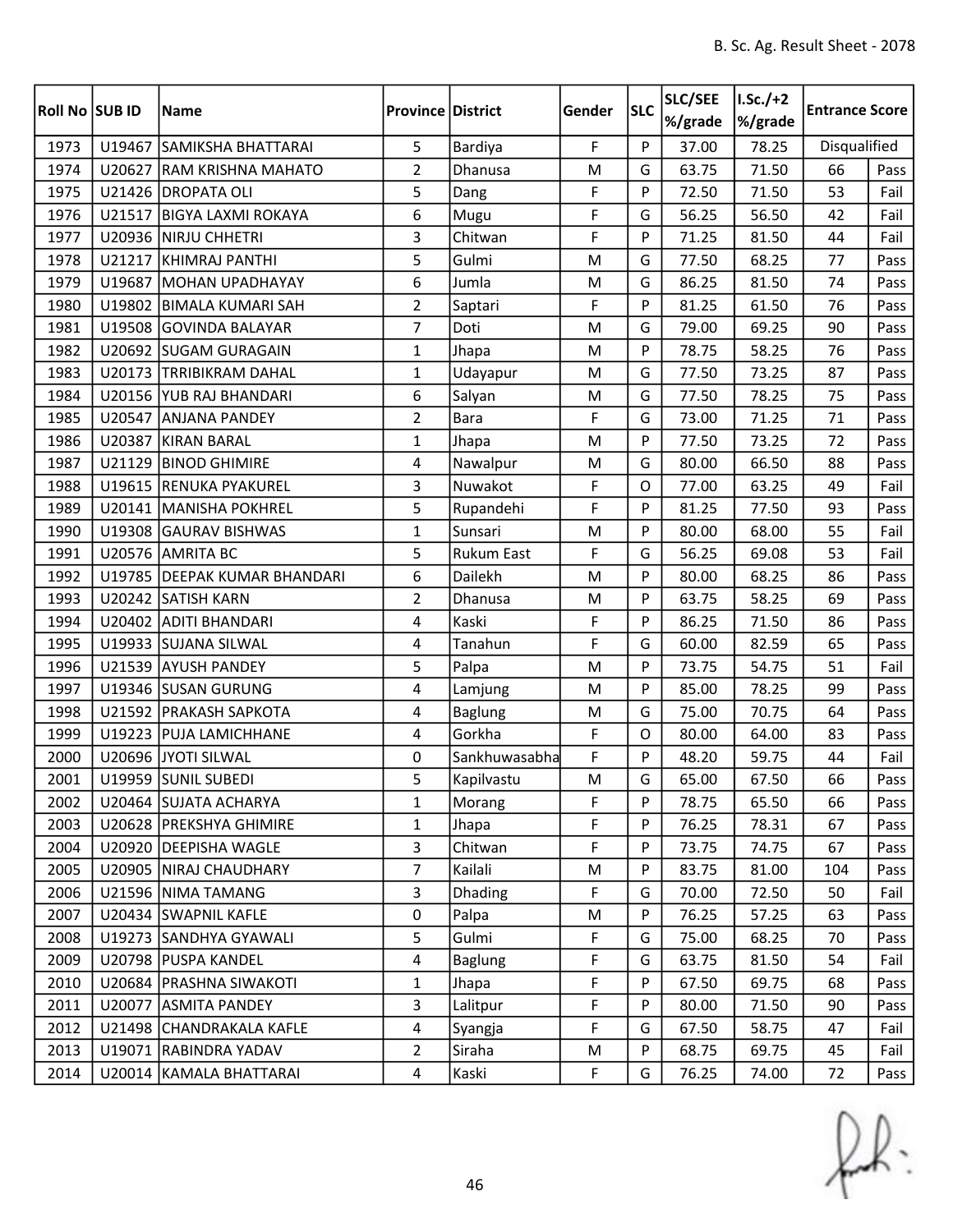| Roll No SUB ID |        | <b>Name</b>                     | <b>Province District</b> |                | Gender | <b>SLC</b> | SLC/SEE<br>%/grade | $I.Sc./+2$<br>%/grade | <b>Entrance Score</b> |      |
|----------------|--------|---------------------------------|--------------------------|----------------|--------|------------|--------------------|-----------------------|-----------------------|------|
| 2015           |        | <b>U20536 PUJA PUN</b>          | 5                        | Banke          | F      | P          | 65.00              | 76.50                 | 50                    | Fail |
| 2016           |        | U20438 RIPUNANDAN MEHTA         | $\overline{2}$           | Saptari        | M      | P          | 67.50              | 60.50                 | 45                    | Fail |
| 2017           |        | U20862 ASMITA BHATTARAI         | $\mathbf{1}$             | Jhapa          | F      | P          | 73.75              | 58.25                 | 78                    | Pass |
| 2018           |        | U20744 KABITA THAPA             | 5                        | Palpa          | F      | G          | 72.50              | 76.50                 | 53                    | Fail |
| 2019           |        | U19316 KALPANA KHATRI           | 5                        | Rupandehi      | F      | P          | 82.50              | 77.50                 | <b>ABSENT</b>         |      |
| 2020           |        | U21002 AAYUSH DHUNGANA          | $\mathbf{1}$             | Terhathum      | M      | P          | 68.75              | 61.50                 | 56                    | Fail |
| 2021           |        | U20194 HEM RAJ PANTA            | 0                        | Dadeldhura     | M      | P          | 55.00              | 70.45                 | ABSENT                |      |
| 2022           |        | U20599 SABIN BISTA              | 0                        | Gorkha         | M      | P          | 71.25              | 65.25                 | 33                    | Fail |
| 2023           | U19579 | <b>DEEPA PAUDEL</b>             | 4                        | Syangja        | F      | G          | 66.25              | 57.75                 | 66                    | Pass |
| 2024           | U20947 | <b>SARITA BHAT</b>              | $\overline{3}$           | Chitwan        | F      | P          | 71.25              | 63.25                 | 54                    | Fail |
| 2025           |        | U19032 ANJALI YADAV             | $\overline{2}$           | Saptari        | F      | P          | 85.00              | 79.75                 | 69                    | Pass |
| 2026           |        | U21188 JITENDRA KUMAR SHARMA    | $\overline{2}$           | Dhanusa        | M      | P          | 70.00              | 62.25                 | 43                    | Fail |
| 2027           |        | U19608 DAVID THAKURI            | 3                        | Makwanpur      | M      | P          | 85.00              | 74.75                 | 68                    | Pass |
| 2028           |        | U19734 SAWAN MISHRA             | $\overline{2}$           | Saptari        | M      | P          | 66.25              | 59.25                 | 58                    | Fail |
| 2029           |        | U20582 BIBHUTI DEVKOTA          | 0                        | Gorkha         | F      | P          | 87.50              | 78.25                 | 85                    | Pass |
| 2030           |        | U20168 YUBARAJ BASNET           | 3                        | Dolakha        | M      | G          | 72.00              | 61.94                 | 37                    | Fail |
| 2031           |        | U19193 KARINA GIRI              | 3                        | Sindhuli       | F      | P          | 82.50              | 83.41                 | 85                    | Pass |
| 2032           |        | U20509 KIRAN PRASAD KANDEL      | 0                        | Nawalparasi    | M      | P          | 65.00              | 64.75                 | 52                    | Fail |
| 2033           |        | U20335 KAMANA DAHAL             | $\mathbf{1}$             | Udayapur       | F      | G          | 83.00              | 68.00                 | 82                    | Pass |
| 2034           |        | U20680 SAUGAT THARU             | 5                        | Bardiya        | M      | P          | 68.75              | 68.75                 | 41                    | Fail |
| 2035           |        | U20035 SOWARA KUNWAR            | 3                        | Chitwan        | F      | P          | 77.50              | 65.75                 | 74                    | Pass |
| 2036           |        | U20414 CHITRAREKHA KUMARI YADAV | $\overline{2}$           | Mahottari      | F      | G          | 57.50              | 70.92                 | 38                    | Fail |
| 2037           |        | U21488 SADIKSHYA BASHYAL        | 5                        | Palpa          | F      | G          | 78.00              | 70.25                 | 40                    | Fail |
| 2038           | U19807 | MAHESHWOR ADHIKARI              | 4                        | Lamjung        | M      | P          | 66.25              | 61.75                 | 47                    | Fail |
| 2039           |        | U21532 SUJATA ADHIKARI          | 4                        | Syangja        | F      | G          | 61.50              | 66.24                 | 53                    | Fail |
| 2040           |        | U19099 BIPIN PARAJULI           | $\mathbf{1}$             | Jhapa          | M      | P          | 85.00              | 78.25                 | 76                    | Pass |
| 2041           | U19209 | <b>PRATIKSHYA ADHIKARI</b>      | 0                        | Tanahun        | F      | G          | 53.75              | 71.41                 | 34                    | Fail |
| 2042           |        | U19280 ANUSHA BOHARA            | 5                        | Kapilvastu     | F      | P          | 79.00              | 63.25                 | 57                    | Fail |
| 2043           |        | U19125 AAKRITI YADAV            | 5                        | Nawalparasi    | F      | Þ          | 85.00              | 81.50                 | 61                    | Pass |
| 2044           |        | U21096 ADESH THARU              | 5                        | Bardiya        | M      | P          | 78.75              | 63.25                 | 68                    | Pass |
| 2045           |        | U21063 UJJWOL PAUDEL            | 4                        | Syangja        | M      | P          | 80.00              | 68.75                 | 86                    | Pass |
| 2046           |        | U20739 AMBIKA SUBEDI            | 6                        | Surkhet        | F      | P          | 68.75              | 57.75                 | <b>ABSENT</b>         |      |
| 2047           |        | U19202 ASHIKA BARAILY           | $\mathbf{1}$             | Bhojpur        | F      | P          | 66.25              | 66.00                 | 56                    | Fail |
| 2048           |        | U20569 ANURAG GHIMIRE           | $\overline{4}$           | Kaski          | M      | P          | 57.50              | 50.25                 | 71                    | Pass |
| 2049           |        | U21401 GAURAV KHATIWADA         | $\mathbf{1}$             | Ilam           | M      | P          | 75.00              | 67.00                 | 56                    | Fail |
| 2050           |        | U20218 RAJAN YADAV              | $\overline{2}$           | Dhanusa        | M      | P          | 73.38              | 50.75                 | 62                    | Pass |
| 2051           |        | U21388 KHUSBU GIRI              | $\mathbf{1}$             | Jhapa          | F      | P          | 73.75              | 73.25                 | 35                    | Fail |
| 2052           |        | U19384 SAMIPA SAPKOTA           | 5                        | Dang           | F      | P          | 67.50              | 70.98                 | ABSENT                |      |
| 2053           |        | U21369 SUMESH KUMAR YADAV       | $\overline{2}$           | Siraha         | M      | P          | 68.75              | 78.25                 | 84                    | Pass |
| 2054           |        | U21567 SANDEEP B.K.             | $\overline{7}$           | Kanchanpur     | M      | G          | 70.00              | 76.00                 | 71                    | Pass |
| 2055           |        | U21600 SABITA THAPA CHHETRI     | $\overline{a}$           | <b>Baglung</b> | F      | P          | 72.50              | 81.50                 | 70                    | Pass |
| 2056           |        | U19162 SHRUTI PAUDEL            | $\overline{4}$           | Kaski          | F      | P          | 82.50              | 71.50                 | 76                    | Pass |

 $f(x)$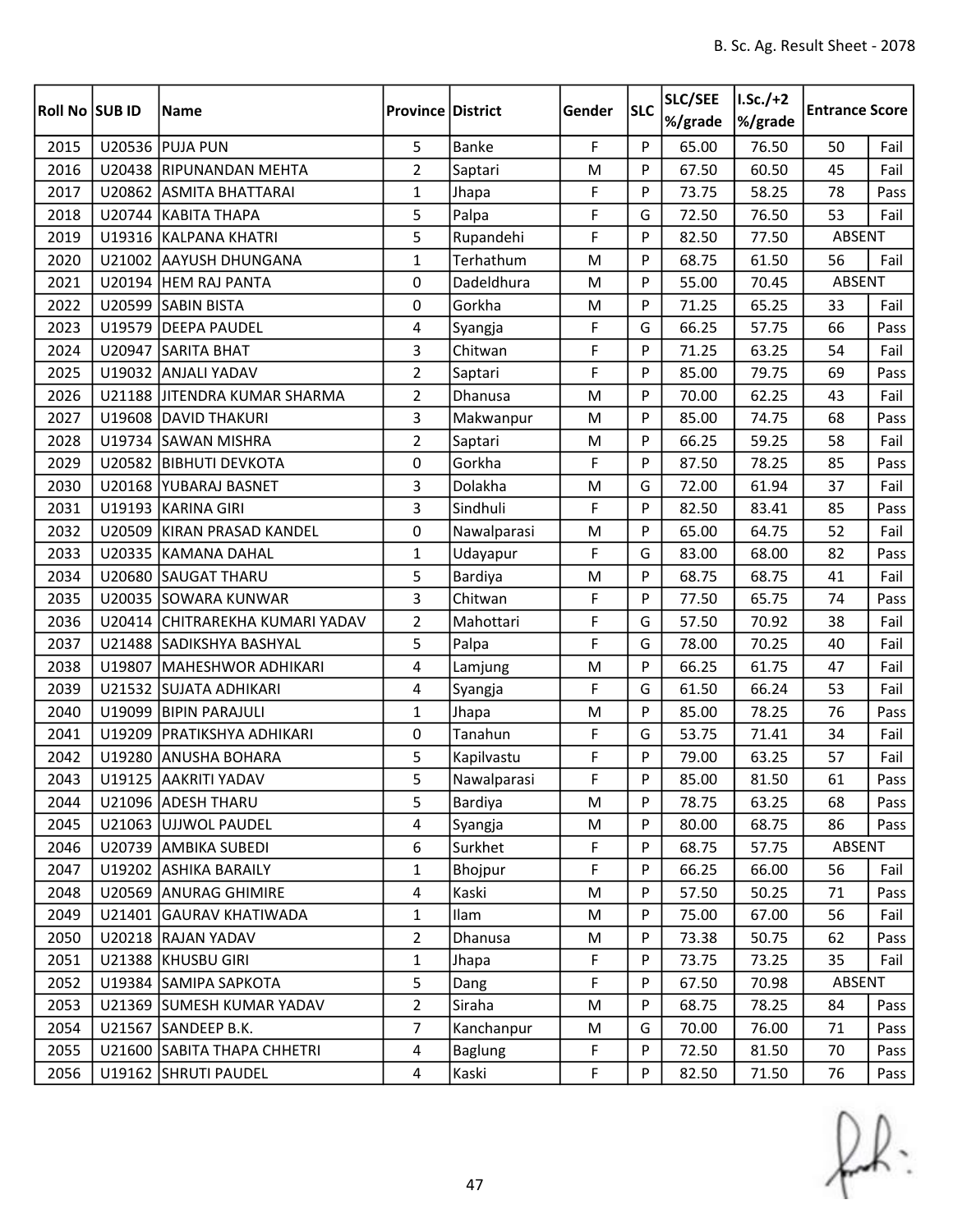| Roll No SUB ID |        | <b>Name</b>                     | <b>Province District</b> |                | Gender | <b>SLC</b> | SLC/SEE<br>%/grade | $I.Sc./+2$<br>%/grade | <b>Entrance Score</b> |      |
|----------------|--------|---------------------------------|--------------------------|----------------|--------|------------|--------------------|-----------------------|-----------------------|------|
| 2057           |        | U20259 ARATI ALE                | 4                        | Tanahun        | F      | G          | 73.75              | 64.75                 | 90                    | Pass |
| 2058           |        | U19488 GYANENDRA KUMAR PATEL    | $\overline{2}$           | <b>Bara</b>    | M      | P          | 72.50              | 58.00                 | 63                    | Pass |
| 2059           |        | U19604 SURAKSHYA GAUTAM         | 4                        | <b>Baglung</b> | F      | P          | 71.25              | 69.75                 | 61                    | Pass |
| 2060           |        | U20229 SHUV SHRESTHA            | 5                        | Palpa          | M      | G          | 66.25              | 67.22                 | 52                    | Fail |
| 2061           |        | U21576 KSHITIJ ROKA             | 5                        | Pyuthan        | M      | G          | 82.00              | 59.00                 | 60                    | Pass |
| 2062           |        | U20998 NARESH SHAH              | $\mathbf{1}$             | Sunsari        | M      | P          | 66.25              | 71.50                 | 74                    | Pass |
| 2063           |        | U20758 MRITUNJAY KUMAR PATHAK   | 5                        | Kapilvastu     | M      | P          | 65.00              | 63.25                 | 52                    | Fail |
| 2064           |        | U20179   PRAYASH KUMAR SHRESTHA | 4                        | Kaski          | M      | P          | 88.75              | 82.75                 | 107                   | Pass |
| 2065           |        | U19847 DHIRJAN BHANDARI         | 6                        | Mugu           | M      | G          | 60.00              | 70.04                 | 65                    | Pass |
| 2066           |        | U19747 SHIKHA DANGI             | 5                        | Dang           | F      | P          | 87.50              | 81.50                 | ABSENT                |      |
| 2067           |        | U21230 SURAKSHYA PHUYAL         | 3                        | Kathmandu      | F      | G          | 84.00              | 80.50                 | 58                    | Fail |
| 2068           |        | U20068 RUBINA PAUDEL            | 4                        | Parbat         | F      | P          | 81.25              | 73.25                 | 76                    | Pass |
| 2069           |        | U20771 ALISHA SHRESTHA          | 3                        | Chitwan        | F      | G          | 83.75              | 78.25                 | 66                    | Pass |
| 2070           |        | U19588 SACHIN PAUDEL            | 4                        | Parbat         | M      | G          | 71.25              | 67.00                 | 50                    | Fail |
| 2071           |        | U19748 SABIN BARAL              | 4                        | Kaski          | M      | G          | 70.00              | 66.50                 | 79                    | Pass |
| 2072           |        | U21574 AMRITA PATEL             | $\overline{2}$           | <b>Bara</b>    | F      | P          | 66.25              | 57.75                 | 68                    | Pass |
| 2073           |        | U19188 BIHANI PAUDEL            | 5                        | Palpa          | F      | P          | 81.25              | 75.50                 | 74                    | Pass |
| 2074           |        | U19871 SAMIR TIWARI             | 4                        | Nawalparasi    | M      | G          | 65.00              | 63.00                 | 58                    | Fail |
| 2075           | U20079 | <b>DILIP GAUTAM</b>             | 4                        | <b>Baglung</b> | M      | P          | 82.50              | 78.25                 | 100                   | Pass |
| 2076           |        | U20702 SABINA POKHREL           | 5                        | Dang           | F      | P          | 71.25              | 79.06                 | 65                    | Pass |
| 2077           |        | U19221 AADITYA LINGTHEP         | $\mathbf{1}$             | Sankhuwasabha  | M      | G          | 56.25              | 71.80                 | 51                    | Fail |
| 2078           |        | U19408 PRAGYA DAHAL             | $\mathbf{1}$             | Morang         | F      | P          | 68.75              | 80.00                 | 67                    | Pass |
| 2079           |        | U19685 RAMESH BAHADUR ROKAYA    | 7                        | Bajura         | M      | P          | 85.00              | 86.08                 | <b>ABSENT</b>         |      |
| 2080           |        | U20571 SUNDAR NEUPANE           | 4                        | Parbat         | M      | G          | 65.00              | 58.75                 | 63                    | Pass |
| 2081           |        | U19877 SUMINAKC                 | 5                        | Dang           | F      | P          | 70.00              | 68.50                 | ABSENT                |      |
| 2082           |        | U20211 DARPAN BASTOLA           | $\mathbf{1}$             | Solukhumbu     | M      | G          | 83.00              | 70.25                 | 59                    | Fail |
| 2083           |        | U19253 PRAKASH KHADAYAT         | 7                        | Dadeldhura     | M      | G          | 72.50              | 63.25                 | 60                    | Pass |
| 2084           |        | U19448   MALISHA NEUPANE        | 3                        | Chitwan        | F      | G          | 75.00              | 71.50                 | 64                    | Pass |
| 2085           |        | U20285 RAKSHYA DHAMALA          | $\mathbf{1}$             | Jhapa          | F      | Þ          | 75.00              | 76.95                 | 66                    | Pass |
| 2086           |        | U20020 SAUGAT CHALISE           | 4                        | Parbat         | F      | P          | 78.75              | 66.50                 | 78                    | Pass |
| 2087           |        | U21337 ROHIT YADAV              | $\overline{2}$           | Dhanusa        | M      | P          | 67.50              | 78.25                 | 42                    | Fail |
| 2088           |        | U20144 RANJANA RANABHAT         | 4                        | Tanahun        | F      | P          | 82.50              | 68.25                 | 91                    | Pass |
| 2089           |        | U19758 GANESH REGMI SHARMA      | $\overline{4}$           | Syangja        | M      | P          | 85.00              | 73.25                 | 89                    | Pass |
| 2090           |        | U19678 ANJANA THARU             | 5                        | Bardiya        | F      | G          | 61.25              | 75.39                 | 84                    | Pass |
| 2091           |        | U19808 UTSAV PAGENI             | $\overline{4}$           | Kaski          | M      | P          | 86.25              | 68.25                 | 92                    | Pass |
| 2092           |        | U20508 BISHAL KANDEL            | $\overline{4}$           | <b>Baglung</b> | M      | G          | 62.50              | 78.25                 | 59                    | Fail |
| 2093           |        | U19761 SAMIR PANDEY             | $\overline{4}$           | Gorkha         | M      | G          | 87.50              | 81.50                 | 86                    | Pass |
| 2094           |        | U20009   BHAWANA KHATRI         | 0                        | Jajarkot       | F      | G          | 67.50              | 66.50                 | 45                    | Fail |
| 2095           |        | U21159 SHASHANK SAPKOTA         | 4                        | Kaski          | M      | P          | 73.75              | 61.50                 | 52                    | Fail |
| 2096           |        | U20782 LAXMI BUDHATHOKI         | 5                        | Dang           | F      | P          | 62.50              | 73.25                 | 58                    | Fail |
| 2097           |        | U19302 PRASHANT KUIKEL          | 4                        | Kaski          | M      | G          | 71.25              | 62.25                 | 63                    | Pass |
| 2098           |        | U21223 JANUKA KUMARI PUN MAGAR  | $\mathbf 0$              | Mahottari      | F      | P          | 76.38              | 79.98                 | 65                    | Pass |

 $f(x)$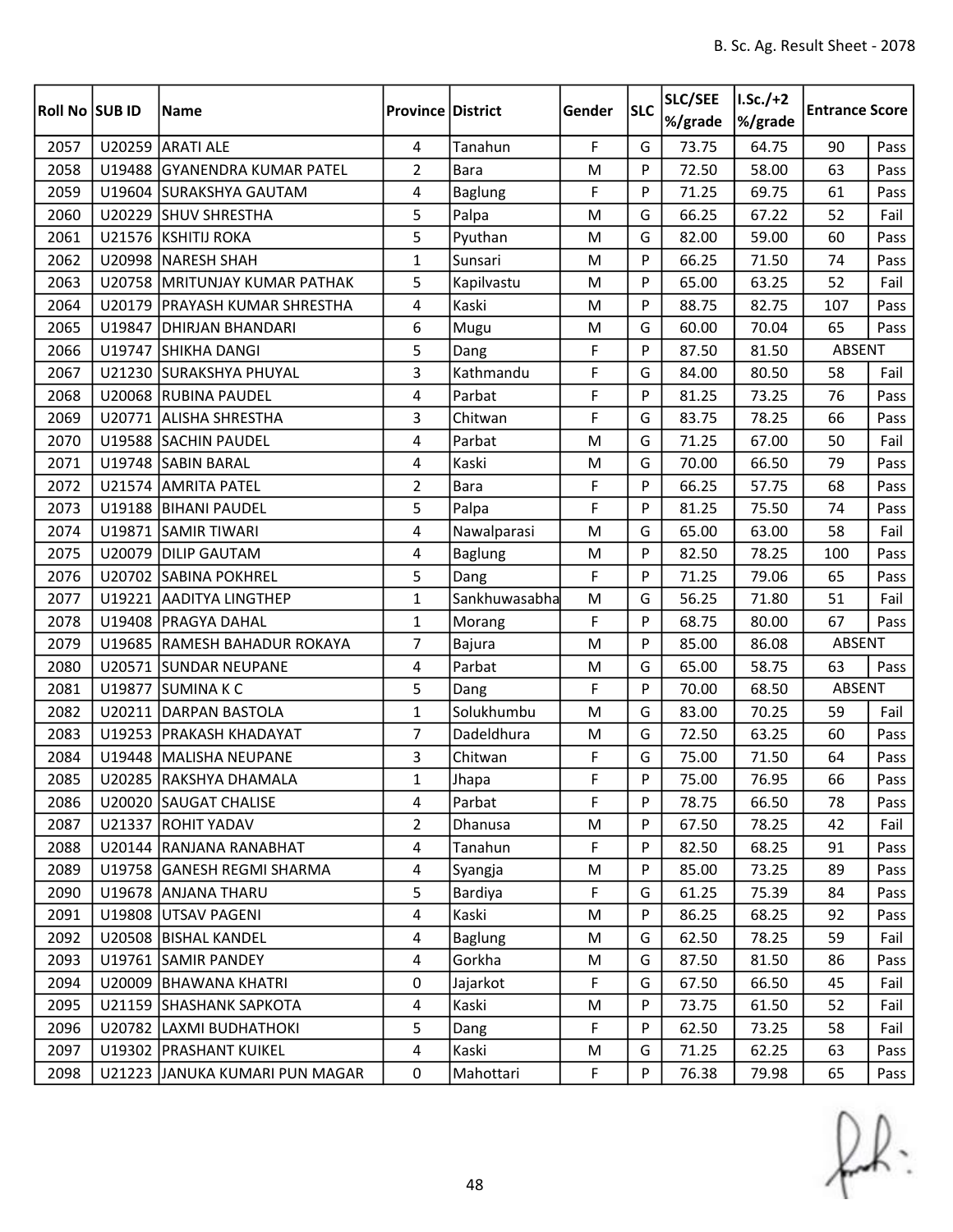| <b>Roll No SUB ID</b> |        | <b>Name</b>                     | <b>Province District</b> |                | Gender | <b>SLC</b> | SLC/SEE<br>%/grade | $I.Sc./+2$<br>%/grade | <b>Entrance Score</b> |      |
|-----------------------|--------|---------------------------------|--------------------------|----------------|--------|------------|--------------------|-----------------------|-----------------------|------|
| 2099                  | U19631 | <b>SANDHYA KUMAL</b>            | 5                        | Nawalparasi    | F      | P          | 76.25              | 76.50                 | 78                    | Pass |
| 2100                  | U20367 | SAMJHANA SHARMA                 | 4                        | Nawalparasi    | F      | G          | 77.50              | 66.50                 | 73                    | Pass |
| 2101                  |        | U19190 NAMIKA THAPA             | 3                        | Sindhuli       | F      | G          | 50.00              | 79.41                 | 71                    | Pass |
| 2102                  |        | U20926 BISHAL GUPTA             | 5                        | Kapilvastu     | M      | P          | 85.00              | 75.25                 | 78                    | Pass |
| 2103                  |        | U21372 RASHMI SHRESTHA          | 4                        | Lamjung        | F      | G          | 68.75              | 64.75                 | 71                    | Pass |
| 2104                  |        | U21172 CHIRANJIBI ACHARYA       | 5                        | Rupandehi      | M      | P          | 62.50              | 68.25                 | 46                    | Fail |
| 2105                  |        | U19810 HRITIKA GHIMIRE          | 5                        | Bardiya        | F      | P          | 73.75              | 69.25                 | 48                    | Fail |
| 2106                  |        | U20272 PRIYANKA CHAUDHARY THARU | 0                        | Saptari        | F      | P          | 78.75              | 81.50                 | 35                    | Fail |
| 2107                  |        | U19305 MANISH YADAV             | 0                        | Dhanusa        | M      | P          | 81.25              | 68.00                 | 72                    | Pass |
| 2108                  |        | U19195 SNEHA KUMARI YADAV       | $\overline{2}$           | Mahottari      | F      | G          | 75.00              | 71.25                 | 53                    | Fail |
| 2109                  |        | U21597 SAMUNNAT PANDEYA         | 0                        | Parbat         | M      | P          | 71.25              | 66.75                 | 73                    | Pass |
| 2110                  |        | U21022 SABINA BADUWAL           | 5                        | Banke          | F      | P          | 77.50              | 71.00                 | 84                    | Pass |
| 2111                  |        | U19509 SHRIJANA SHARMA          | 3                        | Chitwan        | F      | P          | 80.00              | 83.25                 | 94                    | Pass |
| 2112                  |        | U20662 BIRENDRA CHAND           | $\overline{7}$           | Kanchanpur     | M      | G          | 80.00              | 66.50                 | 85                    | Pass |
| 2113                  |        | U20411   DHANALAXMI PANDEY      | 6                        | Jumla          | F      | G          | 57.75              | 74.27                 | ABSENT                |      |
| 2114                  |        | U20235 ABIN TAMANG              | 3                        | Nuwakot        | M      | G          | 62.38              | 68.04                 | 38                    | Fail |
| 2115                  |        | U19036   PRAPANCHANA KHANAL     | 4                        | Tanahun        | F      | P          | 63.75              | 79.02                 | 70                    | Pass |
| 2116                  |        | U19598 SIWANI GIRI              | 5                        | Pyuthan        | F      | P          | 72.50              | 79.75                 | 66                    | Pass |
| 2117                  |        | U20956 SARINA BASEL             | 3                        | Chitwan        | F      | G          | 82.50              | 68.25                 | 79                    | Pass |
| 2118                  |        | U19204 AARJU KHADKA             | 5                        | Pyuthan        | F      | P          | 73.75              | 76.47                 | 73                    | Pass |
| 2119                  |        | <b>U20555 SANAM KC</b>          | 3                        | Chitwan        | F      | P          | 77.50              | 64.00                 | 52                    | Fail |
| 2120                  |        | U20160 SAJAN KUMAR GUPTA        | $\overline{2}$           | Rautahat       | M      | G          | 75.00              | 76.50                 | 51                    | Fail |
| 2121                  |        | U21131 MONIKA BELBASE           | 5                        | Rupandehi      | F      | G          | 76.25              | 73.25                 | 84                    | Pass |
| 2122                  |        | U20706 SEEMA SHARMA             | 6                        | Dailekh        | F      | G          | 61.25              | 64.00                 | 62                    | Pass |
| 2123                  |        | U20507 RAMESH KUMAR SAH         | 0                        | Siraha         | M      | P          | 78.75              | 65.75                 | 37                    | Fail |
| 2124                  |        | U19350 SHISHIR POUDEL           | 4                        | Kaski          | M      | P          | 86.25              | 76.50                 | 102                   | Pass |
| 2125                  |        | U19394 PRATIBHA REGMI           | 4                        | <b>Baglung</b> | F      | G          | 80.00              | 81.50                 | 92                    | Pass |
| 2126                  |        | U19583 SUBINA SHRESTHA          | 4                        | Tanahun        | F      | P          | 85.00              | 74.75                 | 68                    | Pass |
| 2127                  |        | U21302 ROSHAN K.C               | 5                        | Rupandehi      | M      | Þ          | 77.50              | 75.75                 | 72                    | Pass |
| 2128                  |        | U20807 SHOBIK ARYAL             | 3                        | Chitwan        | M      | P          | 82.50              | 78.25                 | 93                    | Pass |
| 2129                  |        | U19773 AYUSHMA ACHARYA          | $\overline{4}$           | <b>Baglung</b> | F      | P          | 66.25              | 73.25                 | 36                    | Fail |
| 2130                  |        | U20399 NIJAM KHATRI             | $\mathbf{3}$             | Chitwan        | F      | P          | 58.75              | 63.80                 | 49                    | Fail |
| 2131                  |        | U19844 NABIN SINGH              | $\mathbf{1}$             | Morang         | M      | P          | 82.50              | 69.84                 | 47                    | Fail |
| 2132                  |        | U20513 BHAGIRATHA BHUSAL        | 5                        | Arghakhanchi   | F      | G          | 55.00              | 71.04                 | 73                    | Pass |
| 2133                  |        | U20624 SHWETA GYAWALI           | 5                        | Kapilvastu     | F      | P          | 83.75              | 79.75                 | 56                    | Fail |
| 2134                  |        | U21153 AAYUSHMA BHATTA          | $\mathbf 0$              | Gorkha         | F      | 0          | 71.25              | 76.50                 | 56                    | Fail |
| 2135                  |        | U19243   DEEP KUMAR SHRESTHA    | $\overline{4}$           | Gorkha         | M      | G          | 83.75              | 72.25                 | 86                    | Pass |
| 2136                  |        | U20860 SHITAL NEUPANE           | 5                        | Rolpa          | M      | G          | 76.25              | 74.75                 | 93                    | Pass |
| 2137                  |        | U21290 ASMITA YADAV             | $\overline{2}$           | Saptari        | F      | P          | 73.75              | 71.50                 | 38                    | Fail |
| 2138                  |        | U20899 KRIPA DAHAL              | 3                        | Chitwan        | F      | P          | 62.50              | 69.75                 | 64                    | Pass |
| 2139                  |        | U20746 UTSARGA DHAKAL           | 3                        | Chitwan        | M      | P          | 73.75              | 64.75                 | 60                    | Pass |
| 2140                  |        | U19669 SABINA KATWAL            | $\mathbf{1}$             | Morang         | F      | P          | 82.50              | 79.75                 | 74                    | Pass |

 $f(x)$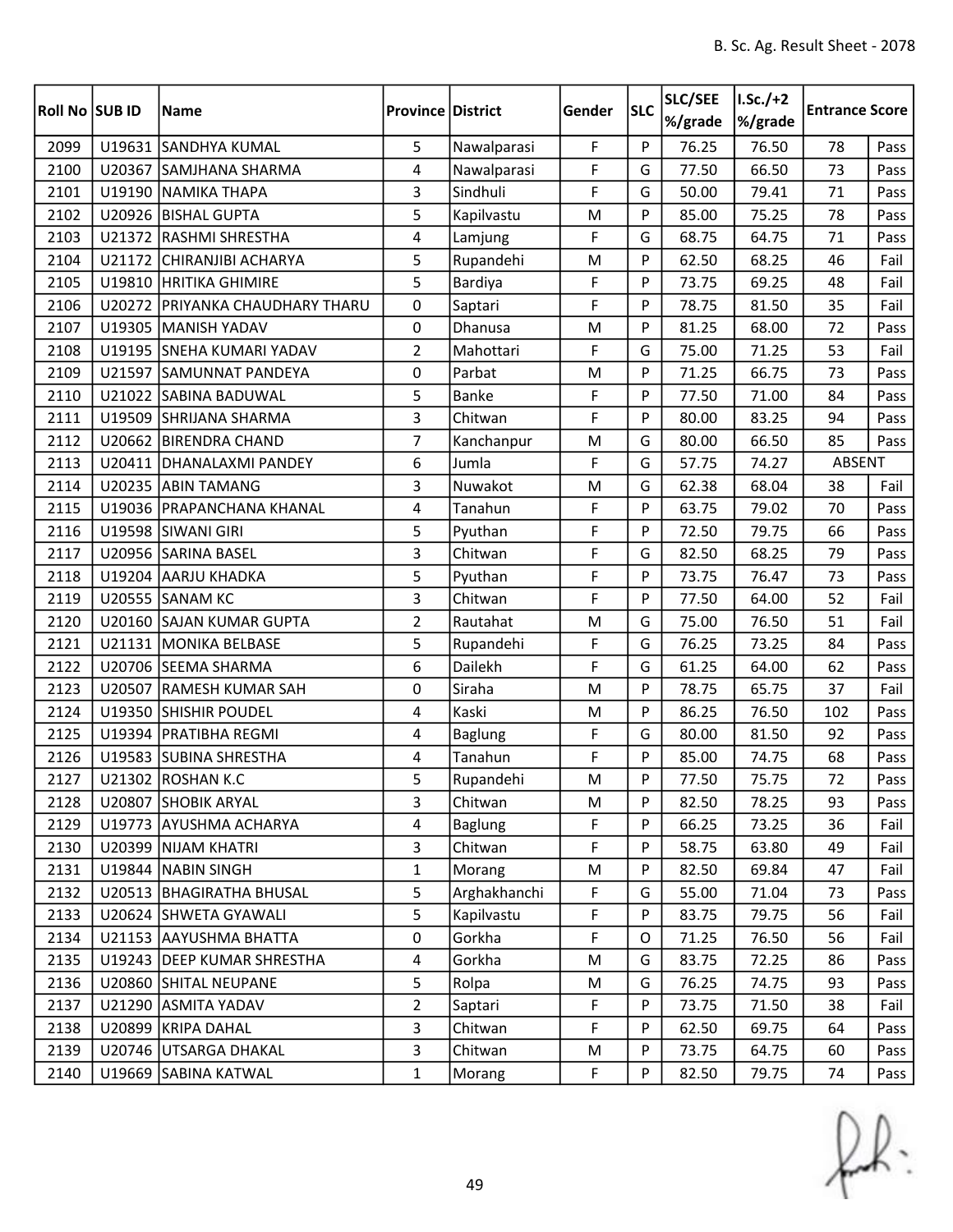| <b>Roll No SUB ID</b> |        | <b>Name</b>                 | <b>Province District</b> |                | Gender | <b>SLC</b> | <b>SLC/SEE</b><br>%/grade | $1.5c./+2$<br>%/grade | <b>Entrance Score</b> |      |
|-----------------------|--------|-----------------------------|--------------------------|----------------|--------|------------|---------------------------|-----------------------|-----------------------|------|
| 2141                  | U20437 | <b>PUSPANJALI SUBEDI</b>    | 4                        | Kaski          | F      | P          | 62.50                     | 56.50                 | 63                    | Pass |
| 2142                  |        | U20205 ASMIN GIRI           | 5                        | Pyuthan        | F      | P          | 76.25                     | 79.75                 | 43                    | Fail |
| 2143                  |        | U19232 SANJAY KUMAR YADAV   | $\overline{2}$           | Saptari        | M      | P          | 67.50                     | 58.75                 | 59                    | Fail |
| 2144                  |        | U20375 ANJAL LUITEL         | $\mathbf{1}$             | Jhapa          | M      | G          | 80.00                     | 71.50                 | 58                    | Fail |
| 2145                  |        | U20632 PRIYANKA DEO         | 0                        | Saptari        | F      | P          | 81.25                     | 73.25                 | 41                    | Fail |
| 2146                  |        | U20823 SAMIKSHYA DHUNGANA   | 0                        | Syangja        | F      | P          | 85.00                     | 70.75                 | 90                    | Pass |
| 2147                  |        | U19659 KARUNA BISTA         | $\overline{7}$           | Dadeldhura     | F      | G          | 80.00                     | 71.50                 | 77                    | Pass |
| 2148                  |        | U19782 SELINA YADAV         | $\overline{2}$           | Siraha         | F      | P          | 75.00                     | 67.75                 | 44                    | Fail |
| 2149                  |        | U19781 SHUSILA NEUPANE      | 5                        | Dang           | F      | P          | 70.00                     | 74.75                 | <b>ABSENT</b>         |      |
| 2150                  |        | U21643 PRADIP SAH           | $\overline{2}$           | Saptari        | M      | G          | 76.25                     | 76.50                 | 67                    | Pass |
| 2151                  |        | U19629 SANIYA SHAH          | $\overline{2}$           | Dhanusa        | F      | P          | 81.25                     | 68.25                 | 45                    | Fail |
| 2152                  |        | U21168 SURAKSHYA KUNWAR     | 4                        | Gorkha         | F      | P          | 80.00                     | 83.25                 | 52                    | Fail |
| 2153                  |        | U21065 PURNIMA THAPA        | 4                        | Nawalparasi    | F      | G          | 71.00                     | 67.75                 | 63                    | Pass |
| 2154                  |        | U19614 BHUPAL KOIRALA       | $\mathbf{1}$             | Jhapa          | M      | P          | 82.50                     | 79.75                 | 77                    | Pass |
| 2155                  |        | U19090 NAYUMA RAI           | $\mathbf{1}$             | Jhapa          | F      | P          | 72.50                     | 66.00                 | 71                    | Pass |
| 2156                  |        | U19703 SAMJHANA KARKI       | $\mathbf{1}$             | Sankhuwasabha  | F      | G          | 65.00                     | 59.00                 | ABSENT                |      |
| 2157                  |        | U19283 DIPESH POUDEL        | $\mathbf{1}$             | Jhapa          | M      | G          | 72.50                     | 74.75                 | 53                    | Fail |
| 2158                  |        | U20781   PRAKIRTI BASTAKOTI | 3                        | Chitwan        | F      | P          | 83.75                     | 72.25                 | 67                    | Pass |
| 2159                  | U19487 | ANUSHA K.C.                 | 4                        | Syangja        | F      | G          | 66.25                     | 78.25                 | 68                    | Pass |
| 2160                  |        | U21553 BHAGAWATI CHHETRI    | 5                        | Rupandehi      | F      | G          | 83.00                     | 73.75                 | 53                    | Fail |
| 2161                  |        | U19764 ANJU KUMARI SAH      | $\overline{2}$           | Siraha         | F      | P          | 68.75                     | 74.75                 | ABSENT                |      |
| 2162                  | U19398 | <b>BIPANA BOHORA</b>        | 6                        | Dolpa          | F      | G          | 66.25                     | 68.25                 | 43                    | Fail |
| 2163                  |        | U21544 USHA DAHAL           | $\mathbf{1}$             | Sunsari        | F      | P          | 67.75                     | 81.84                 | 62                    | Pass |
| 2164                  | U20279 | <b>ANJANA KAFLE</b>         | 4                        | Parbat         | F      | P          | 81.25                     | 78.25                 | 79                    | Pass |
| 2165                  |        | U21537 BINITA K.C.          | 5                        | Dang           | F      | P          | 68.75                     | 62.25                 | 57                    | Fail |
| 2166                  |        | U19836 PRADIP GAJUREL       | 3                        | Nuwakot        | M      | G          | 80.00                     | 74.75                 | 81                    | Pass |
| 2167                  | U20729 | <b>AAKREETI GAUTAM</b>      | 0                        | <b>Baglung</b> | F      | G          | 73.00                     | 61.00                 | 57                    | Fail |
| 2168                  |        | U19943 ANJALI DHAKAL        | 0                        | Gorkha         | F      | G          | 67.50                     | 74.75                 | 48                    | Fail |
| 2169                  |        | U21027 BIBESH GAULI         | 3                        | Dhading        | M      | G          | 83.00                     | 74.75                 | 75                    | Pass |
| 2170                  |        | U20525 SUNIL YADAV          | 2                        | Siraha         | M      | P          | 66.25                     | 64.75                 | 44                    | Fail |
| 2171                  |        | U21412 RASHMI KANDEL        | 3                        | Chitwan        | F      | G          | 60.00                     | 72.00                 | 44                    | Fail |
| 2172                  |        | U19255 SMRITI KHADKA        | $\overline{3}$           | Sindhupalchok  | F      | P          | 85.00                     | 84.75                 | 58                    | Fail |
| 2173                  |        | U20728 RUPSHI SHRESTHA      | $\overline{4}$           | Tanahun        | F      | P          | 82.50                     | 69.75                 | 90                    | Pass |
| 2174                  |        | U20975 SAGUN DURA           | $\mathbf 0$              | Lamjung        | F      | P          | 71.25                     | 78.25                 | 79                    | Pass |
| 2175                  |        | U21442 SANGAM GIRI          | 5                        | Gulmi          | M      | G          | 78.75                     | 71.50                 | 74                    | Pass |
| 2176                  |        | U19887 TRISHNA POUDEL       | 5                        | Pyuthan        | F      | G          | 70.00                     | 63.00                 | 59                    | Fail |
| 2177                  | U20107 | USTIKA K.C.                 | 5                        | Bardiya        | F      | P          | 85.00                     | 76.50                 | 73                    | Pass |
| 2178                  | U19729 | MANASI POUDEL               | $\mathbf{3}$             | Chitwan        | F      | P          | 80.00                     | 64.00                 | 84                    | Pass |
| 2179                  | U19987 | NIRDESH REGMI               | 0                        | Syangja        | M      | P          | 80.00                     | 79.75                 | 77                    | Pass |
| 2180                  | U19389 | MONIKA SEDAI                | 0                        | Gorkha         | F      | G          | 83.75                     | 72.25                 | 80                    | Pass |
| 2181                  | U19680 | <b>DILIP CHAULAGAIN</b>     | $\pmb{0}$                | Kalikot        | M      | G          | 67.50                     | 64.75                 | 71                    | Pass |
| 2182                  | U19447 | <b>PAPPU YADAV</b>          | $\mathbf{1}$             | Sunsari        | M      | G          | 56.25                     | 55.25                 | 62                    | Pass |

 $f(x)$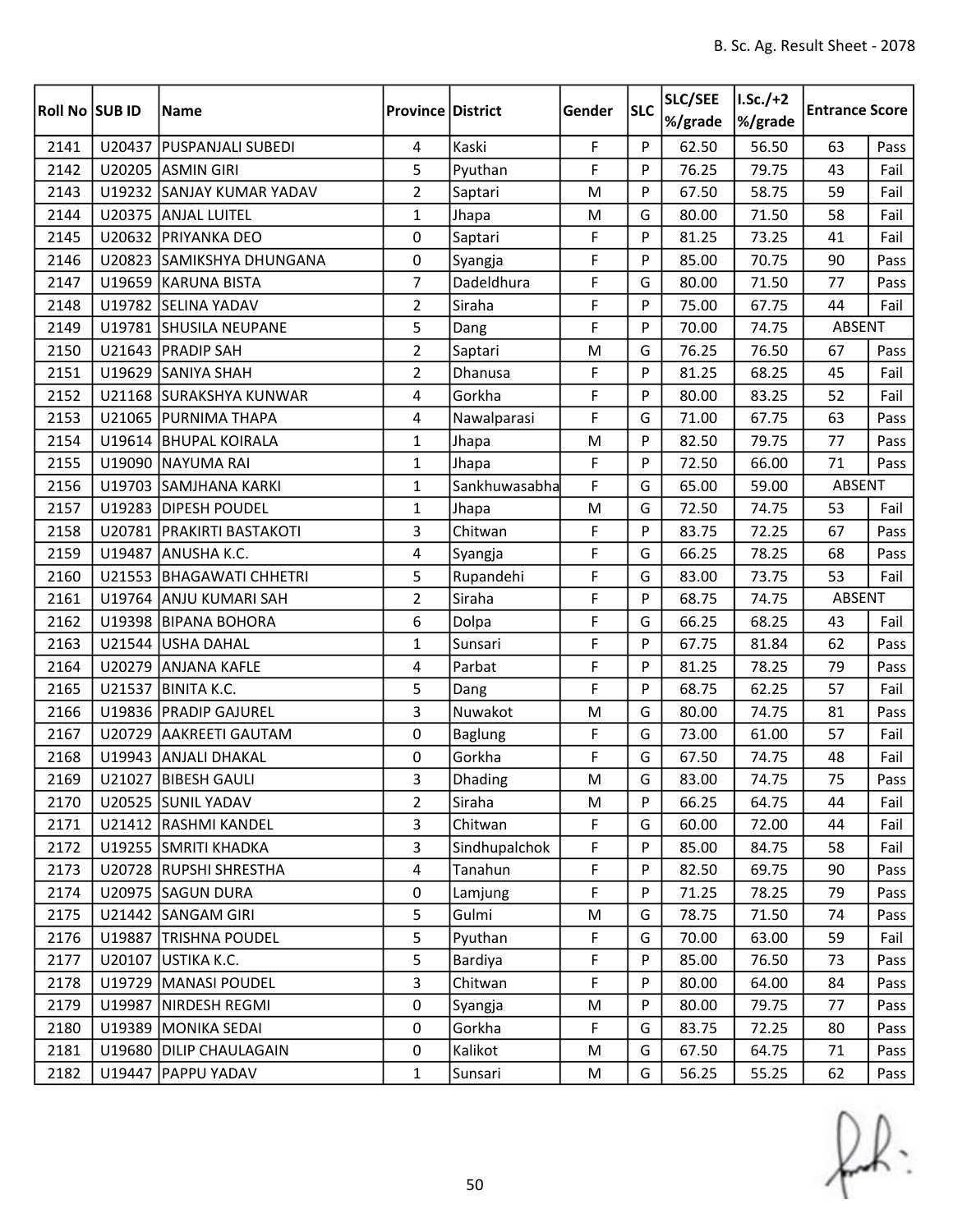| <b>Roll No SUB ID</b> |        | <b>Name</b>                | <b>Province District</b> |                | Gender    | <b>SLC</b> | SLC/SEE<br>%/grade | $1.5c./+2$<br>%/grade | <b>Entrance Score</b> |      |
|-----------------------|--------|----------------------------|--------------------------|----------------|-----------|------------|--------------------|-----------------------|-----------------------|------|
| 2183                  |        | U19896 SUSHILA PAUDEL      | 3                        | Chitwan        | F         | G          | 56.25              | 77.16                 | 61                    | Pass |
| 2184                  |        | U20208 ANJANA CHAPAI       | 4                        | Parbat         | F         | P          | 78.75              | 76.50                 | 59                    | Fail |
| 2185                  |        | U19705 ABINA SAPKOTA       | 4                        | Lamjung        | F         | P          | 71.25              | 59.75                 | 76                    | Pass |
| 2186                  |        | U19976 SMRITI POKHAREL     | 0                        | Palpa          | F         | P          | 71.25              | 69.75                 | 66                    | Pass |
| 2187                  | U21085 | <b>NISTA BASNET</b>        | 5                        | Dang           | F         | P          | 73.75              | 71.50                 | 55                    | Fail |
| 2188                  |        | U19523 AAYUSHMA GHIMIRE    | 0                        | Parbat         | F         | P          | 82.50              | 79.75                 | 86                    | Pass |
| 2189                  |        | U20743 VERSHA ACHARYA      | 5                        | Pyuthan        | F         | P          | 76.25              | 73.25                 | 73                    | Pass |
| 2190                  |        | U20374 AAKASH CHAUDHARY    | 5                        | Nawalparasi    | M         | P          | 68.75              | 60.75                 | 46                    | Fail |
| 2191                  |        | U19265 SIRJANA SUNAR       | 5                        | Dang           | F         | P          | 68.75              | 77.98                 | 83                    | Pass |
| 2192                  |        | U19222 AYUSH POUDEL        | 5                        | Rupandehi      | M         | P          | 67.50              | 78.25                 | 51                    | Fail |
| 2193                  |        | U19240 SAMIP K.C           | 5                        | Dang           | M         | P          | 70.00              | 72.82                 | 81                    | Pass |
| 2194                  |        | U20286 BINITA KHADKA       | $\mathbf{1}$             | Terhathum      | F         | G          | 55.00              | 71.73                 | 59                    | Fail |
| 2195                  |        | U21422 NISHANT KAPADI      | $\overline{7}$           | Kailali        | M         | P          | 67.50              | 58.25                 | ABSENT                |      |
| 2196                  |        | U20545 KABITA BHUSAL       | 5                        | Nawalparasi    | F         | P          | 62.50              | 64.75                 | 59                    | Fail |
| 2197                  |        | U19341 LAXMAN KUMAR MAHATO | $\overline{2}$           | Mahottari      | M         | P          | 78.75              | 74.75                 | 90                    | Pass |
| 2198                  |        | U19936 SNEHA MISHRA        | $\overline{2}$           | Saptari        | F         | P          | 62.50              | 76.50                 | ABSENT                |      |
| 2199                  |        | U19756 SUNIL POUDEL        | 4                        | Tanahun        | M         | G          | 65.00              | 51.00                 | 59                    | Fail |
| 2200                  |        | U20019 BIPLAV DAHAL        | 0                        | Makwanpur      | M         | G          | 75.00              | 66.50                 | 73                    | Pass |
| 2201                  |        | U19539 SWASTIKA SAPKOTA    | 4                        | Nawalparasi    | F         | P          | 73.75              | 66.50                 | 67                    | Pass |
| 2202                  |        | U19021 MANISH NEUPANE      | 4                        | Gorkha         | M         | P          | 86.25              | 79.75                 | 76                    | Pass |
| 2203                  |        | U21562 KUMAR SUBEDI        | 5                        | Pyuthan        | ${\sf M}$ | P          | 57.75              | 67.95                 | 38                    | Fail |
| 2204                  |        | U19100 ABHISHEK KUMAR SAH  | $\overline{2}$           | Dhanusa        | M         | G          | 70.00              | 66.75                 | 75                    | Pass |
| 2205                  |        | U20143 DIPAK UPADHAYAY     | 7                        | Bajhang        | M         | P          | 72.50              | 54.75                 | 70                    | Pass |
| 2206                  | U19649 | RABINA KUMARI PASMAN       | $\overline{2}$           | Saptari        | F         | P          | 68.75              | 69.00                 | 74                    | Pass |
| 2207                  |        | U20427 RUBI SUBEDI         | 4                        | Syangja        | F         | P          | 85.00              | 69.75                 | 81                    | Pass |
| 2208                  | U19879 | <b>SHRISTI POKHREL</b>     | 5                        | Pyuthan        | F         | G          | 77.00              | 69.50                 | 60                    | Pass |
| 2209                  |        | U20268 TRIPTI K.C.         | 0                        | Nawalparasi    | F         | P          | 67.50              | 79.75                 | 57                    | Fail |
| 2210                  | U19671 | <b>ABHISHEK LAMICHHANE</b> | 3                        | Kathmandu      | M         | P          | 75.00              | 76.50                 | 67                    | Pass |
| 2211                  |        | U21079 KUSUM SAPKOTA       | 3                        | Chitwan        | F         | Þ          | 85.00              | 71.50                 | 87                    | Pass |
| 2212                  |        | U21409   PRAMILA THAPA     | 0                        | Tanahun        | F         | G          | 83.00              | 78.75                 | 75                    | Pass |
| 2213                  |        | U20742 SURESH ADHIKARI     | 3                        | Chitwan        | M         | G          | 75.00              | 76.50                 | 88                    | Pass |
| 2214                  |        | U21211 ABINASH BASTAKOTI   | 3                        | Chitwan        | M         | P          | 83.75              | 74.75                 | 85                    | Pass |
| 2215                  |        | U20826 SANIA KUNWAR MAGAR  | 5                        | Dang           | F         | P          | 77.50              | 66.50                 | 97                    | Pass |
| 2216                  |        | U21614 BHIMKANTA BHANDARI  | 5                        | Gulmi          | M         | G          | 73.75              | 63.50                 | 77                    | Pass |
| 2217                  |        | U19506 ANURADHA PARAJULI   | 4                        | Lamjung        | F         | P          | 83.75              | 69.00                 | 79                    | Pass |
| 2218                  |        | U19801 DIPENDRA NEUPANE    | 6                        | Jumla          | M         | G          | 78.75              | 79.00                 | 85                    | Pass |
| 2219                  |        | U21377 SUBASH GYAWALI      | 5                        | Gulmi          | M         | G          | 81.00              | 75.75                 | 58                    | Fail |
| 2220                  |        | U19772   KUSHAL G.C.       | 0                        | Gulmi          | M         | P          | 86.25              | 78.25                 | 80                    | Pass |
| 2221                  |        | U20521 RASHILA GHIMIRE     | $\overline{3}$           | Kavrepalanchok | F         | P          | 80.00              | 66.25                 | 42                    | Fail |
| 2222                  |        | U21385 SAGUN POUDEL        | $\overline{4}$           | Lamjung        | F         | G          | 72.50              | 78.25                 | 77                    | Pass |
| 2223                  |        | U20312 KARUNA SINGH        | $\overline{7}$           | Bajhang        | F         | G          | 72.50              | 73.25                 | 44                    | Fail |
| 2224                  |        | U21336 SUDIP CHAUDHARY     | $\overline{2}$           | Saptari        | M         | P          | 57.50              | 69.00                 | 51                    | Fail |

 $f(x)$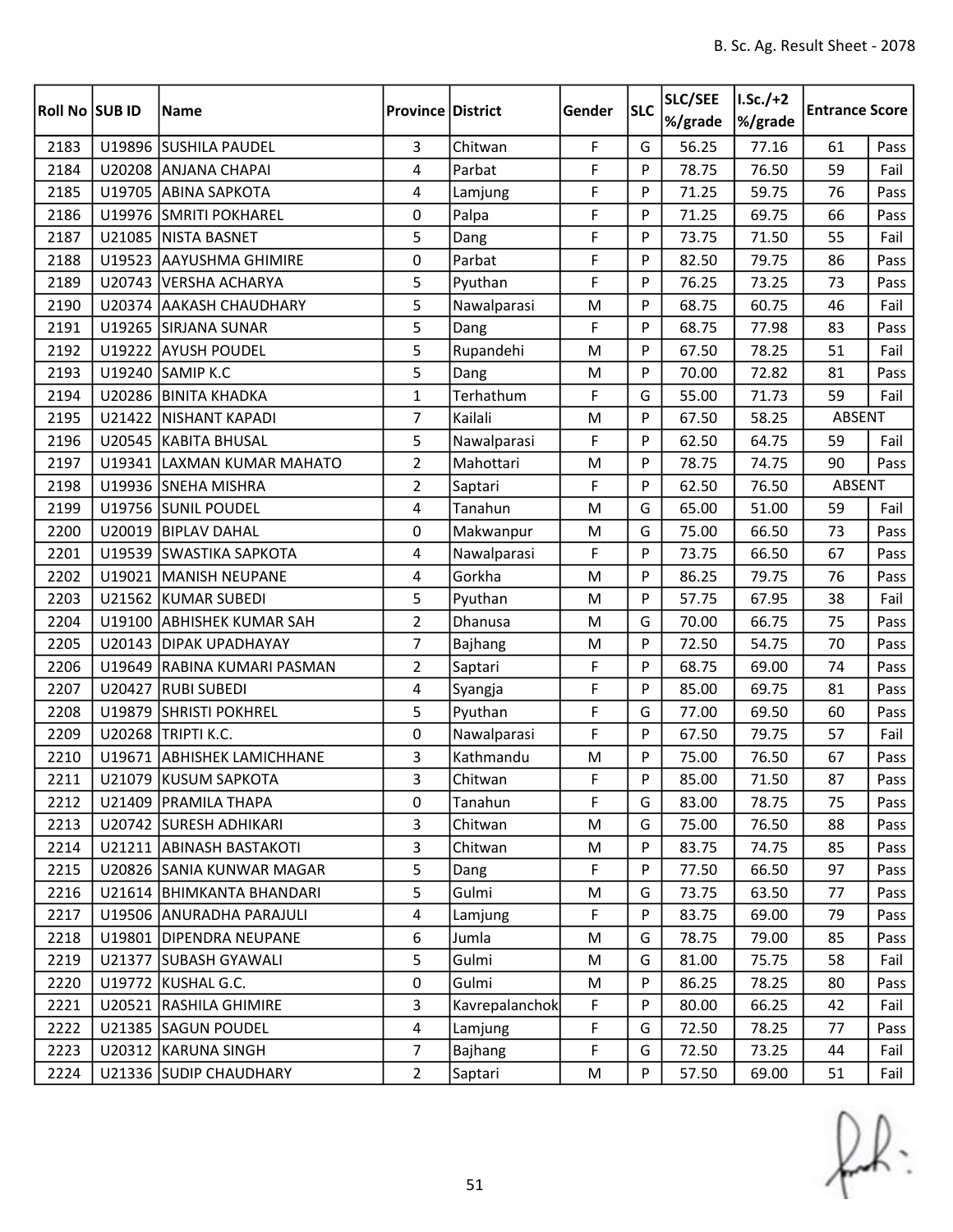| <b>Roll No SUB ID</b> |        | <b>Name</b>                  | <b>Province District</b> |                | Gender    | <b>SLC</b> | SLC/SEE<br>%/grade | $I.Sc./+2$<br>%/grade | <b>Entrance Score</b> |      |
|-----------------------|--------|------------------------------|--------------------------|----------------|-----------|------------|--------------------|-----------------------|-----------------------|------|
| 2225                  |        | U21418 PRABIN BHATTARAI      | $\mathbf{1}$             | Morang         | M         | G          | 55.00              | 77.14                 | 57                    | Fail |
| 2226                  |        | U19458 DILIP MEHTA           | $\mathbf{1}$             | Sunsari        | ${\sf M}$ | P          | 76.25              | 69.00                 | 91                    | Pass |
| 2227                  |        | U20433 RABINA CHAUDHARY      | $\overline{7}$           | Kailali        | F         | P          | 63.50              | 73.47                 | 57                    | Fail |
| 2228                  |        | U19158 SUYOG KOIRALA         | 3                        | Chitwan        | M         | P          | 72.50              | 69.75                 | 64                    | Pass |
| 2229                  | U19207 | MAHIMA GHARTI MAGAR          | 4                        | <b>Baglung</b> | F         | G          | 66.25              | 68.25                 | 42                    | Fail |
| 2230                  |        | U20152 PRAKASH DHAKAL        | $\mathbf{1}$             | Ilam           | M         | G          | 59.00              | 54.25                 | 44                    | Fail |
| 2231                  |        | U20197 POOJA KUMARI BARAI    | 5                        | Rupandehi      | F         | P          | 66.25              | 61.00                 | 63                    | Pass |
| 2232                  |        | U21296 SARSWOTI GAIRE        | 4                        | Lamjung        | F         | G          | 76.25              | 55.75                 | 68                    | Pass |
| 2233                  |        | U19386 AAKRITI RAUT          | 3                        | Chitwan        | F         | P          | 77.50              | 74.75                 | 83                    | Pass |
| 2234                  |        | U20978 NIRUTA RAJBANSHI      | $\mathbf{1}$             | Jhapa          | F         | P          | 83.75              | 76.50                 | 85                    | Pass |
| 2235                  |        | U19544 BINISHA SAPKOTA       | 3                        | Chitwan        | F         | P          | 76.25              | 71.50                 | 71                    | Pass |
| 2236                  |        | U20096 RABINDRA KUMAR MALLA  | 5                        | <b>Banke</b>   | M         | G          | 71.25              | 73.25                 | 73                    | Pass |
| 2237                  |        | U19359 SIJAN GIRI            | 5                        | Pyuthan        | F         | P          | 61.25              | 77.10                 | 47                    | Fail |
| 2238                  | U20757 | <b>SUSMITA BARAL</b>         | $\overline{2}$           | Sarlahi        | F         | G          | 79.00              | 67.00                 | 49                    | Fail |
| 2239                  |        | U20220 DIPENDRA KUMAR MANDAL | $\overline{2}$           | Saptari        | M         | P          | 56.25              | 61.50                 | 69                    | Pass |
| 2240                  |        | U19457 JHARANA DC            | 5                        | Dang           | F         | P          | 68.75              | 73.25                 | 50                    | Fail |
| 2241                  |        | U20270 AAYUSH POUDEL         | 5                        | Banke          | M         | P          | 77.50              | 78.25                 | 80                    | Pass |
| 2242                  |        | U20995 SALINA SHRESTHA       | 3                        | Chitwan        | F         | G          | 83.75              | 81.50                 | 67                    | Pass |
| 2243                  |        | U20169 SUDIP SUBEDI          | 3                        | Dhading        | M         | P          | 75.00              | 66.00                 | 83                    | Pass |
| 2244                  |        | U19062 SEEMA GIRI            | 4                        | Lamjung        | F         | P          | 58.75              | 75.76                 | 67                    | Pass |
| 2245                  |        | U21030 SAGAR TANDAN          | 5                        | Arghakhanchi   | M         | P          | 81.25              | 76.50                 | 68                    | Pass |
| 2246                  |        | U19639 APEKSHYA THAPA        | 3                        | Kathmandu      | F         | G          | 78.00              | 72.50                 | 67                    | Pass |
| 2247                  |        | U19636 RAJ KUMAR CHAUDHARY   | 5                        | Kapilvastu     | M         | P          | 72.50              | 64.00                 | 79                    | Pass |
| 2248                  | U19291 | NABIN CHAND                  | 5                        | <b>Banke</b>   | M         | P          | 71.25              | 56.50                 | 51                    | Fail |
| 2249                  |        | U20175 SABINA KAFLE          | 4                        | Syangja        | F         | P          | 63.75              | 51.00                 | 76                    | Pass |
| 2250                  |        | U20563 SANKET THAPA          | 5                        | Rupandehi      | M         | P          | 82.50              | 81.50                 | 98                    | Pass |
| 2251                  | U19580 | SALINA K.C.                  | 3                        | Kathmandu      | F         | G          | 81.00              | 70.00                 | 78                    | Pass |
| 2252                  |        | U20483 PRIYA JHA             | $\overline{2}$           | Dhanusa        | F         | P          | 72.50              | 72.50                 | 54                    | Fail |
| 2253                  |        | U20406 ROSHAN GAUTAM         | 6                        | Jajarkot       | M         | G          | 73.75              | 56.50                 | 35                    | Fail |
| 2254                  |        | U20114 SANSKRITI KOIRALA     | $\mathbf{1}$             | Jhapa          | F         | P          | 76.25              | 79.75                 | 51                    | Fail |
| 2255                  |        | U19029 ALISHA BISTA          | 4                        | Gorkha         | F         | P          | 81.25              | 81.50                 | 72                    | Pass |
| 2256                  |        | U19234 RAKSHIKA PRADHAN      | 0                        | Jhapa          | F         | P          | 81.25              | 76.50                 | 68                    | Pass |
| 2257                  |        | U20657 BISHAL RAKHAL MAGAR   | $\overline{2}$           | Bara           | M         | G          | 72.50              | 78.25                 | 81                    | Pass |
| 2258                  |        | U19306 RABIN KUNWAR KSHETRI  | 5                        | Gulmi          | M         | P          | 57.50              | 68.64                 | 67                    | Pass |
| 2259                  |        | U19595 NEHA CHAND            | $\overline{7}$           | Darchula       | F         | P          | 67.50              | 64.75                 | 63                    | Pass |
| 2260                  | U21117 | <b>ASHISH CHAUHAN</b>        | $\mathbf{1}$             | Morang         | M         | P          | 75.00              | 54.75                 | 61                    | Pass |
| 2261                  |        | U21581 DAKSHINA POUDEL       | 5                        | Dang           | F         | P          | 63.00              | 68.25                 | 45                    | Fail |
| 2262                  |        | U19378 ALISHA TIMSINA        | $\mathbf{1}$             | Jhapa          | F         | P          | 68.75              | 73.25                 | 69                    | Pass |
| 2263                  |        | U19353 TANJIRA FARHEEN       | $\overline{2}$           | Mahottari      | F         | G          | 85.00              | 66.50                 | 73                    | Pass |
| 2264                  |        | U19250 KESHAV RAJ REGMI      | $\overline{4}$           | Syangja        | M         | G          | 72.50              | 68.25                 | 50                    | Fail |
| 2265                  |        | U20100 AADITYA KUMAR MAHATO  | $\overline{2}$           | Dhanusa        | M         | G          | 75.00              | 79.75                 | 67                    | Pass |
| 2266                  |        | U19774 RUPESH NIRAULA        | $\mathbf{1}$             | Sunsari        | M         | P          | 72.50              | 59.75                 | 63                    | Pass |

 $f(x)$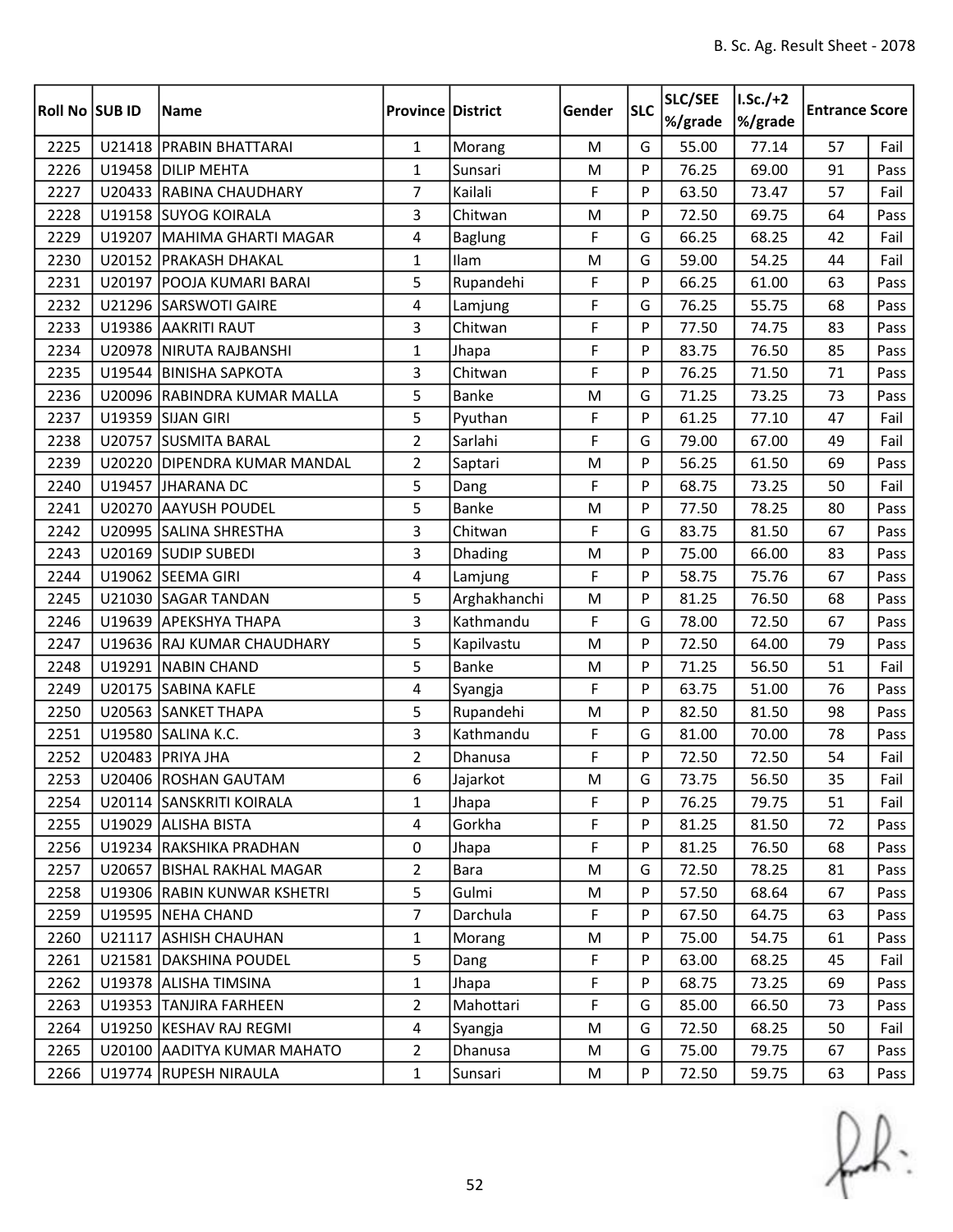| <b>Roll No SUB ID</b> |        | <b>Name</b>                 | <b>Province District</b> |                | Gender    | <b>SLC</b>  | SLC/SEE<br>%/grade | $1.5c./+2$<br>%/grade | <b>Entrance Score</b> |      |
|-----------------------|--------|-----------------------------|--------------------------|----------------|-----------|-------------|--------------------|-----------------------|-----------------------|------|
| 2267                  | U20149 | <b>ABISHEK SHARMA</b>       | 5                        | Kapilvastu     | M         | P           | 71.25              | 76.50                 | 54                    | Fail |
| 2268                  |        | U20134 KESHAV THAKUR        | 0                        | Mahottari      | ${\sf M}$ | P           | 72.50              | 71.50                 | 48                    | Fail |
| 2269                  |        | U21032 PRASHANT CHAUDHARY   | 0                        | Saptari        | ${\sf M}$ | O           | 73.75              | 60.50                 | ABSENT                |      |
| 2270                  |        | U21254 SARINA SHRESTHA      | 4                        | Gorkha         | F         | P           | 73.75              | 57.25                 | 55                    | Fail |
| 2271                  |        | U20850 SANDESH KANDEL       | 3                        | Chitwan        | M         | P           | 85.00              | 76.50                 | 98                    | Pass |
| 2272                  |        | U20260 UJWAL BHATTARAI      | $\mathbf{1}$             | Sunsari        | M         | G           | 62.50              | 59.25                 | 81                    | Pass |
| 2273                  |        | U19560 PAWAN CHAUDHARY      | 0                        | <b>Bara</b>    | M         | P           | 53.75              | 68.90                 | 25                    | Fail |
| 2274                  |        | U20801 LALITA KSHETRI       | $\overline{7}$           | Baitadi        | F         | P           | 67.50              | 60.50                 | 72                    | Pass |
| 2275                  |        | U19972 PURNIKA REGMI        | 4                        | <b>Baglung</b> | F         | P           | 73.75              | 63.25                 | 33                    | Fail |
| 2276                  |        | U21252 AAYUSHA SHRESTHA     | 5                        | Bardiya        | F         | G           | 61.00              | 68.25                 | 46                    | Fail |
| 2277                  |        | U19587 NISHAN LUINTEL       | 4                        | Gorkha         | M         | G           | 70.00              | 76.50                 | 63                    | Pass |
| 2278                  |        | U19795 SARMILA GC           | 5                        | Bardiya        | F         | G           | 62.50              | 72.00                 | 56                    | Fail |
| 2279                  |        | U19083   PRAKRITI AMGAIN    | 3                        | Chitwan        | F         | P           | 81.25              | 73.25                 | 73                    | Pass |
| 2280                  | U19107 | <b>SMARIKA SUBEDI</b>       | 4                        | Kaski          | F         | G           | 87.50              | 81.50                 | 106                   | Pass |
| 2281                  |        | U19575 SUDIKSHA GHIMIRE     | $\mathbf{1}$             | Okhaldhunga    | F         | G           | 70.00              | 73.25                 | 45                    | Fail |
| 2282                  |        | U19663 SONIYA RANA MAGAR    | 4                        | Kaski          | F         | P           | 86.25              | 81.50                 | 99                    | Pass |
| 2283                  |        | U19948 POOJA SUBEDI         | 3                        | Kathmandu      | F         | P           | 76.25              | 49.50                 | Disqualified          |      |
| 2284                  |        | U20883 KABITA PHUYAL        | $\mathbf{1}$             | Dhankuta       | F         | G           | 63.75              | 66.50                 | 49                    | Fail |
| 2285                  |        | U19102 BIPASHA PANDIT       | 0                        | Sunsari        | F         | G           | 85.00              | 79.00                 | 96                    | Pass |
| 2286                  |        | U20543 SUJANA SILWAL        | 3                        | Dhading        | F         | P           | 73.75              | 65.50                 | 84                    | Pass |
| 2287                  | U20073 | <b>SRISTI GAUTAM</b>        | 4                        | <b>Baglung</b> | F         | G           | 70.00              | 66.50                 | 59                    | Fail |
| 2288                  |        | U21064 MANOJ THAPA          | 6                        | Dailekh        | M         | P           | 72.50              | 78.25                 | 66                    | Pass |
| 2289                  |        | U21441 AAKASH GAUTAM        | 5                        | Kapilvastu     | M         | G           | 81.00              | 73.25                 | 73                    | Pass |
| 2290                  |        | U19493   PRADEEP YADAV      | 5                        | Kapilvastu     | M         | G           | 69.00              | 63.50                 | 55                    | Fail |
| 2291                  |        | U19777 SANJAY SIGDEL        | 4                        | Tanahun        | M         | P           | 80.00              | 68.25                 | 77                    | Pass |
| 2292                  | U19287 | <b>ANSHU KUMARI YADAV</b>   | 0                        | Rautahat       | F         | G           | 66.25              | 53.25                 | 51                    | Fail |
| 2293                  |        | U19746 SABHYATA ACHHAMI     | 0                        | Gorkha         | F         | G           | 77.50              | 66.50                 | 40                    | Fail |
| 2294                  |        | U20087 YUBRAJ POUDEL        | 4                        | Tanahun        | M         | G           | 77.50              | 78.25                 | 89                    | Pass |
| 2295                  |        | U21277 ANKITA THAPA         | 6                        | Jumla          | F         | $\mathsf O$ | 65.00              | 74.67                 | 67                    | Pass |
| 2296                  |        | U20422   NEEBHA SHARMA      | 5                        | Palpa          | F         | P           | 82.50              | 81.50                 | 74                    | Pass |
| 2297                  |        | U20506 SANDHYA DARLAMI      | 5                        | Palpa          | F         | P           | 77.50              | 81.50                 | 53                    | Fail |
| 2298                  |        | U19432 PUSKAR PANTA         | 0                        | Tanahun        | M         | G           | 85.00              | 79.75                 | 94                    | Pass |
| 2299                  |        | U19401 GOVINDA BAHADUR RANA | 6                        | Dailekh        | M         | P           | 82.50              | 69.00                 | 79                    | Pass |
| 2300                  |        | U19620 BINITA POUDEL        | $\overline{4}$           | Kaski          | F         | P           | 78.75              | 59.75                 | 75                    | Pass |
| 2301                  |        | U19026 JAY KUMAR CHAUDHARY  | $\overline{2}$           | Rautahat       | M         | G           | 68.75              | 66.50                 | 49                    | Fail |
| 2302                  |        | U21206 SABINA GHIMIRE       | 3                        | Kavrepalanchok | F         | G           | 71.00              | 75.75                 | 35                    | Fail |
| 2303                  |        | U21566   DEEPTI SUBEDI      | 3                        | Kathmandu      | F         | P           | 76.25              | 69.75                 | 50                    | Fail |
| 2304                  |        | U21173 ANJU KUMARI          | $\overline{2}$           | Rautahat       | F         | G           | 62.50              | 55.25                 | 49                    | Fail |
| 2305                  |        | U20751 SAMIKSHA ADHIKARI    | 3                        | Nuwakot        | F         | P           | 85.00              | 83.25                 | 92                    | Pass |
| 2306                  |        | U20865  HIMAL RAJ BHUSAL    | 4                        | Parbat         | M         | G           | 63.75              | 66.50                 | 56                    | Fail |
| 2307                  |        | U20136 SUSMITA CHAUDHARY    | 5                        | Nawalparasi    | F         | P           | 80.00              | 81.50                 | 87                    | Pass |
| 2308                  |        | U21137 SABINA KANDEL        | 5                        | Palpa          | F         | G           | 75.00              | 61.50                 | 66                    | Pass |

 $f(x)$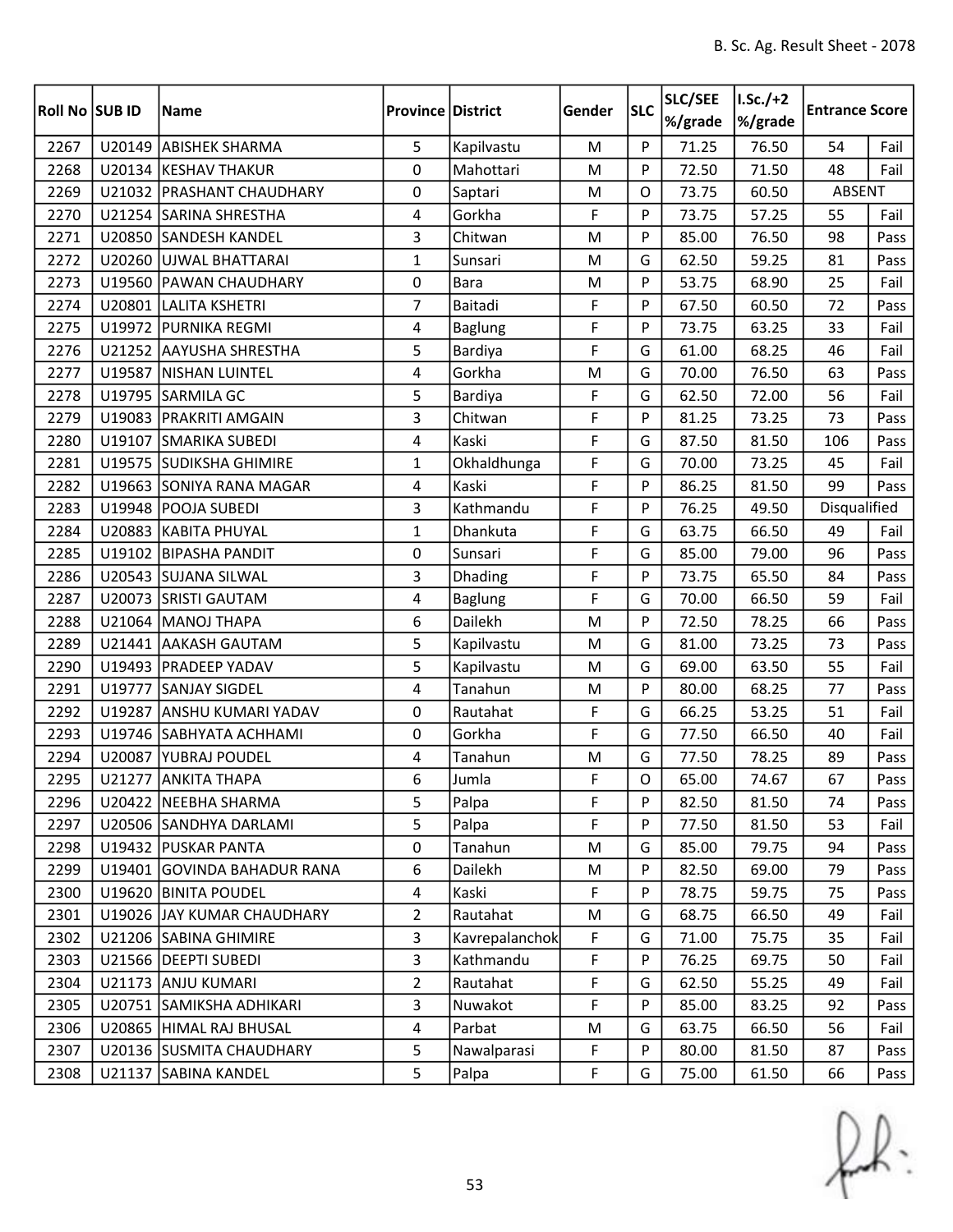| Roll No SUB ID |        | <b>Name</b>                 | <b>Province District</b> |              | Gender      | <b>SLC</b> | SLC/SEE<br>%/grade | $I.Sc./+2$<br>%/grade | <b>Entrance Score</b> |      |
|----------------|--------|-----------------------------|--------------------------|--------------|-------------|------------|--------------------|-----------------------|-----------------------|------|
| 2309           |        | U19547 BIJENDRA KARKI       | 5                        | Dang         | M           | G          | 75.00              | 73.25                 | 72                    | Pass |
| 2310           |        | U19638 APANA KHATRI         | 5                        | Rupandehi    | F           | P          | 70.00              | 76.50                 | 63                    | Pass |
| 2311           |        | U19910 PURNAMAYA CHAUDHARY  | 5                        | Nawalparasi  | F           | G          | 75.00              | 59.00                 | 74                    | Pass |
| 2312           |        | <b>U19124 SONY SAH</b>      | $\overline{2}$           | Saptari      | F           | P          | 76.25              | 74.75                 | 56                    | Fail |
| 2313           | U21000 | <b>BIJAY OJHA</b>           | 3                        | Chitwan      | M           | G          | 77.50              | 84.75                 | 80                    | Pass |
| 2314           |        | U19471   DHIRAJ KUMAR GUPTA | $\overline{2}$           | Rautahat     | M           | P          | 53.25              | 52.80                 | 51                    | Fail |
| 2315           |        | U21637 HRIZU BHUSAL         | 5                        | Rupandehi    | F           | P          | 70.00              | 63.00                 | 48                    | Fail |
| 2316           |        | U20708 SHRISTY KUMARI YADAV | $\overline{2}$           | Saptari      | F           | P          | 62.50              | 59.75                 | 46                    | Fail |
| 2317           | U19529 | <b>AMISHA ADHIKARI</b>      | $\overline{4}$           | Tanahun      | F           | P          | 81.25              | 66.50                 | 65                    | Pass |
| 2318           |        | U19031 SAVYATA BHATTARAI    | 5                        | Rupandehi    | F           | G          | 82.00              | 64.50                 | 54                    | Fail |
| 2319           |        | U19132 SUSHMITA NEUPANE     | $\overline{2}$           | <b>Bara</b>  | F           | G          | 58.75              | 74.31                 | 56                    | Fail |
| 2320           |        | U21589 BHUMIKA SEDAI        | 4                        | Gorkha       | F           | P          | 80.00              | 78.25                 | 71                    | Pass |
| 2321           | U20180 | <b>ABHINANDAN SHARMA</b>    | 4                        | Parbat       | M           | P          | 82.50              | 75.75                 | 75                    | Pass |
| 2322           |        | U21191 BINITA MAHATO        | 5                        | <b>Banke</b> | F           | G          | 68.75              | 68.25                 | 47                    | Fail |
| 2323           |        | U20833 LUSAN RANA           | 4                        | Lamjung      | M           | P          | 73.75              | 66.50                 | ABSENT                |      |
| 2324           |        | U20741 KUSHMA PURI          | 3                        | Chitwan      | F           | P          | 71.25              | 76.50                 | 53                    | Fail |
| 2325           |        | U19332 COSMIC SUBEDI        | 4                        | Parbat       | F           | P          | 80.00              | 74.75                 | 69                    | Pass |
| 2326           |        | U19823 SUSAN REGMI          | 5                        | Palpa        | M           | G          | 81.25              | 78.25                 | <b>ABSENT</b>         |      |
| 2327           |        | U19282 SUSHANTA GAUTAM      | $\mathbf{1}$             | Morang       | M           | G          | 71.25              | 78.12                 | 77                    | Pass |
| 2328           |        | U20248 SAMIKSHYA KUMAL      | 4                        | Lamjung      | F           | G          | 73.75              | 67.00                 | 68                    | Pass |
| 2329           |        | U20934 ASMITA MAHATO        | 4                        | Nawalparasi  | F           | P          | 76.25              | 61.50                 | 61                    | Pass |
| 2330           |        | U19439 ANJALI KUMARI        | $\overline{2}$           | Mahottari    | F           | G          | 72.25              | 63.75                 | 65                    | Pass |
| 2331           |        | U19931   PRASHAMSHA SHARMA  | 4                        | Parbat       | F           | G          | 76.25              | 74.75                 | 74                    | Pass |
| 2332           | U20317 | <b>SUJIT BIRAJI YADAV</b>   | $\overline{2}$           | Dhanusa      | M           | P          | 67.50              | 64.75                 | 71                    | Pass |
| 2333           |        | U20448 ADITYA RAJ SINGH     | $\overline{2}$           | Rautahat     | M           | G          | 75.00              | 66.50                 | 49                    | Fail |
| 2334           |        | U19313 HARI MAYA GOTAME     | 4                        | Kaski        | F           | G          | 78.75              | 64.75                 | 64                    | Pass |
| 2335           |        | U19465 KARISHMA POKHAREL    | 5                        | Arghakhanchi | F           | P          | 87.50              | 78.25                 | 83                    | Pass |
| 2336           |        | U21247 USHA KIRAN BOHARA    | 4                        | Lamjung      | F           | G          | 71.25              | 79.20                 | 70                    | Pass |
| 2337           |        | U21410 BIJAYA PANDEY        | 0                        | Gorkha       | $\mathsf F$ | G          | 56.00              | 70.75                 | 34                    | Fail |
| 2338           |        | U21037 SOBAN BOHORA         | 0                        | Humla        | M           | G          | 51.25              | 74.27                 | 49                    | Fail |
| 2339           |        | U20540 SHRISTI PANTHI       | 5                        | Arghakhanchi | F           | G          | 67.50              | 71.50                 | 77                    | Pass |
| 2340           |        | U21053 BASHUDEV UPADHYAYA   | 6                        | Jumla        | M           | G          | 56.25              | 66.23                 | 39                    | Fail |
| 2341           |        | U19438 SADIKSHYA PUDASAINI  | 3                        | Kathmandu    | F           | P          | 81.25              | 65.75                 | 57                    | Fail |
| 2342           |        | U20228 ADHISH DULAL         | 3                        | Kathmandu    | M           | P          | 76.25              | 67.75                 | 54                    | Fail |
| 2343           |        | U19258 SAROJ NEUPANE        | 3                        | Nuwakot      | M           | G          | 71.25              | 63.25                 | ABSENT                |      |
| 2344           |        | U21200 LAXMI KUMARI SHAH    | $\overline{2}$           | Saptari      | F           | P          | 76.25              | 76.50                 | 65                    | Pass |
| 2345           |        | U19691 ROSHAN BHATT         | $\overline{7}$           | Baitadi      | M           | G          | 56.25              | 61.75                 | 74                    | Pass |
| 2346           |        | U20398 RUCHI YADAV          | $\overline{2}$           | Dhanusa      | F           | P          | 73.75              | 66.50                 | 36                    | Fail |
| 2347           |        | U19552 SARITA BHANDARI      | 5                        | Banke        | F           | P          | 58.75              | 83.61                 | 86                    | Pass |
| 2348           |        | U20413 SONISH DHAMALA       | 0                        | Bardiya      | M           | O          | 82.50              | 81.50                 | 90                    | Pass |
| 2349           |        | U20091 SAJAN GAUDEL         | $\mathbf 0$              | Parbat       | M           | P          | 87.50              | 76.50                 | 101                   | Pass |
| 2350           |        | U20497 JYOTI KUMARI YADAV   | $\overline{2}$           | Saptari      | F           | P          | 61.25              | 64.75                 | 32                    | Fail |

 $f(x)$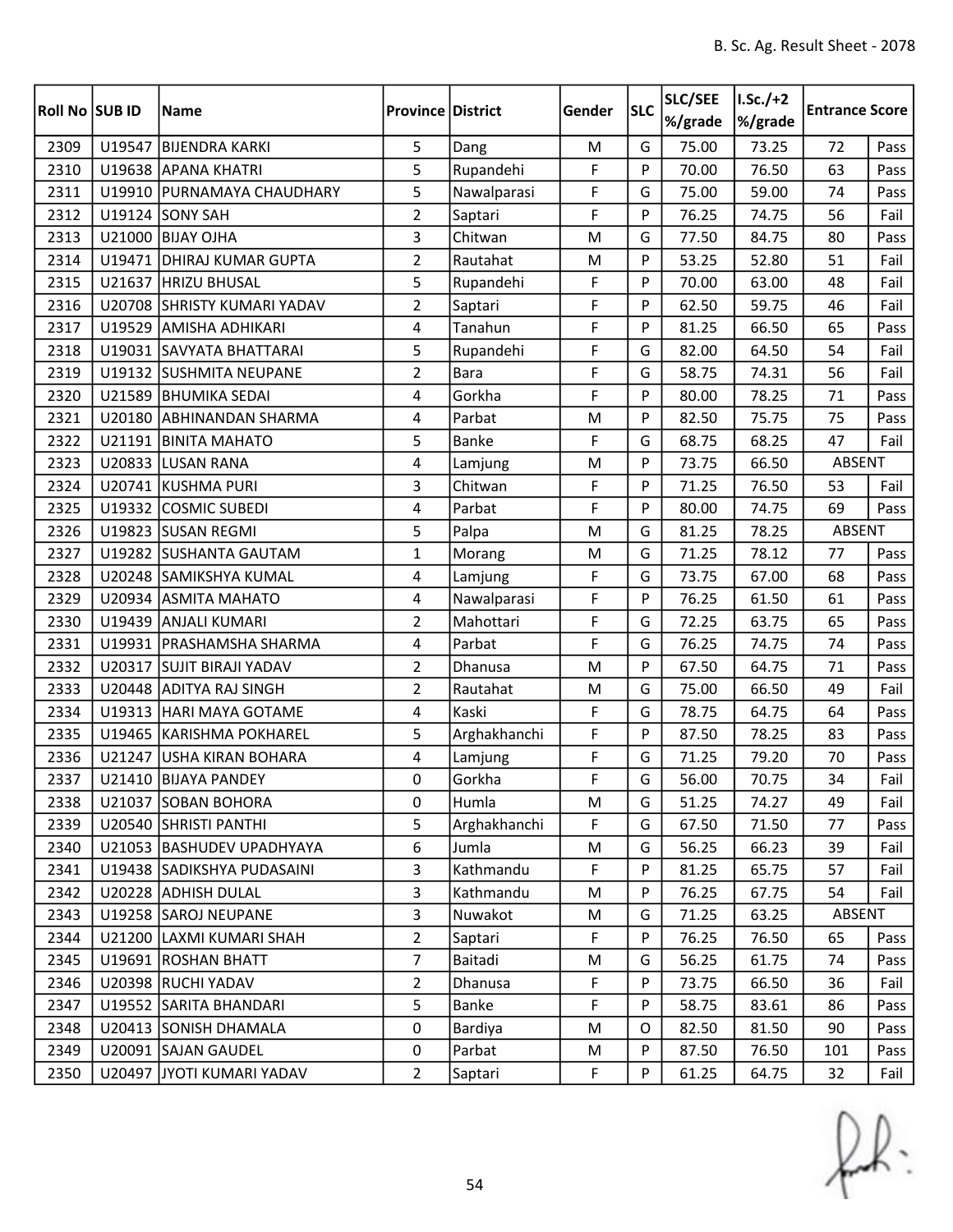| <b>Roll No SUB ID</b> |        | <b>Name</b>                  | <b>Province District</b> |                | Gender | <b>SLC</b> | SLC/SEE<br>%/grade | $LSc./+2$<br>%/grade | <b>Entrance Score</b> |      |
|-----------------------|--------|------------------------------|--------------------------|----------------|--------|------------|--------------------|----------------------|-----------------------|------|
| 2351                  | U20897 | <b>SACHIN CHAUDHARY</b>      | 5                        | Bardiya        | M      | G          | 51.25              | 63.50                | <b>ABSENT</b>         |      |
| 2352                  |        | U20612 ARYA CHAUDHARY        | $\overline{2}$           | Dhanusa        | F      | P          | 77.50              | 73.25                | 48                    | Fail |
| 2353                  |        | U20755 JYOTI KUMARI SAH      | $\overline{2}$           | Siraha         | F      | P          | 70.00              | 62.75                | 51                    | Fail |
| 2354                  |        | U20896 DIYA ADHIKARI         | 3                        | Chitwan        | F      | P          | 71.25              | 78.25                | 49                    | Fail |
| 2355                  |        | U19710 KUSUM BUDHA           | 5                        | Palpa          | F      | P          | 76.25              | 64.75                | 83                    | Pass |
| 2356                  |        | U19916 RABINDRA SINGH BOHARA | $\overline{7}$           | Darchula       | M      | G          | 78.00              | 66.08                | 94                    | Pass |
| 2357                  |        | U19730 ANISHA SAPKOTA        | 4                        | <b>Baglung</b> | F      | P          | 77.50              | 73.00                | 81                    | Pass |
| 2358                  |        | U21381 ANUSUYA PAUDEL        | 0                        | Chitwan        | F      | O          | 77.50              | 79.75                | 81                    | Pass |
| 2359                  |        | U21036 PAPPU CHAUDHARY       | 0                        | <b>Bara</b>    | M      | P          | 85.00              | 79.75                | 78                    | Pass |
| 2360                  |        | U19252 RESHMA K.C            | 5                        | Gulmi          | F      | P          | 80.00              | 64.00                | 81                    | Pass |
| 2361                  |        | U19885 BIBEK PAUDEL          | 5                        | Palpa          | M      | G          | 81.25              | 58.25                | 69                    | Pass |
| 2362                  | U21276 | <b>AARATI BOHARA</b>         | $\overline{7}$           | Achham         | F      | P          | 71.25              | 69.75                | 60                    | Pass |
| 2363                  |        | U20264 PRABINA RAI           | $\mathbf{1}$             | Sunsari        | F      | P          | 80.00              | 73.25                | 86                    | Pass |
| 2364                  |        | U21542 BINITA CHAUDHARY      | 7                        | Kailali        | F      | G          | 74.00              | 71.50                | 50                    | Fail |
| 2365                  |        | U20284 RANDIP CHAUDHARY      | $\overline{2}$           | Saptari        | M      | P          | 71.25              | 53.25                | 48                    | Fail |
| 2366                  |        | U19339 ANURAG SEN            | 3                        | Chitwan        | M      | G          | 86.00              | 75.00                | 66                    | Pass |
| 2367                  | U19574 | <b>AMRENDRA KUSHWAHA</b>     | $\overline{2}$           | Bara           | M      | P          | 62.50              | 74.75                | 56                    | Fail |
| 2368                  |        | U20082 SUNIL DATT KALAUNI    | $\overline{7}$           | Kanchanpur     | M      | G          | 65.00              | 73.61                | 93                    | Pass |
| 2369                  |        | U20764 SHISHIR SUBEDI        | 3                        | Chitwan        | M      | P          | 82.50              | 78.25                | 71                    | Pass |
| 2370                  |        | U20485 AASHISH ACHARYA       | 3                        | Chitwan        | M      | P          | 68.75              | 67.00                | 60                    | Pass |
| 2371                  |        | U21256 SUSHANT SHRESTHA      | 5                        | Bardiya        | M      | G          | 60.00              | 47.00                | Disqualified          |      |
| 2372                  |        | U19648 AASTHA PARAJULI       | 5                        | Rupandehi      | F      | P          | 85.00              | 67.75                | 73                    | Pass |
| 2373                  |        | U19805 SANJAY KUMAR KARAK    | $\overline{2}$           | Siraha         | M      | P          | 75.00              | 56.00                | 62                    | Pass |
| 2374                  |        | U20792 KHUSBU MAHATO         | 4                        | Nawalparasi    | F      | P          | 77.50              | 81.50                | 67                    | Pass |
| 2375                  |        | U21272 NARENDRA MEHTA        | $\mathbf{1}$             | Sunsari        | M      | P          | 61.00              | 67.65                | 59                    | Fail |
| 2376                  | U19237 | <b>RAHUL PATEL</b>           | 0                        | Rautahat       | M      | P          | 76.25              | 68.25                | 48                    | Fail |
| 2377                  |        | U19646 DEEPA GURUNG          | 0                        | Manang         | F      | G          | 72.50              | 81.50                | 91                    | Pass |
| 2378                  |        | U19005 HASTA BAHADUR BUDHA   | 5                        | <b>Banke</b>   | M      | G          | 43.75              | 69.50                | <b>ABSENT</b>         |      |
| 2379                  |        | U19721   BHUMIKA KSHETRI     | $\mathbf{1}$             | Sunsari        | F      | P          | 66.25              | 69.75                | 76                    | Pass |
| 2380                  |        | U21075 BIBEK ACHARYA         | 3                        | Chitwan        | M      | P          | 88.75              | 74.75                | 96                    | Pass |
| 2381                  |        | U20257 SARASWOTI THAKURATHI  | 7                        | Dadeldhura     | F      | G          | 74.00              | 62.75                | 76                    | Pass |
| 2382                  |        | U19626 BIBEK PRASAD KUSHWAHA | $\overline{2}$           | Parsa          | M      | P          | 61.25              | 57.75                | 57                    | Fail |
| 2383                  |        | U19905 ANJANA PAUDEL         | 3                        | Chitwan        | F      | P          | 75.00              | 76.50                | ABSENT                |      |
| 2384                  |        | U19218 AAKRITI RAI           | 3                        | Makwanpur      | F      | P          | 82.50              | 76.50                | 85                    | Pass |
| 2385                  |        | U20466 ROSHAN SUBEDI         | 4                        | Parbat         | M      | G          | 58.75              | 56.25                | 61                    | Pass |
| 2386                  |        | U21428 SURYA NARAYAN SAH     | $\mathbf{1}$             | Sunsari        | M      | P          | 67.50              | 79.75                | 64                    | Pass |
| 2387                  |        | U19459 ARJUN BHATTA          | 7                        | Dadeldhura     | M      | G          | 68.75              | 74.00                | 79                    | Pass |
| 2388                  |        | U20431 RAKESH KUMAR YADAV    | $\overline{2}$           | Dhanusa        | M      | P          | 68.75              | 66.50                | 56                    | Fail |
| 2389                  |        | U19783 SUREKHA PANDEY        | $\overline{7}$           | Kanchanpur     | F      | P          | 62.50              | 56.25                | ABSENT                |      |
| 2390                  |        | U19882 BIMALA ACHARYA        | 6                        | Surkhet        | F      | P          | 80.00              | 74.75                | 72                    | Pass |
| 2391                  |        | U21599 RAMESH BAJAGAIN       | 3                        | Lalitpur       | M      | G          | 70.00              | 55.00                | Disqualified          |      |
| 2392                  |        | U19070 SAPANA MAHAT          | $\overline{4}$           | Myagdi         | F      | P          | 73.75              | 58.25                | 60                    | Pass |

 $f(x)$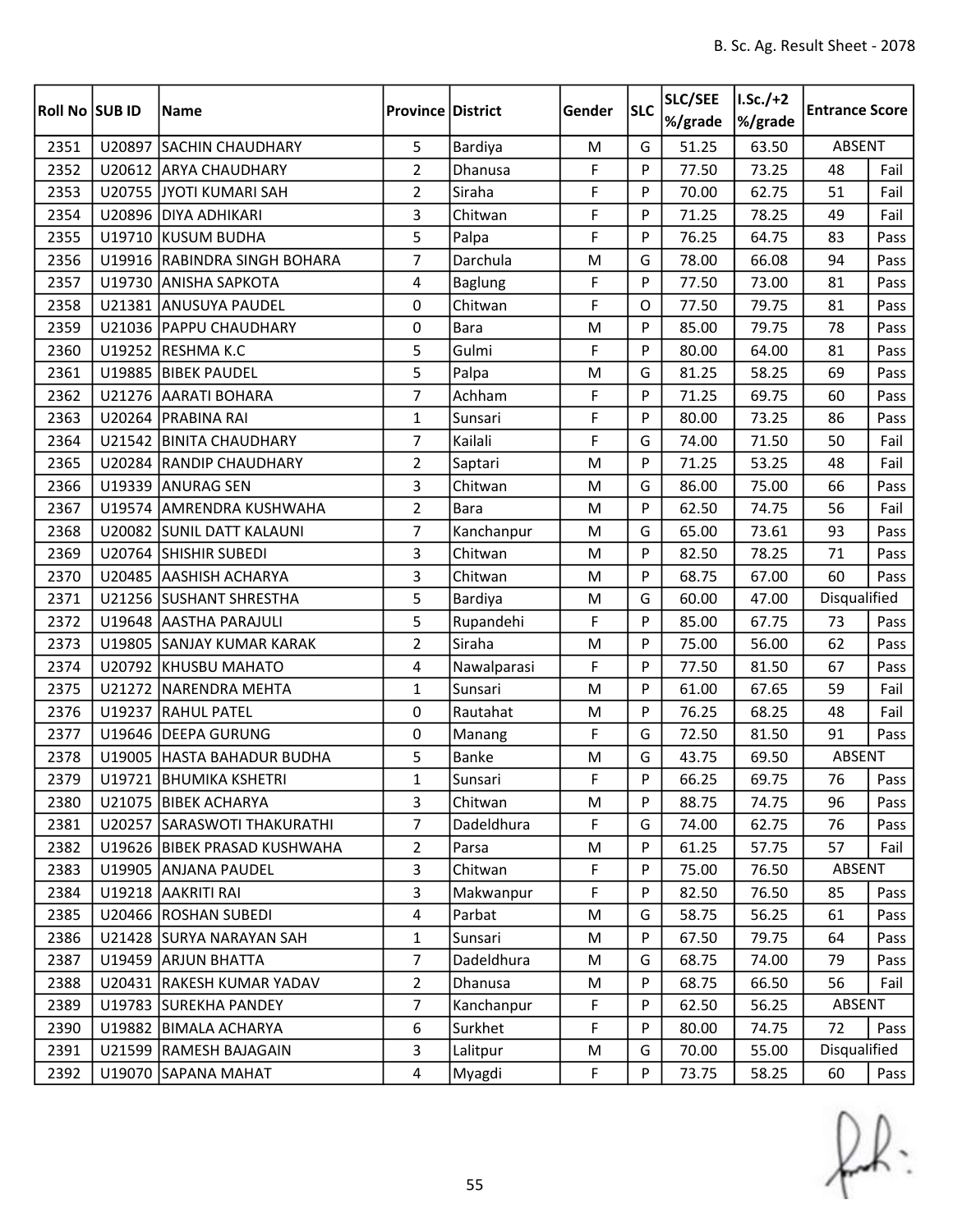| Roll No SUB ID |        | Name                        | <b>Province District</b> |                | Gender      | <b>SLC</b> | SLC/SEE<br>%/grade | $I.Sc./+2$<br>%/grade | <b>Entrance Score</b> |      |
|----------------|--------|-----------------------------|--------------------------|----------------|-------------|------------|--------------------|-----------------------|-----------------------|------|
| 2393           |        | U21358 SANDHYA TUMSA LIMBU  | $\mathbf{1}$             | Dhankuta       | F           | P          | 82.50              | 78.25                 | 89                    | Pass |
| 2394           |        | U20012 SAMRIDDHI KHATRI     | 4                        | Kaski          | F           | G          | 83.00              | 68.25                 | 60                    | Pass |
| 2395           |        | U19850 SUSMITA THAPA        | $\mathbf{1}$             | Udayapur       | F           | G          | 70.00              | 61.75                 | 35                    | Fail |
| 2396           |        | U19292 BISHNU DEVI PANDEY   | 5                        | Gulmi          | F           | G          | 83.75              | 71.50                 | 93                    | Pass |
| 2397           | U19621 | <b>SANJIL KARKI</b>         | $\mathbf{1}$             | Morang         | M           | P          | 80.00              | 73.57                 | 47                    | Fail |
| 2398           |        | U21347 RAJINA THAPA         | 4                        | Syangja        | F           | P          | 77.50              | 74.75                 | 46                    | Fail |
| 2399           |        | U21415 KEBAL PURUSH ARYAL   | 3                        | Chitwan        | M           | G          | 85.00              | 81.50                 | 89                    | Pass |
| 2400           |        | U21510 KRISHNA JHA          | $\mathbf 0$              | Dhanusa        | M           | G          | 70.00              | 64.75                 | 37                    | Fail |
| 2401           |        | U19723 PREKSHA PURI         | $\mathbf{1}$             | Sunsari        | F           | P          | 81.25              | 62.00                 | 71                    | Pass |
| 2402           | U19420 | <b>AKRITI ACHARYA</b>       | 3                        | Chitwan        | F           | G          | 72.50              | 59.75                 | 79                    | Pass |
| 2403           |        | U20840 BARUN YADAV          | 5                        | Banke          | M           | P          | 72.50              | 63.25                 | 67                    | Pass |
| 2404           |        | U19492 SINDHU SUBEDI        | $\mathbf{1}$             | Jhapa          | F           | P          | 72.50              | 63.25                 | 54                    | Fail |
| 2405           |        | U21368 DURGA CHAPAGAIN      | 0                        | Syangja        | M           | P          | 83.75              | 80.75                 | 79                    | Pass |
| 2406           | U20950 | <b>RABINA ADHIKARI</b>      | 4                        | Gorkha         | F           | G          | 56.25              | 75.84                 | 68                    | Pass |
| 2407           |        | U21034 NISHA BHUSAL         | 4                        | Parbat         | F           | G          | 78.75              | 66.50                 | 74                    | Pass |
| 2408           |        | U19538 BINITA RANABHAT      | 3                        | Chitwan        | F           | G          | 72.50              | 78.25                 | 64                    | Pass |
| 2409           |        | U20445 KARMISTA BASNET      | 6                        | Surkhet        | F           | P          | 78.75              | 76.50                 | ABSENT                |      |
| 2410           |        | U20878 JAYA KRISHNA KHATRI  | 6                        | Jumla          | M           | G          | 75.00              | 74.25                 | ABSENT                |      |
| 2411           |        | U19061 BINISHA BARALI       | 4                        | Tanahun        | F           | P          | 81.25              | 68.25                 | 89                    | Pass |
| 2412           |        | U20316 SAMEER LAMA          | $\mathbf{1}$             | Morang         | M           | P          | 80.00              | 90.00                 | <b>ABSENT</b>         |      |
| 2413           |        | U20336 PABITRA PATHAK       | 5                        | Rupandehi      | F           | G          | 66.00              | 60.25                 | 54                    | Fail |
| 2414           | U19749 | <b>SALINA NEUPANE</b>       | 3                        | Sindhupalchok  | F           | P          | 80.00              | 66.50                 | 68                    | Pass |
| 2415           |        | U21176 SULOCHANA JARGHA     | $\overline{2}$           | Mahottari      | F           | G          | 49.13              | 67.47                 | 51                    | Fail |
| 2416           | U19700 | <b>DIKSHYA BUDHATHOKI</b>   | $\mathbf{1}$             | Jhapa          | F           | P          | 72.50              | 72.75                 | 68                    | Pass |
| 2417           |        | U21318 SHIWANI RAUNIYAR     | $\overline{2}$           | Parsa          | F           | P          | 56.25              | 71.50                 | 43                    | Fail |
| 2418           |        | U19226 BHARAT NEUPANE       | 0                        | Jumla          | M           | G          | 72.00              | 63.75                 | 42                    | Fail |
| 2419           |        | U21330 ANKIT POKHAREL       | $\overline{2}$           | Siraha         | M           | P          | 85.00              | 79.75                 | 73                    | Pass |
| 2420           | U19549 | <b>GARIMA PAUDEL</b>        | 4                        | Parbat         | F           | G          | 84.00              | 69.75                 | 79                    | Pass |
| 2421           |        | U19828 CHANDRA THAPA MAGAR  | 4                        | Baglung        | $\mathsf F$ | G          | 60.00              | 66.50                 | 63                    | Pass |
| 2422           |        | U19920 SADIKSHYA KOIRALA    | 3                        | Kavrepalanchok | F           | P          | 82.50              | 69.75                 | 96                    | Pass |
| 2423           |        | U19066 ANUSHA MANDAL        | $\overline{2}$           | Dhanusa        | F           | P          | 81.25              | 76.50                 | 73                    | Pass |
| 2424           |        | U19983 NIRMALA JOSHI        | $\overline{7}$           | Kanchanpur     | F           | P          | 72.50              | 54.75                 | 49                    | Fail |
| 2425           |        | U20403 DIVYA LAXMI YADAV    | $\overline{2}$           | Saptari        | F           | G          | 76.25              | 59.75                 | 64                    | Pass |
| 2426           |        | U21533 KANCHAN MAHATO       | 3                        | Chitwan        | F           | P          | 82.50              | 81.00                 | 57                    | Fail |
| 2427           |        | U19519   PRATIKSHYA OJHA    | $\overline{7}$           | Kanchanpur     | F           | P          | 78.75              | 71.50                 | 52                    | Fail |
| 2428           |        | U20074 SAKSHYAM ACHARYA     | $\mathbf{1}$             | Morang         | M           | P          | 77.50              | 65.50                 | 58                    | Fail |
| 2429           |        | U19637 ADARSH GUPTA         | 5                        | Kapilvastu     | M           | P          | 62.50              | 60.25                 | 75                    | Pass |
| 2430           |        | U20969 SIMRAN KUNWAR        | 3                        | Chitwan        | F           | P          | 88.75              | 74.75                 | 80                    | Pass |
| 2431           |        | U19199 AARATI KUMARI BOHARA | $\overline{7}$           | Kanchanpur     | F           | P          | 65.00              | 63.75                 | 56                    | Fail |
| 2432           |        | U20061   PRATIKSHA BHUSAL   | 5                        | Kapilvastu     | F           | P          | 82.50              | 69.00                 | 82                    | Pass |
| 2433           |        | U19618 NISHA KUMARI         | $\overline{2}$           | Dhanusa        | F           | P          | 71.25              | 74.75                 | 46                    | Fail |
| 2434           |        | U20600 ARCHANA KUMARI SHAH  | $\overline{2}$           | Dhanusa        | F           | P          | 47.50              | 69.79                 | 48                    | Fail |

 $f(x)$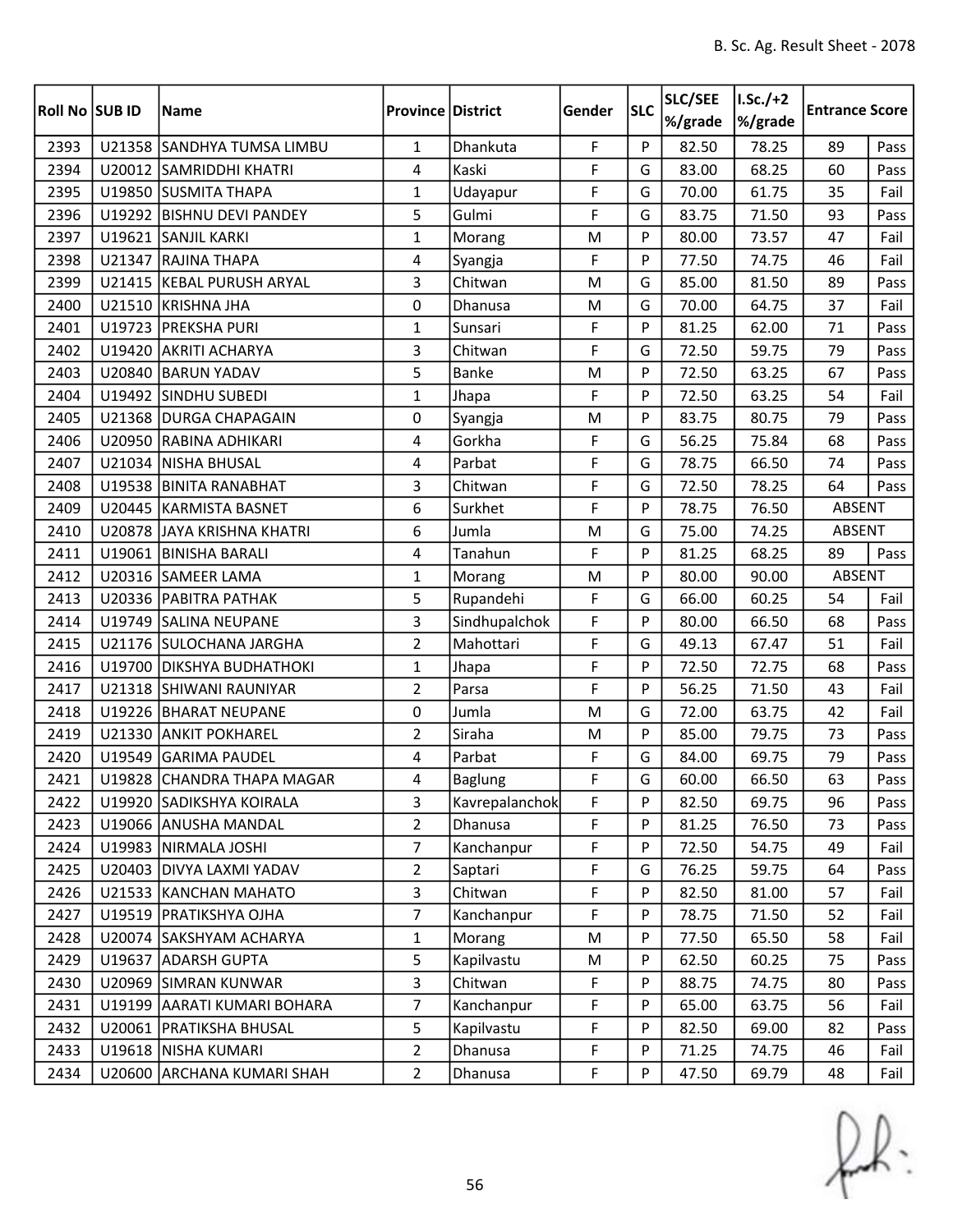| <b>Roll No SUB ID</b> |        | <b>Name</b>                     | <b>Province District</b> |                | Gender | <b>SLC</b>   | SLC/SEE<br>%/grade | $I.Sc./+2$<br>%/grade | <b>Entrance Score</b> |      |
|-----------------------|--------|---------------------------------|--------------------------|----------------|--------|--------------|--------------------|-----------------------|-----------------------|------|
| 2435                  | U20720 | <b>RABIN ACHARYA</b>            | $\overline{3}$           | Chitwan        | M      | G            | 86.25              | 73.25                 | 86                    | Pass |
| 2436                  |        | U20636 RAKHI KUMARI SAH         | $\overline{2}$           | Dhanusa        | F      | P            | 73.75              | 69.75                 | 48                    | Fail |
| 2437                  |        | U20036 KRITI KANDEL             | 3                        | Chitwan        | F      | P            | 75.00              | 83.25                 | 61                    | Pass |
| 2438                  |        | U20183 SUSHIL BHUSAL            | 4                        | Parbat         | M      | G            | 87.00              | 64.75                 | ABSENT                |      |
| 2439                  |        | U21118 RAJU KARKI               | $\mathbf{1}$             | Morang         | M      | P            | 75.00              | 62.00                 | 45                    | Fail |
| 2440                  |        | U19347 NIRAJAN SAH              | $\mathbf{1}$             | Sunsari        | M      | G            | 78.75              | 61.75                 | 56                    | Fail |
| 2441                  |        | U20607 SANJIBANI RAI            | 3                        | Chitwan        | F      | G            | 74.00              | 53.25                 | ABSENT                |      |
| 2442                  |        | U20153 SANDIP TAMANG            | $\overline{7}$           | Kailali        | M      | P            | 85.00              | 71.50                 | 105                   | Pass |
| 2443                  |        | U19002 BIKASH GAUTAM            | 5                        | Gulmi          | M      | P            | 78.75              | 63.25                 | 76                    | Pass |
| 2444                  |        | U19576 KUSHAL GHIMIRE           | 0                        | Gorkha         | M      | P            | 82.50              | 76.50                 | 64                    | Pass |
| 2445                  |        | U19517 ROHAN SAH                | $\overline{2}$           | Dhanusa        | M      | P            | 67.50              | 60.75                 | 31                    | Fail |
| 2446                  |        | U19450 PRITHAK SILWAL           | 3                        | Chitwan        | M      | P            | 75.00              | 78.25                 | 73                    | Pass |
| 2447                  |        | U21045 SHYAM DEV SINGH KUSHWAHA | $\overline{2}$           | Sarlahi        | M      | P            | 78.75              | 59.25                 | 50                    | Fail |
| 2448                  |        | U19788 ANISH BHUSAL             | 5                        | Kapilvastu     | M      | P            | 78.75              | 81.50                 | 66                    | Pass |
| 2449                  |        | U20918 ANUSKA LAMICHHANE        | 3                        | Chitwan        | F      | P            | 83.75              | 76.50                 | 60                    | Pass |
| 2450                  |        | U20412 SANTOSH LEKHAK           | $\overline{7}$           | Darchula       | M      | P            | 81.25              | 76.50                 | 89                    | Pass |
| 2451                  |        | U19645 KRISHALA GURUNG          | 4                        | Kaski          | F      | P            | 75.00              | 61.50                 | 67                    | Pass |
| 2452                  |        | U20663 LAKSHMAN KUMAR YADAV     | $\overline{2}$           | Siraha         | M      | G            | 65.63              | 72.89                 | 65                    | Pass |
| 2453                  |        | U21240 ARCHANA RIJAL            | $\mathbf{1}$             | Morang         | F      | G            | 73.00              | 65.00                 | 42                    | Fail |
| 2454                  |        | U19652 PARASMANI DEVKOTA        | 6                        | Kalikot        | M      | G            | 72.50              | 76.24                 | 70                    | Pass |
| 2455                  |        | U19330 AJAY KUNWAR              | 4                        | Gulmi          | M      | P            | 81.25              | 79.75                 | 41                    | Fail |
| 2456                  | U20017 | <b>SADIKSHA DAHAL</b>           | 3                        | Kavrepalanchok | F      | G            | 76.00              | 76.75                 | Disqualified          |      |
| 2457                  |        | U21432 ABIRAL DAHAL             | 3                        | Lalitpur       | M      | O            | 68.00              | 79.65                 | 64                    | Pass |
| 2458                  |        | U19684 MANISHA PANTHA           | 5                        | Gulmi          | F      | P            | 65.00              | 54.25                 | 69                    | Pass |
| 2459                  |        | U19077 SHARADA DANGI            | 5                        | Bardiya        | F      | P            | 60.00              | 63.25                 | 57                    | Fail |
| 2460                  |        | U20181 SHRISTI JOSHI            | $\overline{7}$           | Darchula       | F      | P            | 86.25              | 76.50                 | 86                    | Pass |
| 2461                  |        | U20761 TIRTH NARAYAN YADAV      | $\overline{2}$           | Saptari        | M      | G            | 63.75              | 69.75                 | 72                    | Pass |
| 2462                  |        | U21524 PRAKASH PULAMI           | 3                        | Makwanpur      | M      | $\mathsf{O}$ | 58.57              | 56.20                 | 52                    | Fail |
| 2463                  |        | U19848 SANJAY YADAV             | $\overline{2}$           | Dhanusa        | M      | G            | 53.75              | 57.25                 | 51                    | Fail |
| 2464                  |        | U20400 PUNAM KARKI              | 3                        | Ramechhap      | F      | G            | 83.75              | 81.50                 | 71                    | Pass |
| 2465                  |        | U19718 AISHWARYA RAI            | 1                        | Bhojpur        | F      | P            | 80.00              | 78.25                 | 81                    | Pass |
| 2466                  |        | U21552 AGNI SUBEDI              | 0                        | Syangja        | M      | P            | 78.75              | 73.25                 | 55                    | Fail |
| 2467                  |        | U19285 HIRAJAN RAUNIYAR         | $\overline{2}$           | Sarlahi        | M      | P            | 67.50              | 72.75                 | 40                    | Fail |
| 2468                  |        | U20041 AAYUSHMA REGMI           | 5                        | Dang           | F      | P            | 81.25              | 68.25                 | ABSENT                |      |
| 2469                  |        | U20658 BIPANA DHAMI             | 5                        | Pyuthan        | F      | P            | 70.00              | 78.25                 | 44                    | Fail |
| 2470                  |        | U19833 ABHISHEK ARYAL           | $\overline{4}$           | Syangja        | M      | P            | 71.25              | 69.75                 | ABSENT                |      |
| 2471                  |        | U20631 SABINA CHUDALI           | 5                        | Kapilvastu     | F      | G            | 73.75              | 69.75                 | 84                    | Pass |
| 2472                  |        | U21601 KENISHA KARKI            | 4                        | Kaski          | F      | P            | 81.25              | 69.75                 | 83                    | Pass |
| 2473                  |        | U19978 BIKASH PARAJULI          | $\overline{3}$           | Sindhupalchok  | M      | G            | 69.00              | 65.25                 | 48                    | Fail |
| 2474                  |        | U21458 SAMIR POUDEL             | $\overline{4}$           | Parbat         | M      | P            | 80.00              | 69.75                 | 58                    | Fail |
| 2475                  |        | U19682 MAMATA KHADKA            | $\overline{7}$           | Doti           | F      | G            | 50.00              | 67.90                 | 53                    | Fail |
| 2476                  |        | U20352 BIDUR PANGENI            | $\overline{4}$           | Syangja        | M      | G            | 70.00              | 60.75                 | 82                    | Pass |

 $f(x)$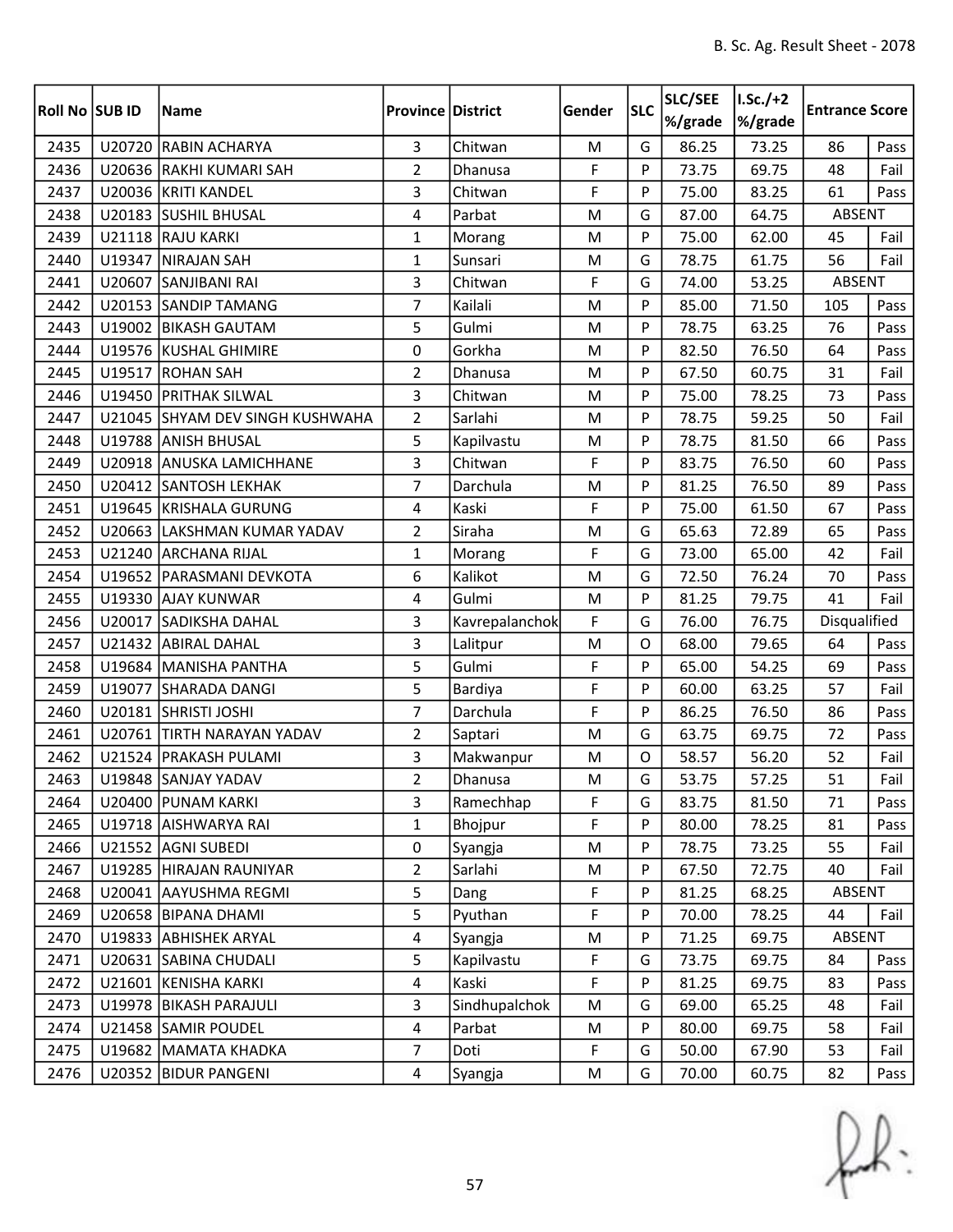| <b>Roll No SUB ID</b> |        | <b>Name</b>                    | <b>Province District</b> |                | Gender | <b>SLC</b> | SLC/SEE<br>%/grade | $I.Sc./+2$<br>%/grade | <b>Entrance Score</b> |      |
|-----------------------|--------|--------------------------------|--------------------------|----------------|--------|------------|--------------------|-----------------------|-----------------------|------|
| 2477                  |        | U20294 BHAWANI NEPALI          | 4                        | Kaski          | F      | G          | 73.00              | 62.25                 | 45                    | Fail |
| 2478                  |        | U19082   PRADEEP BAHADUR THAPA | 6                        | Dailekh        | M      | G          | 81.25              | 71.50                 | 74                    | Pass |
| 2479                  |        | U20172 ASHISH MARASINI         | 5                        | Rupandehi      | M      | G          | 83.75              | 68.25                 | 95                    | Pass |
| 2480                  |        | U21389 SUMINA BASNET           | 4                        | Tanahun        | F      | G          | 68.00              | 70.75                 | 44                    | Fail |
| 2481                  | U20640 | <b>IJAN BARAL</b>              | 0                        | Nawalparasi    | M      | P          | 65.00              | 72.25                 | 67                    | Pass |
| 2482                  |        | U19601 SUKRITI PARAJULI        | 4                        | Kaski          | F      | P          | 83.75              | 77.50                 | <b>ABSENT</b>         |      |
| 2483                  |        | U20475 MANJIL TUMROK           | $\mathbf{1}$             | Jhapa          | M      | P          | 77.50              | 72.75                 | 82                    | Pass |
| 2484                  |        | U19617 SANTOSH KUMAR YADAV     | $\overline{2}$           | Dhanusa        | M      | P          | 67.50              | 71.50                 | 50                    | Fail |
| 2485                  |        | U20064 DHARAM RAJ YADAV        | 5                        | <b>Banke</b>   | M      | P          | 76.25              | 71.50                 | 70                    | Pass |
| 2486                  | U21005 | <b>BIBASH KC</b>               | 6                        | Jumla          | M      | G          | 71.25              | 81.50                 | 60                    | Pass |
| 2487                  |        | U20900 DURGA ADHIKARI          | 3                        | Chitwan        | F      | P          | 67.50              | 74.75                 | 78                    | Pass |
| 2488                  |        | U19392 RUPESH CHAUDHARY        | 0                        | Rautahat       | M      | P          | 85.00              | 74.75                 | 44                    | Fail |
| 2489                  |        | U19568 ANJITA KUNWAR           | 4                        | Parbat         | F      | G          | 81.25              | 69.75                 | 68                    | Pass |
| 2490                  |        | U20722 MENUKA G.C              | 4                        | Tanahun        | F      | G          | 77.50              | 78.25                 | 88                    | Pass |
| 2491                  |        | U19613 BABINA ALE              | $\overline{4}$           | Tanahun        | F      | P          | 81.25              | 66.50                 | 88                    | Pass |
| 2492                  |        | U19707 ANISHA KHATRI           | $\mathbf{1}$             | Sankhuwasabha  | F      | G          | 59.00              | 57.25                 | 45                    | Fail |
| 2493                  |        | U20831 SONIKA BHUSAL           | 4                        | Nawalpur       | F      | G          | 67.50              | 69.75                 | 66                    | Pass |
| 2494                  |        | U20665 CHANDANI KUMARI YADAV   | $\overline{2}$           | Saptari        | F      | P          | 77.50              | 64.75                 | 66                    | Pass |
| 2495                  |        | U19241 SARIKA KHADKA           | $\mathbf{1}$             | Sunsari        | F      | P          | 72.50              | 74.75                 | 74                    | Pass |
| 2496                  |        | U19462 ARCHANA NEPAL           | 3                        | Makwanpur      | F      | G          | 67.00              | 61.25                 | 50                    | Fail |
| 2497                  |        | U19254 SHRADDHA ADHIKARI       | 4                        | Lamjung        | F      | G          | 68.75              | 69.75                 | 45                    | Fail |
| 2498                  |        | U21158 CHHEMRAJ SAWAD          | $\overline{7}$           | Achham         | M      | G          | 76.25              | 78.25                 | 83                    | Pass |
| 2499                  |        | U21314 AADITYA YADAV           | 0                        | Sarlahi        | M      | P          | 72.50              | 68.25                 | 51                    | Fail |
| 2500                  | U19110 | <b>NIKITA JHA</b>              | $\overline{2}$           | Saptari        | F      | P          | 76.25              | 74.75                 | ABSENT                |      |
| 2501                  |        | U19977 ROCHAK CHAUDHARY        | $\mathbf{1}$             | Sunsari        | M      | G          | 63.63              | 58.30                 | 45                    | Fail |
| 2502                  |        | U20491   NAMRATA KHANAL        | 4                        | Kaski          | F      | G          | 73.75              | 74.00                 | 53                    | Fail |
| 2503                  | U21491 | <b>BIGYA BHANDARI</b>          | 4                        | Nawalparasi    | F      | P          | 81.25              | 81.00                 | 50                    | Fail |
| 2504                  |        | U19571 ADITI PUDASAINI         | 3                        | Nuwakot        | F      | G          | 76.25              | 74.75                 | 81                    | Pass |
| 2505                  |        | U19728 POOJA HAMAL             | 5                        | Dang           | F      | Þ          | 80.00              | 76.50                 | 62                    | Pass |
| 2506                  |        | U20733 KABITA PARAJULI         | 3                        | Chitwan        | F      | P          | 80.00              | 78.25                 | 64                    | Pass |
| 2507                  |        | U20326 SAVYATA OLI             | 6                        | Salyan         | F      | G          | 62.50              | 76.50                 | 48                    | Fail |
| 2508                  |        | U19759 AARATI GURUNG           | 4                        | Gorkha         | F      | G          | 85.00              | 57.75                 | 65                    | Pass |
| 2509                  |        | U20013 RANJANA KUMARI YADAV    | $\overline{2}$           | Saptari        | F      | P          | 71.25              | 74.75                 | 58                    | Fail |
| 2510                  |        | U19732 ABHISHEK KUMAR SAH      | $\overline{2}$           | Saptari        | M      | P          | 75.00              | 62.50                 | 70                    | Pass |
| 2511                  |        | U20065   BISHAL CHAPAGAIN      | 5                        | Rupandehi      | M      | P          | 86.25              | 81.50                 | 107                   | Pass |
| 2512                  |        | U19213 SUMIT KUMAR YADAV       | $\overline{2}$           | Sarlahi        | M      | P          | 80.00              | 68.25                 | 74                    | Pass |
| 2513                  |        | U19911 SULAV DHUNGANA          | $\mathbf{1}$             | Dhankuta       | M      | G          | 80.00              | 66.50                 | 69                    | Pass |
| 2514                  |        | U20821 SALINA THAPAMAGAR       | 6                        | Surkhet        | F      | P          | 73.75              | 63.25                 | 83                    | Pass |
| 2515                  |        | U21570 GANGA KUMARI MANDAL     | $\overline{2}$           | Saptari        | F      | P          | 60.00              | 64.75                 | 30                    | Fail |
| 2516                  |        | U21189 AAYUSHMA NEUPANE        | 4                        | Tanahun        | F      | P          | 78.75              | 71.75                 | 67                    | Pass |
| 2517                  |        | U19831 SABITRA KANDEL          | 4                        | <b>Baglung</b> | F      | P          | 76.25              | 74.25                 | 46                    | Fail |
| 2518                  |        | U19481 SHUBHECHCHHA ADHIKARI   | $\overline{4}$           | Lamjung        | F      | G          | 83.75              | 81.50                 | 83                    | Pass |

 $f(x)$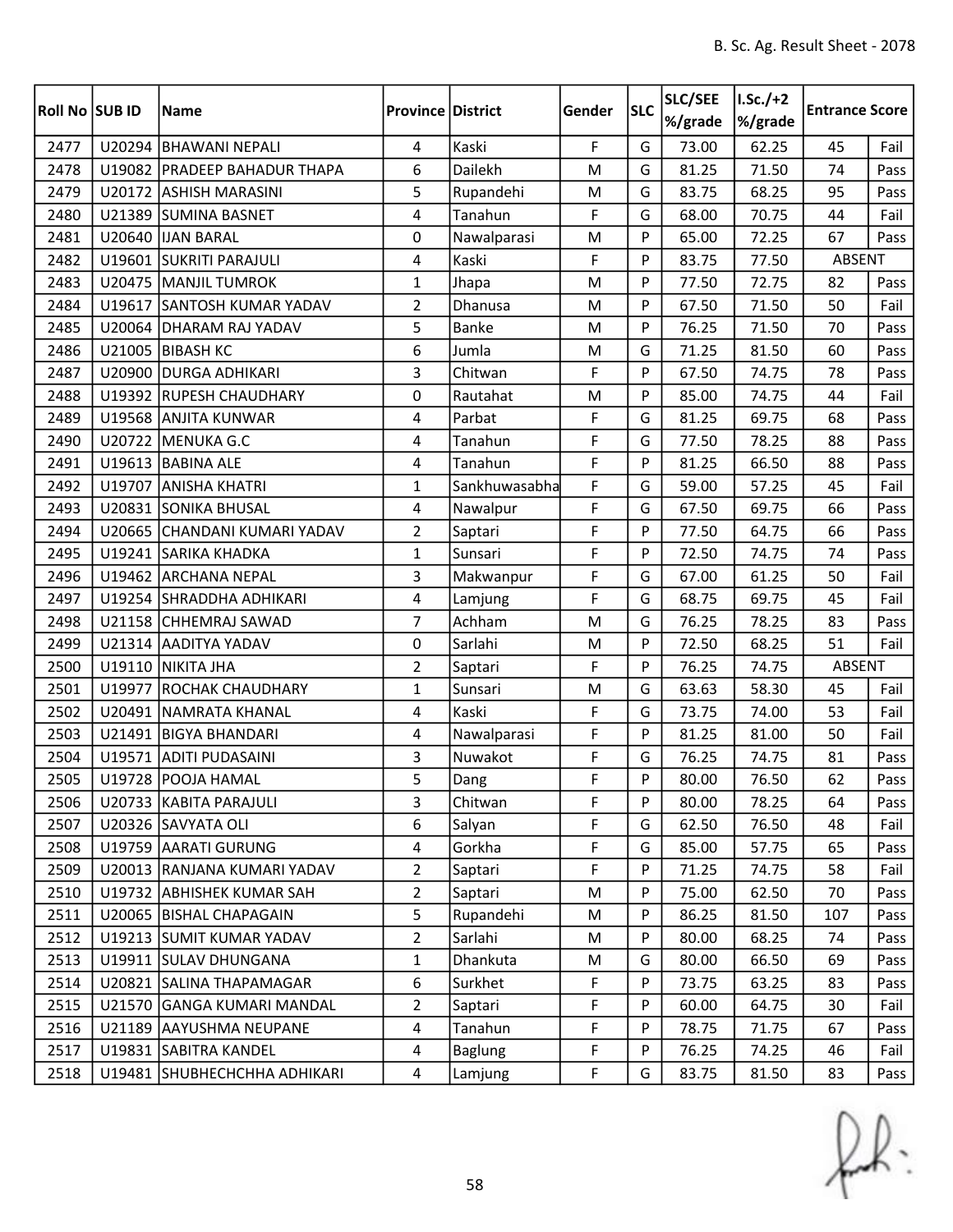| <b>Roll No SUB ID</b> |        | <b>Name</b>                   | <b>Province District</b> |                   | Gender      | <b>SLC</b> | SLC/SEE<br>%/grade | $1.5c./+2$<br>%/grade | <b>Entrance Score</b> |      |
|-----------------------|--------|-------------------------------|--------------------------|-------------------|-------------|------------|--------------------|-----------------------|-----------------------|------|
| 2519                  |        | U19093 PRESITA SHRESTHA       | 4                        | Tanahun           | F           | G          | 77.50              | 61.00                 | 71                    | Pass |
| 2520                  |        | U19840 SAMJHANA KHATIWODA     | 3                        | Dolakha           | F           | G          | 75.00              | 82.86                 | ABSENT                |      |
| 2521                  |        | U19303 JUNA DEVKOTA           | 6                        | <b>Rukum West</b> | F           | G          | 78.75              | 73.25                 | 66                    | Pass |
| 2522                  |        | U19717   PRAKRITI GHIMIRE     | 5                        | Nawalparasi       | F           | G          | 72.50              | 83.25                 | 78                    | Pass |
| 2523                  |        | U20092 KAPUR SK               | $\overline{7}$           | Kanchanpur        | M           | P          | 78.75              | 61.75                 | 59                    | Fail |
| 2524                  |        | U21299 SAMIR GIRI             | 6                        | Surkhet           | M           | P          | 62.50              | 74.31                 | 54                    | Fail |
| 2525                  |        | U19108   PRASHAMSA BARAL      | 3                        | Ramechhap         | F           | P          | 83.75              | 81.50                 | 61                    | Pass |
| 2526                  |        | U19015 YAKILA GADTAULA        | $\mathbf{1}$             | Terhathum         | F           | P          | 73.75              | 77.75                 | 63                    | Pass |
| 2527                  |        | U19745   DEEPISHA PAUDEL      | $\mathbf{1}$             | Sunsari           | F           | P          | 82.50              | 70.50                 | 59                    | Fail |
| 2528                  |        | U19136 KRITIKA KANDEL         | 4                        | Nawalpur          | F           | P          | 70.00              | 71.50                 | 58                    | Fail |
| 2529                  |        | U20661 LEKHARSAVA SINGH TOMAR | 0                        | Dailekh           | F           | G          | 72.50              | 66.50                 | 45                    | Fail |
| 2530                  |        | U21554 SHISHTATA CHAUDHARY    | $\mathbf{1}$             | Sunsari           | F           | P          | 70.00              | 71.50                 | 56                    | Fail |
| 2531                  |        | U19494 JEENA KHANAL           | $\mathbf{1}$             | Sankhuwasabha     | F           | P          | 76.25              | 76.50                 | 67                    | Pass |
| 2532                  |        | U19060 ANWESH ARYAL           | 3                        | Chitwan           | M           | P          | 86.25              | 76.50                 | 86                    | Pass |
| 2533                  |        | U20558 NISCHAL DHAKAL         | 4                        | Lamjung           | M           | P          | 67.50              | 76.50                 | 70                    | Pass |
| 2534                  |        | U21628 MANJILA BOUDHACHARYA   | 5                        | Nawalparasi       | F           | P          | 63.75              | 81.50                 | 52                    | Fail |
| 2535                  |        | U20549 PARIKA TAMANG          | 0                        | Solukhumbu        | F           | P          | 75.00              | 76.50                 | 47                    | Fail |
| 2536                  |        | U21011 JUNU MAGAR             | $\mathbf{1}$             | Sankhuwasabha     | F           | G          | 75.00              | 67.00                 | 69                    | Pass |
| 2537                  |        | U21210 SANJIB LIMBU           | $\mathbf{1}$             | Taplejung         | M           | P          | 77.50              | 71.75                 | 68                    | Pass |
| 2538                  |        | U20731   PARUL NEMBANG        | $\mathbf{1}$             | Panchthar         | M           | P          | 81.25              | 71.50                 | 84                    | Pass |
| 2539                  |        | U19600 YOGESH KUMAR CHAUDHARY | $\overline{2}$           | Rautahat          | ${\sf M}$   | P          | 78.75              | 73.25                 | 70                    | Pass |
| 2540                  |        | U19216 BISHAL SHRESTHA        | 4                        | Gorkha            | M           | G          | 80.00              | 63.50                 | 70                    | Pass |
| 2541                  |        | U19179   PRAGATI PAUDEL       | 4                        | Baglung           | F           | P          | 82.50              | 65.75                 | 48                    | Fail |
| 2542                  | U21331 | <b>HARDIK POUDEL</b>          | 3                        | Chitwan           | M           | P          | 75.00              | 74.75                 | 67                    | Pass |
| 2543                  |        | U19105 NINAMMA RAI            | $\mathbf{1}$             | Morang            | M           | P          | 82.50              | 66.50                 | 75                    | Pass |
| 2544                  | U19577 | <b>DEBAMSHA DEVKOTA</b>       | 4                        | Gorkha            | M           | G          | 81.25              | 71.50                 | 79                    | Pass |
| 2545                  | U19269 | <b>DIPTI PUN</b>              | 5                        | Rupandehi         | F           | P          | 68.75              | 69.50                 | 64                    | Pass |
| 2546                  | U20979 | ANIL B.K                      | 4                        | Nawalpur          | M           | P          | 81.25              | 74.75                 | 73                    | Pass |
| 2547                  |        | U20338 ANJILA SUBEDI          | 4                        | Parbat            | $\mathsf F$ | G          | 71.25              | 63.25                 | 52                    | Fail |
| 2548                  |        | U21342 ABDUL SALAM GADDI      | 5                        | Kapilvastu        | M           | P          | 81.00              | 79.25                 | 89                    | Pass |
| 2549                  |        | U20940 MUNA GAULI             | 3                        | Chitwan           | F           | P          | 75.00              | 79.75                 | 58                    | Fail |
| 2550                  |        | U20634 ARJUN NEPALI           | $\overline{7}$           | Kailali           | M           | G          | 65.00              | 56.50                 | 80                    | Pass |
| 2551                  |        | U20496 KARUNA KHADKA          | 5                        | Pyuthan           | F           | P          | 63.75              | 66.50                 | 44                    | Fail |
| 2552                  |        | U20031 AMRIT BISWAKARMA       | 1                        | Morang            | M           | G          | 71.25              | 58.25                 | 57                    | Fail |
| 2553                  |        | U21288 SKANDA KUMAR GUPTA     | 5                        | Rupandehi         | M           | G          | 66.25              | 67.25                 | ABSENT                |      |
| 2554                  |        | U20155   BIBHUTI SHARMA       | $\mathbf{1}$             | Ilam              | F           | G          | 63.00              | 59.75                 | 48                    | Fail |
| 2555                  |        | U21357 AYUSH POKHREL          | 4                        | Syangja           | M           | P          | 82.50              | 79.25                 | 93                    | Pass |
| 2556                  |        | U20360 MANISHA CHAUDHARY      | 2                        | Bara              | F           | P          | 72.50              | 59.75                 | 51                    | Fail |
| 2557                  |        | U20040   PRABIN JAMARKATTEL   | 4                        | Lamjung           | M           | G          | 66.25              | 56.50                 | 63                    | Pass |
| 2558                  |        | U20763 DIBYA ADHIKARI         | 0                        | Tanahun           | F           | P          | 78.75              | 81.50                 | 73                    | Pass |
| 2559                  |        | U19602 PABITRA REGMI          | 3                        | Dolakha           | F           | G          | 61.25              | 76.50                 | 37                    | Fail |
| 2560                  |        | U20487 MUKESH KUMAR MUKHIYA   | $\overline{2}$           | Saptari           | M           | G          | 61.25              | 53.75                 | 41                    | Fail |

 $f(x)$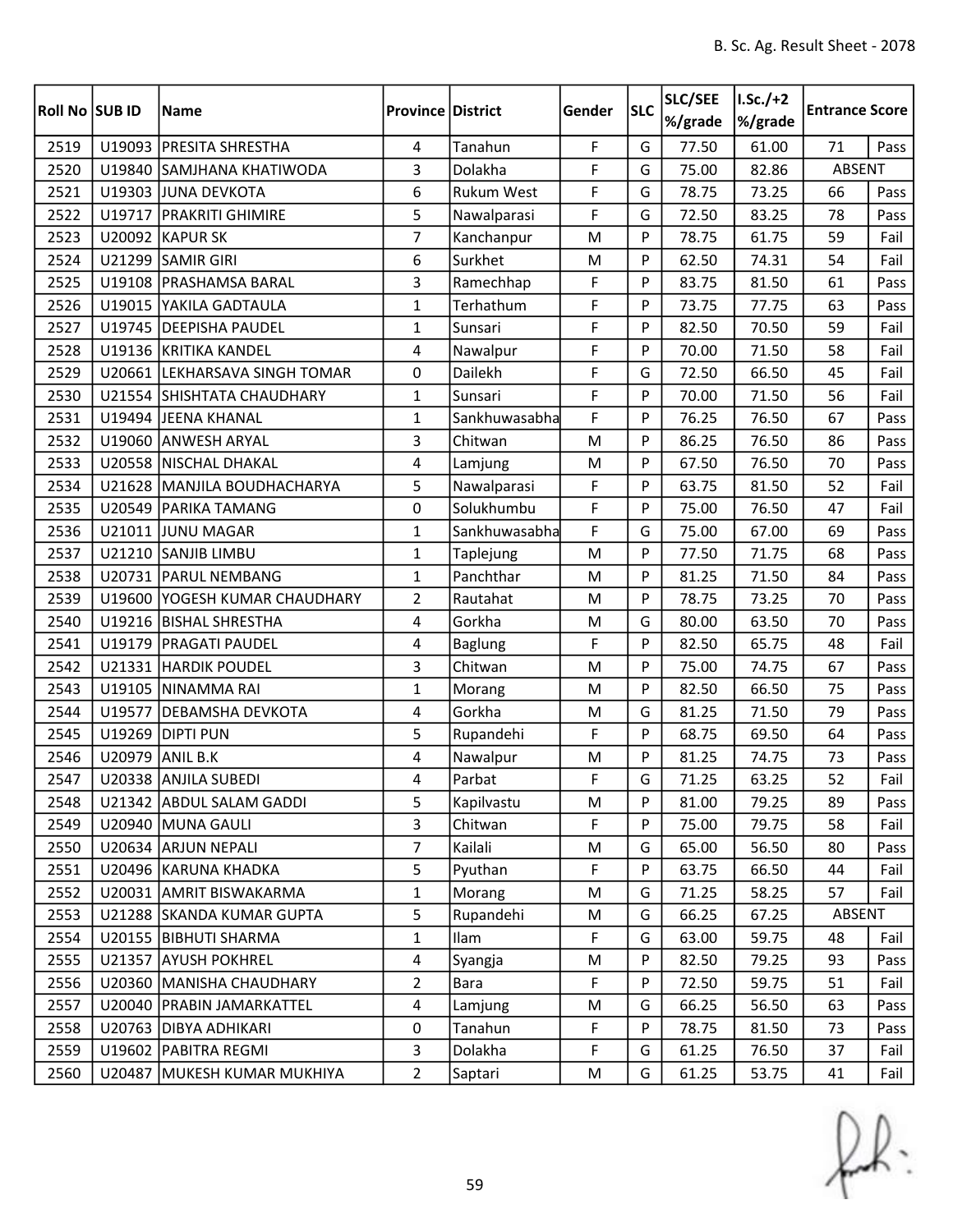| <b>Roll No SUB ID</b> |        | <b>Name</b>                   | <b>Province District</b> |                | Gender | <b>SLC</b> | SLC/SEE<br>%/grade | $I.Sc./+2$<br>%/grade | <b>Entrance Score</b> |      |
|-----------------------|--------|-------------------------------|--------------------------|----------------|--------|------------|--------------------|-----------------------|-----------------------|------|
| 2561                  | U20280 | <b>ANUYAN MAGAR</b>           | $\mathbf{1}$             | Solukhumbu     | M      | G          | 74.00              | 71.00                 | 52                    | Fail |
| 2562                  |        | U20914 ASHMA BHANDARI         | 3                        | Chitwan        | F      | P          | 66.25              | 68.25                 | 59                    | Fail |
| 2563                  |        | U20241 APSARA BOHARA          | $\overline{7}$           | Kanchanpur     | F      | P          | 65.00              | 58.25                 | 54                    | Fail |
| 2564                  |        | U19969 BINUTA THAPA           | 4                        | Syangja        | F      | P          | 76.25              | 74.75                 | 84                    | Pass |
| 2565                  | U20893 | <b>PRASHINA PAUDEL</b>        | 0                        | Tanahun        | F      | G          | 76.25              | 76.50                 | 67                    | Pass |
| 2566                  |        | U21175 SUMIT GUPTA            | $\overline{2}$           | Saptari        | M      | P          | 78.75              | 77.75                 | 67                    | Pass |
| 2567                  |        | U19081 GEJALA PRAVEEN         | $\overline{2}$           | <b>Bara</b>    | F      | P          | 66.25              | 57.75                 | 49                    | Fail |
| 2568                  |        | U20832 MUNA PAHADI            | 6                        | Salyan         | F      | O          | 50.80              | 53.90                 | 50                    | Fail |
| 2569                  |        | U19486 SHREEYA CHHANTYAL      | 0                        | Baglung        | F      | P          | 78.75              | 81.50                 | 64                    | Pass |
| 2570                  | U20000 | <b>RESHMA CHAUDHARY</b>       | 3                        | Chitwan        | F      | P          | 73.25              | 67.75                 | 66                    | Pass |
| 2571                  |        | U19660 SHUBAS KUMAR           | $\overline{2}$           | Rautahat       | M      | G          | 67.50              | 77.92                 | 93                    | Pass |
| 2572                  |        | U19141 JHARANA UPADHAYAY      | 6                        | Jumla          | F      | G          | 68.75              | 78.25                 | ABSENT                |      |
| 2573                  |        | U19120 HARSHANA SHRESTHA      | 3                        | Kavrepalanchok | F      | P          | 78.75              | 71.00                 | 74                    | Pass |
| 2574                  | U21270 | <b>ANSU BHANDARI</b>          | $\overline{3}$           | Chitwan        | F      | P          | 78.75              | 78.25                 | 39                    | Fail |
| 2575                  |        | U21341 SHIKSHA KAFLE          | 5                        | Rupandehi      | F      | P          | 85.00              | 78.25                 | 43                    | Fail |
| 2576                  |        | U21100 JAMBU SHERPA           | $\mathbf{1}$             | Sankhuwasabha  | M      | G          | 65.00              | 62.50                 | 60                    | Pass |
| 2577                  |        | U20135 UMANG MAN SINGH BASNET | $\mathbf{1}$             | Morang         | M      | G          | 84.00              | 76.50                 | 88                    | Pass |
| 2578                  |        | U19658 AMRESH KUMAR YADAV     | $\overline{2}$           | Sarlahi        | M      | G          | 63.25              | 77.21                 | 91                    | Pass |
| 2579                  |        | U19674 DEEPA YADAV            | 5                        | Rupandehi      | F      | G          | 73.75              | 66.50                 | 77                    | Pass |
| 2580                  |        | U19261 RISHAL BASNET          | $\mathbf{1}$             | Morang         | M      | P          | 76.25              | 68.25                 | 33                    | Fail |
| 2581                  |        | U20593 SHRISTI WOSTI          | 0                        | Tanahun        | F      | G          | 63.75              | 75.50                 | ABSENT                |      |
| 2582                  | U20111 | <b>AAKASH GIRI</b>            | $\overline{2}$           | <b>Bara</b>    | M      | P          | 65.00              | 58.25                 | 60                    | Pass |
| 2583                  |        | U20195   NISCHAL PANTHI       | 5                        | Palpa          | M      | P          | 81.25              | 74.75                 | 55                    | Fail |
| 2584                  | U21227 | <b>SUNIL DAHAL</b>            | 1                        | Dhankuta       | M      | P          | 67.50              | 66.82                 | 54                    | Fail |
| 2585                  |        | U20642 ASMITA SHRESTHA        | $\overline{2}$           | <b>Bara</b>    | F      | G          | 53.75              | 65.51                 | 40                    | Fail |
| 2586                  |        | U21244 PRATISTHA KANDEL       | 3                        | Chitwan        | F      | G          | 81.25              | 78.25                 | 88                    | Pass |
| 2587                  | U19967 | <b>SABIN KATWAL</b>           | $\mathbf{1}$             | Okhaldhunga    | M      | P          | 71.25              | 71.50                 | 55                    | Fail |
| 2588                  |        | U20921 JAYA KANDEL            | 3                        | Chitwan        | F      | P          | 71.25              | 64.75                 | 59                    | Fail |
| 2589                  |        | U19865 SRIJANA BARAILI        | 4                        | Nawalparasi    | F      | G          | 68.00              | 69.25                 | 52                    | Fail |
| 2590                  |        | U20795   BINA POKHREL         | 0                        | Nawalparasi    | F      | P          | 67.50              | 64.75                 | 73                    | Pass |
| 2591                  |        | U19820 CHARCHIT ADHIKARI      | 3                        | Chitwan        | M      | P          | 68.75              | 74.75                 | 64                    | Pass |
| 2592                  |        | U21041 PRIYA PANDEY           | $\overline{2}$           | Mahottari      | F      | G          | 68.75              | 68.25                 | 61                    | Pass |
| 2593                  |        | U19714 RIYA BUDHATHOKI        | $\mathbf 1$              | Jhapa          | F      | P          | 67.50              | 74.25                 | 82                    | Pass |
| 2594                  |        | U21278 RAHUL CHAUDHARY        | $\overline{2}$           | Mahottari      | M      | P          | 76.25              | 70.25                 | 61                    | Pass |
| 2595                  |        | U21623 ABHISHEK RAI           | $\mathbf{1}$             | Morang         | M      | O          | 69.00              | 72.75                 | 46                    | Fail |
| 2596                  |        | U21308   DEEVYA K.C.          | 3                        | Kathmandu      | F      | P          | 80.00              | 71.50                 | 44                    | Fail |
| 2597                  |        | U21492 SISAM B.K. (GHIMIRE)   | $\mathbf{1}$             | Bhojpur        | F      | G          | 56.25              | 64.98                 | 42                    | Fail |
| 2598                  |        | U19851 SIJAN KC SUBEDI        | $\overline{3}$           | Chitwan        | M      | P          | 71.25              | 69.75                 | 45                    | Fail |
| 2599                  |        | U19928 AANCHAL GHIMIRE        | 5                        | Nawalparasi    | F      | P          | 87.50              | 79.75                 | 58                    | Fail |
| 2600                  |        | U21504 RIDAYA THARU           | $\mathbf{1}$             | Udayapur       | M      | P          | 65.00              | 55.50                 | ABSENT                |      |
| 2601                  |        | U19633 ROHIT TIMILSENA        | $\overline{7}$           | Bajura         | M      | P          | 77.50              | 52.75                 | 53                    | Fail |
| 2602                  |        | U19191 SHARISHMA SHARMA       | 3                        | Chitwan        | F      | P          | 82.50              | 78.25                 | 83                    | Pass |

 $f(x)$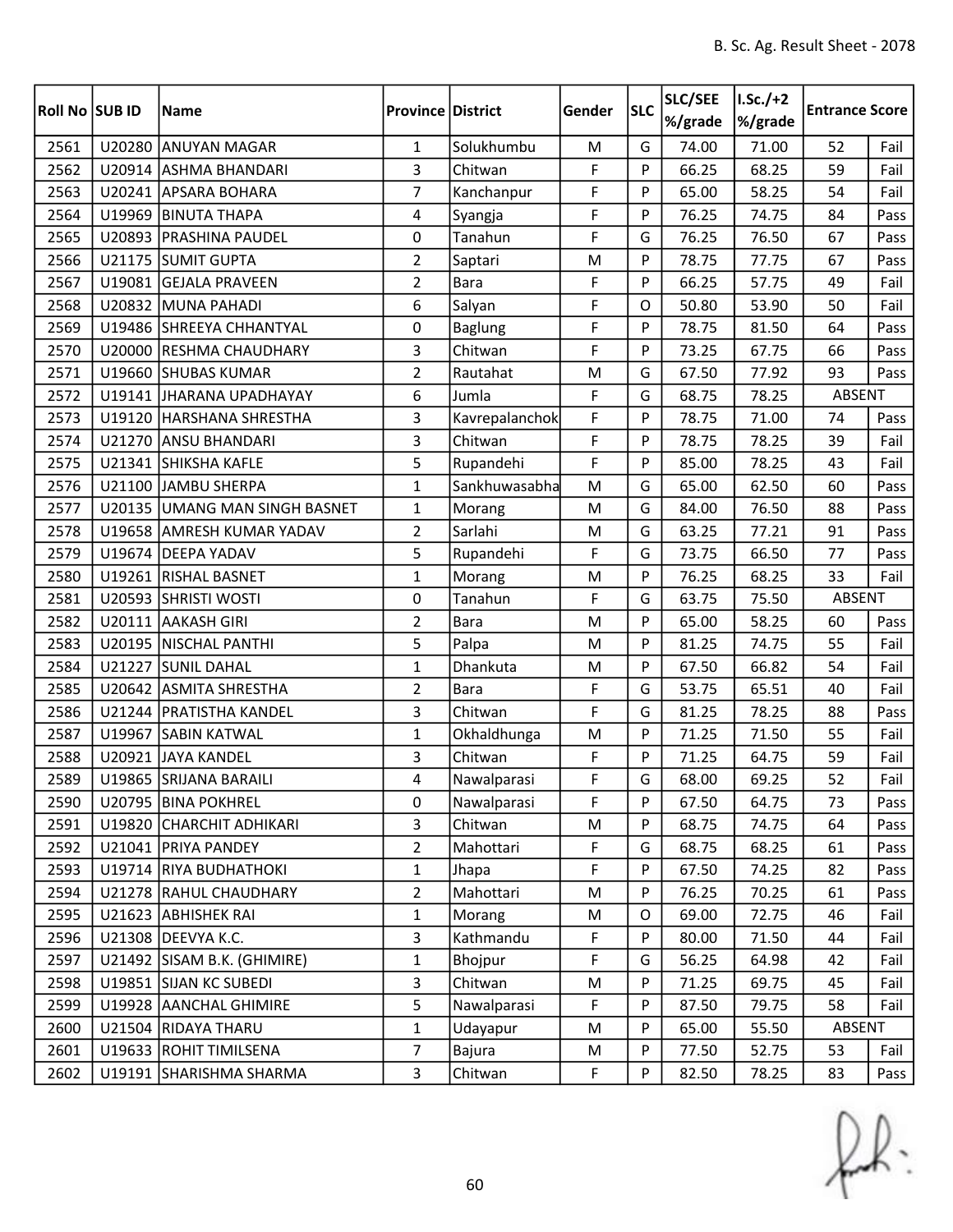| <b>Roll No SUB ID</b> |        | <b>Name</b>                  | <b>Province District</b> |                | Gender | <b>SLC</b> | SLC/SEE<br>%/grade | $I.Sc./+2$<br>%/grade | <b>Entrance Score</b> |      |
|-----------------------|--------|------------------------------|--------------------------|----------------|--------|------------|--------------------|-----------------------|-----------------------|------|
| 2603                  |        | U19297 RASHMI PANDAY         | $\overline{3}$           | Dhading        | F      | P          | 86.25              | 74.75                 | 83                    | Pass |
| 2604                  |        | U20161 SUSMA THING           | 3                        | Sindhuli       | F      | P          | 78.75              | 84.55                 | 88                    | Pass |
| 2605                  |        | U19334 RUPESH KUMAR GUPTA    | $\overline{2}$           | Rautahat       | M      | G          | 61.25              | 76.00                 | 31                    | Fail |
| 2606                  |        | U20973 MANITA GAIRE          | 5                        | Kapilvastu     | F      | G          | 73.75              | 68.25                 | 46                    | Fail |
| 2607                  |        | U21055 HEMRAJ PUN MAGAR      | 0                        | Salyan         | M      | P          | 70.00              | 55.50                 | 44                    | Fail |
| 2608                  |        | U21443 LUCKY SAH             | 0                        | Dhanusa        | M      | P          | 76.25              | 59.75                 | 67                    | Pass |
| 2609                  |        | U21239 BIGYAN GHIMIRE        | 3                        | Chitwan        | M      | G          | 86.25              | 76.50                 | 102                   | Pass |
| 2610                  |        | U19429 JYOTI KAFLE           | 4                        | Nawalpur       | F      | P          | 82.50              | 76.50                 | 69                    | Pass |
| 2611                  |        | U20209 RABINA BHATTARAI      | $\overline{4}$           | Lamjung        | F      | G          | 65.00              | 53.25                 | 69                    | Pass |
| 2612                  |        | U20482 TINA SHARMA           | 5                        | Dang           | F      | P          | 72.50              | 77.50                 | 57                    | Fail |
| 2613                  |        | U19787 RAMESH PRASAD AWASTHI | $\overline{7}$           | Dadeldhura     | M      | P          | 66.25              | 68.25                 | 62                    | Pass |
| 2614                  | U19417 | <b>ASHIM LAMICHHANE</b>      | 3                        | Chitwan        | M      | P          | 80.00              | 75.75                 | 85                    | Pass |
| 2615                  |        | U21285 BAIJANATH LODH        | 5                        | Rupandehi      | M      | P          | 82.50              | 73.25                 | 86                    | Pass |
| 2616                  |        | U21434 RUCHITA KHATTRI       | 5                        | Rupandehi      | F      | P          | 72.50              | 76.00                 | 63                    | Pass |
| 2617                  |        | U20500 SUDIP GAUTAM          | $\overline{4}$           | Parbat         | M      | G          | 71.25              | 54.50                 | 51                    | Fail |
| 2618                  |        | U21101 SHANTA THAPA          | $\mathbf{1}$             | Sankhuwasabha  | F      | G          | 77.00              | 70.00                 | 38                    | Fail |
| 2619                  |        | U20552 BHAGAWOTI GHIMIRE     | 3                        | Kavrepalanchok | F      | G          | 78.00              | 68.75                 | 43                    | Fail |
| 2620                  |        | U20712 SONU SHRESTHA         | 0                        | Gorkha         | F      | P          | 80.00              | 78.25                 | 79                    | Pass |
| 2621                  |        | U19129 BISHAL BASNET         | 6                        | Salyan         | M      | G          | 69.00              | 65.50                 | 49                    | Fail |
| 2622                  |        | U20377 SONIYA THING          | 3                        | Makwanpur      | F      | P          | 78.75              | 69.75                 | 72                    | Pass |
| 2623                  |        | U20361 SUBEKSHYA SHARMA      | 4                        | Parbat         | F      | P          | 75.00              | 54.75                 | 47                    | Fail |
| 2624                  |        | U20441 TEJUMA KHADKA         | $\mathbf{1}$             | Okhaldhunga    | F      | P          | 78.75              | 73.25                 | 47                    | Fail |
| 2625                  |        | U20118 AASTA K.C.            | 4                        | Syangja        | F      | P          | 75.00              | 59.75                 | 72                    | Pass |
| 2626                  | U21133 | <b>AAYUSHMA BASTAKOTI</b>    | 3                        | Chitwan        | F      | G          | 85.00              | 81.50                 | 84                    | Pass |
| 2627                  |        | U21224 TASHI LAMA            | 3                        | Chitwan        | F      | P          | 81.25              | 78.25                 | 86                    | Pass |
| 2628                  |        | U19765   MAHESH DHAMI        | $\overline{7}$           | Kanchanpur     | M      | G          | 58.75              | 72.82                 | ABSENT                |      |
| 2629                  |        | U19791 PRADIP JUNG KUNWAR    | 5                        | <b>Banke</b>   | M      | P          | 80.00              | 71.50                 | <b>ABSENT</b>         |      |
| 2630                  |        | U19335 INDU KUNWAR CHHETRI   | 4                        | Syangja        | F      | P          | 66.25              | 61.50                 | 49                    | Fail |
| 2631                  |        | U20608 KRISHMA PATHAK        | 3                        | Dhading        | F      | Þ          | 77.50              | 65.75                 | 74                    | Pass |
| 2632                  |        | U20449 RABIN ARYAL           | 0                        | Syangja        | M      | O          | 83.75              | 66.50                 | 83                    | Pass |
| 2633                  |        | U20591 SAMIKSHA DHAKAL       | 0                        | Gorkha         | F      | P          | 87.50              | 79.75                 | ABSENT                |      |
| 2634                  |        | U20908 KAPIL RANA            | $\overline{7}$           | Kanchanpur     | M      | P          | 77.50              | 71.50                 | 76                    | Pass |
| 2635                  |        | U19456 REBIKA SHAHI          | 6                        | Kalikot        | F      | P          | 73.75              | 71.50                 | ABSENT                |      |
| 2636                  |        | U21543 MONIKA SHARMA         | 5                        | Gulmi          | F      | G          | 83.00              | 70.75                 | 63                    | Pass |
| 2637                  |        | U19502 KABITA TIWARI         | $\overline{4}$           | Parbat         | F      | G          | 80.00              | 61.00                 | 67                    | Pass |
| 2638                  |        | U21629 NEESHMA LIMBU HEMDYA  | $\mathbf{1}$             | Panchthar      | F      | 0          | 65.00              | 54.25                 | 37                    | Fail |
| 2639                  |        | U20185 AMISHA ADHIKARI       | $\mathbf{1}$             | Morang         | F      | P          | 68.75              | 68.75                 | 74                    | Pass |
| 2640                  |        | U20786 SAMIKSHYA ADHIKARI    | 3                        | Chitwan        | F      | P          | 76.25              | 69.75                 | 65                    | Pass |
| 2641                  |        | U20693 SANDESH NEUPANE       | $\overline{7}$           | Kanchanpur     | M      | G          | 81.00              | 71.50                 | 88                    | Pass |
| 2642                  |        | U21621 SABIN HUMAGAIN        | 3                        | Lalitpur       | M      | G          | 62.00              | 50.00                 | Disqualified          |      |
| 2643                  | U21479 | <b>RANJIV KUMAR YADAV</b>    | $\overline{2}$           | Siraha         | M      | G          | 75.00              | 67.75                 | 38<br>Fail            |      |
| 2644                  |        | U19430 DHARAM SINGH DHANT    | $\overline{7}$           | Baitadi        | M      | $\circ$    | 51.88              | 65.25                 | 36                    | Fail |

 $f(x)$